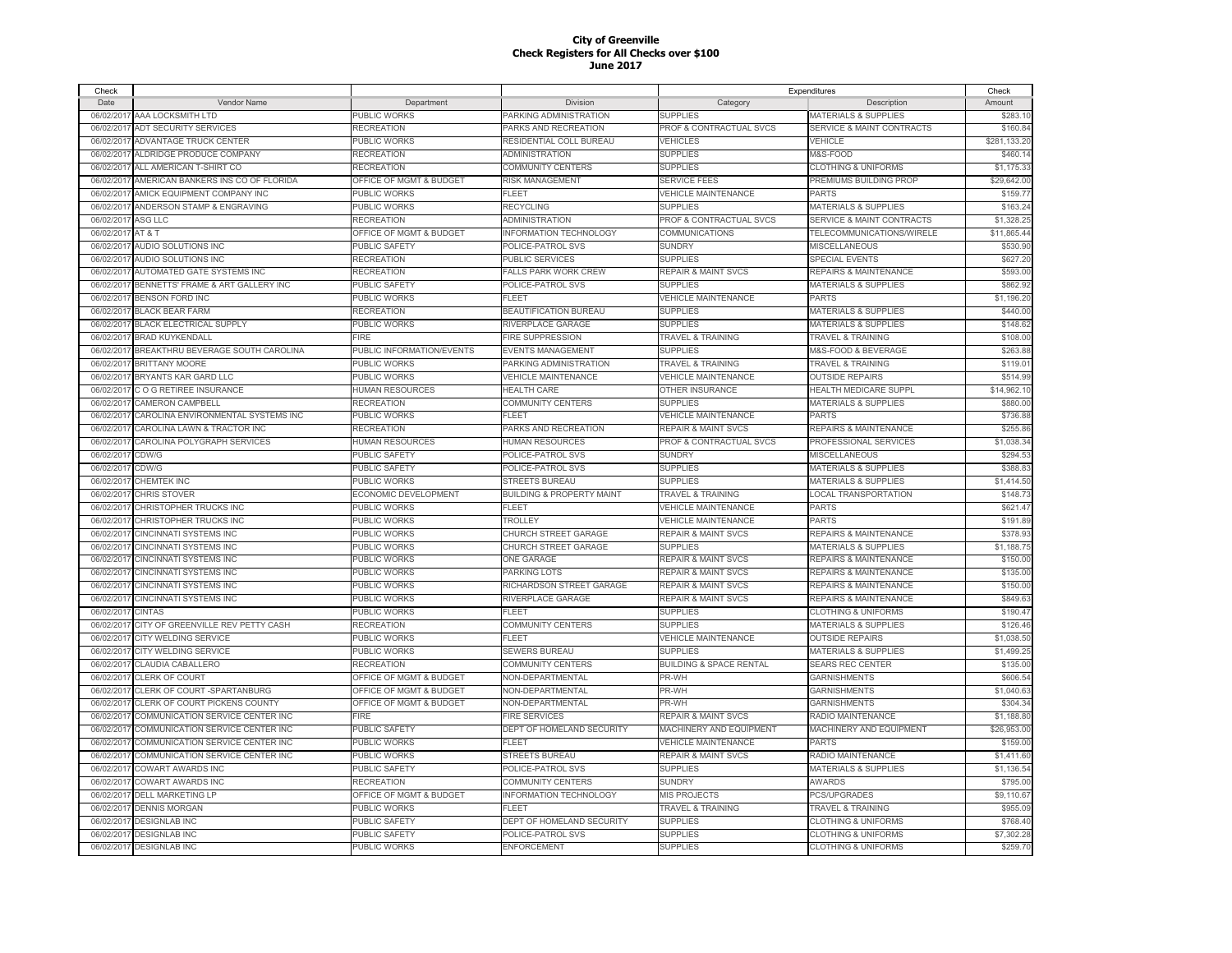|            | 06/02/2017 DISCOVER UPCOUNTRY CAROLINA ASSOC | OFFICE OF MGMT & BUDGET            | REVENUE                              | PROF & CONTRACTUAL SVCS           | SPECIAL PROJECTS                       | \$2,900.75           |
|------------|----------------------------------------------|------------------------------------|--------------------------------------|-----------------------------------|----------------------------------------|----------------------|
| 06/02/2017 | <b>DISYS SOLUTIONS INC</b>                   | <b>NON DEPARTMENTAL</b>            | CAPITAL PROJECTS                     | CAPITAL PROJECTS                  | <b>EQUIPMENT</b>                       | \$8,250.15           |
| 06/02/2017 | <b>DISYS SOLUTIONS INC</b>                   | OFFICE OF MGMT & BUDGET            | <b>INFORMATION TECHNOLOGY</b>        | PROF & CONTRACTUAL SVCS           | <b>EQUIPMENT RENTAL</b>                | \$46,265.01          |
| 06/02/201  | <b>DIXIE RUBBER &amp; PLASTICS INC</b>       | FIRE                               | <b>FIRE SUPPRESSION</b>              | <b>VEHICLE MAINTENANCE</b>        | PARTS                                  | \$307.52             |
| 06/02/2017 | <b>DUKE ENERGY</b>                           | <b>FIRE</b>                        | <b>FIRE SERVICES</b>                 | <b>UTILITIES</b>                  | <b>ELECTRICITY</b>                     | \$526.00             |
| 06/02/201  | <b>DUKE ENERGY</b>                           | PUBLIC SAFETY                      | POLICE-PATROL SVS                    | <b>UTILITIES</b>                  | <b>ELECTRICITY</b>                     | \$282.06             |
| 06/02/201  | <b>DUKE ENERGY</b>                           | PUBLIC WORKS                       | <b>SEWERS BUREAU</b>                 | UTILITIES                         | <b>ELECTRICITY</b>                     | \$264.48             |
| 06/02/201  | <b>DUKE ENERGY</b>                           | PUBLIC WORKS                       | TRAFFIC ENGINEERING                  | <b>UTILITIES</b>                  | <b>ELECTRICITY</b>                     | \$1,850.80           |
| 06/02/2017 | <b>DUKE ENERGY</b>                           | RECREATION                         | COMMUNITY CENTERS                    | UTILITIES                         | <b>ELECTRICITY</b>                     | \$511.78             |
| 06/02/201  | <b>DUKE ENERGY</b>                           | RECREATION                         | PARKS MAINTENANCE                    | UTILITIES                         | <b>ELECTRICITY</b>                     | \$2,135.59           |
| 06/02/2017 | ECHOLS OIL COMPANY INC                       | PUBLIC WORKS                       | FLEET                                | <b>VEHICLE MAINTENANCE</b>        | FUEL                                   | \$30,033.79          |
| 06/02/2017 | <b>EDDIE ROSS</b>                            | PUBLIC SAFETY                      | POLICE-PATROL SVS                    | <b>TRAVEL &amp; TRAINING</b>      | TRAVEL & TRAINING                      | \$465.70             |
| 06/02/2017 | ELECTRIC CITY PRINTING COMPANY               | OFFICE OF MGMT & BUDGET            | <b>REVENUE</b>                       | <b>PRINTING</b>                   | PRINTING & BINDING                     | \$422.94             |
| 06/02/2017 | FAIRWAY FORD INC                             | <b>FIRE</b>                        | <b>FIRE SUPPRESSION</b>              | <b>VEHICLE MAINTENANCE</b>        | PARTS                                  | \$115.25             |
| 06/02/201  | FAIRWAY FORD INC                             | PUBLIC WORKS                       | <b>FLEET</b>                         | <b>VEHICLE MAINTENANCE</b>        | <b>PARTS</b>                           | \$109.10             |
| 06/02/2017 | FAMILY CT OF THE 13TH CIRCUIT                | <b>DFFICE OF MGMT &amp; BUDGET</b> | NON-DEPARTMENTAL                     | PR-WH                             | <b>GARNISHMENTS</b>                    | \$4,157.24           |
| 06/02/201  | <b>FEDERAL EXPRESS CORP</b>                  | PUBLIC SAFETY                      | POLICE-PATROL SVS                    | <b>SUNDRY</b>                     | MISCELLANEOUS                          | \$125.18             |
| 06/02/201  | <b>FIREFOLD</b>                              | <b>DEFICE OF MGMT &amp; BUDGET</b> | <b>INFORMATION TECHNOLOGY</b>        | <b>SUPPLIES</b>                   | <b>MATERIALS &amp; SUPPLIES</b>        | \$302.65             |
| 06/02/201  | <b>FLINT EQUIPMENT CO</b>                    | <b>PUBLIC WORKS</b>                | FI FFT                               | <b>VEHICLE MAINTENANCE</b>        | <b>PARTS</b>                           | \$380.41             |
| 06/02/2017 | <b>FLSDU</b>                                 | OFFICE OF MGMT & BUDGET            | NON-DEPARTMENTAL                     | PR-WH                             | <b>GARNISHMENTS</b>                    | \$362.65             |
| 06/02/201  | GILLIG LLC                                   | PUBLIC WORKS                       | <b>CU-ICAR SHUTTLE</b>               | <b>VEHICLE MAINTENANCE</b>        | <b>PARTS</b>                           | \$137.48             |
|            | <b>GILLIG LLC</b>                            | PUBLIC WORKS                       | <b>VEHICLE MAINTENANCE</b>           | <b>VEHICLE MAINTENANCE</b>        | <b>PARTS</b>                           | \$2,043.24           |
| 06/02/2017 |                                              |                                    | FLEET                                |                                   |                                        |                      |
| 06/02/201  | <b>GLASSCRAFTERS INC</b>                     | PUBLIC WORKS                       |                                      | <b>VEHICLE MAINTENANCE</b>        | <b>OUTSIDE REPAIRS</b><br><b>PARTS</b> | \$332.12<br>\$404.63 |
| 06/02/2017 | GOODYEAR COMMERCIAL TIRE                     | FIRE                               | FIRE SUPPRESSION                     | <b>VEHICLE MAINTENANCE</b>        |                                        |                      |
| 06/02/2017 | <b>GREENVILLE FENCE SALES INC</b>            | <b>RECREATION</b>                  | PARKS MAINTENANCE                    | <b>SUPPLIES</b>                   | MATERIALS & SUPPLIES                   | \$390.50             |
| 06/02/2017 | <b>GREENVILLE NEWS</b>                       | ECONOMIC DEVELOPMENT               | PLANNING AND ZONING                  | PROF & CONTRACTUAL SVCS           | ADVERTISING EXPENSE                    | \$237.60             |
| 06/02/2017 | <b>GREENVILLE NEWS SUBSCRIPTIONS</b>         | ECONOMIC DEVELOPMENT               | <b>BUILDING &amp; PROPERTY MAINT</b> | <b>SUNDRY</b>                     | DUES, SUBSCRIPTN, PUBLICATN            | \$282.09             |
| 06/02/2017 | GREENVILLE OFFICE SUPPLY CO INC              | PUBLIC WORKS                       | STORMWATER MANAGEMENT                | <b>SUPPLIES</b>                   | OFFICE SUPPLIES&MATERIALS              | \$156.89             |
| 06/02/201  | <b>HALL SIGNS INC</b>                        | PUBLIC WORKS                       | <b>ONE GARAGE</b>                    | <b>SUPPLIES</b>                   | <b>MATERIALS &amp; SUPPLIES</b>        | \$194.62             |
| 06/02/201  | HARRISON'S WORKWEAR                          | <b>RECREATION</b>                  | PARKS MAINTENANCE                    | <b>SUPPLIES</b>                   | <b>CLOTHING &amp; UNIFORMS</b>         | \$115.00             |
| 06/02/201  | <b>HAT TRICK FARM</b>                        | RECREATION                         | ADMINISTRATION                       | <b>SUPPLIES</b>                   | M&S-FOOD                               | \$300.00             |
| 06/02/201  | HDS WHITE CAP CONSTRUCTION SUPPLY            | PUBLIC WORKS                       | SEWERS BUREAU                        | <b>SUPPLIES</b>                   | <b>MATERIALS &amp; SUPPLIES</b>        | \$116.59             |
| 06/02/201  | HDS WHITE CAP CONSTRUCTION SUPPLY            | PUBLIC WORKS                       | <b>STREETS BUREAU</b>                | <b>SUPPLIES</b>                   | <b>MATERIALS &amp; SUPPLIES</b>        | \$516.81             |
| 06/02/201  | <b>HESC</b>                                  | OFFICE OF MGMT & BUDGET            | NON-DEPARTMENTAL                     | PR-WH                             | <b>GARNISHMENTS</b>                    | \$173.66             |
| 06/02/2017 | HOLDER ELECTRIC SUPPLY INC                   | PUBLIC WORKS                       | <b>BUILDING SERVICE DIVISION</b>     | <b>SUPPLIES</b>                   | <b>MATERIALS &amp; SUPPLIES</b>        | \$124.16             |
| 06/02/201  | HOME DEPOT CREDIT SERVICE 0239               | PUBLIC WORKS                       | RESIDENTIAL COLL BUREAU              | <b>SUPPLIES</b>                   | <b>MATERIALS &amp; SUPPLIES</b>        | \$620.23             |
| 06/02/2017 | HOME DEPOT CREDIT SERVICE 3104               | <b>PUBLIC WORKS</b>                | <b>BROAD STREET GARAGE</b>           | <b>SUPPLIES</b>                   | <b>MATERIALS &amp; SUPPLIES</b>        | \$144.40             |
| 06/02/2017 | HOME DEPOT CREDIT SERVICE 3104               | PUBLIC WORKS                       | MAINTENANCE                          | <b>SUPPLIES</b>                   | MATERIALS & SUPPLIES                   | \$157.94             |
| 06/02/2017 | HOME DEPOT CREDIT SERVICE 5906               | PUBLIC WORKS                       | <b>BUILDING SERVICE DIVISION</b>     | <b>SUPPLIES</b>                   | MATERIALS & SUPPLIES                   | \$289.48             |
| 06/02/2017 | HOME DEPOT CREDIT SERVICE 5922               | NON DEPARTMENTAL                   | MISC GRANTS                          | CAPITAL PROJECTS                  | CONSTRUCTION                           | \$314.05             |
| 06/02/201  | HOME DEPOT CREDIT SERVICE 5922               | <b>RECREATION</b>                  | BEAUTIFICATION BUREAU                | <b>SUPPLIES</b>                   | <b>MATERIALS &amp; SUPPLIES</b>        | \$118.55             |
| 06/02/2017 | HUBBELL LIGHTING INC                         | NON DEPARTMENTAL                   | CAPITAL PROJECTS                     | CAPITAL PROJECTS                  | CONSTRUCTION                           | \$11,099.32          |
| 06/02/201  | HUMPHRYS COVERSPORTS                         | RECREATION                         | PARKS MAINTENANCE                    | <b>SUPPLIES</b>                   | <b>MATERIALS &amp; SUPPLIES</b>        | \$2,820.00           |
| 06/02/201  | HYDRAULIC ONSITE EQUIPMENT REPAIR            | PUBLIC WORKS                       | FL FET                               | <b>VEHICLE MAINTENANCE</b>        | <b>OUTSIDE REPAIRS</b>                 | \$161.37             |
| 06/02/201  | <b>INTERNAL REVENUE SERVICE</b>              | OFFICE OF MGMT & BUDGET            | NON-DEPARTMENTAL                     | PR-WH                             | <b>GARNISHMENTS</b>                    | \$202.50             |
| 06/02/201  | <b>IVEY COMMUNICATIONS INC</b>               | <b>HUMAN RESOURCES</b>             | <b>HUMAN RESOURCES</b>               | <b>SUPPLIES</b>                   | <b>MATERIALS &amp; SUPPLIES</b>        | \$347.26             |
| 06/02/201  | <b>J B M AND ASSOCIATES LLC</b>              | OFFICE OF MGMT & BUDGET            | REVENUE                              | <b>BUSINESS LIC &amp; PERMITS</b> | <b>BUSINESS LIC-SERVICE</b>            | \$614.89             |
| 06/02/2017 | <b>J J KELLER &amp; ASSOCIATES INC</b>       | PUBLIC WORKS                       | RESIDENTIAL COLL BUREAU              | <b>SUPPLIES</b>                   | <b>MATERIALS &amp; SUPPLIES</b>        | \$181.11             |
| 06/02/201  | <b>J J KELLER &amp; ASSOCIATES INC</b>       | <b>PUBLIC WORKS</b>                | <b>SEWERS BUREAU</b>                 | <b>SUPPLIES</b>                   | <b>MATERIALS &amp; SUPPLIES</b>        | \$181.11             |
| 06/02/2017 | <b>J J KELLER &amp; ASSOCIATES INC</b>       | PUBLIC WORKS                       | STORM DRAINS BUREAU                  | <b>SUPPLIES</b>                   | <b>MATERIALS &amp; SUPPLIES</b>        | \$362.23             |
| 06/02/2017 | <b>JARED LOPEZ</b>                           | OFFICE OF MGMT & BUDGET            | <b>INFORMATION TECHNOLOGY</b>        | <b>TRAVEL &amp; TRAINING</b>      | <b>LOCAL TRANSPORTATION</b>            | \$123.91             |
| 06/02/2017 | JEFFREY A BOWMAN                             | OFFICE OF MGMT & BUDGET            | REVENUE                              | <b>TRAVEL &amp; TRAINING</b>      | LOCAL TRANSPORTATION                   | \$159.97             |
| 06/02/2017 | <b>JONATHAN CAGLE</b>                        | PUBLIC SAFETY                      | POLICE-PATROL SVS                    | <b>SUPPLIES</b>                   | <b>CLOTHING &amp; UNIFORMS</b>         | \$130.63             |
| 06/02/2017 | <b>JOSHUA CANNON</b>                         | PUBLIC SAFETY                      | POLICE-PATROL SVS                    | PROF & CONTRACTUAL SVCS           | TEMP PERSONNEL SVCS                    | \$180.00             |
| 06/02/2017 | <b>JULIA HORTON</b>                          | <b>CITY MANAGER</b>                | <b>CITY MANAGER</b>                  | <b>TRAVEL &amp; TRAINING</b>      | TRAVEL & TRAINING                      | \$142.85             |
| 06/02/201  | <b>KENNETH PAYNE</b>                         | PUBLIC SAFETY                      | POLICE-PATROL SVS                    | <b>SUPPLIES</b>                   | <b>CLOTHING &amp; UNIFORMS</b>         | \$101.76             |
| 06/02/201  | <b>KUDZU STAFFING</b>                        | <b>HUMAN RESOURCES</b>             | <b>HUMAN RESOURCES</b>               | PROF & CONTRACTUAL SVCS           | <b>TEMP PERSONNEL SVCS</b>             | \$1,036.80           |
| 06/02/201  | <b>KW BEVERAGE</b>                           | PUBLIC INFORMATION/EVENTS          | <b>EVENTS MANAGEMENT</b>             | <b>SUPPLIES</b>                   | M&S-FOOD & BEVERAGE                    | \$2,895.70           |
|            | 06/02/2017 LANDS' END BUSINESS OUTFITTERS    | PUBLIC WORKS                       | PARKING ADMINISTRATION               | <b>SUPPLIES</b>                   | <b>CLOTHING &amp; UNIFORMS</b>         | \$141.86             |
|            |                                              |                                    |                                      |                                   |                                        |                      |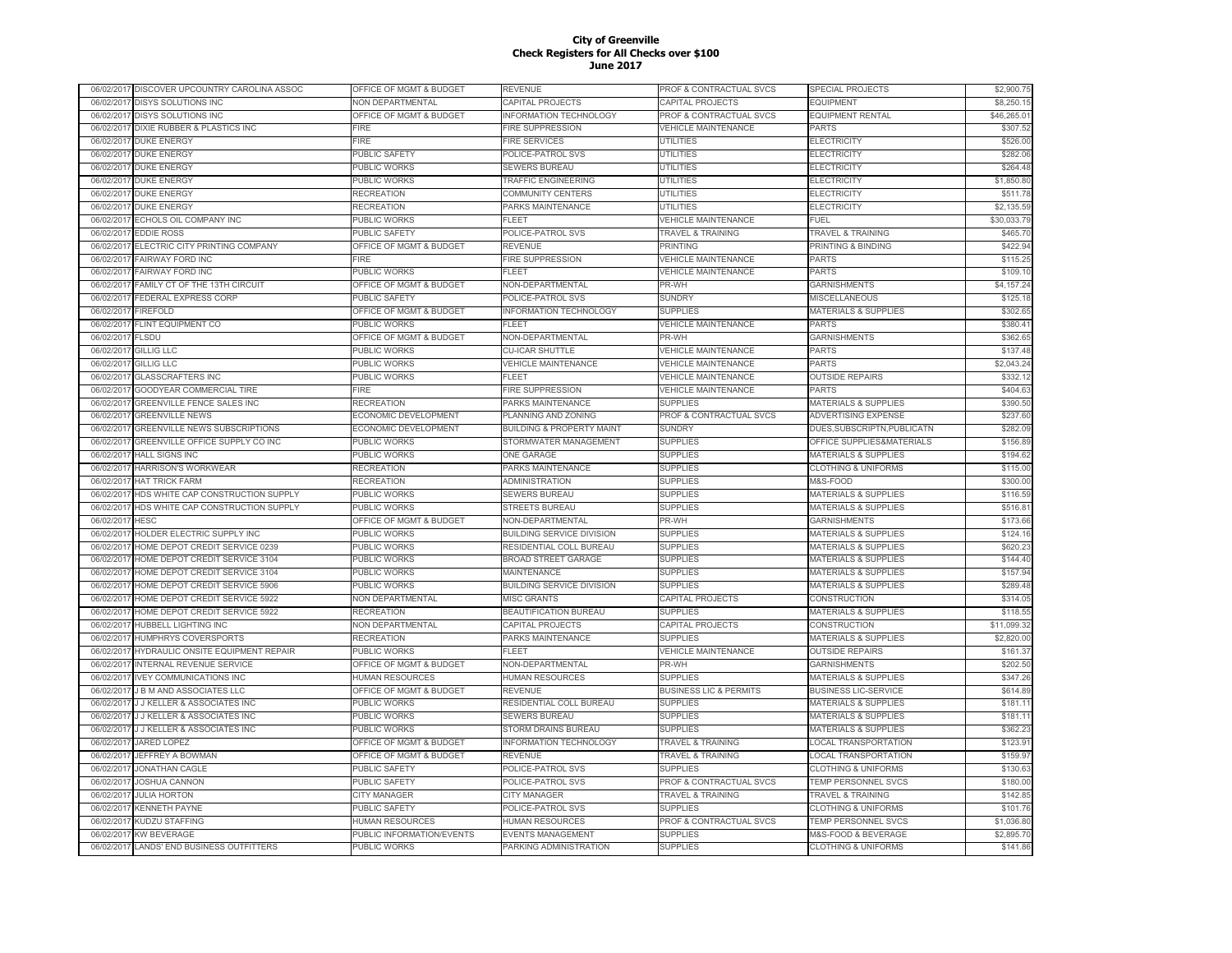|            | 06/02/2017 LARK & ASSOCIATES POLYGRAPH SERVICE | HUMAN RESOURCES             | HUMAN RESOURCES                  | PROF & CONTRACTUAL SVCS            | PROFESSIONAL SERVICES           | \$990.00    |
|------------|------------------------------------------------|-----------------------------|----------------------------------|------------------------------------|---------------------------------|-------------|
| 06/02/2017 | <b>LAWMEN'S SAFETY SUPPLY</b>                  | PUBLIC SAFETY               | POLICE-PATROL SVS                | <b>SUPPLIES</b>                    | <b>MATERIALS &amp; SUPPLIES</b> | \$2,140.88  |
| 06/02/2017 | LEE TRANSPORT EQUIPMENT                        | <b>UBLIC WORKS</b>          | <b>/EHICLE MAINTENANCE</b>       | <b>VEHICLE MAINTENANCE</b>         | <b>PARTS</b>                    | \$558.56    |
| 06/02/201  | LINA                                           | <b>HUMAN RESOURCES</b>      | <b>HEALTH CARE</b>               | <b>OTHER INSURANCE</b>             | LIFE INSURANCE                  | \$17,312.87 |
| 06/02/201  | LINA                                           | <b>IUMAN RESOURCES</b>      | <b>HEALTH CARE</b>               | OTHER INSURANCE                    | LONG TERM DISABILITY            | \$6,868.52  |
| 06/02/201  | <b>LOWES</b>                                   | PUBLIC WORKS                | STORM DRAINS BUREAU              | <b>SUPPLIES</b>                    | <b>MATERIALS &amp; SUPPLIES</b> | \$1,162.80  |
| 06/02/201  | YNN WATKINS                                    | <b>RECREATION</b>           | <b>EDUCATION</b>                 | SUPPLIES                           | SUPPLIES ZOO CAMP               | \$103.45    |
| 06/02/201  | YNNSTAR CONSTRUCTION CO INC                    | NON DEPARTMENTAL            | CAPITAL PROJECTS                 | CAPITAL PROJECTS                   | CONSTRUCTION                    | \$42,864.39 |
| 06/02/201  | <b>MARATHON STAFFING INC</b>                   | <b>IUMAN RESOURCES</b>      | <b>HUMAN RESOURCES</b>           | PROF & CONTRACTUAL SVCS            | TEMP PERSONNEL SVCS             | \$786.72    |
| 06/02/201  | <b>MARATHON STAFFING INC</b>                   | PUBLIC SAFETY               | POLICE-DISPATCH BUREAU           | PROF & CONTRACTUAL SVCS            | TEMP PERSONNEL SVCS             | \$13,873.02 |
| 06/02/2017 | <b>MARATHON STAFFING INC</b>                   | PUBLIC WORKS                | MAINTENANCE                      | PROF & CONTRACTUAL SVCS            | TEMP PERSONNEL SVCS             | \$1,554.25  |
| 06/02/2017 | MARION ZOOLOGICAL INC                          | <b>RECREATION</b>           | <b>ADMINISTRATION</b>            | <b>SUPPLIES</b>                    | M&S-FOOD                        | \$704.60    |
| 06/02/2017 | <b>MARK TEAL</b>                               | OFFICE OF MGMT & BUDGET     | <b>RISK MANAGEMENT</b>           | <b>SUNDRY</b>                      | DUES, SUBSCRIPTN, PUBLICATN     | \$300.00    |
| 06/02/2017 | MIKE'S BODY SHOP                               | PUBLIC WORKS                | FLEET                            | <b>VEHICLE MAINTENANCE</b>         | <b>OUTSIDE REPAIRS</b>          | \$2,622.36  |
|            | MOORE MEDICAL CORP                             | <b>FIRE</b>                 | <b>FIRE SUPPRESSION</b>          | <b>SUPPLIES</b>                    | <b>MATERIALS &amp; SUPPLIES</b> | \$430.19    |
| 06/02/201  |                                                |                             |                                  |                                    |                                 |             |
| 06/02/201  | MUNCIE TRANSIT SUPPLY                          | PUBLIC WORKS                | <b>VEHICLE MAINTENANCE</b>       | <b>VEHICLE MAINTENANCE</b>         | <b>PARTS</b>                    | \$340.60    |
| 06/02/201  | MUNICIPAL CODE CORPORATION                     | <b>CITY MANAGER</b>         | <b>CITY CLERK</b>                | PRINTING                           | PRINTING & BINDING              | \$2,343.48  |
| 06/02/201  | <b>NAPA AUTO PARTS</b>                         | <b>FIRE</b>                 | <b>FIRE SUPPRESSION</b>          | <b>VEHICLE MAINTENANCE</b>         | <b>PARTS</b>                    | \$464.68    |
| 06/02/201  | NAPA AUTO PARTS                                | PUBLIC WORKS                | FLEET                            | <b>VEHICLE MAINTENANCE</b>         | PARTS                           | \$800.40    |
| 06/02/201  | <b>NAPA AUTO PARTS</b>                         | PUBLIC WORKS                | <b>VEHICLE MAINTENANCE</b>       | <b>VEHICLE MAINTENANCE</b>         | <b>PARTS</b>                    | \$295.96    |
| 06/02/201  | NATIONAL AUTO FLEET GROUP                      | PUBLIC WORKS                | PUBLIC WORKS                     | VEHICLES                           | VEHICLE                         | \$40,206.62 |
| 06/02/201  | NATIONAL STORMWATER CENTER                     | PUBLIC WORKS                | CONSTRUCTION & INSPECTION        | <b>TRAVEL &amp; TRAINING</b>       | <b>TRAVEL &amp; TRAINING</b>    | \$824.00    |
| 06/02/201  | NATIONAL TRUST FOR HISTORIC PRESERV            | ECONOMIC DEVELOPMENT        | PLANNING AND ZONING              | <b>SUNDRY</b>                      | DUES, SUBSCRIPTN, PUBLICATN     | \$250.00    |
| 06/02/2017 | <b>NEW FLYER PARTS</b>                         | <b>PUBLIC WORKS</b>         | <b>VEHICLE MAINTENANCE</b>       | <b>VEHICLE MAINTENANCE</b>         | <b>PARTS</b>                    | \$523.87    |
| 06/02/2017 | <b>NICK FINLEY</b>                             | FIRE                        | <b>FIRE SUPPRESSION</b>          | <b>TRAVEL &amp; TRAINING</b>       | <b>TRAVEL &amp; TRAINING</b>    | \$108.00    |
| 06/02/2017 | <b>NORLAB</b>                                  | <b>PUBLIC WORKS</b>         | SEWERS BUREAU                    | <b>SUPPLIES</b>                    | <b>MATERIALS &amp; SUPPLIES</b> | \$223.00    |
| 06/02/2017 | NORRIS SUPPLY CO                               | PUBLIC WORKS                | STORMWATER MANAGEMENT            | <b>SUPPLIES</b>                    | <b>MATERIALS &amp; SUPPLIES</b> | \$320.60    |
| 06/02/2017 | NORTHERN SAFETY CO INC                         | RECREATION                  | BEAUTIFICATION BUREAU            | <b>SUPPLIES</b>                    | MATERIALS & SUPPLIES            | \$660.89    |
| 06/02/201  | NORTHERN SAFETY CO INC                         | RECREATION                  | <b>TREE MAINTENANCE BUREAU</b>   | <b>SUPPLIES</b>                    | <b>MATERIALS &amp; SUPPLIES</b> | \$202.86    |
| 06/02/201  | NORTHERN TOOL & EQUIPMENT                      | PUBLIC WORKS                | <b>FLEET</b>                     | <b>VEHICLE MAINTENANCE</b>         | <b>PARTS</b>                    | \$148.39    |
| 06/02/201  | OFFICE DEPOT BSD                               | PUBLIC WORKS                | PARKING ADMINISTRATION           | <b>SUPPLIES</b>                    | OFFICE SUPPLIES&MATERIALS       | \$198.23    |
| 06/02/201  | OGLETREE DEAKINS NASH SMOAK & STEWA            | <b>HUMAN RESOURCES</b>      | <b>HUMAN RESOURCES</b>           | PROF & CONTRACTUAL SVCS            | PROFESSIONAL SERVICES           | \$400.00    |
| 06/02/201  | ONTARIO INVESTMENTS INC                        | <b>ECONOMIC DEVELOPMENT</b> | PLANNING AND ZONING              | <b>PRINTING</b>                    | <b>COPYING</b>                  | \$226.74    |
| 06/02/201  | OZONE COLLISION CENTER LLC                     | PUBLIC WORKS                | FLEET                            | <b>VEHICLE MAINTENANCE</b>         | <b>OUTSIDE REPAIRS</b>          | \$849.64    |
| 06/02/2017 | PANAGAKOS ASPHALT PAVING INC                   | PUBLIC WORKS                | <b>STREETS BUREAU</b>            | <b>SUPPLIES</b>                    | <b>MATERIALS &amp; SUPPLIES</b> | \$115.54    |
| 06/02/201  | PENHALL CO                                     | RECREATION                  | SPRINGWOOD CEMETERY              | <b>SUPPLIES</b>                    | <b>MATERIALS &amp; SUPPLIES</b> | \$1,500.00  |
| 06/02/2017 | PRO AUTO PARTS WAREHOUSE                       | <b>PUBLIC WORKS</b>         | FI FFT                           | <b>VEHICLE MAINTENANCE</b>         | <b>PARTS</b>                    | \$264.96    |
| 06/02/2017 | PRO CHEM INC                                   | PUBLIC WORKS                | TRAFFIC ENGINEERING              | <b>SUPPLIES</b>                    | M&S-SIGNS                       | \$328.81    |
| 06/02/2017 | <b>PROFORMA</b>                                | COUNCIL                     | <b>CITY COUNCIL</b>              | <b>PRINTING</b>                    | PRINTING & BINDING              | \$141.98    |
| 06/02/2017 | <b>PROFORMA</b>                                | PUBLIC INFORMATION/EVENTS   | <b>EVENTS MANAGEMENT</b>         | <b>PRINTING</b>                    | PRINTING & BINDING              | \$248.95    |
| 06/02/201  | <b>PROFORMA</b>                                | PUBLIC INFORMATION/EVENTS   | <b>EVENTS MANAGEMENT</b>         | <b>SUPPLIES</b>                    | <b>MATERIALS &amp; SUPPLIES</b> | \$957.93    |
| 06/02/201  | <b>PROSOURCE LLC</b>                           | PUBLIC WORKS                | <b>BUILDING SERVICE DIVISION</b> | <b>SUPPLIES</b>                    | <b>MATERIALS &amp; SUPPLIES</b> | \$145.59    |
|            |                                                |                             |                                  |                                    |                                 | \$490.50    |
| 06/02/201  | R J SHIRLEY INC                                | RECREATION                  | TREE MAINTENANCE BUREAU          | <b>SUPPLIES</b>                    | <b>MATERIALS &amp; SUPPLIES</b> |             |
| 06/02/201  | <b>READ'S UNIFORMS INC</b>                     | <b>FIRE</b>                 | <b>FIRE SUPPRESSION</b>          | <b>SUPPLIES</b>                    | <b>CLOTHING &amp; UNIFORMS</b>  | \$813.43    |
| 06/02/201  | REBUILD UPSTATE                                | C. D. DIVISION              | <b>CDBG PROJECTS</b>             | CD PROJECTS                        | PUBLIC INFORMATION              | \$17,160.00 |
| 06/02/2017 | S C CHARITIES INC                              | OFFICE OF MGMT & BUDGET     | REVENUE                          | <b>PROF &amp; CONTRACTUAL SVCS</b> | <b>SPECIAL PROJECTS</b>         | \$16,016.33 |
| 06/02/201  | S C DEPARTMENT OF MOTOR VEHICLES               | PUBLIC SAFETY               | POLICE-PATROL SVS                | <b>VEHICLE MAINTENANCE</b>         | POLICE CAR UPFITS               | \$600.00    |
| 06/02/2017 | S C DEPARTMENT OF REVENUE                      | OFFICE OF MGMT & BUDGET     | NON-DEPARTMENTAL                 | PR-WH                              | <b>GARNISHMENTS</b>             | \$250.41    |
| 06/02/201  | S C MANUFACTURERS ALLIANCE                     | OFFICE OF MGMT & BUDGET     | REVENUE                          | PROF & CONTRACTUAL SVCS            | <b>SPECIAL PROJECTS</b>         | \$5,000.00  |
| 06/02/2017 | S C RETIREMENT SYSTEM                          | OFFICE OF MGMT & BUDGET     | NON-DEPARTMENTAL                 | PR-WH                              | RETIREMENT SVS PURCHASE         | \$780.58    |
| 06/02/2017 | <b>SAFE INDUSTRIES</b>                         | FIRE                        | <b>FIRE SUPPRESSION</b>          | MACHINERY AND EQUIPMENT            | MACHINERY AND EQUIPMENT         | \$29,930.07 |
| 06/02/2017 | <b>SAFE INDUSTRIES</b>                         | FIRE                        | <b>FIRE SUPPRESSION</b>          | <b>SUPPLIES</b>                    | <b>MATERIALS &amp; SUPPLIES</b> | \$3,565.19  |
| 06/02/2017 | SAFETY PRODUCTS INC                            | PUBLIC WORKS                | RESIDENTIAL COLL BUREAU          | <b>SUPPLIES</b>                    | <b>MATERIALS &amp; SUPPLIES</b> | \$314.11    |
| 06/02/2017 | SAFETY PRODUCTS INC                            | PUBLIC WORKS                | SEWERS BUREAU                    | <b>SUPPLIES</b>                    | <b>MATERIALS &amp; SUPPLIES</b> | \$734.72    |
| 06/02/2017 | SAFETY PRODUCTS INC                            | PUBLIC WORKS                | STORM DRAINS BUREAU              | <b>SUPPLIES</b>                    | <b>MATERIALS &amp; SUPPLIES</b> | \$314.12    |
| 06/02/201  | SAFETY PRODUCTS INC                            | PUBLIC WORKS                | STREETS BUREAU                   | <b>SUPPLIES</b>                    | <b>MATERIALS &amp; SUPPLIES</b> | \$314.11    |
| 06/02/201  | SALUDA RIVER PET FOOD CENTER INC               | PUBLIC SAFETY               | POLICE-PATROL SVS                | <b>SUPPLIES</b>                    | <b>MATERIALS &amp; SUPPLIES</b> | \$100.90    |
| 06/02/201  | <b>SAM'S CLUB</b>                              | <b>RECREATION</b>           | <b>PUBLIC SERVICES</b>           | <b>SUPPLIES</b>                    | <b>SALE CONCESSIONS</b>         | \$225.37    |
|            | 06/02/2017 SCACPA SC ASSOC OF CERTIFIED PUBLIC | OFFICE OF MGMT & BUDGET     | <b>ADMINISTRATION</b>            | SUNDRY                             | DUES, SUBSCRIPTN, PUBLICATN     | \$239.00    |
|            |                                                |                             |                                  |                                    |                                 |             |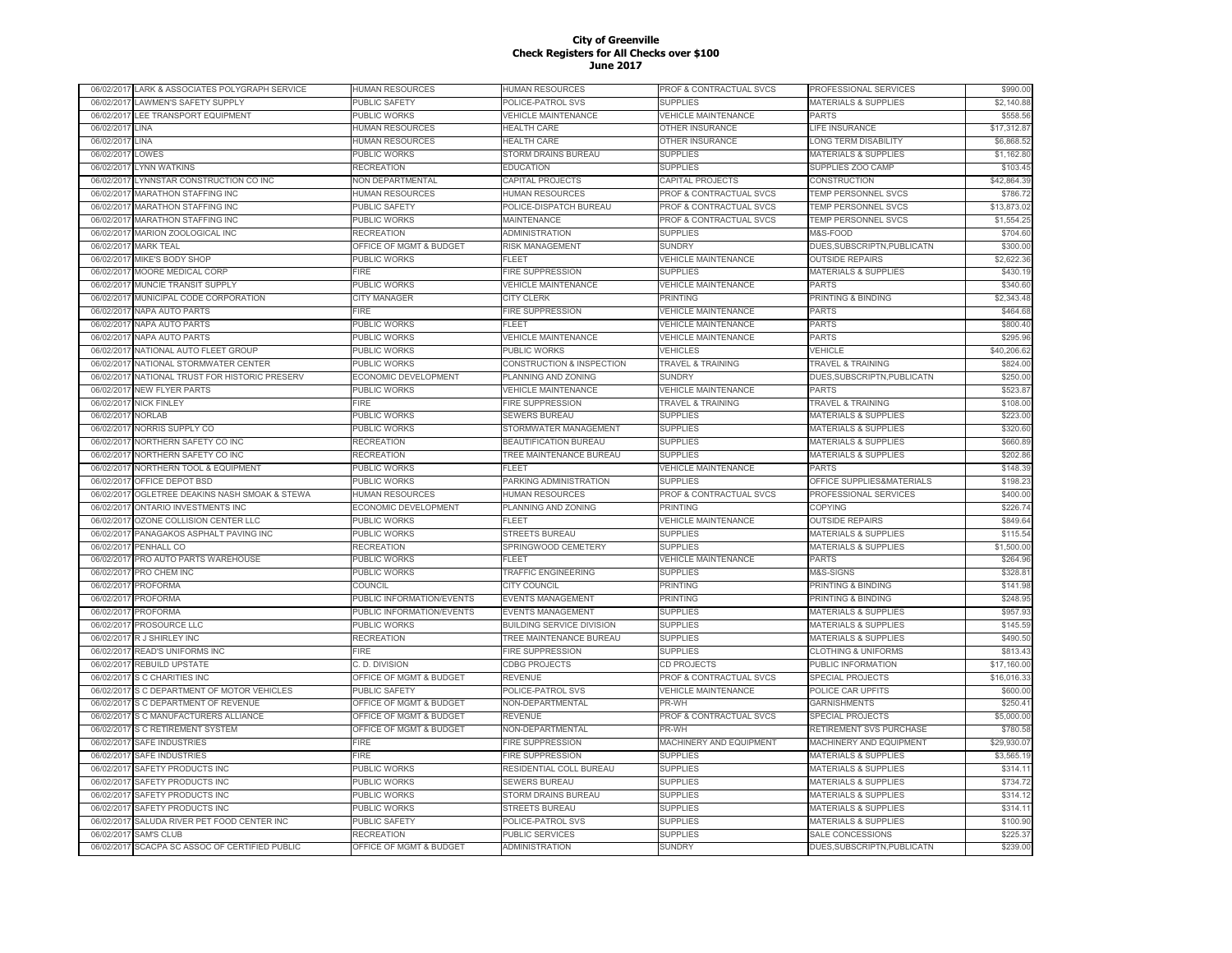| SCCJA SC CRIMINAL JUSTICE ACADEMY<br>06/02/2017  | PUBLIC SAFETY                      | FED EQUITABLE SHAR DOJ           | TRAVEL & TRAINING                  | TRAVEL & TRAINING                    | \$175.00    |
|--------------------------------------------------|------------------------------------|----------------------------------|------------------------------------|--------------------------------------|-------------|
| SCHNEIDER TREE CARE<br>06/02/2017                | <b>VON DEPARTMENTAL</b>            | CAPITAL PROJECTS                 | CAPITAL PROJECTS                   | CONSTRUCTION                         | \$6,136.42  |
| SHARP BUSINESS SYSTEMS<br>06/02/2017             | ECONOMIC DEVELOPMENT               | PLANNING AND ZONING              | <b>PRINTING</b>                    | COPYING                              | \$277.43    |
| SIG SAUER INC<br>06/02/2017                      | PUBLIC SAFETY                      | POLICE-PATROL SVS                | <b>SUPPLIES</b>                    | <b>MATERIALS &amp; SUPPLIES</b>      | \$358.00    |
| <b>SIGNS BY TOMORROW</b><br>06/02/2017           | PUBLIC WORKS                       | TRAFFIC ENGINEERING              | <b>SUPPLIES</b>                    | M&S-SIGNS                            | \$371.00    |
| 06/02/2017<br>SITE DESIGN INC                    | NON DEPARTMENTAL                   | CAPITAL PROJECTS                 | CAPITAL PROJECTS                   | CONSTRUCTION                         | \$13,500.00 |
| 06/02/2017<br>SMITH TURF & IRRIGATION CO.        | RECREATION                         | <b>FALLS PARK WORK CREW</b>      | <b>REPAIR &amp; MAINT SVCS</b>     | REPAIRS & MAINTENANCE                | \$132.50    |
| 06/02/201<br>SNIDER FLEET SOLUTIONS              | <b>PUBLIC WORKS</b>                | <b>FLEET</b>                     | <b>VEHICLE MAINTENANCE</b>         | <b>OUTSIDE REPAIRS</b>               | \$1,272.77  |
| <b>SOCAR</b><br>06/02/201                        | PUBLIC WORKS                       | RESIDENTIAL COLL BUREAU          | <b>SUPPLIES</b>                    | <b>MATERIALS &amp; SUPPLIES</b>      | \$575.37    |
| 06/02/201<br>SOUTHEASTERN JANITORIAL OF SC LLC   | <b>RECREATION</b>                  | <b>FALLS PARK WORK CREW</b>      | <b>PROF &amp; CONTRACTUAL SVCS</b> | <b>SERVICE &amp; MAINT CONTRACTS</b> | \$5,334.60  |
| 06/02/201<br>SOUTHEASTERN PAPER GROUP            | <b>UBLIC WORKS</b>                 | <b>BUILDING SERVICE DIVISION</b> | <b>SUPPLIES</b>                    | <b>JANITORIAL SUPPLIES</b>           | \$182.85    |
| 06/02/201<br>SOUTHEASTERN PAPER GROUP            | <b>RECREATION</b>                  | <b>FALLS PARK WORK CREW</b>      | <b>PROF &amp; CONTRACTUAL SVCS</b> | <b>SERVICE &amp; MAINT CONTRACTS</b> | \$146.98    |
| SQUIRE PATTON BOGGS LLP<br>06/02/2017            | <b>CITY MANAGER</b>                | <b>CITY MANAGER</b>              | <b>PROF &amp; CONTRACTUAL SVCS</b> | PROFESSIONAL SERVICES                | \$5,000.00  |
| <b>STAPLES ADVANTAGE</b><br>06/02/2017           | OFFICE OF MGMT & BUDGET            | <b>REVENUE</b>                   | <b>SUPPLIES</b>                    | OFFICE SUPPLIES&MATERIALS            | \$455.69    |
| STAPLES ADVANTAGE<br>06/02/2017                  | PUBLIC WORKS                       | PUBLIC WORKS                     | <b>SUPPLIES</b>                    | <b>MATERIALS &amp; SUPPLIES</b>      | \$183.28    |
|                                                  |                                    |                                  | PROF & CONTRACTUAL SVCS            |                                      | \$112.00    |
| STATE BUDGET AND CONTROL BOARD<br>06/02/2017     | PUBLIC SAFETY                      | POLICE-PATROL SVS                |                                    | <b>SERVICE &amp; MAINT CONTRACTS</b> |             |
| <b>STEVE WHITMAN</b><br>06/02/2017               | FIRE                               | FIRE PREVENTION                  | <b>TRAVEL &amp; TRAINING</b>       | TRAVEL & TRAINING                    | \$324.00    |
| 06/02/2017<br>SUMMIT MEDIA LLC                   | PUBLIC WORKS                       | <b>RECYCLING</b>                 | <b>PRINTING</b>                    | PRINTING & BINDING                   | \$420.00    |
| 06/02/2017<br><b>SUPERION LLC</b>                | OFFICE OF MGMT & BUDGET            | INFORMATION TECHNOLOGY           | PROF & CONTRACTUAL SVCS            | <b>SERVICE &amp; MAINT CONTRACTS</b> | \$159.00    |
| SWANK MOTION PICTURES INC<br>06/02/2017          | PUBLIC INFORMATION/EVENTS          | <b>SPECIAL EVENTS</b>            | PROF & CONTRACTUAL SVCS            | <b>PROFESSIONAL SERVICES</b>         | \$437.78    |
| 06/02/201<br>SWIRLING SILKS INC                  | PUBLIC INFORMATION/EVENTS          | <b>EVENTS MANAGEMENT</b>         | <b>PRINTING</b>                    | <b>PRINTING &amp; BINDING</b>        | \$197.00    |
| TALENT MANAGEMENT SOLUTIONS<br>06/02/2017        | PUBLIC INFORMATION/EVENTS          | <b>EVENTS MANAGEMENT</b>         | PROF & CONTRACTUAL SVCS            | TEMP PERSONNEL SVCS                  | \$1,430.38  |
| 06/02/201<br>TALENT MANAGEMENT SOLUTIONS         | <b>PUBLIC SAFETY</b>               | POLICE-DISPATCH BUREAU           | <b>PROF &amp; CONTRACTUAL SVCS</b> | <b>TEMP PERSONNEL SVCS</b>           | \$362.71    |
| 06/02/2017<br><b>TALENT MANAGEMENT SOLUTIONS</b> | PUBLIC WORKS                       | <b>CU-ICAR SHUTTLE</b>           | <b>PROF &amp; CONTRACTUAL SVCS</b> | <b>TEMP PERSONNEL SVCS</b>           | \$309.25    |
| TALENT MANAGEMENT SOLUTIONS<br>06/02/201         | PUBLIC WORKS                       | <b>MAINTENANCE</b>               | <b>PROF &amp; CONTRACTUAL SVCS</b> | <b>TEMP PERSONNEL SVCS</b>           | \$693.20    |
| TALENT MANAGEMENT SOLUTIONS<br>06/02/2017        | PUBLIC WORKS                       | MAULDIN/SIMPSONVILLE ROUT        | <b>PROF &amp; CONTRACTUAL SVCS</b> | <b>TEMP PERSONNEL SVCS</b>           | \$382.35    |
| <b>TALENT MANAGEMENT SOLUTIONS</b><br>06/02/2017 | <b>PUBLIC WORKS</b>                | RESIDENTIAL COLL BUREAU          | <b>PROF &amp; CONTRACTUAL SVCS</b> | <b>TEMP PERSONNEL SVCS</b>           | \$5,780.58  |
| TALENT MANAGEMENT SOLUTIONS<br>06/02/2017        | PUBLIC WORKS                       | STORM DRAINS BUREAU              | PROF & CONTRACTUAL SVCS            | TEMP PERSONNEL SVCS                  | \$478.50    |
| TALENT MANAGEMENT SOLUTIONS<br>06/02/2017        | PUBLIC WORKS                       | STREETS BUREAU                   | PROF & CONTRACTUAL SVCS            | TEMP PERSONNEL SVCS                  | \$1,350.94  |
| 06/02/2017<br>TALENT MANAGEMENT SOLUTIONS        | PUBLIC WORKS                       | <b>TROLLEY</b>                   | PROF & CONTRACTUAL SVCS            | TEMP PERSONNEL SVCS                  | \$168.68    |
| 06/02/2017<br>TALENT MANAGEMENT SOLUTIONS        | PUBLIC WORKS                       | <b>VEHICLE MAINTENANCE</b>       | PROF & CONTRACTUAL SVCS            | <b>TEMP PERSONNEL SVCS</b>           | \$1,923.00  |
| 06/02/2017<br>TALENT MANAGEMENT SOLUTIONS        | RECREATION                         | ADMINISTRATION                   | PROF & CONTRACTUAL SVCS            | TEMP PERSONNEL SVCS                  | \$376.80    |
| TALENT MANAGEMENT SOLUTIONS<br>06/02/2017        | RECREATION                         | <b>COMMUNITY CENTERS</b>         | PROF & CONTRACTUAL SVCS            | <b>TEMP PERSONNEL SVCS</b>           | \$1,514.76  |
| TALENT MANAGEMENT SOLUTIONS<br>06/02/201         | <b>RECREATION</b>                  | <b>PUBLIC SERVICES</b>           | PROF & CONTRACTUAL SVCS            | TEMP PERSONNEL SVCS                  | \$341.76    |
| TD CONVENTION CENTER<br>06/02/2017               | FIRE                               | <b>FIRE SERVICES</b>             | <b>SUPPLIES</b>                    | <b>MATERIALS &amp; SUPPLIES</b>      | \$806.65    |
| 06/02/201<br>TEC UTILITIES SUPPLY INC            | PUBLIC WORKS                       | <b>SEWERS BUREAU</b>             | <b>SUPPLIES</b>                    | <b>MATERIALS &amp; SUPPLIES</b>      | \$976.05    |
| 06/02/2017<br><b>TENNESSEE CHILD SUPPORT</b>     | <b>OFFICE OF MGMT &amp; BUDGET</b> | NON-DEPARTMENTAL                 | PR-WH                              | <b>GARNISHMENTS</b>                  | \$231.92    |
| <b>TERRACON CONSULTANTS INC</b><br>06/02/201     | <b>NON DEPARTMENTAL</b>            | CAPITAL PROJECTS                 | CAPITAL PROJECTS                   | <b>PLANNING/DESIGN</b>               | \$2,800.00  |
| THE CITY ARBORIST LLC<br>06/02/2017              | RECREATION                         | PARKS AND RECREATION             | PROF & CONTRACTUAL SVCS            | PROFESSIONAL SERVICES                | \$2,000.00  |
| THE GRASS MASTER<br>06/02/2017                   | <b>RECREATION</b>                  | BEAUTIFICATION BUREAU            | PROF & CONTRACTUAL SVCS            | <b>SERVICE &amp; MAINT CONTRACTS</b> | \$162.50    |
| TMS SOUTH INC<br>06/02/2017                      | PUBLIC WORKS                       | <b>BUILDING SERVICE DIVISION</b> | <b>SUPPLIES</b>                    | <b>MATERIALS &amp; SUPPLIES</b>      | \$201.55    |
| TOLEDO TICKET COMPANY<br>06/02/2017              | PUBLIC WORKS                       | <b>BROAD STREET GARAGE</b>       | <b>SUPPLIES</b>                    | <b>MATERIALS &amp; SUPPLIES</b>      | \$822.39    |
| 06/02/2017<br>TOM CRABTREE                       | PUBLIC INFORMATION/EVENTS          | <b>SPECIAL EVENTS</b>            | PROF & CONTRACTUAL SVCS            | PROFESSIONAL SERVICES                | \$400.00    |
| 06/02/201<br>TOMMY'S COUNTRY HAM HOUSE           | RECREATION                         | PARKS MAINTENANCE                | PROF & CONTRACTUAL SVCS            | <b>TEMP PERSONNEL SVCS</b>           | \$201.34    |
|                                                  |                                    |                                  |                                    |                                      |             |
| TRAVELERS REST FEED & SEED INC<br>06/02/201      | <b>RECREATION</b>                  | <b>ADMINISTRATION</b>            | <b>SUPPLIES</b>                    | M&S-FOOD                             | \$2,115.55  |
| <b>TRISTAN JOHNSON</b><br>06/02/2017             | FIRF                               | <b>FIRE PREVENTION</b>           | <b>TRAVEL &amp; TRAINING</b>       | <b>TRAVEL &amp; TRAINING</b>         | \$324.00    |
| <b>TRUCKPRO LLC</b><br>06/02/201                 | PUBLIC WORKS                       | MAULDIN/SIMPSONVILLE ROUT        | <b>VEHICLE MAINTENANCE</b>         | PARTS                                | \$355.82    |
| 06/02/2017<br><b>TRUCOLOR</b>                    | <b>RECREATION</b>                  | <b>COMMUNITY CENTERS</b>         | PRINTING                           | PRINTING & BINDING                   | \$226.86    |
| 06/02/2017<br><b>TUCKER MATERIALS INC</b>        | PUBLIC WORKS                       | <b>BUILDING SERVICE DIVISION</b> | <b>SUPPLIES</b>                    | <b>MATERIALS &amp; SUPPLIES</b>      | \$129.43    |
| TYCO INTEGRATED SECURITY LLC<br>06/02/2017       | <b>IRE</b>                         | <b>FIRE SERVICES</b>             | PROF & CONTRACTUAL SVCS            | <b>SERVICE &amp; MAINT CONTRACTS</b> | \$2,143.74  |
| 06/02/201<br><b>UNIFIRST</b>                     | PUBLIC WORKS                       | <b>VEHICLE MAINTENANCE</b>       | <b>SUPPLIES</b>                    | <b>CLOTHING &amp; UNIFORMS</b>       | \$252.43    |
| UNITED CHEMICAL & SUPPLY CO INC<br>06/02/2017    | FIRE                               | <b>FIRE SUPPRESSION</b>          | <b>SUPPLIES</b>                    | <b>JANITORIAL SUPPLIES</b>           | \$363.54    |
| UNITED HOUSING CONNECTIONS<br>06/02/2017         | NON DEPARTMENTAL                   | <b>MISC GRANTS</b>               | CD PROJECTS                        | UHC W GREENVILLE                     | \$21,988.48 |
| 06/02/2017<br>UNITED LABORATORIES INC            | PUBLIC SAFETY                      | POLICE-PATROL SVS                | <b>SUPPLIES</b>                    | <b>MATERIALS &amp; SUPPLIES</b>      | \$119.57    |
| 06/02/2017<br>UNITED RENTALS (NORTH AMERICA) INC | PUBLIC WORKS                       | <b>TRAFFIC ENGINEERING</b>       | <b>SUPPLIES</b>                    | M&S-SIGNALS                          | \$893.93    |
| UNITED WAY OF GREENVILLE COUNTY<br>06/02/201     | OFFICE OF MGMT & BUDGET            | NON-DEPARTMENTAL                 | PR-WH                              | UNITED WAY                           | \$1,824.54  |
| <b>UPSTATE MATERIALS INC</b><br>06/02/201        | RECREATION                         | BEAUTIFICATION BUREAU            | <b>REPAIR &amp; MAINT SVCS</b>     | <b>REPAIRS &amp; MAINTENANCE</b>     | \$1,738.40  |
| <b>VERIZON WIRELESS</b><br>06/02/201             | PUBLIC SAFETY                      | POLICE-PATROL SVS                | COMMUNICATIONS                     | <b>OTHER</b>                         | \$190.35    |
| <b>VERMEER MID ATLANTIC INC</b><br>06/02/2017    | RECREATION                         | TREE MAINTENANCE BUREAU          | <b>SUPPLIES</b>                    | <b>MATERIALS &amp; SUPPLIES</b>      | \$150.95    |
|                                                  |                                    |                                  |                                    |                                      |             |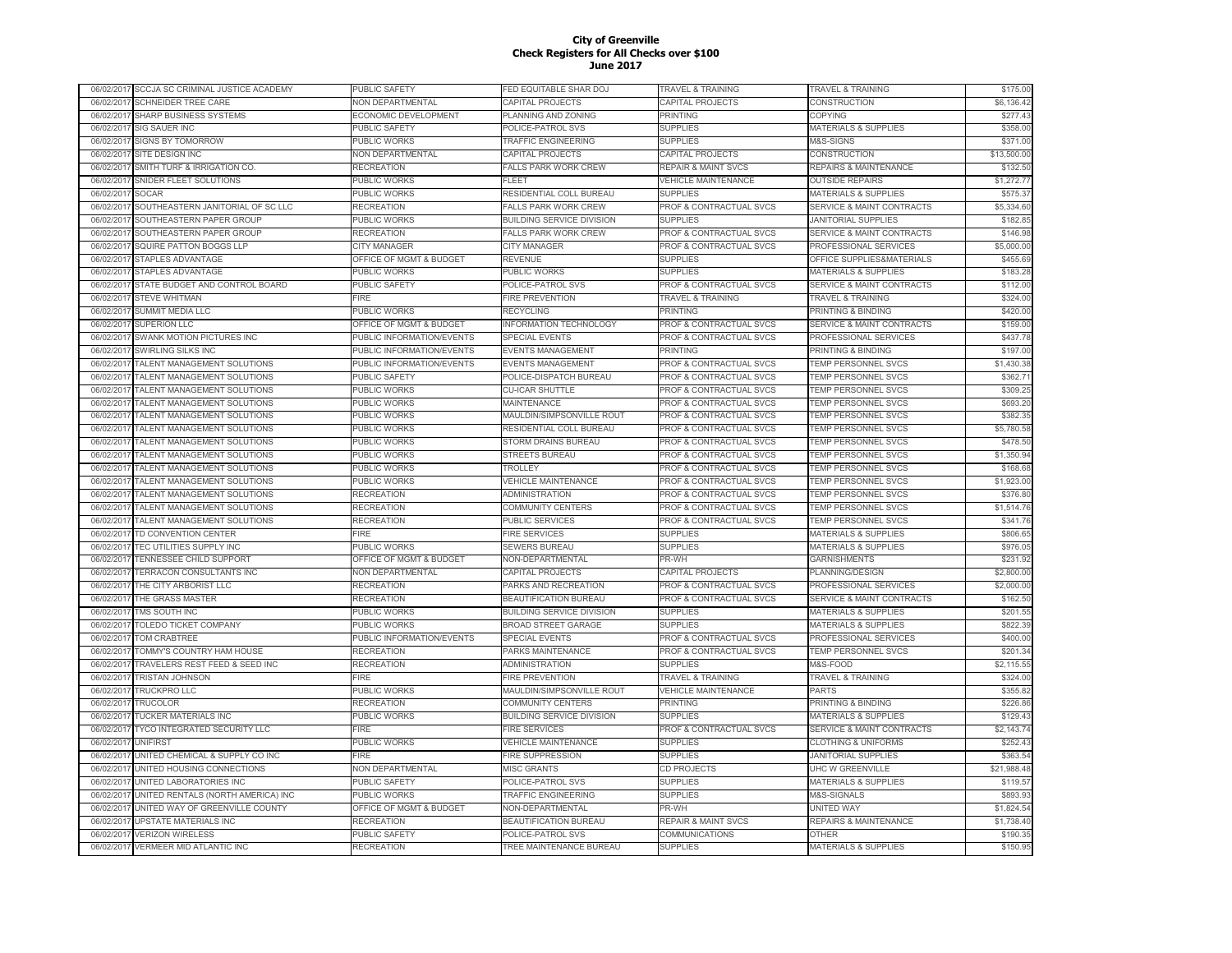|            | 06/02/2017 VULCAN MATERIALS        | RECREATION                  | <b>COMMUNITY CENTERS</b>                         | MACHINERY AND EQUIPMENT             | MACHINERY AND EQUIPMENT              | \$892.80    |
|------------|------------------------------------|-----------------------------|--------------------------------------------------|-------------------------------------|--------------------------------------|-------------|
| 06/02/2017 | <b>VULCAN SAFETY SHOES</b>         | RECREATION                  | PARKS AND RECREATION                             | <b>SUPPLIES</b>                     | <b>CLOTHING &amp; UNIFORMS</b>       | \$115.00    |
| 06/02/2017 | W N WATSON-WEST TIRE & AUTOMOTIVE  | FIRE                        | <b>FIRE SUPPRESSION</b>                          | VEHICLE MAINTENANCE                 | <b>PARTS</b>                         | \$1,230.92  |
| 06/02/2017 | W N WATSON-WEST TIRE & AUTOMOTIVE  | PUBLIC WORKS                | FLEET                                            | <b>VEHICLE MAINTENANCE</b>          | <b>PARTS</b>                         | \$492.56    |
| 06/02/2017 | <b>WAYNE OWENS</b>                 | PUBLIC WORKS                | STORM DRAINS BUREAU                              | <b>TRAVEL &amp; TRAINING</b>        | <b>TRAVEL &amp; TRAINING</b>         | \$1,027.99  |
| 06/02/2017 | WELLS FARGO & CO                   | RECREATION                  | <b>FALLS PARK WORK CREW</b>                      | PROF & CONTRACTUAL SVCS             | PROFESSIONAL SERVICES                | \$100.00    |
| 06/02/2017 | <b>WILL &amp; KRIS AMUSEMENTS</b>  | PUBLIC INFORMATION/EVENTS   | <b>EVENTS MANAGEMENT</b>                         | PROF & CONTRACTUAL SVCS             | <b>SHOW MANAGEMENT EXP</b>           | \$841.40    |
| 06/02/201  | <b>WILLIAMS FIRE APPARATUS</b>     | <b>FIRE</b>                 | <b>FIRE SUPPRESSION</b>                          | <b>VEHICLE MAINTENANCE</b>          | <b>PARTS</b>                         | \$110.36    |
| 06/02/2017 | <b>WILLIS OF TENNESEE INC</b>      | OFFICE OF MGMT & BUDGET     | <b>RISK MANAGEMENT</b>                           | <b>SERVICE FEES</b>                 | PREMIUMS BUILDING PROP               | \$1,031.00  |
| 06/02/201  | WYOMING CHILD SUPPORT ENFORCEMENT  | OFFICE OF MGMT & BUDGET     | NON-DEPARTMENTAL                                 | PR-WH                               | <b>GARNISHMENTS</b>                  | \$154.61    |
| 06/06/2017 | PARKING ON MAIN LLC                | PUBLIC INFORMATION/EVENTS   | NON-DEPARTMENTAL                                 | <b>PREPAID ITEMS</b>                | <b>PREPAID ITEMS</b>                 | \$1,300.00  |
| 06/06/2017 | PARKING ON MAIN LLC                | PUBLIC INFORMATION/EVENTS   | NON-DEPARTMENTAL                                 | <b>PREPAID ITEMS</b>                | <b>PREPAID ITEMS</b>                 | \$1,300.00  |
| 06/09/2017 | 13TH CIRCUIT ASSET FORFEITURES     | MUNICIPAL COURT             | MUNICIPAL COURT                                  | COURT LIAB-CLAIMS/JUDGMNT           | LEC-CONFISCATED MONIES               | \$243.80    |
| 06/09/2017 | AAA UPSTATE PLUMBING OF GREENVILLE | PUBLIC WORKS                | <b>SEWERS BUREAU</b>                             | PROF & CONTRACTUAL SVCS             | PROFESSIONAL SERVICES                | \$7,100.00  |
| 06/09/2017 | ALLEN TEMPLE CEDC                  | C. D. DIVISION              | <b>CDBG PROJECTS</b>                             | <b>CD PROJECTS</b>                  | <b>ACTIVITIES SP SUBRECIPIEN</b>     | \$39,050.00 |
| 06/09/2017 | AMERICAN LOCK & KEY                | PUBLIC WORKS                | FLEET                                            | <b>SUPPLIES</b>                     | <b>MATERIALS &amp; SUPPLIES</b>      | \$139.26    |
| 06/09/2017 | AMG PARTS & EQUIPMENT LLC          | PUBLIC WORKS                |                                                  | <b>SUPPLIES</b>                     | <b>MATERIALS &amp; SUPPLIES</b>      | \$208.62    |
| 06/09/2017 |                                    | PUBLIC WORKS                | <b>BUILDING SERVICE DIVISION</b><br><b>FLEET</b> |                                     |                                      |             |
|            | AMG PARTS & EQUIPMENT LLC          |                             |                                                  | <b>VEHICLE MAINTENANCE</b>          | <b>OUTSIDE REPAIRS</b>               | \$1,987.50  |
| 06/09/201  | AMG PARTS & EQUIPMENT LLC          | PUBLIC WORKS                | FLEET                                            | <b>VEHICLE MAINTENANCE</b>          | <b>PARTS</b>                         | \$419.66    |
| 06/09/2017 | AMICK EQUIPMENT COMPANY INC        | PUBLIC WORKS                | FLEET                                            | <b>VEHICLE MAINTENANCE</b>          | <b>PARTS</b>                         | \$104.89    |
| 06/09/201  | ANDERSON STAMP & ENGRAVING         | COUNCIL                     | <b>CITY COUNCIL</b>                              | <b>SUNDRY</b>                       | <b>MISCELLANEOUS</b>                 | \$125.61    |
| 06/09/2017 | ANGELIA LOCKE                      | OFFICE OF MGMT & BUDGET     | <b>REVENUE</b>                                   | <b><i>FRAVEL &amp; TRAINING</i></b> | <b>LOCAL TRANSPORTATION</b>          | \$293.56    |
| 06/09/2017 | AOS SPECIALTY CONTRACTORS INC      | NON DEPARTMENTAL            | CAPITAL PROJECTS                                 | CAPITAL PROJECTS                    | <b>CONSTRUCTION</b>                  | \$63,586.59 |
| 06/09/2017 | APEX POWDER COATING                | NON DEPARTMENTAL            | <b>CAPITAL PROJECTS</b>                          | CAPITAL PROJECTS                    | CONSTRUCTION                         | \$1,600.00  |
| 06/09/2017 | ASE AUTOMOTIVE SERV EXCELLENCE     | PUBLIC WORKS                | <b>FLEET</b>                                     | <b>TRAVEL &amp; TRAINING</b>        | <b>TRAVEL &amp; TRAINING</b>         | \$192.00    |
| 06/09/2017 | ASG LLC                            | <b>RECREATION</b>           | <b>ADMINISTRATION</b>                            | PROF & CONTRACTUAL SVCS             | <b>SERVICE &amp; MAINT CONTRACTS</b> | \$1,328.25  |
| 06/09/2017 | AT & T MOBILITY                    | PUBLIC SAFETY               | POLICE-PATROL SVS                                | COMMUNICATIONS                      | OTHER                                | \$159.96    |
| 06/09/2017 | AUDIO SOLUTIONS INC                | PUBLIC INFORMATION/EVENTS   | <b>EVENTS MANAGEMENT</b>                         | PROF & CONTRACTUAL SVCS             | SHOW MANAGEMENT EXP                  | \$1,877.00  |
| 06/09/2017 | <b>BEACONGIS LLC</b>               | <b>FIRE</b>                 | <b>FIRE SERVICES</b>                             | PROF & CONTRACTUAL SVCS             | PROFESSIONAL SERVICES                | \$3,129.80  |
| 06/09/201  | <b>BENSON FORD INC</b>             | PUBLIC WORKS                | <b>FLEET</b>                                     | <b>VEHICLE MAINTENANCE</b>          | <b>PARTS</b>                         | \$296.09    |
| 06/09/201  | <b>BG ARCHITECTS LLC</b>           | <b>ECONOMIC DEVELOPMENT</b> | ECONOMIC DEVELOPMENT                             | PROF & CONTRACTUAL SVCS             | PROFESSIONAL SERVICES                | \$1,275.00  |
| 06/09/201  | <b>BILL TAYLOR</b>                 | ECONOMIC DEVELOPMENT        | <b>BUILDING &amp; PROPERTY MAINT</b>             | <b>FRAVEL &amp; TRAINING</b>        | <b>LOCAL TRANSPORTATION</b>          | \$489.53    |
| 06/09/2017 | BRAGG WASTE SERVICES INC           | RECREATION                  | PARKS AND RECREATION                             | <b>PROF &amp; CONTRACTUAL SVCS</b>  | SERVICE & MAINT CONTRACTS            | \$397.02    |
| 06/09/2017 | <b>BRIAN HORTON</b>                | FIRE                        | <b>FIRE SERVICES</b>                             | <b>TRAVEL &amp; TRAINING</b>        | <b>TRAVEL &amp; TRAINING</b>         | \$270.00    |
| 06/09/2017 | <b>BRUCE CREAMER</b>               | <b>FIRE</b>                 | <b>FIRE SUPPRESSION</b>                          | <b>TRAVEL &amp; TRAINING</b>        | <b>TRAVEL &amp; TRAINING</b>         | \$256.00    |
| 06/09/2017 | <b>CAMILLA PITMAN</b>              | CITY MANAGER                | <b>CITY CLERK</b>                                | <b>TRAVEL &amp; TRAINING</b>        | <b>TRAVEL &amp; TRAINING</b>         | \$358.00    |
| 06/09/2017 | CAREERTRACK                        | <b>MUNICIPAL COURT</b>      | MUNICIPAL COURT                                  | <b>TRAVEL &amp; TRAINING</b>        | <b>TRAVEL &amp; TRAINING</b>         | \$297.00    |
| 06/09/2017 | CAROLINA CONCRETE COMPANY INC      | PUBLIC WORKS                | <b>STREETS BUREAU</b>                            | <b>SUPPLIES</b>                     | <b>MATERIALS &amp; SUPPLIES</b>      | \$4,402.71  |
| 06/09/2017 | CAROLINA ENVIRONMENTAL SYSTEMS INC | PUBLIC WORKS                | <b>FLEET</b>                                     | <b>VEHICLE MAINTENANCE</b>          | <b>PARTS</b>                         | \$3,647.94  |
| 06/09/2017 | CAROLINA FAMILY SERVICES           | PUBLIC INFORMATION/EVENTS   | SPECIAL EVENTS                                   | <b>LIABILITIES</b>                  | <b>EVENT TIPS</b>                    | \$375.00    |
| 06/09/201  | CDW/G                              | <b>NON DEPARTMENTAL</b>     | <b>MISC GRANTS</b>                               | <b>SUPPLIES</b>                     | <b>MATERIALS &amp; SUPPLIES</b>      | \$262.33    |
| 06/09/2017 | CDW/G                              | PUBLIC SAFETY               | POLICE-PATROL SVS                                | <b>/EHICLE MAINTENANCE</b>          | POLICE CAR UPFITS                    | \$4,882.39  |
| 06/09/201  | CENTRAL NEBRASKA PACKING INC.      | <b>RECREATION</b>           | <b>ADMINISTRATION</b>                            | <b>SUPPLIES</b>                     | M&S-FOOD                             | \$4,361.47  |
| 06/09/201  | CHARTER COMMUNICATIONS             | <b>EIRF</b>                 | <b>FIRE SUPPRESSION</b>                          | COMMUNICATIONS                      | CABLE TELEVISION/INTERNET            | \$824.54    |
| 06/09/201  | CHARTER COMMUNICATIONS             | OFFICE OF MGMT & BUDGET     | <b>INFORMATION TECHNOLOGY</b>                    | COMMUNICATIONS                      | TELECOMMUNICATIONS/WIRELE            | \$9,964.40  |
| 06/09/2017 | CHARTER COMMUNICATIONS             | <b>UBLIC WORKS</b>          | PARKING LOTS                                     | COMMUNICATIONS                      | <b>BSWA</b>                          | \$117.50    |
| 06/09/2017 | CHARTER COMMUNICATIONS             | PUBLIC WORKS                | <b>PARKING LOTS</b>                              | COMMUNICATIONS                      | <b>WEST END PARK &amp; RIDE</b>      | \$137.62    |
| 06/09/2017 | CHARTER COMMUNICATIONS             | <b>RECREATION</b>           | <b>COMMUNITY CENTERS</b>                         | COMMUNICATIONS                      | CABLE TELEVISION/INTERNET            | \$117.50    |
| 06/09/2017 | <b>CHRIS HENSON</b>                | PUBLIC WORKS                | <b>CONSTRUCTION &amp; INSPECTION</b>             | <b>TRAVEL &amp; TRAINING</b>        | <b>TRAVEL &amp; TRAINING</b>         | \$143.00    |
| 06/09/2017 | CHRISTOPHER TRUCKS INC             | PUBLIC WORKS                | <b>FLEET</b>                                     | <b>VEHICLE MAINTENANCE</b>          | <b>PARTS</b>                         | \$221.31    |
| 06/09/2017 | <b>CINCINNATI SYSTEMS INC</b>      | PUBLIC WORKS                | PARKING LOTS                                     | <b>REPAIR &amp; MAINT SVCS</b>      | REPAIRS & MAINTENANCE                | \$150.00    |
| 06/09/2017 | <b>CINCINNATI SYSTEMS INC</b>      | PUBLIC WORKS                | RIVERPLACE GARAGE                                | <b>REPAIR &amp; MAINT SVCS</b>      | <b>REPAIRS &amp; MAINTENANCE</b>     | \$150.00    |
| 06/09/2017 | <b>CINTAS</b>                      | PUBLIC WORKS                | <b>FLEET</b>                                     | <b>SUPPLIES</b>                     | <b>CLOTHING &amp; UNIFORMS</b>       | \$177.91    |
| 06/09/2017 | <b>CITY OF GREENVILLE</b>          | <b>RECREATION</b>           | <b>PUBLIC SERVICES</b>                           | <b>TAX LIABILITIES</b>              | <b>HOSPITALITY TAXES</b>             | \$195.53    |
| 06/09/2017 | <b>CITY WELDING SERVICE</b>        | PUBLIC WORKS                | POINSETT GARAGE                                  | <b>SUPPLIES</b>                     | <b>MATERIALS &amp; SUPPLIES</b>      | \$111.87    |
| 06/09/201  | CITY WELDING SERVICE               | PUBLIC WORKS                | <b>STREETS BUREAL</b>                            | <b>REPAIR &amp; MAINT SVCS</b>      | <b>REPAIRS &amp; MAINTENANCE</b>     | \$609.50    |
| 06/09/2017 | COMMUNICATION SERVICE CENTER INC   | RECREATION                  | ADMINISTRATION                                   | <b>SUNDRY</b>                       | RESTRD DONATION EXPENSE              | \$5,833,00  |
| 06/09/2017 | <b>CUMMINS INC</b>                 |                             | FLEET                                            | <b>VEHICLE MAINTENANCE</b>          | <b>OUTSIDE REPAIRS</b>               | \$695.80    |
|            |                                    | PUBLIC WORKS                |                                                  |                                     |                                      |             |
|            | 06/09/2017 CUMMINS-ALLISON CORP    | PUBLIC WORKS                | PARKING ADMINISTRATION                           | <b>PROF &amp; CONTRACTUAL SVCS</b>  | <b>SERVICE &amp; MAINT CONTRACTS</b> | \$691.00    |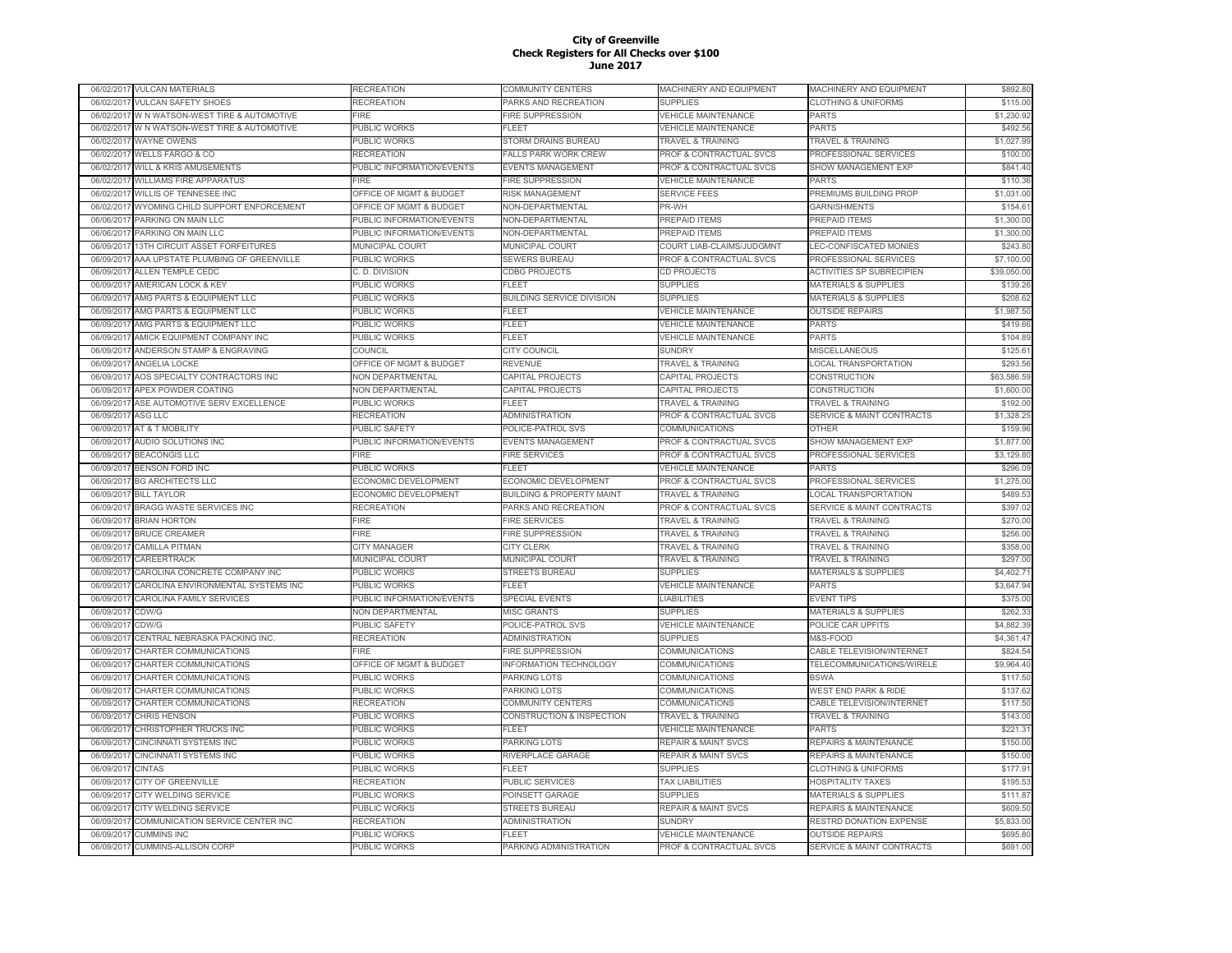|            | 06/09/2017 DALE WESTERMEIER                   | RECREATION                  | PARKS MAINTENANCE                    | TRAVEL & TRAINING                   | TRAVEL & TRAINING                          | \$282.60     |
|------------|-----------------------------------------------|-----------------------------|--------------------------------------|-------------------------------------|--------------------------------------------|--------------|
| 06/09/2017 | DATA TRANSFER SOLUTIONS LLC                   | NON DEPARTMENTAL            | CAPITAL PROJECTS                     | CAPITAL PROJECTS                    | CONSTRUCTION                               | \$94,175.00  |
| 06/09/201  | <b>DAVID SUDDUTH</b>                          | COUNCIL                     | CITY COUNCIL                         | <b><i>FRAVEL &amp; TRAINING</i></b> | <b>LOCAL TRANSPORTATION</b>                | \$144.45     |
| 06/09/201  | DEBORAH K LEPOROWSKI PSY. D. LLC              | <b>HUMAN RESOURCES</b>      | <b>HUMAN RESOURCES</b>               | PROF & CONTRACTUAL SVCS             | PROFESSIONAL SERVICES                      | \$8,075.00   |
| 06/09/2017 | <b>DESIGNLAB INC</b>                          | PUBLIC WORKS                | <b>ENFORCEMENT</b>                   | <b>SUPPLIES</b>                     | <b>CLOTHING &amp; UNIFORMS</b>             | \$111.30     |
| 06/09/201  | <b>DIAMOND SPRINGS</b>                        | PUBLIC WORKS                | FLEET                                | <b>SUPPLIES</b>                     | <b>MATERIALS &amp; SUPPLIES</b>            | \$203.22     |
| 06/09/201  | <b>DISYS SOLUTIONS INC</b>                    | OFFICE OF MGMT & BUDGET     | <b>INFORMATION TECHNOLOGY</b>        | PROF & CONTRACTUAL SVCS             | <b>SERVICE &amp; MAINT CONTRACTS</b>       | \$7,672.70   |
| 06/09/201  | <b>DUKE ENERGY</b>                            | <b>FIRE</b>                 | <b>FIRE SERVICES</b>                 | <b>UTILITIES</b>                    | <b>ELECTRICITY</b>                         | \$2,530.92   |
| 06/09/2017 | <b>DUKE ENERGY</b>                            | PUBLIC WORKS                | RIVERPLACE GARAGE                    | UTILITIES                           | <b>ELECTRICITY</b>                         | \$1,577.32   |
|            |                                               | <b>RECREATION</b>           | PARKS MAINTENANCE                    | <b>UTILITIES</b>                    |                                            | \$228.56     |
| 06/09/201  | <b>DUKE ENERGY</b>                            |                             |                                      | <b>SUPPLIES</b>                     | <b>ELECTRICITY</b><br>MATERIALS & SUPPLIES |              |
| 06/09/2017 | <b>DUKE ENERGY CORP</b>                       | ECONOMIC DEVELOPMENT        | ECONOMIC DEVELOPMENT                 |                                     |                                            | \$12,075.60  |
| 06/09/2017 | ECHOLS OIL COMPANY INC                        | <b>PUBLIC WORKS</b>         | FLEET                                | <b>VEHICLE MAINTENANCE</b>          | FUEL                                       | \$14,294.72  |
| 06/09/2017 | EMPLOYMENT SCREENING RESOURCES                | HUMAN RESOURCES             | HUMAN RESOURCES                      | PROF & CONTRACTUAL SVCS             | PROFESSIONAL SERVICES                      | \$1,400.50   |
| 06/09/2017 | ENVIRONMENTAL TESTING & MGMNT                 | OFFICE OF MGMT & BUDGET     | <b>RISK MANAGEMENT</b>               | <b>SUNDRY</b>                       | MISCELLANEOUS                              | \$1,050.00   |
| 06/09/201  | <b>FLORES &amp; ASSOCIATES LLC</b>            | HUMAN RESOURCES             | <b>HEALTH CARE</b>                   | <b>HEALTH</b>                       | <b>FSA ADMIN FEES</b>                      | \$750.00     |
| 06/09/2017 | <b>FRED GALLEGOS</b>                          | PUBLIC WORKS                | <b>BUILDING SERVICE DIVISION</b>     | <b>SUNDRY</b>                       | DUES, SUBSCRIPTN, PUBLICATN                | \$300.00     |
| 06/09/201  | <b>G &amp; C APPRAISALS</b>                   | C. D. DIVISION              | <b>CDBG PROJECTS</b>                 | CD PROJECTS                         | <b>LAND ACQUISITION</b>                    | \$400.00     |
| 06/09/201  | <b>GANTT FIRE SEWER &amp; POLICE DISTRICT</b> | <b>CITY MANAGER</b>         | NON-DEPARTMENTAL                     | <b>PROF &amp; CONTRACTUAL SVCS</b>  | <b>ANNEXATION AGREEMENTS</b>               | \$256,591.75 |
| 06/09/201  | <b>GEIGER BROTHERS</b>                        | <b>PUBLIC WORKS</b>         | CONSTRUCTION & INSPECTION            | <b>SUPPLIES</b>                     | <b>CLOTHING &amp; UNIFORMS</b>             | \$267.59     |
| 06/09/2017 | <b>GEORGIA BARK COMPANY</b>                   | RECREATION                  | <b>BEAUTIFICATION BUREAU</b>         | <b>SUPPLIES</b>                     | <b>MATERIALS &amp; SUPPLIES</b>            | \$1,272.00   |
| 06/09/201  | GIMME-A-SIGN CO INC                           | PUBLIC WORKS                | <b>BROAD STREET GARAGE</b>           | <b>SUPPLIES</b>                     | MATERIALS & SUPPLIES                       | \$1,135.79   |
| 06/09/2017 | GIMME-A-SIGN CO INC                           | PUBLIC WORKS                | FLEET                                | <b>VEHICLE MAINTENANCE</b>          | <b>PARTS</b>                               | \$479.80     |
| 06/09/201  | <b>GLASSCRAFTERS INC</b>                      | PUBLIC WORKS                | FLEET                                | <b>VEHICLE MAINTENANCE</b>          | <b>OUTSIDE REPAIRS</b>                     | \$274.64     |
| 06/09/2017 | <b>GREENVILLE ARENA DISTRICT</b>              | PUBLIC WORKS                | PARKING LOTS                         | LIAB-BSWA PARKING                   | <b>PARKING LEASES</b>                      | \$4,346.90   |
| 06/09/2017 | <b>GREENVILLE COUNTY</b>                      | MUNICIPAL COURT             | MUNICIPAL COURT                      | COURT LIAB-CLAIMS/JUDGMNT           | LEC-CONFISCATED MONIES                     | \$1,045.30   |
| 06/09/2017 | GREENVILLE COUNTY ROD OFFICE                  | ECONOMIC DEVELOPMENT        | <b>BUILDING &amp; PROPERTY MAINT</b> | PROF & CONTRACTUAL SVCS             | PROFESSIONAL SERVICES                      | \$135.00     |
| 06/09/2017 | GREENVILLE COUNTY SOLID WASTE                 | <b>PUBLIC WORKS</b>         | <b>GARBAGE DISPOSAL BUREAU</b>       | <b>PROF &amp; CONTRACTUAL SVCS</b>  | <b>DISPOSAL CHARGES</b>                    | \$15,957.96  |
| 06/09/2017 | GREENWORKS RECYLING INC                       | PUBLIC WORKS                | GARBAGE DISPOSAL BUREAU              | PROF & CONTRACTUAL SVCS             | <b>DISPOSAL CHARGES</b>                    | \$5,970.00   |
| 06/09/201  | <b>HARRISON'S WORKWEAR</b>                    | PUBLIC WORKS                | CONSTRUCTION & INSPECTION            | <b>SUPPLIES</b>                     | <b>CLOTHING &amp; UNIFORMS</b>             | \$140.00     |
|            |                                               |                             |                                      |                                     |                                            |              |
| 06/09/201  | HILLS MACHINERY COMP LLC                      | PUBLIC WORKS                | STORM DRAINS BUREAU                  | MACHINERY AND EQUIPMENT             | MACHINERY AND EQUIPMENT                    | \$88,845.55  |
| 06/09/201  | HM LIFE INSURANCE COMPANY                     | <b>IUMAN RESOURCES</b>      | <b>HEALTH CARE</b>                   | HEALTH                              | <b>HEALTH STOP LOSS</b>                    | \$66,096.24  |
| 06/09/201  | HOME DEPOT CREDIT SERVICE 3104                | <b>PUBLIC WORKS</b>         | <b>BROAD STREET GARAGE</b>           | <b>SUPPLIES</b>                     | <b>MATERIALS &amp; SUPPLIES</b>            | \$147.46     |
| 06/09/2017 | <b>HONGSOON KIM</b>                           | <b>RECREATION</b>           | <b>ADMINISTRATION</b>                | RECREATION FEES                     | REC FEES-SUPER SUMMER                      | \$580.00     |
| 06/09/201  | HOUSES AND THEN SOME                          | C. D. DIVISION              | <b>CDBG PROJECTS</b>                 | <b>CD PROJECTS</b>                  | <b>LAND ACQUISITION</b>                    | \$607.20     |
| 06/09/2017 | HYDRAULIC ONSITE EQUIPMENT REPAIR             | PUBLIC WORKS                | <b>FLEET</b>                         | <b>VEHICLE MAINTENANCE</b>          | <b>OUTSIDE REPAIRS</b>                     | \$937.27     |
| 06/09/201  | <b>IVEY COMMUNICATIONS INC</b>                | <b>VON DEPARTMENTAL</b>     | CAPITAL PROJECTS                     | CAPITAL PROJECTS                    | <b>EQUIPMENT</b>                           | \$708.24     |
| 06/09/2017 | <b>IVEY COMMUNICATIONS INC</b>                | OFFICE OF MGMT & BUDGET     | <b>INFORMATION TECHNOLOGY</b>        | <b>REPAIR &amp; MAINT SVCS</b>      | <b>REPAIRS &amp; MAINTENANCE</b>           | \$1,273.66   |
| 06/09/2017 | JAMES H PRICE III P.A.                        | MUNICIPAL COURT             | MUNICIPAL COURT                      | COURT LIAB-CLAIMS/JUDGMNT           | LEC-CONFISCATED MONIES                     | \$1,520.00   |
| 06/09/2017 | JAN & RICHARD HUBBLE                          | OFFICE OF MGMT & BUDGET     | REVENUE                              | MISCELLANEOUS REVENUE               | <b>DPC FEES</b>                            | \$125.00     |
| 06/09/2017 | <b>JAVIERE BENSON</b>                         | C. D. DIVISION              | <b>CDBG PROJECTS</b>                 | CD PROJECTS                         | <b>LAND ACQUISITION</b>                    | \$1,275.60   |
| 06/09/2017 | <b>JEFF MCLEROY</b>                           | OFFICE OF MGMT & BUDGET     | GIS                                  | <b>TRAVEL &amp; TRAINING</b>        | TRAVEL & TRAINING                          | \$872.40     |
| 06/09/201  | <b>JOEL PATTERSON</b>                         | <b>ECONOMIC DEVELOPMENT</b> | <b>BUILDING &amp; PROPERTY MAINT</b> | <b>TRAVEL &amp; TRAINING</b>        | LOCAL TRANSPORTATION                       | \$517.88     |
| 06/09/201  | JOHN BLASSINGAME                              | PUBLIC SAFETY               | POLICE-PATROL SVS                    | <b>SUPPLIES</b>                     | <b>CLOTHING &amp; UNIFORMS</b>             | \$106.00     |
| 06/09/201  | <b>JOHN BRYSON</b>                            | ECONOMIC DEVELOPMENT        | <b>BUILDING &amp; PROPERTY MAINT</b> | <b>FRAVEL &amp; TRAINING</b>        | <b>LOCAL TRANSPORTATION</b>                | \$411.95     |
| 06/09/201  | <b>JOHN DURHAM</b>                            | PUBLIC INFORMATION/EVENTS   | <b>SPECIAL EVENTS</b>                | PROF & CONTRACTUAL SVCS             | PROFESSIONAL SERVICES                      | \$400.00     |
| 06/09/2017 | <b>JOHN LONG</b>                              | PUBLIC INFORMATION/EVENTS   | <b>EVENTS MANAGEMENT</b>             | PROF & CONTRACTUAL SVCS             | PROFESSIONAL SERVICES                      | \$400.00     |
| 06/09/201  | <b>JULIA HORTON</b>                           | <b>CITY MANAGER</b>         | <b>CITY MANAGER</b>                  | COMMUNICATIONS                      | <b>OTHER</b>                               | \$120.00     |
|            | KAREN K CRAWFORD                              |                             | <b>ACCOUNTING</b>                    | <b>TRAVEL &amp; TRAINING</b>        |                                            | \$100.05     |
| 06/09/2017 |                                               | OFFICE OF MGMT & BUDGET     |                                      |                                     | <b>TRAVEL &amp; TRAINING</b>               |              |
| 06/09/201  | <b>KEVIN HUGHES</b>                           | ECONOMIC DEVELOPMENT        | <b>BUILDING &amp; PROPERTY MAINT</b> | <b>TRAVEL &amp; TRAINING</b>        | <b>LOCAL TRANSPORTATION</b>                | \$431.75     |
| 06/09/2017 | KEVIN WHITAKER CHEVROLET INC                  | PUBLIC WORKS                | FLEET                                | <b>VEHICLE MAINTENANCE</b>          | <b>PARTS</b>                               | \$105.83     |
| 06/09/2017 | <b>KIMBERLY MCFALL</b>                        | PUBLIC WORKS                | UTILITY UNDERGROUNDING FU            | <b>SUNDRY</b>                       | METER BOX CONVERSIONS                      | \$225.00     |
| 06/09/2017 | KUDZU STAFFING                                | HUMAN RESOURCES             | HUMAN RESOURCES                      | PROF & CONTRACTUAL SVCS             | TEMP PERSONNEL SVCS                        | \$1,036.80   |
| 06/09/201  | <b>KUSTOM SIGNALS INC</b>                     | <b>PUBLIC WORKS</b>         | FLEET                                | <b>VEHICLE MAINTENANCE</b>          | PARTS                                      | \$109.23     |
| 06/09/2017 | LAKE FOREST FLOORING                          | PUBLIC WORKS                | ONE GARAGE                           | <b>SUPPLIES</b>                     | <b>MATERIALS &amp; SUPPLIES</b>            | \$2,749.65   |
| 06/09/2017 | <b>LIVING LENSES</b>                          | NON DEPARTMENTAL            | CAPITAL PROJECTS                     | CAPITAL PROJECTS                    | CONSTRUCTION                               | \$1,000.00   |
| 06/09/201  | LYDIA THOMAS                                  | RECREATION                  | <b>PUBLIC SERVICES</b>               | PROF & CONTRACTUAL SVCS             | PROFESSIONAL SERVICES                      | \$650.00     |
| 06/09/201  | <b>LYNN WATKINS</b>                           | RECREATION                  | <b>EDUCATION</b>                     | <b>SUNDRY</b>                       | RESTRD DONATION EXPENSE                    | \$147.03     |
| 06/09/201  | <b>LYNN WATKINS</b>                           | <b>RECREATION</b>           | <b>EDUCATION</b>                     | <b>SUPPLIES</b>                     | SUPPLIES ZOO CAMP                          | \$357.18     |
| 06/09/2017 | <b>MARATHON STAFFING INC</b>                  | HUMAN RESOURCES             | <b>HUMAN RESOURCES</b>               | <b>PROF &amp; CONTRACTUAL SVCS</b>  | <b>TEMP PERSONNEL SVCS</b>                 | \$524.48     |
|            |                                               |                             |                                      |                                     |                                            |              |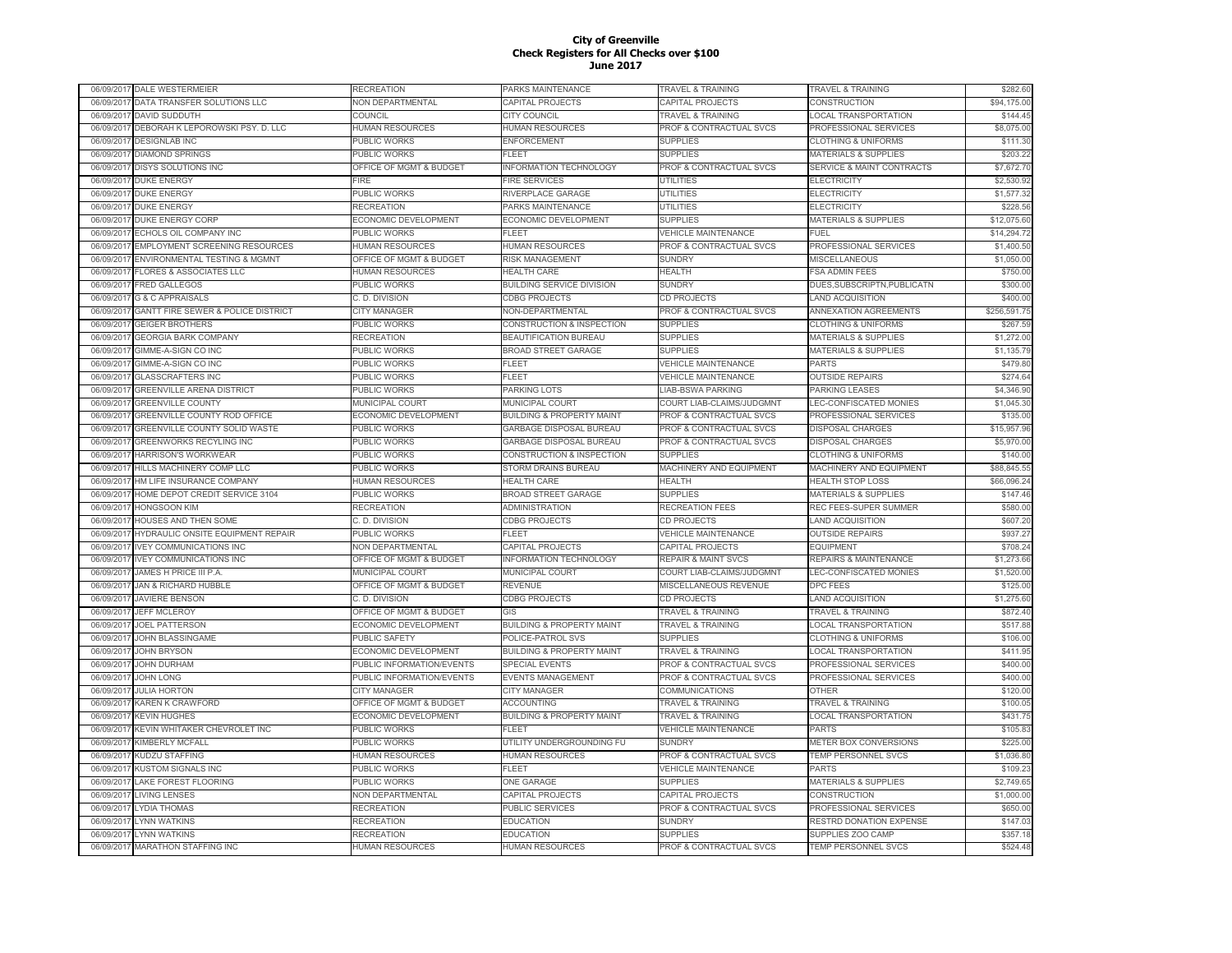|            | 06/09/2017 MARATHON STAFFING INC    | PUBLIC SAFETY             | POLICE-DISPATCH BUREAU           | PROF & CONTRACTUAL SVCS            | TEMP PERSONNEL SVCS                  | \$7,230.40   |
|------------|-------------------------------------|---------------------------|----------------------------------|------------------------------------|--------------------------------------|--------------|
| 06/09/2017 | MARATHON STAFFING INC               | PUBLIC WORKS              | MAINTENANCE                      | PROF & CONTRACTUAL SVCS            | TEMP PERSONNEL SVCS                  | \$2,750.63   |
| 06/09/2017 | <b>MASTER ELECTRONICS</b>           | PUBLIC WORKS              | FLEET                            | <b>VEHICLE MAINTENANCE</b>         | <b>OUTSIDE REPAIRS</b>               | \$458.09     |
| 06/09/2017 | MCKINNEY DODGE CHRYSLER PLY JE      | <b>PUBLIC WORKS</b>       | FLEET                            | <b>VEHICLE MAINTENANCE</b>         | <b>PARTS</b>                         | \$332.98     |
| 06/09/2017 | MERCEDES BENZ OF SOUTH CHARLOTTE    | <b>PUBLIC WORKS</b>       | FLEET                            | <b>VEHICLE MAINTENANCE</b>         | <b>OUTSIDE REPAIRS</b>               | \$159.48     |
| 06/09/2017 | MERUS REFRESHMENT SERVICES INC      | <b>PUBLIC WORKS</b>       | PARKING ADMINISTRATION           | <b>SUPPLIES</b>                    | OFFICE SUPPLIES&MATERIALS            | \$117.61     |
| 06/09/2017 | METROCOLOGY                         | NON DEPARTMENTAL          | CAPITAL PROJECTS                 | CAPITAL PROJECTS                   | PLANNING/DESIGN                      | \$1,422.00   |
| 06/09/201  | MIA JATTUSO                         | <b>RECREATION</b>         | <b>FOZ-EDUCATION</b>             | <b>EDUCATION</b>                   | ZOO CAMP                             | \$100.00     |
| 06/09/2017 | <b>MIKE MARLOW</b>                  | FIRE.                     | <b>FIRE SUPPRESSION</b>          | <b>TRAVEL &amp; TRAINING</b>       | <b>TRAVEL &amp; TRAINING</b>         | \$256.00     |
| 06/09/201  | MIKE'S BODY SHOP                    | PUBLIC WORKS              | FLEET                            | <b>VEHICLE MAINTENANCE</b>         | <b>OUTSIDE REPAIRS</b>               | \$1,483.14   |
| 06/09/2017 | <b>MINUTEMAN PRESS</b>              | OFFICE OF MGMT & BUDGET   | <b>ACCOUNTING</b>                | <b>PRINTING</b>                    | PRINTING & BINDING                   | \$113.41     |
| 06/09/2017 | MKSK                                | ECONOMIC DEVELOPMENT      | ECONOMIC DEVELOPMENT             | PROF & CONTRACTUAL SVCS            | PROFESSIONAL SERVICES                | \$14,001.11  |
| 06/09/2017 | <b>MKSK</b>                         | NON DEPARTMENTAL          | <b>CAPITAL PROJECTS</b>          | CAPITAL PROJECTS                   | PLANNING/DESIGN                      | \$11,943.75  |
| 06/09/2017 | <b>NAPA AUTO PARTS</b>              | <b>PUBLIC WORKS</b>       | FI FFT                           | <b>VEHICLE MAINTENANCE</b>         | <b>PARTS</b>                         | \$1,728.65   |
| 06/09/201  | NATIONAL AUTO FLEET GROUP           | PUBLIC WORKS              | SEWERS BUREAU                    | MACHINERY AND EQUIPMENT            | MACHINERY AND EQUIPMENT              | \$80,308.72  |
| 06/09/201  | NATIONAL AUTO FLEET GROUP           | <b>PUBLIC WORKS</b>       | STORM DRAINS BUREAU              | MACHINERY AND EQUIPMENT            | MACHINERY AND EQUIPMENT              | \$39,030.56  |
|            |                                     |                           |                                  |                                    |                                      |              |
| 06/09/2017 | NEXT UPSTATE LLC                    | ECONOMIC DEVELOPMENT      | ECONOMIC DEVELOPMENT             | PROF & CONTRACTUAL SVCS            | PROFESSIONAL SERVICES                | \$25,000.00  |
| 06/09/2017 | <b>NGLIC</b>                        | <b>IUMAN RESOURCES</b>    | <b>HEALTH CARE</b>               | OTHER INSURANCE                    | <b>VISION - SUPERIOR</b>             | \$9,199.41   |
| 06/09/201  | O'REILLY AUTO PARTS                 | PUBLIC WORKS              | FLEET                            | <b>VEHICLE MAINTENANCE</b>         | <b>PARTS</b>                         | \$470.11     |
| 06/09/201  | OGLETREE DEAKINS NASH SMOAK & STEWA | <b>FIRE</b>               | FIRE                             | PROF & CONTRACTUAL SVCS            | PROFESSIONAL SERVICES                | \$880.00     |
| 06/09/201  | OLD DOMINION BRUSH CO INC           | PUBLIC WORKS              | <b>LEET</b>                      | <b>VEHICLE MAINTENANCE</b>         | PARTS                                | \$125.69     |
| 06/09/2017 | PALMETTO UTILITY PROTECTION INC     | PUBLIC WORKS              | SEWERS BUREAU                    | PROF & CONTRACTUAL SVCS            | PROFESSIONAL SERVICES                | \$1,002.68   |
| 06/09/2017 | PANAGAKOS ASPHALT PAVING INC        | PUBLIC WORKS              | <b>SEWERS BUREAU</b>             | <b>SUPPLIES</b>                    | <b>MATERIALS &amp; SUPPLIES</b>      | \$101.10     |
| 06/09/2017 | PANAGAKOS ASPHALT PAVING INC        | PUBLIC WORKS              | STORM DRAINS BUREAU              | <b>SUPPLIES</b>                    | <b>MATERIALS &amp; SUPPLIES</b>      | \$101.10     |
| 06/09/2017 | PANAGAKOS ASPHALT PAVING INC        | <b>PUBLIC WORKS</b>       | <b>STREETS BUREAU</b>            | <b>SUPPLIES</b>                    | <b>MATERIALS &amp; SUPPLIES</b>      | \$202.19     |
| 06/09/201  | PIEDMONT ELECTRICAL DISTRIBUTORS    | PUBLIC WORKS              | RIVERPLACE GARAGE                | <b>SUPPLIES</b>                    | <b>MATERIALS &amp; SUPPLIES</b>      | \$361.36     |
| 06/09/2017 | PRESORT PLUS INC                    | OFFICE OF MGMT & BUDGET   | PURCHASING                       | COMMUNICATIONS                     | POSTAGE                              | \$4,373.45   |
| 06/09/201  | PRO AUTO PARTS WAREHOUSE            | PUBLIC WORKS              | FLEET                            | <b>VEHICLE MAINTENANCE</b>         | <b>PARTS</b>                         | \$101.16     |
| 06/09/201  | PROJECTIONE LLC                     | NON DEPARTMENTAL          | CAPITAL PROJECTS                 | CAPITAL PROJECTS                   | <b>CONSTRUCTION</b>                  | \$1,000.00   |
| 06/09/201  | PROVIDENT LIFE & ACCIDENT INS CO    | <b>HUMAN RESOURCES</b>    | <b>HEALTH CARE</b>               | OTHER INSURANCE                    | LIFE INSURANCE                       | \$2,005.64   |
| 06/09/2017 | REPUBLIC SERVICES                   | PUBLIC WORKS              | GARBAGE DISPOSAL BUREAU          | PROF & CONTRACTUAL SVCS            | <b>HAULING COSTS</b>                 | \$57,037.38  |
| 06/09/201  | RHYTHM MUSCLE BAND LLC              | PUBLIC INFORMATION/EVENTS | <b>EVENTS MANAGEMENT</b>         | PROF & CONTRACTUAL SVCS            | PROFESSIONAL SERVICES                | \$400.00     |
| 06/09/2017 | RILEY POPE & LANEY, LLC             | CITY MANAGER              | <b>CITY MANAGER</b>              | PROF & CONTRACTUAL SVCS            | PROFESSIONAL SERVICES                | \$5,750.00   |
| 06/09/2017 | <b>RIVER WORKS INC</b>              | <b>NON DEPARTMENTAL</b>   | <b>CAPITAL PROJECTS</b>          | CAPITAL PROJECTS                   | CONSTRUCTION                         | \$139,450.00 |
| 06/09/2017 | <b>RON POWELL</b>                   | OFFICE OF MGMT & BUDGET   | <b>REVENUE</b>                   | <b>TRAVEL &amp; TRAINING</b>       | <b>LOCAL TRANSPORTATION</b>          | \$143.17     |
| 06/09/2017 | RON TURLEY ASSOCIATES INC           | PUBLIC WORKS              | FLEET                            | <b>SUPPLIES</b>                    | <b>MATERIALS &amp; SUPPLIES</b>      | \$3,100.00   |
| 06/09/2017 | RYLAND JOHNSON                      | PUBLIC INFORMATION/EVENTS | SPECIAL EVENTS                   | PROF & CONTRACTUAL SVCS            | PROFESSIONAL SERVICES                | \$400.00     |
| 06/09/2017 | S C DEPARTMENT OF REVENUE           | <b>RECREATION</b>         | PUBLIC SERVICES                  | <b>TAX LIABILITIES</b>             | <b>ADMISSION TAXES</b>               | \$7,103.89   |
| 06/09/201  | S C DEPARTMENT OF REVENUE           | <b>RECREATION</b>         | PUBLIC SERVICES                  | <b>TAX LIABILITIES</b>             | <b>SALES TAXES</b>                   | \$3,608.11   |
| 06/09/2017 | <b>SAM'S CLUB</b>                   | <b>RECREATION</b>         | <b>ADMINISTRATION</b>            | <b>SUPPLIES</b>                    | M&S-FOOD                             | \$105.36     |
| 06/09/201  | <b>SAM'S CLUB</b>                   | <b>RECREATION</b>         | PUBLIC SERVICES                  | <b>SUPPLIES</b>                    | SALE CONCESSIONS                     | \$287.71     |
| 06/09/2017 | SANDRA TEMPLETON PETTY CASH         | C. D. DIVISION            | <b>CDBG PROJECTS</b>             | <b>SUNDRY</b>                      | <b>COURT COSTS</b>                   | \$161.00     |
| 06/09/2017 | <b>SC DHEC</b>                      | PUBLIC WORKS              | FLEET                            | <b>SUPPLIES</b>                    | MATERIALS & SUPPLIES                 | \$2,000.00   |
| 06/09/2017 | SCHNEIDER TREE CARE                 | NON DEPARTMENTAL          | CAPITAL PROJECTS                 | CAPITAL PROJECTS                   | CONSTRUCTION                         | \$41,594.22  |
| 06/09/2017 | SNIDER FLEET SOLUTIONS              | PUBLIC WORKS              | FL FET                           | <b>VEHICLE MAINTENANCE</b>         | <b>PARTS</b>                         | \$2,524.14   |
| 06/09/2017 | <b>SOFTLAB</b>                      | NON DEPARTMENTAL          | CAPITAL PROJECTS                 | CAPITAL PROJECTS                   | CONSTRUCTION                         | \$1,000.00   |
| 06/09/2017 | SOUTHEASTERN JANITORIAL OF SC LLC   | FIRE                      | <b>FIRE SERVICES</b>             | PROF & CONTRACTUAL SVCS            | <b>SERVICE &amp; MAINT CONTRACTS</b> | \$749.77     |
| 06/09/201  | SOUTHEASTERN JANITORIAL OF SC LLC   | MUNICIPAL COURT           | MUNICIPAL COURT                  | PROF & CONTRACTUAL SVCS            | <b>SERVICE &amp; MAINT CONTRACTS</b> | \$1,400.02   |
| 06/09/201  | SOUTHEASTERN JANITORIAL OF SC LLC   | <b>PUBLIC WORKS</b>       | <b>BUILDING SERVICE DIVISION</b> | PROF & CONTRACTUAL SVCS            | <b>SERVICE &amp; MAINT CONTRACTS</b> | \$5,998.17   |
| 06/09/201  | SOUTHEASTERN JANITORIAL OF SC LLC   | PUBLIC WORKS              | FLEET                            | <b>PROF &amp; CONTRACTUAL SVCS</b> | <b>SERVICE &amp; MAINT CONTRACTS</b> | \$364.26     |
| 06/09/2017 | SOUTHEASTERN JANITORIAL OF SC LLC   | PUBLIC WORKS              | PARKING ADMINISTRATION           | PROF & CONTRACTUAL SVCS            | <b>SERVICE &amp; MAINT CONTRACTS</b> | \$755.00     |
| 06/09/201  | SOUTHEASTERN JANITORIAL OF SC LLC   | PUBLIC WORKS              | <b>PUBLIC WORKS</b>              | PROF & CONTRACTUAL SVCS            | <b>SERVICE &amp; MAINT CONTRACTS</b> | \$160.39     |
| 06/09/2017 | SOUTHEASTERN JANITORIAL OF SC LLC   | PUBLIC WORKS              | RESIDENTIAL COLL BUREAU          | PROF & CONTRACTUAL SVCS            | MAINTENANCE CONTRACTS                | \$160.39     |
| 06/09/2017 | SOUTHEASTERN JANITORIAL OF SC LLC   | <b>PUBLIC WORKS</b>       | <b>SEWERS BUREAU</b>             | PROF & CONTRACTUAL SVCS            | MAINTENANCE CONTRACTS                | \$160.39     |
|            |                                     |                           |                                  |                                    |                                      |              |
| 06/09/2017 | SOUTHEASTERN JANITORIAL OF SC LLC   | <b>PUBLIC WORKS</b>       | STORM DRAINS BUREAU              | PROF & CONTRACTUAL SVCS            | <b>SERVICE &amp; MAINT CONTRACTS</b> | \$160.39     |
| 06/09/2017 | SOUTHEASTERN JANITORIAL OF SC LLC   | PUBLIC WORKS              | <b>STREETS BUREAU</b>            | PROF & CONTRACTUAL SVCS            | <b>SERVICE &amp; MAINT CONTRACTS</b> | \$160.39     |
| 06/09/2017 | SOUTHEASTERN JANITORIAL OF SC LLC   | PUBLIC WORKS              | TRAFFIC ENGINEERING              | PROF & CONTRACTUAL SVCS            | <b>SERVICE &amp; MAINT CONTRACTS</b> | \$347.83     |
| 06/09/2017 | SOUTHERN SALES INC                  | PUBLIC WORKS              | FLEET                            | <b>VEHICLE MAINTENANCE</b>         | <b>PARTS</b>                         | \$614.80     |
| 06/09/2017 | SOUTHERNSIDE COMMUNITY CENTER       | <b>RECREATION</b>         | <b>COMMUNITY CENTERS</b>         | PROF & CONTRACTUAL SVCS            | PROFESSIONAL SERVICES                | \$2,916.66   |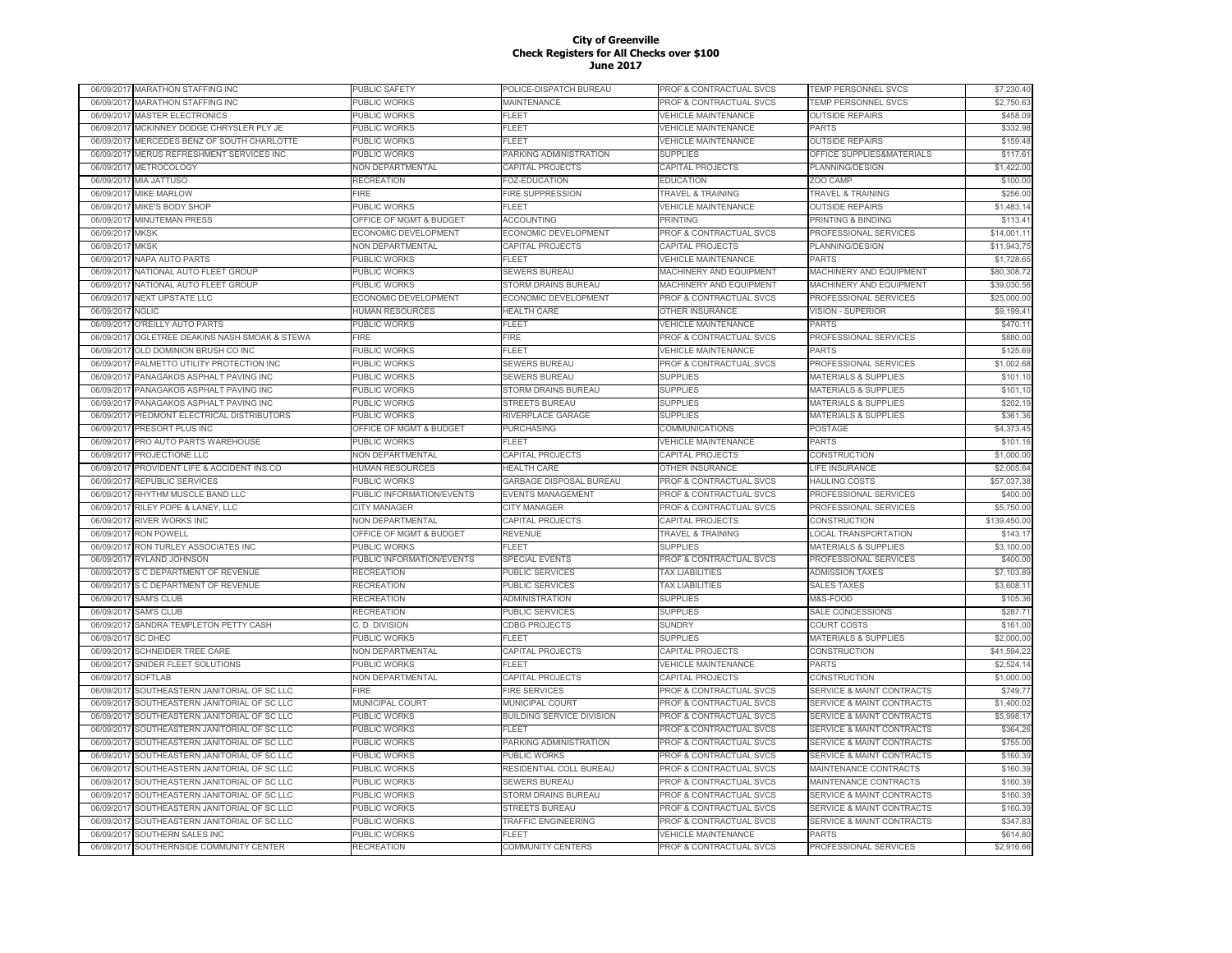| 06/09/2017 | STAPLES ADVANTAGE                   | OFFICE OF MGMT & BUDGET   | INFORMATION TECHNOLOGY                       | SUPPLIES                           | <b>MATERIALS &amp; SUPPLIES</b>      | \$671.52     |
|------------|-------------------------------------|---------------------------|----------------------------------------------|------------------------------------|--------------------------------------|--------------|
| 06/09/2017 | <b>STATE TREASURER</b>              | <b>MUNICIPAL COURT</b>    | <b>MUNICIPAL COURT</b>                       | COURT LIAB-CLAIMS/JUDGMNT          | <b>LEC-CONFISCATED MONIES</b>        | \$534.30     |
| 06/09/2017 | <b>STATE TREASURER</b>              | MUNICIPAL COURT           | MUNICIPAL COURT                              | <b>COURT LIABILITY</b>             | CONDTL SURCHRG/DRUG COURT            | \$136.00     |
| 06/09/2017 | <b>STATE TREASURER</b>              | <b>MUNICIPAL COURT</b>    | MUNICIPAL COURT                              | <b>COURT LIABILITY</b>             | COURT-DRUG SURCHARGE                 | \$1,414.35   |
| 06/09/2017 | <b>STATE TREASURER</b>              | MUNICIPAL COURT           | MUNICIPAL COURT                              | <b>COURT LIABILITY</b>             | COURT-DUI ASSESSMENT                 | \$234.20     |
| 06/09/2017 | <b>STATE TREASURER</b>              | <b>MUNICIPAL COURT</b>    | MUNICIPAL COURT                              | <b>COURT LIABILITY</b>             | COURT-DUI HWY PATRL SURCH            | \$1,751.68   |
| 06/09/2017 | <b>STATE TREASURER</b>              | <b>MUNICIPAL COURT</b>    | MUNICIPAL COURT                              | <b>COURT LIABILITY</b>             | COURT-DUI SPINAL CORD SUR            | \$651.68     |
| 06/09/2017 | <b>STATE TREASURER</b>              | <b>MUNICIPAL COURT</b>    | MUNICIPAL COURT                              | <b>COURT LIABILITY</b>             | COURT-STATE ASSESSMENT               | \$17,012.46  |
| 06/09/2017 | <b>STATE TREASURER</b>              | <b>MUNICIPAL COURT</b>    | MUNICIPAL COURT                              | <b>COURT LIABILITY</b>             | COURT-TRAFFIC SURCHARGE              | \$6,888.94   |
| 06/09/201  | <b>STATE TREASURER</b>              | <b>MUNICIPAL COURT</b>    | MUNICIPAL COURT                              | <b>COURT LIABILITY</b>             | DUI/DUAC BRTHLZR TST SLED            | \$487.92     |
| 06/09/2017 | <b>STATE TREASURER</b>              | <b>MUNICIPAL COURT</b>    | MUNICIPAL COURT                              | <b>COURT LIABILITY</b>             | <b>DUS HWY PATROL</b>                | \$449.18     |
| 06/09/201  | <b>STATE TREASURER</b>              | <b>MUNICIPAL COURT</b>    | MUNICIPAL COURT                              | <b>COURT LIABILITY</b>             | SC CRIMINAL JUSTICE ACADE            | \$157.03     |
| 06/09/2017 | STEPHEN KOVALCIK                    | <b>IRE</b>                | <b>FIRE SERVICES</b>                         | <b>TRAVEL &amp; TRAINING</b>       | <b>TRAVEL &amp; TRAINING</b>         | \$393.00     |
| 06/09/2017 | <b>STEPHEN WOODARD</b>              | <b>RECREATION</b>         | <b>COMMUNITY CENTERS</b>                     | REC CLASS INSTRUCTOR LIAB          | <b>REFUND</b>                        | \$296.00     |
| 06/09/2017 | <b>STEVEN GALLANT</b>               | ECONOMIC DEVELOPMENT      | <b>BUILDING &amp; PROPERTY MAINT</b>         | <b>TRAVEL &amp; TRAINING</b>       | <b>LOCAL TRANSPORTATION</b>          | \$322.07     |
| 06/09/2017 | TALENT MANAGEMENT SOLUTIONS         | PUBLIC INFORMATION/EVENTS | <b>EVENTS MANAGEMENT</b>                     | PROF & CONTRACTUAL SVCS            | <b>TEMP PERSONNEL SVCS</b>           | \$988.18     |
| 06/09/2017 | TALENT MANAGEMENT SOLUTIONS         | PUBLIC SAFETY             | POLICE-DISPATCH BUREAU                       | PROF & CONTRACTUAL SVCS            | TEMP PERSONNEL SVCS                  | \$516.07     |
|            |                                     |                           |                                              |                                    |                                      | \$268.12     |
| 06/09/2017 | TALENT MANAGEMENT SOLUTIONS         | PUBLIC WORKS              | <b>CU-ICAR SHUTTLE</b><br><b>MAINTENANCE</b> | PROF & CONTRACTUAL SVCS            | TEMP PERSONNEL SVCS                  | \$693.20     |
| 06/09/2017 | TALENT MANAGEMENT SOLUTIONS         | PUBLIC WORKS              |                                              | PROF & CONTRACTUAL SVCS            | <b>TEMP PERSONNEL SVCS</b>           |              |
| 06/09/2017 | TALENT MANAGEMENT SOLUTIONS         | PUBLIC WORKS              | MAULDIN/SIMPSONVILLE ROUT                    | PROF & CONTRACTUAL SVCS            | TEMP PERSONNEL SVCS                  | \$331.49     |
| 06/09/2017 | TALENT MANAGEMENT SOLUTIONS         | PUBLIC WORKS              | RESIDENTIAL COLL BUREAU                      | PROF & CONTRACTUAL SVCS            | TEMP PERSONNEL SVCS                  | \$6,193.02   |
| 06/09/2017 | TALENT MANAGEMENT SOLUTIONS         | <b>UBLIC WORKS</b>        | STORM DRAINS BUREAU                          | <b>PROF &amp; CONTRACTUAL SVCS</b> | TEMP PERSONNEL SVCS                  | \$660.00     |
| 06/09/201  | TALENT MANAGEMENT SOLUTIONS         | PUBLIC WORKS              | STREETS BUREAU                               | PROF & CONTRACTUAL SVCS            | TEMP PERSONNEL SVCS                  | \$1,332.38   |
| 06/09/201  | TALENT MANAGEMENT SOLUTIONS         | PUBLIC WORKS              | TROLLEY                                      | PROF & CONTRACTUAL SVCS            | <b>TEMP PERSONNEL SVCS</b>           | \$146.25     |
| 06/09/201  | TALENT MANAGEMENT SOLUTIONS         | PUBLIC WORKS              | <b>VEHICLE MAINTENANCE</b>                   | <b>PROF &amp; CONTRACTUAL SVCS</b> | <b>TEMP PERSONNEL SVCS</b>           | \$1,667.19   |
| 06/09/201  | TALENT MANAGEMENT SOLUTIONS         | <b>RECREATION</b>         | ADMINISTRATION                               | <b>PROF &amp; CONTRACTUAL SVCS</b> | <b>TEMP PERSONNEL SVCS</b>           | \$816.40     |
| 06/09/2017 | TALENT MANAGEMENT SOLUTIONS         | <b>RECREATION</b>         | <b>COMMUNITY CENTERS</b>                     | PROF & CONTRACTUAL SVCS            | <b>TEMP PERSONNEL SVCS</b>           | \$1,594.44   |
| 06/09/2017 | TALENT MANAGEMENT SOLUTIONS         | <b>RECREATION</b>         | PARKS MAINTENANCE                            | <b>PROF &amp; CONTRACTUAL SVCS</b> | <b>TEMP PERSONNEL SVCS</b>           | \$2,386.40   |
| 06/09/2017 | TALENT MANAGEMENT SOLUTIONS         | RECREATION                | <b>PUBLIC SERVICES</b>                       | PROF & CONTRACTUAL SVCS            | <b>TEMP PERSONNEL SVCS</b>           | \$270.56     |
| 06/09/2017 | TD CONVENTION CENTER                | HUMAN RESOURCES           | <b>HUMAN RESOURCES</b>                       | <b>SUNDRY</b>                      | <b>AWARDS</b>                        | \$2,465.19   |
| 06/09/2017 | TD CONVENTION CENTER                | NON DEPARTMENTAL          | NON DEPARTMENTAL                             | CAPITAL PROJECTS                   | CONSTRUCTION                         | \$83,117.81  |
| 06/09/2017 | TD CONVENTION CENTER                | NON DEPARTMENTAL          | <b>NON DEPARTMENTAL</b>                      | MACHINERY AND EQUIPMENT            | MACHINERY AND EQUIPMENT              | \$55,487.10  |
| 06/09/2017 | <b>TEMPLE INC</b>                   | PUBLIC WORKS              | TRAFFIC ENGINEERING                          | <b>SUPPLIES</b>                    | M&S-SIGNALS                          | \$863.90     |
| 06/09/2017 | THOMAS BLAKE HARMON                 | PUBLIC WORKS              | FLEET                                        | <b>TRAVEL &amp; TRAINING</b>       | <b>TRAVEL &amp; TRAINING</b>         | \$120.00     |
| 06/09/2017 | THOMSON REUTERS - ELITE             | OFFICE OF MGMT & BUDGET   | INFORMATION TECHNOLOGY                       | PROF & CONTRACTUAL SVCS            | <b>SERVICE &amp; MAINT CONTRACTS</b> | \$3,005.14   |
| 06/09/2017 | <b>TIM COGGINS</b>                  | ECONOMIC DEVELOPMENT      | <b>BUILDING &amp; PROPERTY MAINT</b>         | <b>TRAVEL &amp; TRAINING</b>       | <b>LOCAL TRANSPORTATION</b>          | \$423.72     |
| 06/09/2017 | <b>TOM PORTER</b>                   | FIRE                      | <b>FIRE SUPPRESSION</b>                      | <b>TRAVEL &amp; TRAINING</b>       | <b>TRAVEL &amp; TRAINING</b>         | \$256.00     |
| 06/09/201  | <b>TONY MACKEY</b>                  | C. D. DIVISION            | <b>CDBG PROJECTS</b>                         | <b>CD PROJECTS</b>                 | <b>LAND ACQUISITION</b>              | \$879.36     |
| 06/09/2017 | <b>TRC ENVIRONMENTAL CORP</b>       | <b>NON DEPARTMENTAL</b>   | <b>CAPITAL PROJECTS</b>                      | CAPITAL PROJECTS                   | <b>PLANNING/DESIGN</b>               | \$2,765.00   |
| 06/09/201  | TYCO INTEGRATED SECURITY LLC        | OFFICE OF MGMT & BUDGET   | INFORMATION TECHNOLOGY                       | PROF & CONTRACTUAL SVCS            | <b>EQUIPMENT RENTAL</b>              | \$4,462.44   |
| 06/09/2017 | <b>U S BANK</b>                     | OFFICE OF MGMT & BUDGET   | <b>ACCOUNTING</b>                            | <b>FISCAL AGENT</b>                | <b>FISCAL AGENT FEES</b>             | \$2,370.50   |
| 06/09/2017 | <b>U S BANK</b>                     | PUBLIC WORKS              | <b>SEWERS BUREAU</b>                         | <b>FISCAL AGENT</b>                | <b>FISCAL AGENT FEES</b>             | \$2,370.50   |
| 06/09/2017 | <b>U S POSTAL SERVICE</b>           | OFFICE OF MGMT & BUDGET   | <b>PURCHASING</b>                            | COMMUNICATIONS                     | POSTAGE                              | \$838.00     |
| 06/09/2017 | UPSTATE WARRIOR SOLUTION            | PUBLIC INFORMATION/EVENTS | <b>EVENTS MANAGEMENT</b>                     | <b>LIABILITIES</b>                 | <b>EVENT TIPS</b>                    | \$169.00     |
| 06/09/2017 | VENESKY ASPHALT PAVING & GRADING    | NON DEPARTMENTAL          | CAPITAL PROJECTS                             | <b>CAPITAL PROJECTS</b>            | CONSTRUCTION                         | \$35,054.84  |
| 06/09/2017 | <b>VERSA PRODUCTS INC</b>           | OFFICE OF MGMT & BUDGET   | <b>ACCOUNTING</b>                            | <b>SUPPLIES</b>                    | OFFICE SUPPLIES&MATERIALS            | \$340.00     |
| 06/09/2017 | VIC BAILEY FORD INC                 | FIRE                      | <b>FIRE SUPPRESSION</b>                      | <b>VEHICLES</b>                    | <b>VEHICLE</b>                       | \$27,506.00  |
| 06/09/2017 | <b>VIC BAILEY FORD INC</b>          | PUBLIC WORKS              | PUBLIC WORKS                                 | VEHICLES                           | <b>VEHICLE</b>                       | \$141.304.00 |
| 06/09/201  | <b>VULCAN SAFETY SHOES</b>          | PUBLIC WORKS              | RESIDENTIAL COLL BUREAU                      | <b>SUPPLIES</b>                    | <b>CLOTHING &amp; UNIFORMS</b>       | \$245.90     |
| 06/09/2017 | WALMART COMMUNITY/RFCSLLC           | PUBLIC SAFETY             | POLICE-PATROL SVS                            | <b>SUPPLIES</b>                    | <b>MATERIALS &amp; SUPPLIES</b>      | \$1,066.88   |
| 06/09/201  | WEASC WATER ENVIRONMENT ASSOC OF SC | PUBLIC WORKS              | <b>SEWERS BUREAU</b>                         | <b>TRAVEL &amp; TRAINING</b>       | <b>TRAVEL &amp; TRAINING</b>         | \$375.00     |
| 06/09/201  | WILDLANDS ENGINEERING INC           | <b>VON DEPARTMENTAL</b>   | CAPITAL PROJECTS                             | CAPITAL PROJECTS                   | PLANNING/DESIGN                      | \$5,415.00   |
| 06/09/201  | WILDLANDS ENGINEERING INC           | PUBLIC WORKS              | STORMWATER MANAGEMENT                        | PROF & CONTRACTUAL SVCS            | PROFESSIONAL SERVICES                | \$6,200.00   |
| 06/09/2017 | <b>WILL &amp; KRIS AMUSEMENTS</b>   | PUBLIC INFORMATION/EVENTS | <b>EVENTS MANAGEMENT</b>                     | PROF & CONTRACTUAL SVCS            | SHOW MANAGEMENT EXP                  | \$677.60     |
| 06/09/2017 | <b>WILL YOUNG</b>                   | PUBLIC INFORMATION/EVENTS | <b>EVENTS MANAGEMENT</b>                     | <b>SUPPLIES</b>                    | <b>MATERIALS &amp; SUPPLIES</b>      | \$142.61     |
| 06/09/2017 | WORKMAN ASSOCIATES LLC              | C. D. DIVISION            | <b>CDBG PROJECTS</b>                         | CD PROJECTS                        | PUBLIC INFORMATION                   | \$500.00     |
| 06/09/2017 | <b>WORKMAN ASSOCIATES LLC</b>       | HOME                      | <b>HOME PROJECTS</b>                         | <b>CD PROJECTS</b>                 | PUBLIC INFORMATION                   | \$500.00     |
| 06/09/2017 | <b>XEROX CORPORATION</b>            | OFFICE OF MGMT & BUDGET   | INFORMATION TECHNOLOGY                       | PROF & CONTRACTUAL SVCS            | <b>EQUIPMENT RENTAL</b>              | \$1,285.13   |
| 06/15/2017 | <b>BETTY JO DUDASH</b>              | <b>NON DEPARTMENTAL</b>   | <b>CAPITAL PROJECTS</b>                      | <b>CAPITAL PROJECTS</b>            | <b>EQUIPMENT</b>                     | \$170.00     |
|            |                                     |                           |                                              |                                    |                                      |              |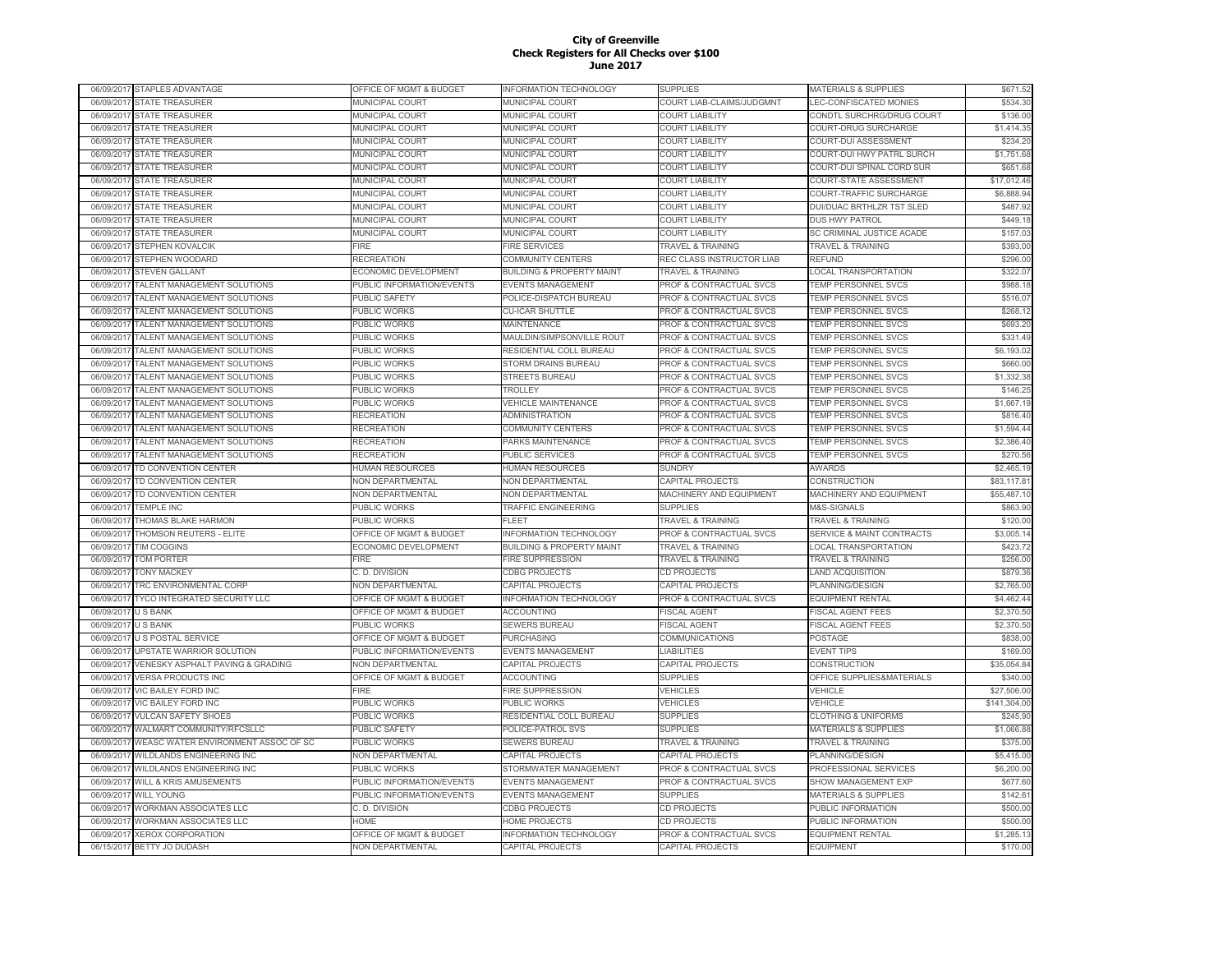| 06/15/2017 | BETTY JO DUDASH                       | OFFICE OF MGMT & BUDGET            | REVENUE                              | TRAVEL & TRAINING                   | TRAVEL & TRAINING                    | \$488.78    |
|------------|---------------------------------------|------------------------------------|--------------------------------------|-------------------------------------|--------------------------------------|-------------|
| 06/15/2017 | JEFFREY A BOWMAN                      | <b>VON DEPARTMENTAL</b>            | CAPITAL PROJECTS                     | CAPITAL PROJECTS                    | <b>EQUIPMENT</b>                     | \$170.00    |
| 06/15/2017 | JEFFREY A BOWMAN                      | OFFICE OF MGMT & BUDGET            | <b>REVENUE</b>                       | <b>TRAVEL &amp; TRAINING</b>        | <b>TRAVEL &amp; TRAINING</b>         | \$477.01    |
| 06/15/2017 | <b>JOHN BROGDON</b>                   | NON DEPARTMENTAL                   | CAPITAL PROJECTS                     | CAPITAL PROJECTS                    | <b>EQUIPMENT</b>                     | \$229.00    |
| 06/15/2017 | <b>KAREN OSBORNE</b>                  | <b>NON DEPARTMENTAL</b>            | CAPITAL PROJECTS                     | CAPITAL PROJECTS                    | <b>EQUIPMENT</b>                     | \$170.00    |
| 06/15/2017 | <b>MIKE JANN</b>                      | NON DEPARTMENTAL                   | CAPITAL PROJECTS                     | CAPITAL PROJECTS                    | <b>EQUIPMENT</b>                     | \$170.00    |
| 06/15/2017 | <b>WILLIAM LAWRENCE</b>               | NON DEPARTMENTAL                   | CAPITAL PROJECTS                     | CAPITAL PROJECTS                    | <b>EQUIPMENT</b>                     | \$229.00    |
| 06/16/2017 | A & H LAWN MAINTENANCE                | <b>RECREATION</b>                  | PARKS MAINTENANCE                    | PROF & CONTRACTUAL SVCS             | <b>SERVICE &amp; MAINT CONTRACTS</b> | \$2,100.00  |
| 06/16/2017 | <b>ADELADE JOHNSON</b>                | <b>MUNICIPAL COURT</b>             | MUNICIPAL COURT                      | <b>COURT LIABILITY</b>              | COURT-RESTITUTION                    | \$300.00    |
| 06/16/201  | AID UPSTATE INC                       | C. D. DIVISION                     | <b>HOPWA</b>                         | CD PROJECTS                         | <b>ADMIN - AID UPSTATE</b>           | \$636.88    |
| 06/16/2017 | AID UPSTATE INC                       | C. D. DIVISION                     | <b>HOPWA</b>                         | CD PROJECTS                         | <b>HOUSING PLACEMNT-AID UPST</b>     | \$1,825.00  |
| 06/16/2017 | AID UPSTATE INC                       | C. D. DIVISION                     | <b>HOPWA</b>                         | CD PROJECTS                         | PROJ CARE OP COST-AID UPS            | \$2,500.00  |
| 06/16/2017 | <b>AID UPSTATE INC</b>                | C. D. DIVISION                     | <b>HOPWA</b>                         | CD PROJECTS                         | S-T RENT.MORT.UTIL-AID UP            | \$8,735.15  |
| 06/16/2017 | AID UPSTATE INC                       | C. D. DIVISION                     | <b>HOPWA</b>                         | CD PROJECTS                         | SUPPORTING SVC-AID UPSTAT            | \$5,287.72  |
| 06/16/2017 | AID UPSTATE INC                       | C. D. DIVISION                     | <b>HOPWA</b>                         | CD PROJECTS                         | TENANT RENT ASSIST-AID UP            | \$4,371.38  |
| 06/16/2017 | AIKEN BROTHERS OF THE UPSTATE         | <b>RECREATION</b>                  | PARKS AND RECREATION                 | <b>REPAIR &amp; MAINT SVCS</b>      | REPAIRS & MAINTENANCE                | \$104.53    |
| 06/16/2017 | ALBERT BEEDIE                         | PUBLIC WORKS                       | FLEET                                | <b>TRAVEL &amp; TRAINING</b>        | <b>TRAVEL &amp; TRAINING</b>         | \$275.00    |
| 06/16/2017 | ALDRIDGE PRODUCE COMPANY              | RECREATION                         | <b>ADMINISTRATION</b>                | <b>SUPPLIES</b>                     | M&S-FOOD                             | \$424.09    |
| 06/16/2017 | ALEX JOHN                             | PUBLIC WORKS                       | <b>ADMINISTRATION</b>                | <b>TRAVEL &amp; TRAINING</b>        | <b>TRAVEL &amp; TRAINING</b>         | \$415.92    |
| 06/16/2017 | <b>ALICIA WILSON</b>                  | <b>MUNICIPAL COURT</b>             | MUNICIPAL COURT                      | <b>COURT LIABILITY</b>              | COURT-RESTITUTION                    | \$250.00    |
| 06/16/2017 | AMICK EQUIPMENT COMPANY INC           | <b>UBLIC WORKS</b>                 | <b>FLEET</b>                         | <b>VEHICLE MAINTENANCE</b>          | <b>OUTSIDE REPAIRS</b>               | \$559.10    |
| 06/16/2017 | AMICK EQUIPMENT COMPANY INC           | PUBLIC WORKS                       | FLEET                                | <b>VEHICLE MAINTENANCE</b>          | <b>PARTS</b>                         | \$383.43    |
| 06/16/201  | AMPLIFII MARKETING SOLUTIONS INC      | <b>RECREATION</b>                  | PUBLIC SERVICES                      | <b>SUPPLIES</b>                     | <b>SPECIAL EVENTS</b>                | \$391.71    |
| 06/16/2017 | ANALOG DIGITAL SOLUTIONS INC          | <b>MUNICIPAL COURT</b>             | <b>MUNICIPAL COURT</b>               | PROF & CONTRACTUAL SVCS             | <b>SERVICE &amp; MAINT CONTRACTS</b> | \$1,802.00  |
| 06/16/201  | ANGIE PROSSER WORKING CASH            | PUBLIC INFORMATION/EVENTS          | <b>EVENTS MANAGEMENT</b>             | PETTY CASH                          | CASH-PETTY CASH                      | \$24,500.00 |
| 06/16/2017 | ANIMAL EMERGENCY CLINIC               | PUBLIC SAFETY                      | POLICE-PATROL SVS                    | <b>SUNDRY</b>                       | <b>MISCELLANEOUS</b>                 | \$188.86    |
| 06/16/2017 | <b>ANTHONY RIVERA</b>                 | ECONOMIC DEVELOPMENT               | <b>BUILDING &amp; PROPERTY MAINT</b> | <b>TRAVEL &amp; TRAINING</b>        | <b>TRAVEL &amp; TRAINING</b>         | \$503.87    |
| 06/16/2017 | AOS SPECIALTY CONTRACTORS INC         | NON DEPARTMENTAL                   | CAPITAL PROJECTS                     | CAPITAL PROJECTS                    | CONSTRUCTION                         | \$67,853.99 |
| 06/16/2017 | <b>ASG LLC</b>                        | <b>RECREATION</b>                  | <b>ADMINISTRATION</b>                | <b>PROF &amp; CONTRACTUAL SVCS</b>  | SERVICE & MAINT CONTRACTS            | \$1,423.20  |
| 06/16/2017 | AT&T                                  | OFFICE OF MGMT & BUDGET            | INFORMATION TECHNOLOGY               | <b>COMMUNICATIONS</b>               | TELECOMMUNICATIONS/WIRELE            | \$537.15    |
| 06/16/2017 | BALLROOM ALCHEMY LLC                  | RECREATION                         | COMMUNITY CENTERS                    | REC CLASS INSTRUCTOR LIAB           | <b>REFUND</b>                        | \$148.80    |
| 06/16/2017 | <b>BARRY PHILLIPS</b>                 | PUBLIC WORKS                       | <b>ENFORCEMENT</b>                   | <b>SALARIES</b>                     | REGULAR, FULL-TIME                   | \$120.00    |
| 06/16/2017 | <b>BEN CARROLL</b>                    | PUBLIC WORKS                       | SEWERS BUREAU                        | <b><i>FRAVEL &amp; TRAINING</i></b> | TRAVEL & TRAINING                    | \$670.00    |
| 06/16/201  | <b>BEN CARROLL</b>                    | PUBLIC WORKS                       | <b>STREETS BUREAU</b>                | <b>TRAVEL &amp; TRAINING</b>        | <b>TRAVEL &amp; TRAINING</b>         | \$1,055.00  |
| 06/16/2017 | <b>BEVERLY BEACH</b>                  | <b>MUNICIPAL COURT</b>             | <b>MUNICIPAL COURT</b>               | <b>COURT LIABILITY</b>              | COURT-RESTITUTION                    | \$285.00    |
| 06/16/201  | BI-LO                                 | <b>MUNICIPAL COURT</b>             | <b>MUNICIPAL COURT</b>               | <b>COURT LIABILITY</b>              | COURT-RESTITUTION                    | \$200.00    |
| 06/16/2017 | <b>BILLY JEANES</b>                   | PUBLIC WORKS                       | <b>STREETS BUREAU</b>                | <b>SALARIES</b>                     | REGULAR, FULL-TIME                   | \$220.00    |
| 06/16/2017 | <b>BLACK &amp; VEATCH CORPORATION</b> | PUBLIC WORKS                       | RESIDENTIAL COLL BUREAU              | <b>TRAVEL &amp; TRAINING</b>        | <b>TRAVEL &amp; TRAINING</b>         | \$1,044.93  |
| 06/16/2017 | <b>BLACK &amp; VEATCH CORPORATION</b> | PUBLIC WORKS                       | <b>SEWERS BUREAU</b>                 | <b>TRAVEL &amp; TRAINING</b>        | <b>TRAVEL &amp; TRAINING</b>         | \$2,447.48  |
| 06/16/2017 | <b>BLACK &amp; VEATCH CORPORATION</b> | PUBLIC WORKS                       | STORM DRAINS BUREAU                  | <b>TRAVEL &amp; TRAINING</b>        | <b>TRAVEL &amp; TRAINING</b>         | \$2,447.48  |
| 06/16/2017 | <b>BLACK &amp; VEATCH CORPORATION</b> | PUBLIC WORKS                       | STREETS BUREAU                       | <b>TRAVEL &amp; TRAINING</b>        | <b>TRAVEL &amp; TRAINING</b>         | \$1,044.93  |
| 06/16/2017 | <b>BRADLEY MORGAN</b>                 | <b>MUNICIPAL COURT</b>             | MUNICIPAL COURT                      | <b>COURT LIABILITY</b>              | COURT-RESTITUTION                    | \$390.00    |
| 06/16/2017 | BRAGG WASTE SERVICES INC              | PUBLIC SAFETY                      | POLICE-PATROL SVS                    | <b>SUNDRY</b>                       | <b>MISCELLANEOUS</b>                 | \$397.02    |
| 06/16/2017 | <b>BRAGG WASTE SERVICES INC</b>       | RECREATION                         | PARKS AND RECREATION                 | PROF & CONTRACTUAL SVCS             | <b>SERVICE &amp; MAINT CONTRACTS</b> | \$705.80    |
| 06/16/201  | <b>BRAGG WASTE SERVICES INC</b>       | RECREATION                         | PUBLIC SERVICES                      | <b>SUPPLIES</b>                     | SPECIAL EVENTS                       | \$228.51    |
| 06/16/201  | <b>BRANDON ONEAL</b>                  | <b>MUNICIPAL COURT</b>             | MUNICIPAL COURT                      | <b>COURT LIABILITY</b>              | COURT-RESTITUTION                    | \$300.00    |
| 06/16/201  | <b>BUDDY SKINNER</b>                  | ECONOMIC DEVELOPMENT               | <b>BUILDING &amp; PROPERTY MAINT</b> | <b>SUPPLIES</b>                     | OFFICE SUPPLIES&MATERIALS            | \$134.59    |
| 06/16/2017 | <b>BUDDY SKINNER</b>                  | <b>ECONOMIC DEVELOPMENT</b>        | <b>BUILDING &amp; PROPERTY MAINT</b> | <b>TRAVEL &amp; TRAINING</b>        | <b>TRAVEL &amp; TRAINING</b>         | \$645.47    |
| 06/16/2017 | <b>BURNETT ATHLETICS INC</b>          | RECREATION                         | <b>BEAUTIFICATION BUREAU</b>         | <b>SUPPLIES</b>                     | <b>MATERIALS &amp; SUPPLIES</b>      | \$1,214.65  |
| 06/16/2017 | <b>CAMELOT CINEMAS</b>                | RECREATION                         | <b>COMMUNITY CENTERS</b>             | <b>SUPPLIES</b>                     | <b>MATERIALS &amp; SUPPLIES</b>      | \$240.00    |
| 06/16/2017 | CAMPBELL-BROWN INC                    | PUBLIC SAFETY                      | POLICE-PATROL SVS                    | <b>VEHICLE MAINTENANCE</b>          | POLICE CAR UPFITS                    | \$17,762.03 |
| 06/16/2017 | CANCER SURVIVORS PARK ALLIANCE        | NON DEPARTMENTAL                   | <b>CAPITAL PROJECTS</b>              | CAPITAL PROJECTS                    | CONSTRUCTION                         | \$70,000.00 |
| 06/16/2017 | CAROLINA POLYGRAPH SERVICES           | HUMAN RESOURCES                    | <b>HUMAN RESOURCES</b>               | PROF & CONTRACTUAL SVCS             | PROFESSIONAL SERVICES                | \$125.00    |
| 06/16/2017 | CDW/G                                 | PUBLIC WORKS                       | <b>FIXED ROUTE</b>                   | <b>SUPPLIES</b>                     | <b>MATERIALS &amp; SUPPLIES</b>      | \$230.40    |
| 06/16/2017 | <b>CHARLES PRODUCTS</b>               | <b>RECREATION</b>                  | PUBLIC SERVICES                      | <b>SUPPLIES</b>                     | <b>SALE GIFTS</b>                    | \$2,524.39  |
| 06/16/201  | CHARTER COMMUNICATIONS                | NON DEPARTMENTAL                   | CAPITAL PROJECTS                     | CAPITAL PROJECTS                    | <b>EQUIPMENT</b>                     | \$1,150.00  |
| 06/16/2017 | CHARTER COMMUNICATIONS                | <b>OFFICE OF MGMT &amp; BUDGET</b> | <b>INFORMATION TECHNOLOGY</b>        | COMMUNICATIONS                      | TELECOMMUNICATIONS/WIRELE            | \$119.48    |
| 06/16/201  | <b>CHARTER COMMUNICATIONS</b>         | <b>PUBLIC SAFETY</b>               | POLICE-PATROL SVS                    | COMMUNICATIONS                      | <b>OTHER</b>                         | \$299.78    |
| 06/16/2017 | CHARTER COMMUNICATIONS                | PUBLIC WORKS                       | <b>BUILDING SERVICE DIVISION</b>     | COMMUNICATIONS                      | <b>OTHER</b>                         | \$154.57    |
|            |                                       |                                    |                                      |                                     |                                      |             |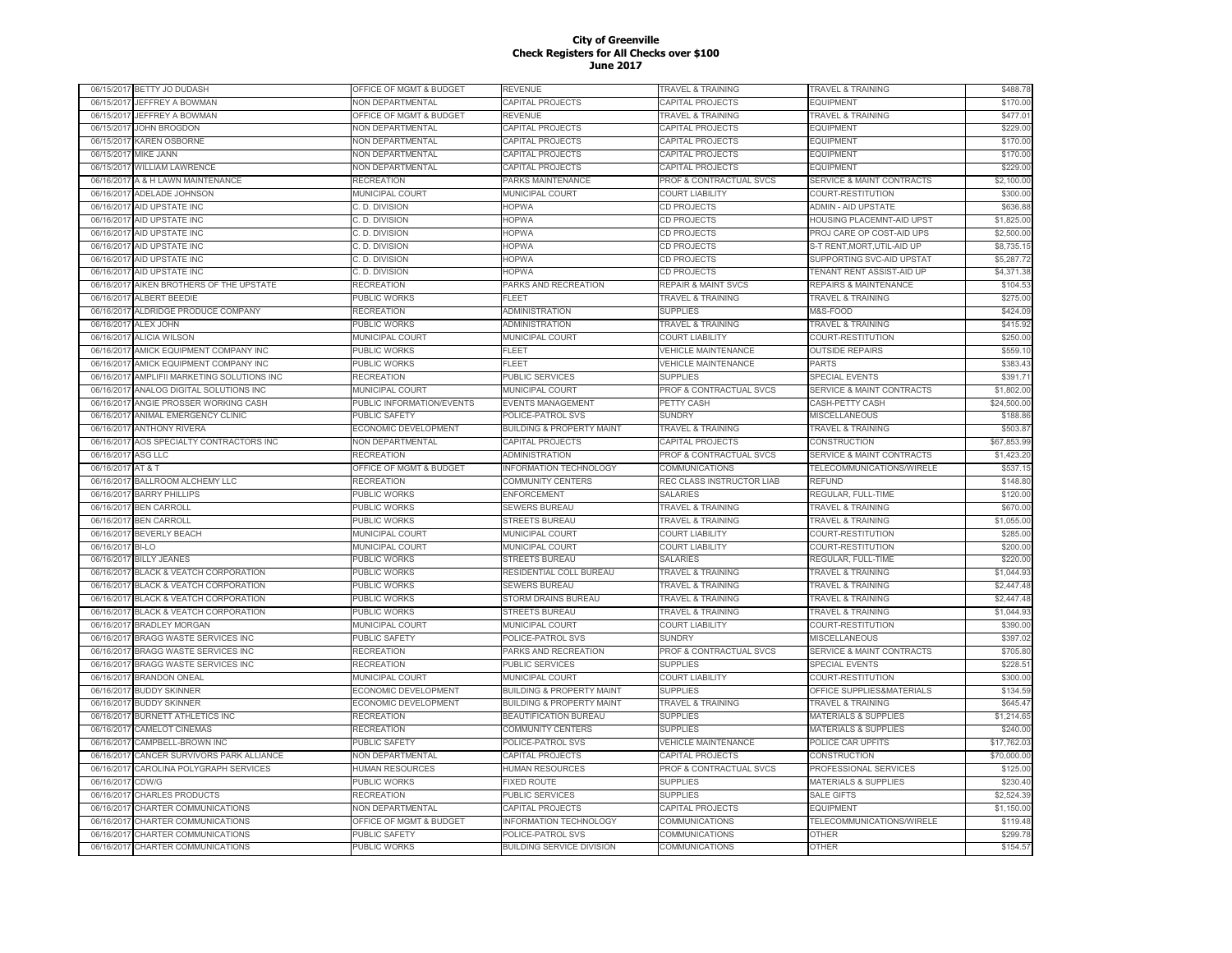| 06/16/2017 CHARTER COMMUNICATIONS              | RECREATION                         | COMMUNITY CENTERS                | COMMUNICATIONS                 | CABLE TELEVISION/INTERNET        | \$513.62    |
|------------------------------------------------|------------------------------------|----------------------------------|--------------------------------|----------------------------------|-------------|
| 06/16/2017<br><b>CHRIS HENSON</b>              | PUBLIC WORKS                       | STORMWATER MANAGEMENT            | <b>TRAVEL &amp; TRAINING</b>   | <b>TRAVEL &amp; TRAINING</b>     | \$441.56    |
| <b>CHRIS STROUDT</b><br>06/16/2017             | MUNICIPAL COURT                    | MUNICIPAL COURT                  | <b>COURT LIABILITY</b>         | COURT-RESTITUTION                | \$700.00    |
| CHRISTA JORDAN<br>06/16/2017                   | NON DEPARTMENTAL                   | <b>MISC GRANTS</b>               | TRAVEL & TRAINING              | <b>TRAVEL &amp; TRAINING</b>     | \$488.64    |
| CHRISTINE DEAR<br>06/16/2017                   | <b>RECREATION</b>                  | ADMINISTRATION                   | <b>SUPPLIES</b>                | <b>CLOTHING &amp; UNIFORMS</b>   | \$105.97    |
| 06/16/2017<br><b>CINTAS</b>                    | RECREATION                         | PUBLIC SERVICES                  | <b>SUPPLIES</b>                | <b>CLOTHING &amp; UNIFORMS</b>   | \$103.50    |
| 06/16/2017<br>CITY WELDING SERVICE             | PUBLIC WORKS                       | FL FET                           | <b>VEHICLE MAINTENANCE</b>     | <b>OUTSIDE REPAIRS</b>           | \$1,561.00  |
| 06/16/2017<br>CLERK OF COURT -SPARTANBURG      | OFFICE OF MGMT & BUDGET            | NON-DEPARTMENTAL                 | PR-WH                          | <b>GARNISHMENTS</b>              | \$900.93    |
| CLERK OF COURT AIKEN<br>06/16/2017             | OFFICE OF MGMT & BUDGET            | NON-DEPARTMENTAL                 | PR-WH                          | <b>GARNISHMENTS</b>              | \$263.55    |
| 06/16/201<br>CLERK OF COURT ANDERSON           | OFFICE OF MGMT & BUDGET            | NON-DEPARTMENTAL                 | PR-WH                          | <b>GARNISHMENTS</b>              | \$353.28    |
| CLERK OF COURT PICKENS COUNTY<br>06/16/201     | <b>OFFICE OF MGMT &amp; BUDGET</b> | NON-DEPARTMENTAL                 | PR-WH                          | <b>GARNISHMENTS</b>              | \$304.34    |
| 06/16/201<br>CLERK OF COURT ROCK HILL          | OFFICE OF MGMT & BUDGET            | NON-DEPARTMENTAL                 | PR-WH                          | <b>GARNISHMENTS</b>              | \$253.26    |
| 06/16/2017<br>CLINE HOSE & HYDRAULICS LLC      | PUBLIC WORKS                       | FLEET                            | <b>VEHICLE MAINTENANCE</b>     | <b>OUTSIDE REPAIRS</b>           | \$236.46    |
| <b>CLT INC</b><br>06/16/2017                   | <b>OFFICE OF MGMT &amp; BUDGET</b> | GIS                              | <b>SUPPLIES</b>                | <b>MATERIALS &amp; SUPPLIES</b>  | \$196.86    |
| 06/16/2017<br>COMMUNICATION SERVICE CENTER INC | PUBLIC SAFETY                      | DEPT OF HOMELAND SECURITY        | MACHINERY AND EQUIPMENT        | MACHINERY AND EQUIPMENT          | \$786.00    |
| CONESTEE FOUNDATION INC<br>06/16/2017          | <b>RECREATION</b>                  | PUBLIC SERVICES                  | <b>SUNDRY</b>                  | RESEARCH CONSERVATION EXP        | \$910.00    |
| <b>CORAL REEF CPR</b><br>06/16/2017            | RECREATION                         | PUBLIC SERVICES                  | <b>SUNDRY</b>                  | RESEARCH CONSERVATION EXP        | \$1,000.00  |
| COWART AWARDS INC<br>06/16/2017                | <b>RECREATION</b>                  | COMMUNITY CENTERS                | <b>SUNDRY</b>                  | <b>AWARDS</b>                    | \$1,523.75  |
| 06/16/2017<br>CREATURE CONSERVE INC            | <b>RECREATION</b>                  | PUBLIC SERVICES                  | <b>SUNDRY</b>                  | RESEARCH CONSERVATION EXP        | \$1,000.00  |
| 06/16/2017<br><b>CROMERS</b>                   |                                    |                                  |                                |                                  |             |
|                                                | <b>RECREATION</b>                  | PUBLIC SERVICES                  | <b>SUPPLIES</b>                | SALE CONCESSIONS                 | \$525.69    |
| <b>CUMMINS INC</b><br>06/16/2017               | <b>FIRE</b>                        | <b>FIRE SUPPRESSION</b>          | <b>VEHICLE MAINTENANCE</b>     | <b>OUTSIDE REPAIRS</b>           | \$2,577.53  |
| <b>CURTIS JONES</b><br>06/16/2017              | <b>RECREATION</b>                  | BEAUTIFICATION BUREAU            | <b>SALARIES</b>                | REGULAR, FULL-TIME               | \$280.00    |
| 06/16/201<br>CUSTOM ARCHITECTURAL PRODUCTS INC | PUBLIC WORKS                       | <b>ONE GARAGE</b>                | <b>REPAIR &amp; MAINT SVCS</b> | <b>REPAIRS &amp; MAINTENANCE</b> | \$885.00    |
| 06/16/2017<br><b>CYNTHIA TERRY</b>             | PUBLIC SAFETY                      | POLICE-DISPATCH BUREAU           | <b>SALARIES</b>                | REGULAR, FULL-TIME               | \$360.00    |
| 06/16/201<br><b>DAVID WRIGHT</b>               | FIRE                               | <b>FIRE SUPPRESSION</b>          | <b>SALARIES</b>                | REGULAR, FULL-TIME               | \$660.00    |
| 06/16/2017<br><b>DEBORAH BORS</b>              | FIRE                               | <b>FIRE SUPPRESSION</b>          | <b>SALARIES</b>                | REGULAR, FULL-TIME               | \$460.00    |
| <b>DELL MARKETING LP</b><br>06/16/2017         | OFFICE OF MGMT & BUDGET            | <b>INFORMATION TECHNOLOGY</b>    | <b>MIS PROJECTS</b>            | <b>PCS/UPGRADES</b>              | \$366.93    |
| DESIGN DEVELOPMENT LLC<br>06/16/2017           | RECREATION                         | PARKS AND RECREATION             | PROF & CONTRACTUAL SVCS        | RENTAL OF REAL PROPERTY          | \$3,416.67  |
| <b>DESIGN WORKSHOP INC</b><br>06/16/2017       | <b>ECONOMIC DEVELOPMENT</b>        | ECONOMIC DEVELOPMENT             | PROF & CONTRACTUAL SVCS        | PROFESSIONAL SERVICES            | \$5,700.00  |
| 06/16/2017<br><b>DESIGN WORKSHOP INC</b>       | OFFICE OF MGMT & BUDGET            | <b>ACCOUNTING</b>                | PROF & CONTRACTUAL SVCS        | PROFESSIONAL SERVICES            | \$11,125.00 |
| 06/16/2017<br><b>DESIGNLAB INC</b>             | PUBLIC SAFETY                      | DEPT OF HOMELAND SECURITY        | <b>SUPPLIES</b>                | <b>CLOTHING &amp; UNIFORMS</b>   | \$149.44    |
| 06/16/2017 DESIGNLAB INC                       | PUBLIC SAFETY                      | POLICE-PATROL SVS                | <b>SUPPLIES</b>                | <b>CLOTHING &amp; UNIFORMS</b>   | \$249.79    |
| 06/16/2017<br>DEVSOFT SOLUTIONS LLC            | OFFICE OF MGMT & BUDGET            | <b>INFORMATION TECHNOLOGY</b>    | PROF & CONTRACTUAL SVCS        | PROFESSIONAL SERVICES            | \$155.00    |
| <b>DIAMOND SPRINGS</b><br>06/16/2017           | PUBLIC WORKS                       | FL FET                           | <b>SUPPLIES</b>                | <b>MATERIALS &amp; SUPPLIES</b>  | \$101.61    |
| 06/16/2017<br><b>DOUGLAS WEBSTER</b>           | <b>MUNICIPAL COURT</b>             | <b>MUNICIPAL COURT</b>           | <b>COURT LIABILITY</b>         | COURT-RESTITUTION                | \$149.00    |
| 06/16/201<br>DP3 ARCHITECTS, LTD               | <b>VON DEPARTMENTAL</b>            | CAPITAL PROJECTS                 | CAPITAL PROJECTS               | PLANNING/DESIGN                  | \$26,830.1  |
| 06/16/2017<br><b>DUCK COMPANY</b>              | RECREATION                         | PUBLIC SERVICES                  | <b>SUPPLIES</b>                | <b>SALE GIFTS</b>                | \$1,350.12  |
| 06/16/201<br><b>DUKE ENERGY</b>                | C. D. DIVISION                     | <b>CDBG PROJECTS</b>             | <b>CD PROJECTS</b>             | PUBLIC SERVICES (GENERAL)        | \$161.12    |
| <b>DUKE ENERGY</b><br>06/16/2017               | FIRE                               | FIRE SERVICES                    | UTILITIES                      | ELECTRICITY                      | \$141.59    |
| <b>DUKE ENERGY</b><br>06/16/2017               | PUBLIC WORKS                       | <b>BUILDING SERVICE DIVISION</b> | UTILITIES                      | <b>ELECTRICITY</b>               | \$14,724.47 |
| <b>DUKE ENERGY</b><br>06/16/2017               | PUBLIC WORKS                       | RIVERPLACE GARAGE                | UTILITIES                      | <b>ELECTRICITY</b>               | \$3,260.10  |
| <b>DUKE ENERGY</b><br>06/16/2017               | PUBLIC WORKS                       | <b>TRAFFIC ENGINEERING</b>       | <b>UTILITIES</b>               | <b>ELECTRICITY</b>               | \$683.30    |
| 06/16/2017 DUKE ENERGY                         | <b>RECREATION</b>                  | COMMUNITY CENTERS                | <b>UTILITIES</b>               | <b>ELECTRICITY</b>               | \$1,230.60  |
| 06/16/2017 DUKE ENERGY                         | <b>RECREATION</b>                  | PARKS MAINTENANCE                | <b>UTILITIES</b>               | <b>ELECTRICITY</b>               | \$5,427.62  |
| 06/16/2017<br><b>DWAYNE COOPER</b>             | PUBLIC WORKS                       | <b>ENGINEERING</b>               | <b>TRAVEL &amp; TRAINING</b>   | <b>TRAVEL &amp; TRAINING</b>     | \$126.03    |
| ECHOLS OIL COMPANY INC<br>06/16/2017           | PUBLIC WORKS                       | FLEET                            | <b>VEHICLE MAINTENANCE</b>     | <b>FUEL</b>                      | \$954.92    |
| <b>ELEVEN EVENTS</b><br>06/16/2017             | PUBLIC WORKS                       | PARKING ADMINISTRATION           | PARKING DEPOSITS               | PKG DEP-ONE GARAGE               | \$216.00    |
| FAIRWAY OUTDOOR ADVERTISING LLC<br>06/16/2017  | RECREATION                         | PUBLIC SERVICES                  | <b>SUPPLIES</b>                | <b>SUPPLIES PROMOTIONS</b>       | \$800.00    |
| 06/16/201<br>FAMILY CT OF THE 13TH CIRCUIT     | OFFICE OF MGMT & BUDGET            | NON-DEPARTMENTAL                 | PR-WH                          | <b>GARNISHMENTS</b>              | \$3,613.14  |
| 06/16/2017<br><b>FIRST SUN EAP</b>             | <b>HUMAN RESOURCES</b>             | <b>OCCUPATIONAL HEALTH</b>       | PROF & CONTRACTUAL SVCS        | PROFESSIONAL SERVICES            | \$1,554.00  |
| 06/16/201<br>FLIGELS UNIFORM CO INC            | RECREATION                         | PARKS AND RECREATION             | <b>SUPPLIES</b>                | OFFICE SUPPLIES&MATERIALS        | \$119.50    |
| 06/16/2017<br>FLSDU                            | <b>OFFICE OF MGMT &amp; BUDGET</b> | NON-DEPARTMENTAL                 | PR-WH                          | <b>GARNISHMENTS</b>              | \$362.65    |
| FORMS & SUPPLY INC<br>06/16/201                | OFFICE OF MGMT & BUDGET            | <b>INFORMATION TECHNOLOGY</b>    | <b>SUPPLIES</b>                | MATERIALS & SUPPLIES             | \$3,288.12  |
| 06/16/2017<br><b>G B SHOES OF GREENVILLE</b>   | RECREATION                         | <b>BEAUTIFICATION BUREAU</b>     | <b>SUPPLIES</b>                | <b>CLOTHING &amp; UNIFORMS</b>   | \$105.86    |
| 06/16/2017<br>GEORGE COLEMAN FORD INC          | PUBLIC WORKS                       | FLEET                            | <b>VEHICLE MAINTENANCE</b>     | <b>OUTSIDE REPAIRS</b>           | \$2,035.85  |
| 06/16/2017<br><b>GHS LIFE CENTER</b>           | HUMAN RESOURCES                    | <b>HEALTH CARE</b>               | <b>SUNDRY</b>                  | <b>WELLNESS ACTIVITIES</b>       | \$875.00    |
| 06/16/2017<br><b>GLASSCRAFTERS INC</b>         | PUBLIC WORKS                       | FLEET                            | <b>VEHICLE MAINTENANCE</b>     | <b>OUTSIDE REPAIRS</b>           | \$407.79    |
| <b>GREENVILLE COUNTY</b><br>06/16/2017         | PUBLIC SAFETY                      | POLICE-PATROL SVS                | PROF & CONTRACTUAL SVCS        | PROFESSIONAL SERVICES            | \$3,569.71  |
| 06/16/2017 GREENVILLE COUNTY                   | PUBLIC SAFETY                      | POLICE-PATROL SVS                | <b>UTILITIES</b>               | <b>ELECTRICITY</b>               | \$9,584.51  |
|                                                |                                    |                                  |                                |                                  |             |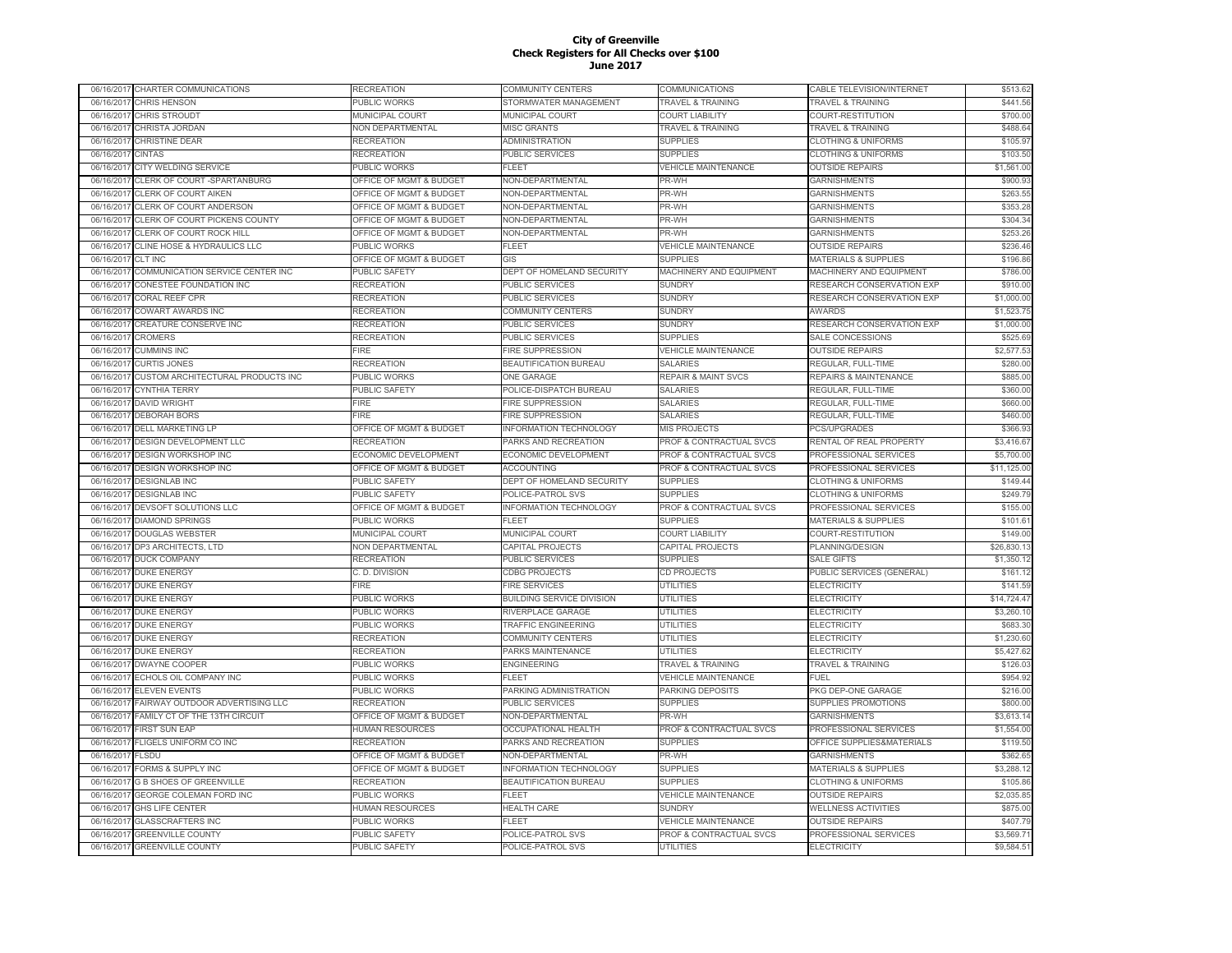| 06/16/2017 | <b>GREENVILLE COUNTY</b>            | PUBLIC SAFETY               | POLICE-PATROL SVS                    | UTILITIES                          | GAS                                  | \$3,112.31     |
|------------|-------------------------------------|-----------------------------|--------------------------------------|------------------------------------|--------------------------------------|----------------|
| 06/16/2017 | <b>GREENVILLE COUNTY</b>            | PUBLIC SAFETY               | POLICE-PATROL SVS                    | UTILITIES                          | WATER                                | \$3,253.28     |
| 06/16/2017 | <b>GREENVILLE NEWS</b>              | OFFICE OF MGMT & BUDGET     | <b>PURCHASING</b>                    | PROF & CONTRACTUAL SVCS            | ADVERTISING EXPENSE                  | \$351.75       |
| 06/16/2017 | GREENVILLE OFFICE SUPPLY CO INC     | CITY MANAGER                | <b>CITY MANAGER</b>                  | <b>SUNDRY</b>                      | MISCELLANEOUS                        | \$117.72       |
| 06/16/2017 | GREENVILLE OFFICE SUPPLY CO INC     | RECREATION                  | <b>FALLS PARK WORK CREW</b>          | <b>SUPPLIES</b>                    | <b>CLOTHING &amp; UNIFORMS</b>       | \$161.02       |
| 06/16/2017 | GREENVILLE OFFICE SUPPLY CO INC     | RECREATION                  | PARKS MAINTENANCE                    | <b>SUPPLIES</b>                    | <b>CLOTHING &amp; UNIFORMS</b>       | \$728.63       |
| 06/16/2017 | GREENVILLE OFFICE SUPPLY CO INC     | RECREATION                  | RIGHTS-OF-WAY                        | <b>SUPPLIES</b>                    | <b>CLOTHING &amp; UNIFORMS</b>       | \$763.80       |
| 06/16/201  | GREENVILLE OFFICE SUPPLY CO INC     | <b>RECREATION</b>           | TREE MAINTENANCE BUREAU              | <b>SUPPLIES</b>                    | <b>CLOTHING &amp; UNIFORMS</b>       | \$722.22       |
| 06/16/201  | <b>GREGORY PEST SOLUTIONS</b>       | PUBLIC WORKS                | <b>BUILDING SERVICE DIVISION</b>     | PROF & CONTRACTUAL SVCS            | <b>SERVICE &amp; MAINT CONTRACTS</b> | \$451.00       |
| 06/16/201  | HABITAT FOR HUMANITY OF GREENVILLE  | <b>ECONOMIC DEVELOPMENT</b> | <b>BUILDING &amp; PROPERTY MAINT</b> | <b>PROF &amp; CONTRACTUAL SVCS</b> | <b>DEMOLITIONS</b>                   | \$6,064.00     |
| 06/16/2017 | HABITAT FOR HUMANITY OF GREENVILLE  | <b>NON DEPARTMENTAL</b>     | <b>MISC GRANTS</b>                   | CD PROJECTS                        | HFH GTR SULLIVAN                     | \$6,611.00     |
| 06/16/2017 | HARPER CORPORATION                  | NON DEPARTMENTAL            | <b>CAPITAL PROJECTS</b>              | <b>CAPITAL PROJECTS</b>            | CONSTRUCTION                         | \$1,645,811.77 |
| 06/16/2017 | <b>HELEN FLEMING</b>                | PUBLIC WORKS                | TRAFFIC ENGINEERING                  | SALARIES                           | REGULAR, FULL-TIME                   | \$580.00       |
| 06/16/2017 | HENRY SCHEIN ANIMAL HEALTH          | RECREATION                  | <b>ADMINISTRATION</b>                | <b>SUPPLIES</b>                    | M&S-MEDICINE                         | \$545.28       |
| 06/16/2017 | HENRY SCHEIN ANIMAL HEALTH          | <b>RECREATION</b>           | <b>ADMINISTRATION</b>                | <b>SUPPLIES</b>                    | M&S-VETERINARY                       | \$631.74       |
| 06/16/2017 | HERSHEY CREAMERY COMPANY            | <b>RECREATION</b>           | <b>PUBLIC SERVICES</b>               | <b>SUPPLIES</b>                    | SALE CONCESSIONS                     | \$210.98       |
|            |                                     |                             |                                      |                                    |                                      | \$178.05       |
| 06/16/2017 | <b>HESC</b>                         | OFFICE OF MGMT & BUDGET     | NON-DEPARTMENTAL                     | PR-WH                              | <b>GARNISHMENTS</b>                  |                |
| 06/16/2017 | HOME DEPOT CREDIT SERVICE 4123      | PUBLIC WORKS                | <b>STREETS BUREAU</b>                | <b>SUPPLIES</b>                    | MATERIALS & SUPPLIES                 | \$183.72       |
| 06/16/201  | HOME DEPOT CREDIT SERVICE 5906      | PUBLIC WORKS                | <b>BUILDING SERVICE DIVISION</b>     | <b>SUPPLIES</b>                    | <b>MATERIALS &amp; SUPPLIES</b>      | \$147.81       |
| 06/16/201  | HOME DEPOT CREDIT SERVICE 5914      | RECREATION                  | <b>ADMINISTRATION</b>                | <b>SUPPLIES</b>                    | M&S-EXHIBITS                         | \$128.06       |
| 06/16/201  | HOME DEPOT CREDIT SERVICE 5922      | NON DEPARTMENTAL            | <b>MISC GRANTS</b>                   | CAPITAL PROJECTS                   | CONSTRUCTION                         | \$235.47       |
| 06/16/2017 | HOME DEPOT CREDIT SERVICE 5922      | RECREATION                  | BEAUTIFICATION BUREAU                | <b>SUPPLIES</b>                    | <b>MATERIALS &amp; SUPPLIES</b>      | \$173.60       |
| 06/16/2017 | HYDRAULIC ONSITE EQUIPMENT REPAIR   | PUBLIC WORKS                | <b>FLEET</b>                         | <b>VEHICLE MAINTENANCE</b>         | <b>OUTSIDE REPAIRS</b>               | \$358.24       |
| 06/16/2017 | IMLA INTERNATIONAL MUNICIPAL LAWYER | <b>CITY ATTORNEY</b>        | <b>CITY ATTORNEY</b>                 | <b>SUNDRY</b>                      | DUES, SUBSCRIPTN, PUBLICATN          | \$865.00       |
| 06/16/2017 | INDEPENDENT-MAIL                    | <b>RECREATION</b>           | PUBLIC SERVICES                      | <b>SUPPLIES</b>                    | SUPPLIES PROMOTIONS                  | \$150.00       |
| 06/16/2017 | INDUSTRIAL SOLUTIONS & SUPPLY INC   | <b>RECREATION</b>           | PARKS AND RECREATION                 | <b>SUPPLIES</b>                    | <b>MATERIALS &amp; SUPPLIES</b>      | \$684.02       |
| 06/16/2017 | INTERNAL REVENUE SERVICE            | OFFICE OF MGMT & BUDGET     | NON-DEPARTMENTAL                     | PR-WH                              | <b>GARNISHMENTS</b>                  | \$202.50       |
| 06/16/2017 | <b>INTERNATIONAL REPTILE</b>        | <b>RECREATION</b>           | PUBLIC SERVICES                      | <b>SUNDRY</b>                      | RESEARCH CONSERVATION EXP            | \$3,000.00     |
| 06/16/2017 | <b>IVEY COMMUNICATIONS INC</b>      | <b>NON DEPARTMENTAL</b>     | <b>CAPITAL PROJECTS</b>              | CAPITAL PROJECTS                   | <b>EQUIPMENT</b>                     | \$260.00       |
| 06/16/201  | <b>JACOB SPEARS</b>                 | <b>MUNICIPAL COURT</b>      | <b>MUNICIPAL COURT</b>               | <b>COURT LIABILITY</b>             | COURT-RESTITUTION                    | \$100.00       |
| 06/16/2017 | <b>JACQUELIN SCOTT</b>              | <b>MUNICIPAL COURT</b>      | <b>MUNICIPAL COURT</b>               | <b>COURT LIABILITY</b>             | COURT-RESTITUTION                    | \$250.00       |
| 06/16/2017 | JENEEN GRAHAM PETTY CASH            | PUBLIC SAFETY               | POLICE-PATROL SVS                    | <b>SUNDRY</b>                      | <b>MISCELLANEOUS</b>                 | \$782.50       |
| 06/16/2017 | <b>JILLIAN NEWMAN</b>               | RECREATION                  | <b>PUBLIC SERVICES</b>               | <b>SUNDRY</b>                      | RESEARCH CONSERVATION EXP            | \$1,000.00     |
| 06/16/2017 | <b>JOEL BLACKSTONE</b>              | FIRE                        | <b>FIRE SUPPRESSION</b>              | <b>SALARIES</b>                    | REGULAR, FULL-TIME                   | \$620.00       |
| 06/16/2017 | JOSEPHINE CURETON TRUST             | PUBLIC WORKS                | PARKING LOTS                         | PROF & CONTRACTUAL SVCS            | PARKING-LEASES                       | \$912.53       |
| 06/16/2017 | <b>JULIA HORTON</b>                 | CITY MANAGER                | <b>CITY MANAGER</b>                  | <b>SUNDRY</b>                      | DUES, SUBSCRIPTN, PUBLICATN          | \$320.00       |
| 06/16/2017 | K & M INTERNATIONAL WILD REPULIC    | <b>RECREATION</b>           | <b>PUBLIC SERVICES</b>               | <b>SUPPLIES</b>                    | <b>SALE GIFTS</b>                    | \$362.21       |
| 06/16/2017 | K-MART STORE 4016                   | PUBLIC WORKS                | PUBLIC WORKS                         | <b>SUPPLIES</b>                    | MATERIALS & SUPPLIES                 | \$187.32       |
| 06/16/2017 | <b>KEITH RUDGE</b>                  | MUNICIPAL COURT             | MUNICIPAL COURT                      | <b>COURT LIABILITY</b>             | COURT-RESTITUTION                    | \$745.00       |
| 06/16/2017 | <b>KENNETH QUINN</b>                | <b>FIRE</b>                 | <b>FIRE SERVICES</b>                 | <b>SALARIES</b>                    | REGULAR, FULL-TIME                   | \$740.00       |
| 06/16/201  | KING ASPHALT INC                    | PUBLIC WORKS                | <b>STREETS BUREAL</b>                | <b>SUPPLIES</b>                    | <b>MATERIALS &amp; SUPPLIES</b>      | \$312.53       |
| 06/16/2017 | <b>KROC CENTER GREENVILLE</b>       | RECREATION                  | <b>COMMUNITY CENTERS</b>             | <b>PROF &amp; CONTRACTUAL SVCS</b> | PROFESSIONAL SERVICES                | \$1,960.00     |
| 06/16/201  | <b>KUDZU STAFFING</b>               | <b>IUMAN RESOURCES</b>      | <b>HUMAN RESOURCES</b>               | <b>PROF &amp; CONTRACTUAL SVCS</b> | <b>TEMP PERSONNEL SVCS</b>           | \$727.20       |
| 06/16/2017 | KW BEVERAGE                         | PUBLIC INFORMATION/EVENTS   | <b>EVENTS MANAGEMENT</b>             | <b>SUPPLIES</b>                    | M&S-FOOD & BEVERAGE                  | \$4,022.17     |
| 06/16/2017 | L & B LANDSCAPING SERVICE INC       | C. D. DIVISION              | <b>CDBG PROJECTS</b>                 | <b>CD PROJECTS</b>                 | <b>LAND ACQUISITION</b>              | \$465.00       |
| 06/16/2017 | L & B LANDSCAPING SERVICE INC       | RECREATION                  | BEAUTIFICATION BUREAU                | PROF & CONTRACTUAL SVCS            | <b>SERVICE &amp; MAINT CONTRACTS</b> | \$2,304.00     |
| 06/16/2017 | LABORATORY CORPORATION OF AMERICA   | HUMAN RESOURCES             | <b>OCCUPATIONAL HEALTH</b>           | PROF & CONTRACTUAL SVCS            | PROFESSIONAL SERVICES                | \$3,936.25     |
| 06/16/2017 | <b>LANDSCAPERS SUPPLY</b>           | RECREATION                  | <b>ADMINISTRATION</b>                | <b>SUPPLIES</b>                    | M&S-EXHIBITS                         | \$196.10       |
| 06/16/2017 | <b>LANDSCAPERS SUPPLY</b>           | RECREATION                  | <b>ADMINISTRATION</b>                | <b>SUPPLIES</b>                    | M&S-MAINTENANCE                      | \$152.52       |
| 06/16/2017 | <b>LANDSCAPERS SUPPLY</b>           | <b>RECREATION</b>           | PARKS MAINTENANCE                    | <b>SUPPLIES</b>                    | <b>MATERIALS &amp; SUPPLIES</b>      | \$1,060.51     |
| 06/16/2017 | LARK & ASSOCIATES POLYGRAPH SERVICE | <b>IUMAN RESOURCES</b>      | <b>HUMAN RESOURCES</b>               | PROF & CONTRACTUAL SVCS            | PROFESSIONAL SERVICES                | \$180.00       |
| 06/16/201  | <b>LARRY CLEVENSTINE</b>            | RECREATION                  | COMMUNITY CENTERS                    | REC CLASS INSTRUCTOR LIAB          | REFUND                               | \$1,684.00     |
| 06/16/2017 | <b>LESLIE FEATHERSTONE</b>          | MUNICIPAL COURT             | MUNICIPAL COURT                      | <b>COURT LIABILITY</b>             | COURT-RESTITUTION                    | \$550.00       |
| 06/16/2017 | LEXISNEXIS 1239194                  | PUBLIC SAFETY               | POLICE-PATROL SVS                    | PROF & CONTRACTUAL SVCS            | PROFESSIONAL SERVICES                | \$318.00       |
| 06/16/2017 | LOWES                               | PUBLIC WORKS                | <b>BUILDING SERVICE DIVISION</b>     | <b>SUPPLIES</b>                    | MATERIALS & SUPPLIES                 | \$145.18       |
|            | LOWES                               |                             |                                      | <b>SUPPLIES</b>                    |                                      | \$302.96       |
| 06/16/2017 |                                     | PUBLIC WORKS                | STORM DRAINS BUREAU                  |                                    | <b>MATERIALS &amp; SUPPLIES</b>      |                |
| 06/16/2017 | LOWES                               | RECREATION                  | <b>COMMUNITY CENTERS</b>             | <b>SUPPLIES</b>                    | JANITORIAL SUPPLIES                  | \$129.90       |
|            | 06/16/2017 LUCAI JRIDO              | MUNICIPAL COURT             | MUNICIPAL COURT                      | <b>COURT LIABILITY</b>             | COURT-RESTITUTION                    | \$250.00       |
|            | 06/16/2017 MARATHON STAFFING INC    | <b>HUMAN RESOURCES</b>      | <b>HUMAN RESOURCES</b>               | PROF & CONTRACTUAL SVCS            | <b>TEMP PERSONNEL SVCS</b>           | \$661.75       |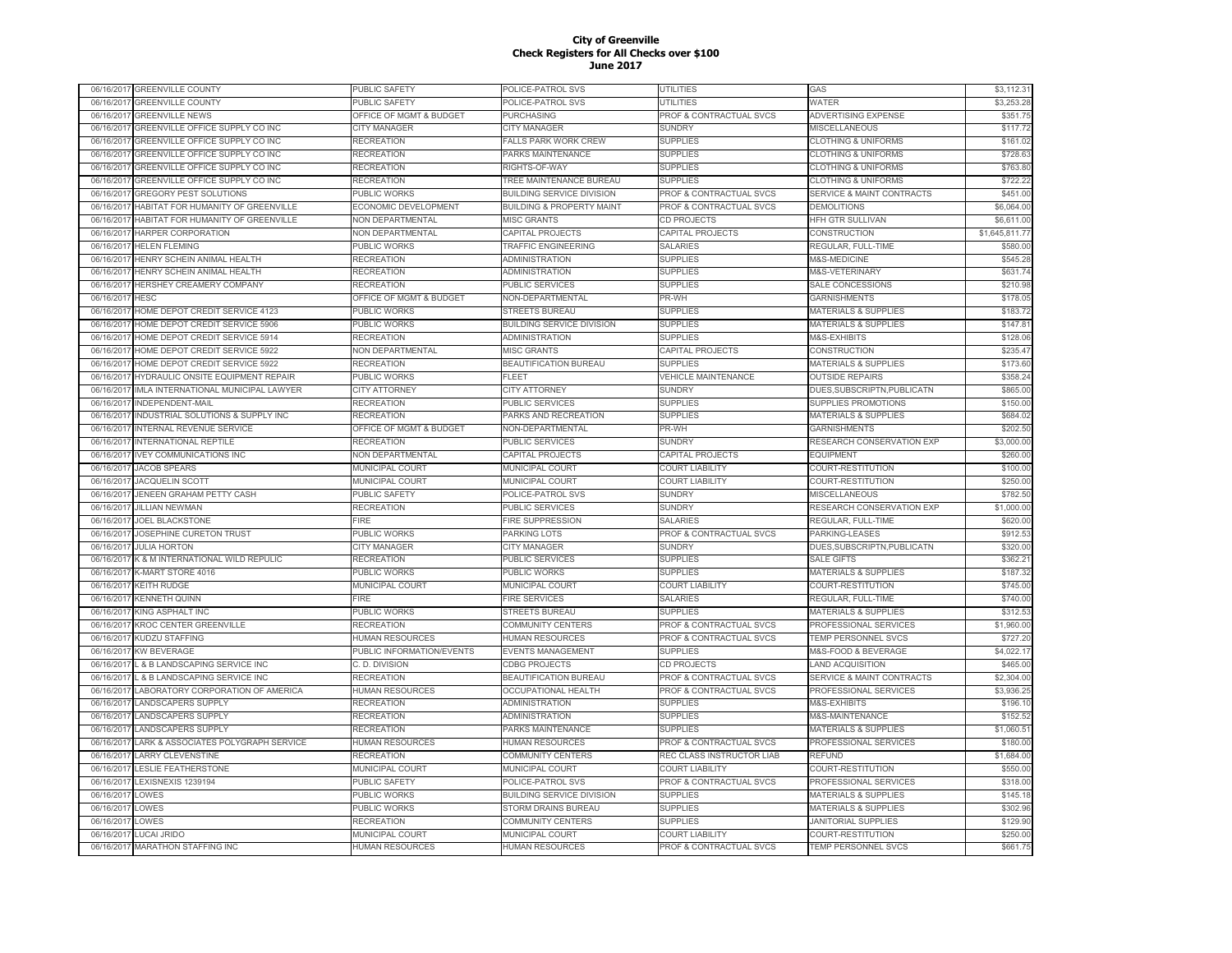| 06/16/2017 | <b>MARATHON STAFFING INC</b>         | PUBLIC SAFETY               | POLICE-DISPATCH BUREAU               | PROF & CONTRACTUAL SVCS            | <b>TEMP PERSONNEL SVCS</b>       | \$6,321.73   |
|------------|--------------------------------------|-----------------------------|--------------------------------------|------------------------------------|----------------------------------|--------------|
| 06/16/2017 | MARATHON STAFFING INC                | <b>UBLIC WORKS</b>          | ADMINISTRATION                       | PROF & CONTRACTUAL SVCS            | TEMP PERSONNEL SVCS              | \$729.43     |
| 06/16/2017 | <b>MARATHON STAFFING INC</b>         | PUBLIC WORKS                | MAINTENANCE                          | PROF & CONTRACTUAL SVCS            | TEMP PERSONNEL SVCS              | \$2,358.90   |
| 06/16/2017 | <b>MARIANNE WILSON</b>               | PUBLIC SAFETY               | POLICE-DISPATCH BUREAU               | <b>SALARIES</b>                    | REGULAR, FULL-TIME               | \$540.00     |
| 06/16/2017 | <b>MARTHA MCKINNEY</b>               | PUBLIC SAFETY               | POLICE-DISPATCH BUREAU               | <b>SALARIES</b>                    | REGULAR, FULL-TIME               | \$560.00     |
| 06/16/2017 | MATTHEW BENDER & CO INC LEXISNEXIS   | <b>MUNICIPAL COURT</b>      | MUNICIPAL COURT                      | <b>SUNDRY</b>                      | <b>MISCELLANEOUS</b>             | \$499.91     |
| 06/16/2017 | MAX-R                                | RECREATION                  | <b>ADMINISTRATION</b>                | <b>SUPPLIES</b>                    | <b>JANITORIAL SUPPLIES</b>       | \$3,274.50   |
| 06/16/201  | MCCALL'S SUPPLY INC                  | <b>RECREATION</b>           | <b>ADMINISTRATION</b>                | <b>REPAIR &amp; MAINT SVCS</b>     | <b>REPAIRS &amp; MAINTENANCE</b> | \$523.43     |
| 06/16/2017 | <b>METROPOLITAN ARTS COUNCIL</b>     | <b>NON DEPARTMENTAL</b>     | <b>ACCOMMODATION TAX</b>             | <b>PROF &amp; CONTRACTUAL SVCS</b> | <b>SPECIAL PROJECTS</b>          | \$100,000,00 |
| 06/16/201  | MICHAEL KALISH SCULPTURE INC         | <b>VON DEPARTMENTAL</b>     | CAPITAL PROJECTS                     | CAPITAL PROJECTS                   | CONSTRUCTION                     | \$1,000.00   |
| 06/16/2017 | <b>MICHAEL NEAS</b>                  | PUBLIC SAFETY               | POLICE-DISPATCH BUREAU               | <b>SALARIES</b>                    | REGULAR, FULL-TIME               | \$400.00     |
| 06/16/2017 | MICHELLE LENTZ                       | <b>CITY MANAGER</b>         | <b>DONATIONS</b>                     | CONTRIBUTIONS/DONATIONS            | <b>GRAVITY/POLICE</b>            | \$696.21     |
| 06/16/2017 | MINNESOTA WANNER CO                  | RECREATION                  | PARKS AND RECREATION                 | <b>REPAIR &amp; MAINT SVCS</b>     | REPAIRS & MAINTENANCE            | \$357.25     |
| 06/16/2017 | <b>NAPA AUTO PARTS</b>               | PUBLIC WORKS                | <b>FLEET</b>                         | <b>VEHICLE MAINTENANCE</b>         | <b>PARTS</b>                     | \$256.20     |
| 06/16/2017 | NATIONAL ANIMAL CONTROL ASSOCIATION  | PUBLIC SAFETY               | POLICE-PATROL SVS                    | <b>SUNDRY</b>                      | DUES, SUBSCRIPTN, PUBLICATN      | \$125.00     |
| 06/16/2017 | NATIONAL AUTO FLEET GROUP            | PUBLIC WORKS                | SEWERS BUREAU                        | MACHINERY AND EQUIPMENT            | MACHINERY AND EQUIPMENT          | \$40,644.36  |
| 06/16/2017 | NATURE EXPLORE                       | RECREATION                  | <b>EDUCATION</b>                     | <b>SUNDRY</b>                      | RESTRD DONATION EXPENSE          | \$446.18     |
|            |                                      |                             |                                      |                                    |                                  |              |
| 06/16/2017 | <b>NORTHERN TOOL &amp; EQUIPMENT</b> | PUBLIC WORKS                | <b>FLEET</b>                         | <b>VEHICLE MAINTENANCE</b>         | <b>PARTS</b>                     | \$421.22     |
| 06/16/201  | OLD DOMINION BRUSH CO INC            | PUBLIC WORKS                | FLEET                                | <b>VEHICLE MAINTENANCE</b>         | <b>PARTS</b>                     | \$714.63     |
| 06/16/201  | PANAGAKOS ASPHALT PAVING INC         | <b>UBLIC WORKS</b>          | <b>SEWERS BUREAU</b>                 | <b>SUPPLIES</b>                    | <b>MATERIALS &amp; SUPPLIES</b>  | \$252.76     |
| 06/16/201  | PANAGAKOS ASPHALT PAVING INC         | PUBLIC WORKS                | <b>STORM DRAINS BUREAU</b>           | <b>SUPPLIES</b>                    | <b>MATERIALS &amp; SUPPLIES</b>  | \$252.76     |
| 06/16/201  | PANAGAKOS ASPHALT PAVING INC         | PUBLIC WORKS                | <b>STREETS BUREAU</b>                | SUPPLIES                           | <b>MATERIALS &amp; SUPPLIES</b>  | \$505.47     |
| 06/16/201  | PATTERSON VETERINARY SUPPLY INC      | <b>RECREATION</b>           | <b>ADMINISTRATION</b>                | <b>SUPPLIES</b>                    | M&S-MEDICINE                     | \$280.15     |
| 06/16/2017 | PEPSI-COLA BOTTLING CO               | RECREATION                  | PUBLIC SERVICES                      | <b>SUPPLIES</b>                    | SALE CONCESSIONS                 | \$1,864.49   |
| 06/16/2017 | PERFECT DELIVERY INC                 | PUBLIC SAFETY               | POLICE-PATROL SVS                    | <b>SUPPLIES</b>                    | MATERIALS & SUPPLIES             | \$234.90     |
| 06/16/2017 | PETERBILT STORE OF GREENVILLE, THE   | PUBLIC WORKS                | <b>VEHICLE MAINTENANCE</b>           | <b>VEHICLE MAINTENANCE</b>         | <b>PARTS</b>                     | \$9,382.75   |
| 06/16/2017 | PHILIP RAPER                         | FIRE                        | <b>FIRE SUPPRESSION</b>              | <b>SALARIES</b>                    | REGULAR, FULL-TIME               | \$640.00     |
| 06/16/2017 | PHILLIPS INTERNATIONAL INC DBA       | RECREATION                  | PUBLIC SERVICES                      | <b>SUPPLIES</b>                    | <b>SALE GIFTS</b>                | \$910.20     |
| 06/16/2017 | PIEDMONT ELECTRICAL DISTRIBUTORS     | PUBLIC WORKS                | <b>BUILDING SERVICE DIVISION</b>     | <b>SUPPLIES</b>                    | <b>MATERIALS &amp; SUPPLIES</b>  | \$308.68     |
| 06/16/2017 | PRESORT PLUS INC                     | RECREATION                  | <b>PUBLIC SERVICES</b>               | <b>SUPPLIES</b>                    | <b>MATERIALS &amp; SUPPLIES</b>  | \$139.08     |
| 06/16/2017 | PROFESSIONAL LAW ENFORCEMENT TRAINI  | PUBLIC SAFETY               | POLICE-PATROL SVS                    | <b>TRAVEL &amp; TRAINING</b>       | <b>TRAVEL &amp; TRAINING</b>     | \$1,190.00   |
| 06/16/2017 | PROFORMA                             | <b>RECREATION</b>           | <b>EDUCATION</b>                     | PRINTING                           | PRINTING & BINDING               | \$874.62     |
| 06/16/201  | <b>PROFORMA</b>                      | RECREATION                  | <b>EDUCATION</b>                     | <b>SUNDRY</b>                      | RESTRD DONATION EXPENSE          | \$1,068.90   |
| 06/16/201  | PROFORMA                             | RECREATION                  | <b>PUBLIC SERVICES</b>               | <b>SUPPLIES</b>                    | <b>SPECIAL EVENTS</b>            | \$233.20     |
| 06/16/2017 | PROMOTE YOUR BIZ                     | <b>UBLIC WORKS</b>          | <b>CU-ICAR SHUTTLE</b>               | <b>SUPPLIES</b>                    | <b>CLOTHING &amp; UNIFORMS</b>   | \$3,406.84   |
| 06/16/201  | <b>PUBLIX</b>                        | <b>MUNICIPAL COURT</b>      | MUNICIPAL COURT                      | <b>COURT LIABILITY</b>             | COURT-RESTITUTION                | \$100.00     |
| 06/16/2017 | REBECCA SPRINGFIELD                  | PUBLIC WORKS                | PARKING ADMINISTRATION               | SALARIES                           | REGULAR, FULL-TIME               | \$240.00     |
| 06/16/2017 | REHRIG PACIFIC COMPANY               | PUBLIC WORKS                | <b>FLEET</b>                         | <b>VEHICLE MAINTENANCE</b>         | <b>PARTS</b>                     | \$784.40     |
| 06/16/2017 | <b>RENEE SIMON</b>                   | <b>MUNICIPAL COURT</b>      | MUNICIPAL COURT                      | <b>COURT LIABILITY</b>             | COURT-RESTITUTION                | \$100.00     |
| 06/16/2017 | RENEWABLE WATER RESOURCES            | OFFICE OF MGMT & BUDGET     | <b>REV</b>                           | LIAB-REWA                          | <b>REWA FEES</b>                 | \$42,750.00  |
| 06/16/201  | REVOLUTION DANCEWEAR                 | <b>RECREATION</b>           | <b>COMMUNITY CENTERS</b>             | <b>SUPPLIES</b>                    | <b>MATERIALS &amp; SUPPLIES</b>  | \$1,196.76   |
| 06/16/2017 | ROBERT FENNELL                       | <b>ECONOMIC DEVELOPMENT</b> | <b>BUILDING &amp; PROPERTY MAINT</b> | <b>SALARIES</b>                    | REGULAR, FULL-TIME               | \$420.00     |
| 06/16/2017 | ROBERT GAMBLE                        | PUBLIC SAFETY               | POLICE-PATROL SVS                    | <b>SALARIES</b>                    | REGULAR, FULL-TIME               | \$440.00     |
| 06/16/2017 | <b>ROBERT MANN</b>                   | RECREATION                  | RIGHTS-OF-WAY                        | <b>SALARIES</b>                    | REGULAR, FULL-TIME               | \$560.00     |
| 06/16/201  | S C DEPARTMENT OF CORRECTIONS        | RECREATION                  | PARKS MAINTENANCE                    | PROF & CONTRACTUAL SVCS            | <b>TEMP PERSONNEL SVCS</b>       | \$2,184.00   |
| 06/16/201  | S C DEPARTMENT OF REVENUE            | OFFICE OF MGMT & BUDGET     | NON-DEPARTMENTAL                     | PR-WH                              | <b>GARNISHMENTS</b>              | \$247.75     |
| 06/16/201  | <b>S C DEPARTMENT OF REVENUE</b>     | <b>CITY MANAGER</b>         | NON-DEPARTMENTAL                     | <b>SUNDRY</b>                      | TAXES                            | \$3,938.87   |
| 06/16/2017 | S C DEPARTMENT OF REVENUE            | PUBLIC INFORMATION/EVENTS   | <b>EVENTS MANAGEMENT</b>             | <b>SUNDRY</b>                      | <b>TAXES</b>                     | \$939.79     |
| 06/16/2017 | <b>S C RETIREMENT SYSTEM</b>         | OFFICE OF MGMT & BUDGET     | NON-DEPARTMENTAL                     | PR-WH                              | RETIREMENT SVS PURCHASE          | \$780.58     |
| 06/16/2017 | SAFETY PRODUCTS INC                  | PUBLIC WORKS                | <b>FIXED ROUTE</b>                   | <b>SUPPLIES</b>                    | <b>MATERIALS &amp; SUPPLIES</b>  | \$331.00     |
| 06/16/2017 | <b>SAM'S CLUB</b>                    | RECREATION                  | PUBLIC SERVICES                      | <b>SUPPLIES</b>                    | SALE CONCESSIONS                 | \$107.80     |
|            | <b>SAPP YATES</b>                    | PUBLIC WORKS                | <b>TRAFFIC ENGINEERING</b>           | <b>SALARIES</b>                    | REGULAR, FULL-TIME               | \$600.00     |
| 06/16/2017 |                                      |                             |                                      |                                    |                                  |              |
| 06/16/2017 | SAVE OUR SALUDA                      | RECREATION                  | PUBLIC SERVICES                      | <b>SUNDRY</b>                      | RESEARCH CONSERVATION EXP        | \$1,000.00   |
| 06/16/2017 | <b>SCOTT HENSEL</b>                  | MUNICIPAL COURT             | MUNICIPAL COURT                      | <b>COURT LIABILITY</b>             | COURT-RESTITUTION                | \$800.00     |
| 06/16/2017 | <b>SIDNEY FARMER</b>                 | FIRE                        | <b>FIRE SUPPRESSION</b>              | <b>SALARIES</b>                    | REGULAR, FULL-TIME               | \$700.00     |
| 06/16/2017 | <b>SLED</b>                          | MUNICIPAL COURT             | MUNICIPAL COURT                      | COURT LIAB-CLAIMS/JUDGMNT          | LEC-CONFISCATED MONIES           | \$1,322.00   |
| 06/16/2017 | SNIDER FLEET SOLUTIONS               | PUBLIC WORKS                | <b>DEMAND RESPONSE</b>               | <b>VEHICLE MAINTENANCE</b>         | <b>TIRES AND TUBES</b>           | \$1,748.16   |
| 06/16/201  | SNIDER FLEET SOLUTIONS               | PUBLIC WORKS                | <b>FLEET</b>                         | <b>SUPPLIES</b>                    | <b>MATERIALS &amp; SUPPLIES</b>  | \$894.42     |
| 06/16/2017 | SNIDER FLEET SOLUTIONS               | PUBLIC WORKS                | FLEET                                | <b>VEHICLE MAINTENANCE</b>         | <b>OUTSIDE REPAIRS</b>           | \$976.71     |
|            |                                      |                             |                                      |                                    |                                  |              |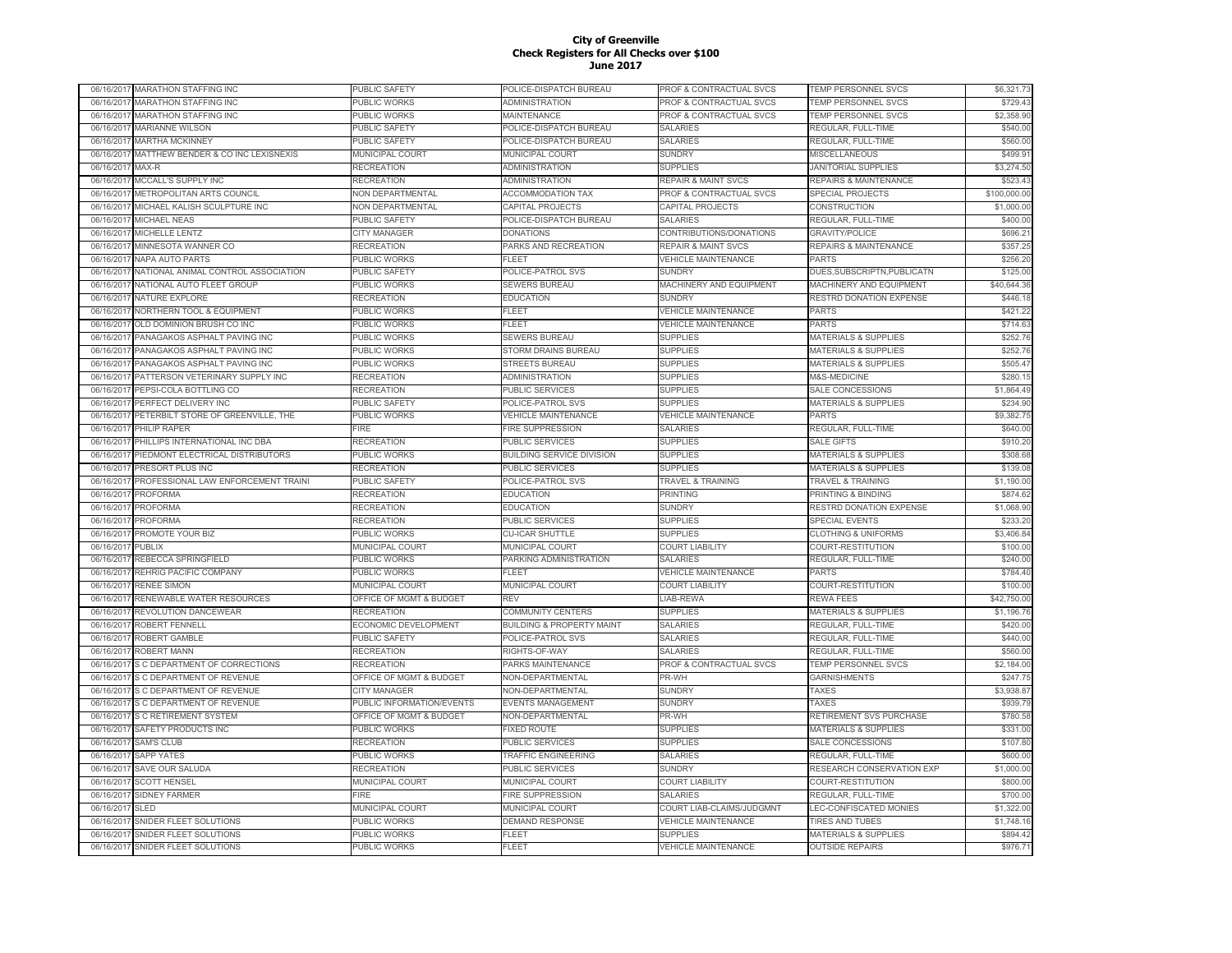|            | 06/16/2017 SOUND-EKLIN              | RECREATION                | ADMINISTRATION                   | PROF & CONTRACTUAL SVCS            | <b>SERVICE &amp; MAINT CONTRACTS</b> | \$309.16     |
|------------|-------------------------------------|---------------------------|----------------------------------|------------------------------------|--------------------------------------|--------------|
| 06/16/2017 | SOUTHEASTERN JANITORIAL OF SC LLC   | PUBLIC WORKS              | NON VEHICLE MAINTENANCE          | PROF & CONTRACTUAL SVCS            | <b>SERVICE &amp; MAINT CONTRACTS</b> | \$429.00     |
| 06/16/2017 | SOUTHEASTERN PAPER GROUP            | PUBLIC WORKS              | <b>BUILDING SERVICE DIVISION</b> | <b>SUPPLIES</b>                    | <b>JANITORIAL SUPPLIES</b>           | \$1,021.86   |
| 06/16/201  | <b>SPX GENFARE</b>                  | PUBLIC WORKS              | <b>FIXED ROUTE</b>               | <b>PRINTING</b>                    | PRINTING & BINDING                   | \$314.15     |
| 06/16/2017 | <b>STAPLES ADVANTAGE</b>            | <b>HUMAN RESOURCES</b>    | <b>HUMAN RESOURCES</b>           | <b>SUNDRY</b>                      | <b>AWARDS</b>                        | \$113.11     |
| 06/16/201  | STEPHANIE CUSHING                   | PUBLIC INFORMATION/EVENTS | EVENTS MANAGEMENT                | <b>TRAVEL &amp; TRAINING</b>       | <b>TRAVEL &amp; TRAINING</b>         | \$147.00     |
| 06/16/201  | STONE AVE NURSERY LLC               | NON DEPARTMENTAL          | CAPITAL PROJECTS                 | <b>CAPITAL PROJECTS</b>            | CONSTRUCTION                         | \$2,000.00   |
| 06/16/201  | STONE AVE NURSERY LLC               | RECREATION                | BEAUTIFICATION BUREAU            | <b>SUPPLIES</b>                    | MATERIALS & SUPPLIES                 | \$3,425.00   |
| 06/16/2017 | STRATEGIC COORDINATING ORGANIZATION | <b>HUMAN RESOURCES</b>    | <b>HEALTH CARE</b>               | <b>SUNDRY</b>                      | <b>WELLNESS ACTIVITIES</b>           | \$9,590.00   |
| 06/16/2017 | STRATUS BUILDING SOLUTIONS          | PUBLIC SAFETY             | POLICE-PATROL SVS                | PROF & CONTRACTUAL SVCS            | <b>SERVICE &amp; MAINT CONTRACTS</b> | \$651.00     |
| 06/16/2017 | <b>SUPPLYWORKS</b>                  | RECREATION                | ADMINISTRATION                   | <b>SUPPLIES</b>                    | <b>JANITORIAL SUPPLIES</b>           | \$294.37     |
| 06/16/2017 | <b>SW PROMOTIONS LLC</b>            | PUBLIC INFORMATION/EVENTS | <b>EVENTS MANAGEMENT</b>         | <b>SUPPLIES</b>                    | <b>SALE GIFTS</b>                    | \$310.60     |
| 06/16/2017 | TALENT MANAGEMENT SOLUTIONS         | PUBLIC INFORMATION/EVENTS | EVENTS MANAGEMENT                | PROF & CONTRACTUAL SVCS            | TEMP PERSONNEL SVCS                  | \$878.13     |
| 06/16/2017 | TALENT MANAGEMENT SOLUTIONS         | PUBLIC SAFETY             | POLICE-DISPATCH BUREAU           | PROF & CONTRACTUAL SVCS            | TEMP PERSONNEL SVCS                  | \$123.84     |
| 06/16/201  | TALENT MANAGEMENT SOLUTIONS         | PUBLIC WORKS              | <b>CU-ICAR SHUTTLE</b>           | PROF & CONTRACTUAL SVCS            | TEMP PERSONNEL SVCS                  | \$233.14     |
| 06/16/2017 | TALENT MANAGEMENT SOLUTIONS         | PUBLIC WORKS              | MAULDIN/SIMPSONVILLE ROUT        | PROF & CONTRACTUAL SVCS            | TEMP PERSONNEL SVCS                  | \$288.24     |
| 06/16/2017 | TALENT MANAGEMENT SOLUTIONS         | PUBLIC WORKS              | RESIDENTIAL COLL BUREAU          | PROF & CONTRACTUAL SVCS            | TEMP PERSONNEL SVCS                  | \$6,031.57   |
| 06/16/2017 | TALENT MANAGEMENT SOLUTIONS         | PUBLIC WORKS              | <b>STREETS BUREAU</b>            | <b>PROF &amp; CONTRACTUAL SVCS</b> | <b>TEMP PERSONNEL SVCS</b>           | \$1,155.00   |
| 06/16/201  | TALENT MANAGEMENT SOLUTIONS         | PUBLIC WORKS              | TROLLEY                          | PROF & CONTRACTUAL SVCS            | TEMP PERSONNEL SVCS                  | \$127.16     |
| 06/16/201  | TALENT MANAGEMENT SOLUTIONS         | PUBLIC WORKS              | <b>/EHICLE MAINTENANCE</b>       | PROF & CONTRACTUAL SVCS            | TEMP PERSONNEL SVCS                  | \$1,449.68   |
| 06/16/201  | TALENT MANAGEMENT SOLUTIONS         | RECREATION                | ADMINISTRATION                   | PROF & CONTRACTUAL SVCS            | TEMP PERSONNEL SVCS                  | \$628.00     |
| 06/16/201  | TALENT MANAGEMENT SOLUTIONS         | RECREATION                | COMMUNITY CENTERS                | PROF & CONTRACTUAL SVCS            | <b>TEMP PERSONNEL SVCS</b>           | \$490.44     |
| 06/16/201  | TALENT MANAGEMENT SOLUTIONS         | <b>RECREATION</b>         | PARKS MAINTENANCE                | PROF & CONTRACTUAL SVCS            | <b>TEMP PERSONNEL SVCS</b>           | \$1,004.80   |
| 06/16/2017 | TALENT MANAGEMENT SOLUTIONS         | <b>RECREATION</b>         | PUBLIC SERVICES                  | PROF & CONTRACTUAL SVCS            | TEMP PERSONNEL SVCS                  | \$284.80     |
| 06/16/201  | TD CONVENTION CENTER                | <b>CITY MANAGER</b>       | <b>DONATIONS</b>                 | CONTRIBUTIONS/DONATIONS            | SENIOR ACTION ACTIVITIES             | \$10,570.56  |
| 06/16/2017 | <b>TENNESSEE CHILD SUPPORT</b>      | OFFICE OF MGMT & BUDGET   | <b>NON-DEPARTMENTAL</b>          | PR-WH                              | <b>GARNISHMENTS</b>                  | \$231.92     |
| 06/16/2017 | THE PETTING ZOO INC                 | RECREATION                | PUBLIC SERVICES                  | <b>SUPPLIES</b>                    | <b>SALE GIFTS</b>                    | \$1,137.02   |
| 06/16/2017 | THOMAS CONCRETE INC                 | NON DEPARTMENTAL          | <b>MISC GRANTS</b>               | CAPITAL PROJECTS                   | CONSTRUCTION                         | \$1,305.00   |
| 06/16/2017 | THOMSON REUTERS - WEST              | <b>CITY ATTORNEY</b>      | <b>CITY ATTORNEY</b>             | <b>SUNDRY</b>                      | DUES, SUBSCRIPTN, PUBLICATN          | \$2,172.22   |
| 06/16/2017 | <b>TIMOTHY GUERIN</b>               | PUBLIC WORKS              | <b>STREETS BUREAU</b>            | <b>SALARIES</b>                    | REGULAR, FULL-TIME                   | \$600.00     |
| 06/16/2017 | <b>TIMOTHY WHITE</b>                | MUNICIPAL COURT           | MUNICIPAL COURT                  | <b>COURT LIABILITY</b>             | COURT-RESTITUTION                    | \$100.00     |
| 06/16/2017 | UNITED WAY OF GREENVILLE COUNTY     | OFFICE OF MGMT & BUDGET   | NON-DEPARTMENTAL                 | PR-WH                              | <b>UNITED WAY</b>                    | \$1,834.54   |
| 06/16/2017 | UNIVERSITY OF GEORGIA ODOM SCHOOL   | <b>RECREATION</b>         | PUBLIC SERVICES                  | <b>SUNDRY</b>                      | RESEARCH CONSERVATION EXP            | \$3,000.00   |
| 06/16/2017 | <b>VISITGREENVILLESC</b>            | ECONOMIC DEVELOPMENT      | ECONOMIC DEVELOPMENT             | <b>SUPPLIES</b>                    | <b>MATERIALS &amp; SUPPLIES</b>      | \$657.20     |
| 06/16/2017 | VISITGREENVILLESC                   | PUBLIC INFORMATION/EVENTS | <b>EVENTS MANAGEMENT</b>         | <b>SUPPLIES</b>                    | <b>SALE GIFTS</b>                    | \$195.40     |
| 06/16/201  | <b>VULCAN SAFETY SHOES</b>          | <b>RECREATION</b>         | BEAUTIFICATION BUREAU            | <b>SUPPLIES</b>                    | <b>CLOTHING &amp; UNIFORMS</b>       | \$105.99     |
| 06/16/201  | <b>VULCAN SAFETY SHOES</b>          | <b>RECREATION</b>         | PARKS AND RECREATION             | <b>SUPPLIES</b>                    | <b>CLOTHING &amp; UNIFORMS</b>       | \$345.00     |
| 06/16/201  | <b>VULCAN SAFETY SHOES</b>          | <b>RECREATION</b>         | PARKS MAINTENANCE                | <b>SUPPLIES</b>                    | <b>CLOTHING &amp; UNIFORMS</b>       | \$115.00     |
| 06/16/2017 | <b>VULCAN SAFETY SHOES</b>          | RECREATION                | <b>TREE MAINTENANCE BUREAU</b>   | <b>SUPPLIES</b>                    | <b>CLOTHING &amp; UNIFORMS</b>       | \$115.00     |
| 06/16/201  | W E D STONE HOLDINGS LLC            | PUBLIC WORKS              | PARKING ADMINISTRATION           | <b>PROF &amp; CONTRACTUAL SVCS</b> | RENTAL EXPENSE                       | \$4,618.02   |
| 06/16/2017 | WADE HAMPTON FIRE DISTRICT          | <b>CITY MANAGER</b>       | <b>NON-DEPARTMENTAL</b>          | PROF & CONTRACTUAL SVCS            | ANNEXATION AGREEMENTS                | \$296,764.58 |
| 06/16/2017 | WALMART COMMUNITY/RFCSLLC           | <b>RECREATION</b>         | <b>COMMUNITY CENTERS</b>         | <b>SUPPLIES</b>                    | <b>MATERIALS &amp; SUPPLIES</b>      | \$1,342.43   |
| 06/16/2017 | <b>WARREN ROWE</b>                  | PUBLIC WORKS              | PUBLIC WORKS                     | <b>TRAVEL &amp; TRAINING</b>       | <b>TRAVEL &amp; TRAINING</b>         | \$209.72     |
| 06/16/2017 | <b>WAYNE OWENS</b>                  | PUBLIC WORKS              | RESIDENTIAL COLL BUREAU          | <b>SUPPLIES</b>                    | <b>MATERIALS &amp; SUPPLIES</b>      | \$1,373.80   |
| 06/16/2017 | <b>WAYNE OWENS</b>                  | PUBLIC WORKS              | SEWERS BUREAU                    | <b>TRAVEL &amp; TRAINING</b>       | <b>TRAVEL &amp; TRAINING</b>         | \$1,598.00   |
| 06/16/2017 | <b>WELLS FARGO &amp; CO</b>         | <b>RECREATION</b>         | <b>FALLS PARK WORK CREW</b>      | PROF & CONTRACTUAL SVCS            | PROFESSIONAL SERVICES                | \$100.00     |
| 06/16/2017 | <b>WEX BANK</b>                     | FIRE                      | <b>FIRE SUPPRESSION</b>          | <b>VEHICLE MAINTENANCE</b>         | <b>FUEL CARD</b>                     | \$129.42     |
| 06/16/2017 | WILDLANDS ENGINEERING INC           | NON DEPARTMENTAL          | CAPITAL PROJECTS                 | CAPITAL PROJECTS                   | PLANNING/DESIGN                      | \$49,866.24  |
| 06/16/2017 | <b>WILL &amp; KRIS AMUSEMENTS</b>   | PUBLIC INFORMATION/EVENTS | EVENTS MANAGEMENT                | PROF & CONTRACTUAL SVCS            | SHOW MANAGEMENT EXP                  | \$729.40     |
| 06/16/2017 | <b>WILL LUCAS</b>                   | MUNICIPAL COURT           | <b>MUNICIPAL COURT</b>           | <b>COURT LIABILITY</b>             | COURT-RESTITUTION                    | \$350.00     |
| 06/16/2017 | <b>WILLIAM CHAMBERS</b>             | <b>FIRE</b>               | FIRE SUPPRESSION                 | <b>SALARIES</b>                    | REGULAR, FULL-TIME                   | \$540.00     |
| 06/16/2017 | WILSON'S 5 TO \$1 STORES INC        | <b>RECREATION</b>         | <b>EDUCATION</b>                 | <b>SUPPLIES</b>                    | <b>SUPPLIES ZOO CAMP</b>             | \$570.05     |
| 06/16/201  | <b>WOODLUCK LLC</b>                 | RECREATION                | <b>PUBLIC SERVICES</b>           | <b>SUPPLIES</b>                    | <b>SALE GIFTS</b>                    | \$720.60     |
| 06/16/2017 | WORKWELL OCCUPATIONAL HEALTH CENTER | <b>HUMAN RESOURCES</b>    | <b>HEALTH CARE</b>               | <b>SUNDRY</b>                      | <b>WELLNESS ACTIVITIES</b>           | \$1,440.00   |
| 06/16/201  | WORKWELL OCCUPATIONAL HEALTH CENTER | <b>HUMAN RESOURCES</b>    | <b>OCCUPATIONAL HEALTH</b>       | PROF & CONTRACTUAL SVCS            | PROFESSIONAL SERVICES                | \$571.50     |
| 06/16/2017 |                                     |                           | <b>NON-DEPARTMENTAL</b>          | PR-WH                              | <b>GARNISHMENTS</b>                  | \$154.61     |
|            | WYOMING CHILD SUPPORT ENFORCEMENT   | OFFICE OF MGMT & BUDGET   |                                  |                                    |                                      |              |
| 06/16/2017 | ZERO WASTE USA INC                  | RECREATION                | BEAUTIFICATION BUREAU            | <b>SUPPLIES</b>                    | <b>MATERIALS &amp; SUPPLIES</b>      | \$1,499.96   |
| 06/23/2017 | 4IMPRINT                            | <b>CITY MANAGER</b>       | <b>CITY CLERK</b>                | <b>SUNDRY</b>                      | <b>MISCELLANEOUS</b>                 | \$271.49     |
| 06/23/2017 | AAA SUPPLY INC                      | <b>PUBLIC WORKS</b>       | <b>SEWERS BUREAU</b>             | <b>SUPPLIES</b>                    | <b>MATERIALS &amp; SUPPLIES</b>      | \$176.19     |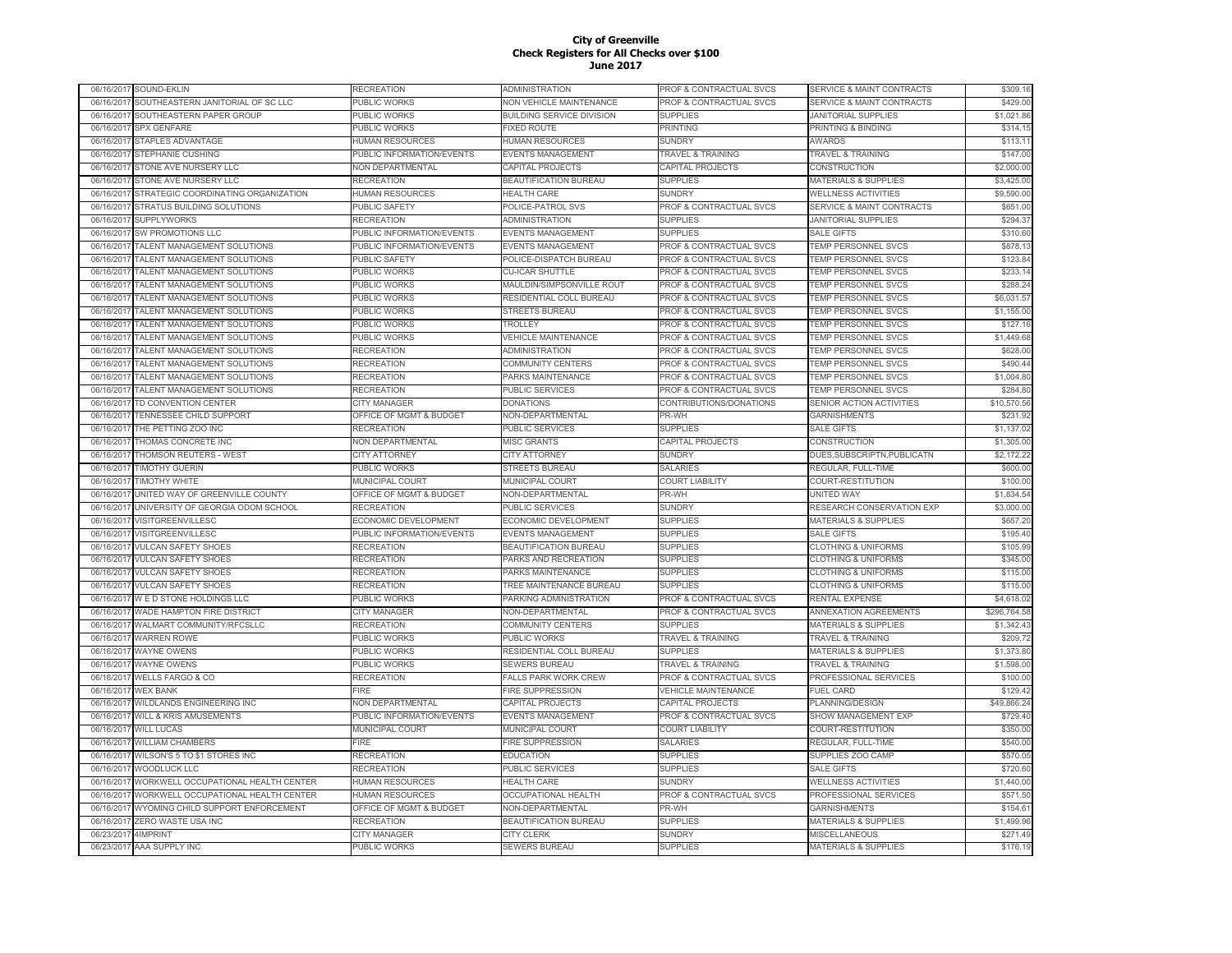| 06/23/2017 | <b>ACORN NATURALIST</b>             | <b>RECREATION</b>                  | <b>EDUCATION</b>                     | SUNDRY                         | RESTRD DONATION EXPENSE              | \$170.27    |
|------------|-------------------------------------|------------------------------------|--------------------------------------|--------------------------------|--------------------------------------|-------------|
| 06/23/2017 | ADVERTISING AUTHORITIES             | RECREATION                         | <b>EDUCATION</b>                     | PRINTING                       | PRINTING & BINDING                   | \$110.98    |
| 06/23/2017 | ALDRIDGE PRODUCE COMPANY            | <b>RECREATION</b>                  | <b>ADMINISTRATION</b>                | <b>SUPPLIES</b>                | M&S-FOOD                             | \$576.49    |
| 06/23/2017 | AMTEC                               | PUBLIC WORKS                       | PARKING ADMINISTRATION               | <b>FISCAL AGENT</b>            | <b>FISCAL AGENT FEES</b>             | \$500.00    |
| 06/23/2017 | ANDERSON BROTHERS                   | FIRE                               | <b>IRE SUPPRESSION</b>               | <b>VEHICLE MAINTENANCE</b>     | <b>OUTSIDE REPAIRS</b>               | \$457.36    |
| 06/23/201  | ANGIE PROSSER                       | PUBLIC INFORMATION/EVENTS          | PUBLIC INFORMATION                   | <b>SUPPLIES</b>                | <b>MATERIALS &amp; SUPPLIES</b>      | \$133.78    |
| 06/23/2017 | <b>ARC</b>                          | PUBLIC WORKS                       | STORMWATER MANAGEMENT                | <b>SUPPLIES</b>                | OFFICE SUPPLIES&MATERIALS            | \$137.37    |
| 06/23/201  | <b>ASG LLC</b>                      | <b>RECREATION</b>                  | <b>ADMINISTRATION</b>                | PROF & CONTRACTUAL SVCS        | <b>SERVICE &amp; MAINT CONTRACTS</b> | \$1,328.25  |
| 06/23/201  | AT & T MOBILITY                     | <b>OFFICE OF MGMT &amp; BUDGET</b> | NFORMATION TECHNOLOGY                | <b>COMMUNICATIONS</b>          | <b>TELECOMMUNICATIONS/WIRELE</b>     | \$555.52    |
| 06/23/201  | <b>BAKER DISTRIBUTING CO</b>        | FIRE                               | <b>FIRE SUPPRESSION</b>              | <b>REPAIR &amp; MAINT SVCS</b> | REPAIRS & MAINTENANCE                | \$160.57    |
| 06/23/201  | <b>BENSON FORD INC</b>              | PUBLIC WORKS                       | FLEET                                | <b>VEHICLE MAINTENANCE</b>     | <b>PARTS</b>                         | \$115.14    |
| 06/23/201  | <b>BEST EXPRESSION INC</b>          | <b>CITY MANAGER</b>                | <b>DONATIONS</b>                     | CONTRIBUTIONS/DONATIONS        | <b>GRAVITY/POLICE</b>                | \$2,495.30  |
| 06/23/2017 | BLUE EAGLE RENTALS INC              | PUBLIC WORKS                       | SEWERS BUREAU                        | <b>SUPPLIES</b>                | MATERIALS & SUPPLIES                 | \$273.00    |
| 06/23/2017 | <b>BRAD CUTTINO</b>                 | <b>RECREATION</b>                  | <b>COMMUNITY CENTERS</b>             | <b>SUPPLIES</b>                | <b>MATERIALS &amp; SUPPLIES</b>      | \$377.70    |
| 06/23/201  | <b>BRANDON SEMEL</b>                | <b>RECREATION</b>                  | PUBLIC SERVICES                      | <b>SUNDRY</b>                  | RESEARCH CONSERVATION EXP            | \$1,000.00  |
| 06/23/2017 | BREAKTHRU BEVERAGE SOUTH CAROLINA   | PUBLIC INFORMATION/EVENTS          | <b>EVENTS MANAGEMENT</b>             | <b>SUPPLIES</b>                | M&S-FOOD & BEVERAGE                  | \$703.56    |
| 06/23/2017 | BROWN AND CALDWELL                  | PUBLIC WORKS                       | STORMWATER MANAGEMENT                | PROF & CONTRACTUAL SVCS        | PROFESSIONAL SERVICES                | \$677.50    |
| 06/23/2017 | CAMPBELL-BROWN INC                  | PUBLIC SAFETY                      | POLICE-PATROL SVS                    | <b>VEHICLE MAINTENANCE</b>     | POLICE CAR UPFITS                    | \$194.30    |
|            |                                     |                                    |                                      |                                |                                      |             |
| 06/23/201  | CAROLINA CONCRETE COMPANY INC       | PUBLIC WORKS                       | <b>SEWERS BUREAU</b>                 | <b>SUPPLIES</b>                | <b>MATERIALS &amp; SUPPLIES</b>      | \$305.28    |
| 06/23/201  | CAROLINA INTERNATIONAL TRUCKS       | FIRE                               | <b>IRE SUPPRESSION</b>               | <b>VEHICLE MAINTENANCE</b>     | <b>PARTS</b>                         | \$107.17    |
| 06/23/201  | CAROLINA RECYCLING ASSOCIATION      | PUBLIC WORKS                       | RESIDENTIAL COLL BUREAU              | <b>SUNDRY</b>                  | <b>MISCELLANEOUS</b>                 | \$220.00    |
| 06/23/201  | CDW/G                               | PUBLIC WORKS                       | STORMWATER MANAGEMENT                | <b>SUPPLIES</b>                | <b>MATERIALS &amp; SUPPLIES</b>      | \$412.16    |
| 06/23/201  | CDW/G                               | <b>PUBLIC WORKS</b>                | <b>TRAFFIC ENGINEERING</b>           | <b>SUPPLIES</b>                | M&S-SIGNS                            | \$412.16    |
| 06/23/201  | CHEM-AQUA INC                       | PUBLIC WORKS                       | <b>BUILDING SERVICE DIVISION</b>     | PROF & CONTRACTUAL SVCS        | SERVICE & MAINT CONTRACTS            | \$324.36    |
| 06/23/201  | CHRISTOPHER SALTERS                 | ECONOMIC DEVELOPMENT               | <b>BUILDING &amp; PROPERTY MAINT</b> | <b>TRAVEL &amp; TRAINING</b>   | <b>LOCAL TRANSPORTATION</b>          | \$258.94    |
| 06/23/201  | CINCINNATI SYSTEMS INC              | PUBLIC WORKS                       | <b>LIBERTY SQUARE GARAGE</b>         | <b>SUPPLIES</b>                | <b>MATERIALS &amp; SUPPLIES</b>      | \$1,646.29  |
| 06/23/201  | <b>CINTAS</b>                       | <b>PUBLIC SAFETY</b>               | POLICE-PATROL SVS                    | <b>SUNDRY</b>                  | <b>MISCELLANEOUS</b>                 | \$214.65    |
| 06/23/201  | <b>CINTAS</b>                       | PUBLIC WORKS                       | FLEET                                | <b>SUPPLIES</b>                | <b>CLOTHING &amp; UNIFORMS</b>       | \$177.91    |
| 06/23/2017 | CITY ELECTRIC SUPPLY CO             | PUBLIC WORKS                       | <b>TRAFFIC ENGINEERING</b>           | <b>SUPPLIES</b>                | M&S-SIGNS                            | \$948.45    |
| 06/23/201  | CITY WELDING SERVICE                | PUBLIC WORKS                       | <b>FLEET</b>                         | <b>VEHICLE MAINTENANCE</b>     | <b>OUTSIDE REPAIRS</b>               | \$987.50    |
| 06/23/201  | CLAUSSEN AVE INVESTORS LLC          | NON DEPARTMENTAL                   | CAPITAL PROJECTS                     | CAPITAL PROJECTS               | CONSTRUCTION                         | \$10,000.00 |
| 06/23/2017 | CORBIN TURF & ORNAMENTAL SUPPLY INC | RECREATION                         | BEAUTIFICATION BUREAU                | <b>SUPPLIES</b>                | <b>MATERIALS &amp; SUPPLIES</b>      | \$1,338.25  |
| 06/23/201  | <b>CUMMINS INC</b>                  | PUBLIC WORKS                       | <b>CU-ICAR SHUTTLE</b>               | <b>VEHICLE MAINTENANCE</b>     | <b>PARTS</b>                         | \$1,881.39  |
| 06/23/201  | <b>CUMMINS INC</b>                  | <b>PUBLIC WORKS</b>                | <b>VEHICLE MAINTENANCE</b>           | <b>VEHICLE MAINTENANCE</b>     | <b>PARTS</b>                         | \$100.84    |
| 06/23/201  | <b>DAVE DERRICK</b>                 | PUBLIC WORKS                       | RESIDENTIAL COLL BUREAU              | <b>SUPPLIES</b>                | MATERIALS & SUPPLIES                 | \$1,199.94  |
| 06/23/201  | <b>DELL MARKETING LP</b>            | OFFICE OF MGMT & BUDGET            | <b>INFORMATION TECHNOLOGY</b>        | MIS PROJECTS                   | <b>PCS/UPGRADES</b>                  | \$18,290.64 |
| 06/23/201  | <b>DESIGNLAB INC</b>                | FIRE                               | <b>IRE PREVENTION</b>                | <b>SUPPLIES</b>                | <b>CLOTHING &amp; UNIFORMS</b>       | \$120.08    |
| 06/23/201  | <b>DESIGNLAB INC</b>                | <b>FIRE</b>                        | <b>FIRE SUPPRESSION</b>              | <b>SUPPLIES</b>                | <b>CLOTHING &amp; UNIFORMS</b>       | \$1,277.09  |
| 06/23/201  | <b>DESIGNLAB INC</b>                | <b>UBLIC SAFETY</b>                | POLICE-PATROL SVS                    | <b>SUPPLIES</b>                | <b>CLOTHING &amp; UNIFORMS</b>       | \$198.74    |
| 06/23/201  | <b>DESIGNLAB INC</b>                | PUBLIC SAFETY                      | POLICE-PATROL SVS                    | <b>SUPPLIES</b>                | MATERIALS & SUPPLIES                 | \$349.80    |
| 06/23/201  | <b>DIRECTV</b>                      | FIRF                               | <b>FIRE SERVICES</b>                 | PROF & CONTRACTUAL SVCS        | <b>SERVICE &amp; MAINT CONTRACTS</b> | \$154.74    |
| 06/23/201  | DIVERSIFIED ELECTRONICS INC         | PUBLIC SAFETY                      | POLICE-PATROL SVS                    | <b>REPAIR &amp; MAINT SVCS</b> | <b>REPAIRS &amp; MAINTENANCE</b>     | \$120.00    |
| 06/23/201  | DIVERSIFIED ELECTRONICS INC         | PUBLIC SAFETY                      | POLICE-PATROL SVS                    | <b>SUPPLIES</b>                | <b>MATERIALS &amp; SUPPLIES</b>      | \$540.60    |
| 06/23/2017 | <b>DUCK COMPANY</b>                 | <b>RECREATION</b>                  | PUBLIC SERVICES                      | <b>SUPPLIES</b>                | <b>SALE GIFTS</b>                    | \$1,213.15  |
| 06/23/201  | <b>DUKE ENERGY</b>                  | FIRE                               | <b>FIRE SERVICES</b>                 | <b>UTILITIES</b>               | <b>ELECTRICITY</b>                   | \$2,466.79  |
| 06/23/2017 | DUKE'S ROOT CONTROL INC             | PUBLIC WORKS                       | SEWERS BUREAU                        | <b>REPAIR &amp; MAINT SVCS</b> | REPAIRS & MAINTENANCE                | \$16,212.86 |
| 06/23/201  | ECHOLS OIL COMPANY INC              | PUBLIC WORKS                       | <b>FIXED ROUTE</b>                   | <b>VEHICLE MAINTENANCE</b>     | <b>LUBRICANTS</b>                    | \$119.75    |
| 06/23/201  | ECHOLS OIL COMPANY INC              | PUBLIC WORKS                       | FLEET                                | <b>VEHICLE MAINTENANCE</b>     | FUEL                                 | \$14,506.20 |
| 06/23/201  | ELGIN WILLIAMSON ENTERPRISES INC    | FIRE                               | <b>FIRE SUPPRESSION</b>              | <b>VEHICLE MAINTENANCE</b>     | <b>OUTSIDE REPAIRS</b>               | \$375.00    |
| 06/23/201  | ELITE K-9                           | CITY MANAGER                       | <b>DONATIONS</b>                     | CONTRIBUTIONS/DONATIONS        | K9 PROGRAM                           | \$160.41    |
| 06/23/201  | EMPLOYMENT SCREENING RESOURCES      | <b>HUMAN RESOURCES</b>             | <b>HUMAN RESOURCES</b>               | PROF & CONTRACTUAL SVCS        | PROFESSIONAL SERVICES                | \$1,135.25  |
|            | FAIRWAY FORD INC                    | FIRE                               | <b>FIRE SUPPRESSION</b>              | <b>VEHICLE MAINTENANCE</b>     |                                      | \$192.73    |
| 06/23/201  |                                     |                                    |                                      |                                | <b>OUTSIDE REPAIRS</b>               |             |
| 06/23/201  | FLINT TRADING INC                   | <b>NON DEPARTMENTAL</b>            | CAPITAL PROJECTS                     | CAPITAL PROJECTS               | PROJECT EXPENSE                      | \$4,702.75  |
| 06/23/201  | <b>FORTILINE</b>                    | PUBLIC WORKS                       | SEWERS BUREAU                        | <b>SUPPLIES</b>                | <b>MATERIALS &amp; SUPPLIES</b>      | \$296.50    |
| 06/23/2017 | FRIENDS OF THE ZOO                  | <b>RECREATION</b>                  | PUBLIC SERVICES                      | <b>SUNDRY</b>                  | RESEARCH CONSERVATION EXP            | \$3,187.00  |
| 06/23/201  | GAVEL & DORN ENGINEERING PLLC       | NON DEPARTMENTAL                   | CAPITAL PROJECTS                     | CAPITAL PROJECTS               | PLANNING/DESIGN                      | \$1,750.00  |
| 06/23/201  | <b>GEO. H. PENNELL COMPANY</b>      | <b>RECREATION</b>                  | BEAUTIFICATION BUREAU                | <b>SUPPLIES</b>                | JANITORIAL SUPPLIES                  | \$748.62    |
| 06/23/201  | GEO. H. PENNELL COMPANY             | RECREATION                         | PARKS MAINTENANCE                    | <b>SUPPLIES</b>                | <b>JANITORIAL SUPPLIES</b>           | \$400.00    |
| 06/23/2017 | <b>GEORGIA BARK COMPANY</b>         | RECREATION                         | BEAUTIFICATION BUREAU                | <b>SUPPLIES</b>                | <b>MATERIALS &amp; SUPPLIES</b>      | \$1,908.00  |
|            |                                     |                                    |                                      |                                |                                      |             |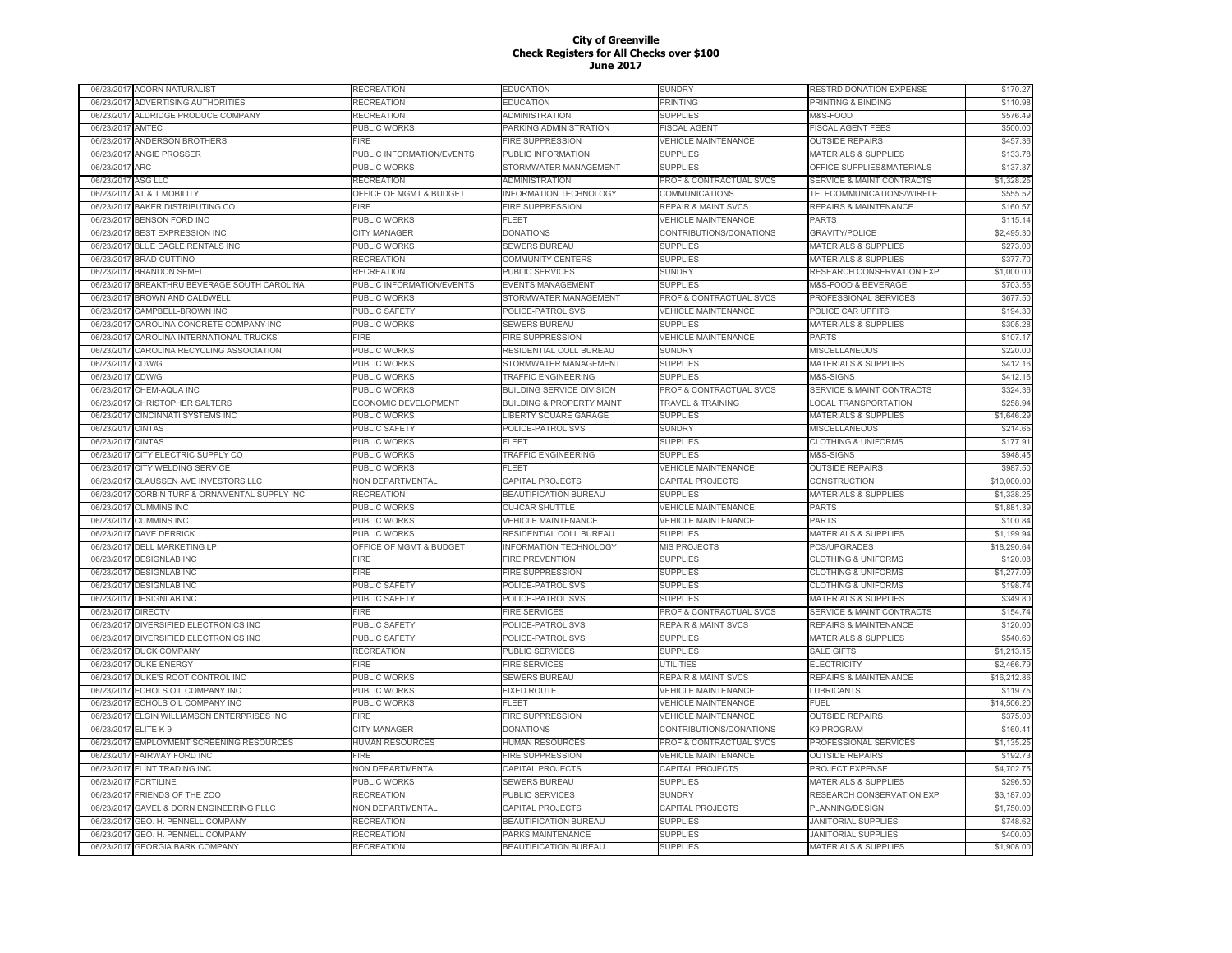|                          | 06/23/2017 GEORGIA BARK COMPANY                                         | RECREATION                                   | PARKS MAINTENANCE                           | <b>SUPPLIES</b>                                               | MATERIALS & SUPPLIES                            | \$636.00               |
|--------------------------|-------------------------------------------------------------------------|----------------------------------------------|---------------------------------------------|---------------------------------------------------------------|-------------------------------------------------|------------------------|
| 06/23/2017               | <b>GILLIG LLC</b>                                                       | PUBLIC WORKS                                 | <b>CU-ICAR SHUTTLE</b>                      | VEHICLE MAINTENANCE                                           | <b>PARTS</b>                                    | \$116.14               |
| 06/23/2017               | <b>GILLIG LLC</b>                                                       | PUBLIC WORKS                                 | MAULDIN/SIMPSONVILLE ROUT                   | <b>VEHICLE MAINTENANCE</b>                                    | <b>PARTS</b>                                    | \$996.70               |
| 06/23/2017               | <b>GILLIG LLC</b>                                                       | PUBLIC WORKS                                 | <b>VEHICLE MAINTENANCE</b>                  | <b>VEHICLE MAINTENANCE</b>                                    | PARTS                                           | \$1,099.16             |
| 06/23/2017               | GOODYEAR COMMERCIAL TIRE                                                | PUBLIC WORKS                                 | <b>FLEET</b>                                | <b>VEHICLE MAINTENANCE</b>                                    | <b>PARTS</b>                                    | \$710.68               |
| 06/23/201                | GOVERNMENT FINANCE OFFICERS ASSOC                                       | OFFICE OF MGMT & BUDGET                      | <b>ADMINISTRATION</b>                       | <b>SUNDRY</b>                                                 | MISCELLANEOUS                                   | \$550.00               |
| 06/23/2017               | GRAINGER 803858935                                                      | FIRF                                         | <b>FIRE SUPPRESSION</b>                     | <b>VEHICLE MAINTENANCE</b>                                    | <b>PARTS</b>                                    | \$413.23               |
| 06/23/201                | GRAINGER 803858935                                                      | PUBLIC WORKS                                 | <b>SEWERS BUREAU</b>                        | <b>SUPPLIES</b>                                               | <b>MATERIALS &amp; SUPPLIES</b>                 | \$1,129.82             |
| 06/23/201                | <b>GRAINGER 803858935</b>                                               | PUBLIC WORKS                                 | <b>STREETS BUREAU</b>                       | <b>SUPPLIES</b>                                               | <b>MATERIALS &amp; SUPPLIES</b>                 | \$779.56               |
| 06/23/201                | <b>GREAT LAKES PETROLEUM</b>                                            | PUBLIC WORKS                                 | <b>ADMINISTRATION</b>                       | <b>VEHICLE MAINTENANCE</b>                                    | FUEL                                            | \$26,048.58            |
| 06/23/201                | <b>GREENVILLE COUNTY RECREATION</b>                                     | RECREATION                                   | <b>COMMUNITY CENTERS</b>                    | PROF & CONTRACTUAL SVCS                                       | PROFESSIONAL SERVICES                           | \$2,074.80             |
| 06/23/201                | <b>GREENVILLE INDUSTRIAL RUBBER 8</b>                                   | PUBLIC WORKS                                 | STORM DRAINS BUREAU                         | <b>SUPPLIES</b>                                               | <b>MATERIALS &amp; SUPPLIES</b>                 | \$177.86               |
| 06/23/2017               | <b>GREENVILLE NEWS</b>                                                  | OFFICE OF MGMT & BUDGET                      | ADMINISTRATION                              | PROF & CONTRACTUAL SVCS                                       | ADVERTISING EXPENSE                             | \$118.80               |
| 06/23/2017               | GREENVILLE OFFICE SUPPLY CO INC                                         | <b>CITY MANAGER</b>                          | <b>CITY CLERK</b>                           | <b>SUPPLIES</b>                                               | OFFICE SUPPLIES&MATERIALS                       | \$369.94               |
| 06/23/2017               | GREENVILLE OFFICE SUPPLY CO INC                                         | ECONOMIC DEVELOPMENT                         | PLANNING AND ZONING                         | <b>SUPPLIES</b>                                               | <b>MATERIALS &amp; SUPPLIES</b>                 | \$362.09               |
| 06/23/2017               | GREENVILLE OFFICE SUPPLY CO INC                                         | MUNICIPAL COURT                              | MUNICIPAL COURT                             | PROF & CONTRACTUAL SVCS                                       | PROFESSIONAL SERVICES                           | \$340.25               |
| 06/23/2017               | GREENVILLE OFFICE SUPPLY CO INC                                         | OFFICE OF MGMT & BUDGET                      | <b>REVENUE</b>                              | <b>SUPPLIES</b>                                               | OFFICE SUPPLIES&MATERIALS                       | \$301.44               |
| 06/23/2017               | GREENVILLE OFFICE SUPPLY CO INC                                         | PUBLIC INFORMATION/EVENTS                    | <b>EVENTS MANAGEMENT</b>                    | <b>SUPPLIES</b>                                               | OFFICE SUPPLIES&MATERIALS                       | \$386.36               |
| 06/23/201                | <b>GREENVILLE TRANSIT AUTHORITY</b>                                     | <b>CITY MANAGER</b>                          | NON-DEPARTMENTAL                            | PROF & CONTRACTUAL SVCS                                       | <b>INTERGOVT AGREEMENTS</b>                     | \$71,100.6             |
| 06/23/201                | <b>GUARANTEED SUPPLY CO</b>                                             | PUBLIC WORKS                                 | <b>STREETS BUREAU</b>                       | <b>SUPPLIES</b>                                               | <b>MATERIALS &amp; SUPPLIES</b>                 | \$154.97               |
| 06/23/201                | <b>HAROLD SMITH</b>                                                     | FIRE                                         | <b>FIRE SUPPRESSION</b>                     | <b>SALARIES</b>                                               | REGULAR, FULL-TIME                              | \$700.00               |
| 06/23/201                | HD SUPPLY WATERWORKS LTD                                                | PUBLIC WORKS                                 | <b>STORM DRAINS BUREAU</b>                  | <b>SUPPLIES</b>                                               | <b>MATERIALS &amp; SUPPLIES</b>                 | \$796.06               |
| 06/23/201                | HDR INC                                                                 | <b>VON DEPARTMENTAL</b>                      | CAPITAL PROJECTS                            | CAPITAL PROJECTS                                              | PLANNING/DESIGN                                 | \$2,015.00             |
| 06/23/2017               | HDS WHITE CAP CONSTRUCTION SUPPLY                                       | PUBLIC WORKS                                 | <b>STREETS BUREAU</b>                       | <b>SUPPLIES</b>                                               | <b>MATERIALS &amp; SUPPLIES</b>                 | \$173.84               |
|                          |                                                                         |                                              |                                             |                                                               |                                                 | \$1,148.60             |
| 06/23/201                | HENRY SCHEIN ANIMAL HEALTH                                              | <b>RECREATION</b>                            | <b>ADMINISTRATION</b>                       | MACHINERY AND EQUIPMENT                                       | MACHINERY AND EQUIPMENT                         | \$188.05               |
| 06/23/201                | HENRY SCHEIN ANIMAL HEALTH<br><b>HERALD JOURNAL</b>                     | <b>RECREATION</b>                            | <b>ADMINISTRATION</b>                       | <b>SUPPLIES</b><br><b>PRINTING</b>                            | M&S-VETERINARY                                  | \$175.00               |
| 06/23/2017               |                                                                         | <b>RECREATION</b>                            | <b>EDUCATION</b>                            |                                                               | PRINTING & BINDING                              |                        |
| 06/23/2017<br>06/23/2017 | HERSHEY CREAMERY COMPANY<br>HILLS MACHINERY COMP LLC                    | <b>RECREATION</b><br>PUBLIC WORKS            | PUBLIC SERVICES<br>STORM DRAINS BUREAU      | <b>SUPPLIES</b><br>PROF & CONTRACTUAL SVCS                    | SALE CONCESSIONS<br><b>EQUIPMENT RENTAL</b>     | \$428.45<br>\$1,495.00 |
| 06/23/201                | HOME DEPOT CREDIT SERVICE 5922                                          | <b>NON DEPARTMENTAL</b>                      | <b>MISC GRANTS</b>                          | CAPITAL PROJECTS                                              | CONSTRUCTION                                    | \$6,809.44             |
| 06/23/2017               | HOME DEPOT CREDIT SERVICE 5922                                          | RECREATION                                   | <b>FALLS PARK WORK CREW</b>                 | <b>SUPPLIES</b>                                               | MATERIALS & SUPPLIES                            | \$661.01               |
| 06/23/201                | HYDRAULIC ONSITE EQUIPMENT REPAIR                                       | <b>PUBLIC WORKS</b>                          | FLEET                                       | <b>VEHICLE MAINTENANCE</b>                                    | <b>OUTSIDE REPAIRS</b>                          | \$835.62               |
| 06/23/2017               | IMLA INTERNATIONAL MUNICIPAL LAWYER                                     | <b>CITY ATTORNEY</b>                         | <b>CITY ATTORNEY</b>                        | <b>TRAVEL &amp; TRAINING</b>                                  | <b>TRAVEL &amp; TRAINING</b>                    | \$820.00               |
| 06/23/201                | <b>IRON MOUNTAIN 27129</b>                                              | OFFICE OF MGMT & BUDGET                      | <b>INFORMATION TECHNOLOGY</b>               | PROF & CONTRACTUAL SVCS                                       | <b>SERVICE &amp; MAINT CONTRACTS</b>            | \$436.94               |
| 06/23/2017               | <b>IVEY COMMUNICATIONS INC</b>                                          | NON DEPARTMENTAL                             | CAPITAL PROJECTS                            | CAPITAL PROJECTS                                              | <b>EQUIPMENT</b>                                | \$1,638.00             |
| 06/23/201                | <b>VEY COMMUNICATIONS INC</b>                                           | PUBLIC WORKS                                 | <b>BUILDING SERVICE DIVISION</b>            | <b>REPAIR &amp; MAINT SVCS</b>                                | REPAIRS & MAINTENANCE                           | \$2,478.00             |
| 06/23/2017               | <b>JAMES PATRICK TIMMS</b>                                              | <b>ECONOMIC DEVELOPMENT</b>                  | <b>BUILDING &amp; PROPERTY MAINT</b>        | <b>TRAVEL &amp; TRAINING</b>                                  | <b>LOCAL TRANSPORTATION</b>                     | \$301.74               |
|                          | JARED LOPEZ                                                             |                                              | <b>INFORMATION TECHNOLOGY</b>               | <b>TRAVEL &amp; TRAINING</b>                                  | <b>LOCAL TRANSPORTATION</b>                     | \$151.51               |
| 06/23/2017               | JOHNSTONE SUPPLY OF GREENVILLE                                          | OFFICE OF MGMT & BUDGET                      | <b>BUILDING SERVICE DIVISION</b>            | <b>SUPPLIES</b>                                               |                                                 | \$191.44               |
| 06/23/2017               |                                                                         | PUBLIC WORKS                                 |                                             |                                                               | MATERIALS & SUPPLIES                            |                        |
| 06/23/2017               | <b>KING ASPHALT INC</b><br><b>KUDZU STAFFING</b>                        | PUBLIC WORKS                                 | SEWERS BUREAU                               | <b>SUPPLIES</b><br>PROF & CONTRACTUAL SVCS                    | MATERIALS & SUPPLIES                            | \$1,448.82<br>\$813.60 |
| 06/23/2017<br>06/23/2017 | <b>KW BEVERAGE</b>                                                      | HUMAN RESOURCES<br>PUBLIC INFORMATION/EVENTS | <b>HUMAN RESOURCES</b><br>EVENTS MANAGEMENT | <b>SUPPLIES</b>                                               | TEMP PERSONNEL SVCS<br>M&S-FOOD & BEVERAGE      | \$1,658.10             |
| 06/23/201                |                                                                         |                                              | <b>CDBG PROJECTS</b>                        |                                                               | <b>LAND ACQUISITION</b>                         | \$2,779.00             |
| 06/23/201                | . & B LANDSCAPING SERVICE INC                                           | C. D. DIVISION<br>RECREATION                 | <b>PARKS MAINTENANCE</b>                    | CD PROJECTS<br><b>SUPPLIES</b>                                |                                                 | \$170.96               |
|                          | <b>LANDSCAPERS SUPPLY</b>                                               | <b>HUMAN RESOURCES</b>                       |                                             |                                                               | <b>MATERIALS &amp; SUPPLIES</b>                 |                        |
| 06/23/201<br>06/23/2017  | LARK & ASSOCIATES POLYGRAPH SERVICE<br>LAURENS ELECTRIC COOPERATIVE INC | PUBLIC WORKS                                 | <b>HUMAN RESOURCES</b><br>FI FFT            | PROF & CONTRACTUAL SVCS<br><b>PROF &amp; CONTRACTUAL SVCS</b> | PROFESSIONAL SERVICES                           | \$360.00<br>\$515.40   |
| 06/23/201                | LEONARD BUILDINGS & TRUCK ACCESSORI                                     | PUBLIC WORKS                                 | <b>TRAFFIC ENGINEERING</b>                  | SUPPLIES                                                      | PROFESSIONAL SERVICES<br><b>M&amp;S-SIGNALS</b> | \$328.59               |
|                          | <b>LINA</b>                                                             |                                              |                                             |                                                               |                                                 |                        |
| 06/23/2017               |                                                                         | <b>HUMAN RESOURCES</b>                       | <b>HEALTH CARE</b>                          | OTHER INSURANCE                                               | SHORT-TERM DISABILITY                           | \$553.80               |
| 06/23/201                | LOWES                                                                   | FIRE                                         | <b>FIRE PREVENTION</b>                      | <b>SUPPLIES</b>                                               | <b>MATERIALS &amp; SUPPLIES</b>                 | \$542.53               |
| 06/23/2017               | LOWES                                                                   | FIRE                                         | <b>FIRE SERVICES</b>                        | <b>SUPPLIES</b>                                               | MATERIALS & SUPPLIES                            | \$655.45               |
| 06/23/201                | LOWES                                                                   | PUBLIC WORKS                                 | SEWERS BUREAU                               | <b>SUPPLIES</b>                                               | MATERIALS & SUPPLIES                            | \$275.92<br>\$300.00   |
| 06/23/2017               | <b>LYDIA THOMAS</b>                                                     | <b>RECREATION</b>                            | PUBLIC SERVICES                             | PROF & CONTRACTUAL SVCS                                       | PROFESSIONAL SERVICES                           |                        |
| 06/23/2017               | LYDIA THOMAS                                                            | <b>RECREATION</b>                            | PUBLIC SERVICES                             | <b>SUPPLIES</b>                                               | SUPPLIES PROMOTIONS                             | \$100.00               |
| 06/23/2017               | <b>MARATHON STAFFING INC</b>                                            | HUMAN RESOURCES                              | <b>HUMAN RESOURCES</b>                      | PROF & CONTRACTUAL SVCS                                       | TEMP PERSONNEL SVCS                             | \$655.60               |
| 06/23/2017               | <b>MARATHON STAFFING INC</b>                                            | PUBLIC SAFETY                                | POLICE-DISPATCH BUREAU                      | PROF & CONTRACTUAL SVCS                                       | <b>TEMP PERSONNEL SVCS</b>                      | \$7,784.70             |
| 06/23/201                | <b>MARATHON STAFFING INC</b>                                            | PUBLIC WORKS                                 | MAINTENANCE                                 | PROF & CONTRACTUAL SVCS                                       | TEMP PERSONNEL SVCS                             | \$1,896.78             |
| 06/23/201                | <b>MARK NELSON</b>                                                      | PUBLIC SAFETY                                | POLICE-PATROL SVS                           | <b>SUPPLIES</b>                                               | <b>MATERIALS &amp; SUPPLIES</b>                 | \$206.51               |
| 06/23/201                | <b>MARK NELSON</b>                                                      | PUBLIC WORKS                                 | FI FFT                                      | <b>VEHICLE MAINTENANCE</b>                                    | <b>PARTS</b>                                    | \$152.3                |
| 06/23/2017               | MAX-R                                                                   | <b>RECREATION</b>                            | <b>ADMINISTRATION</b>                       | <b>SUPPLIES</b>                                               | <b>M&amp;S-GROUNDS</b>                          | \$3,445.50             |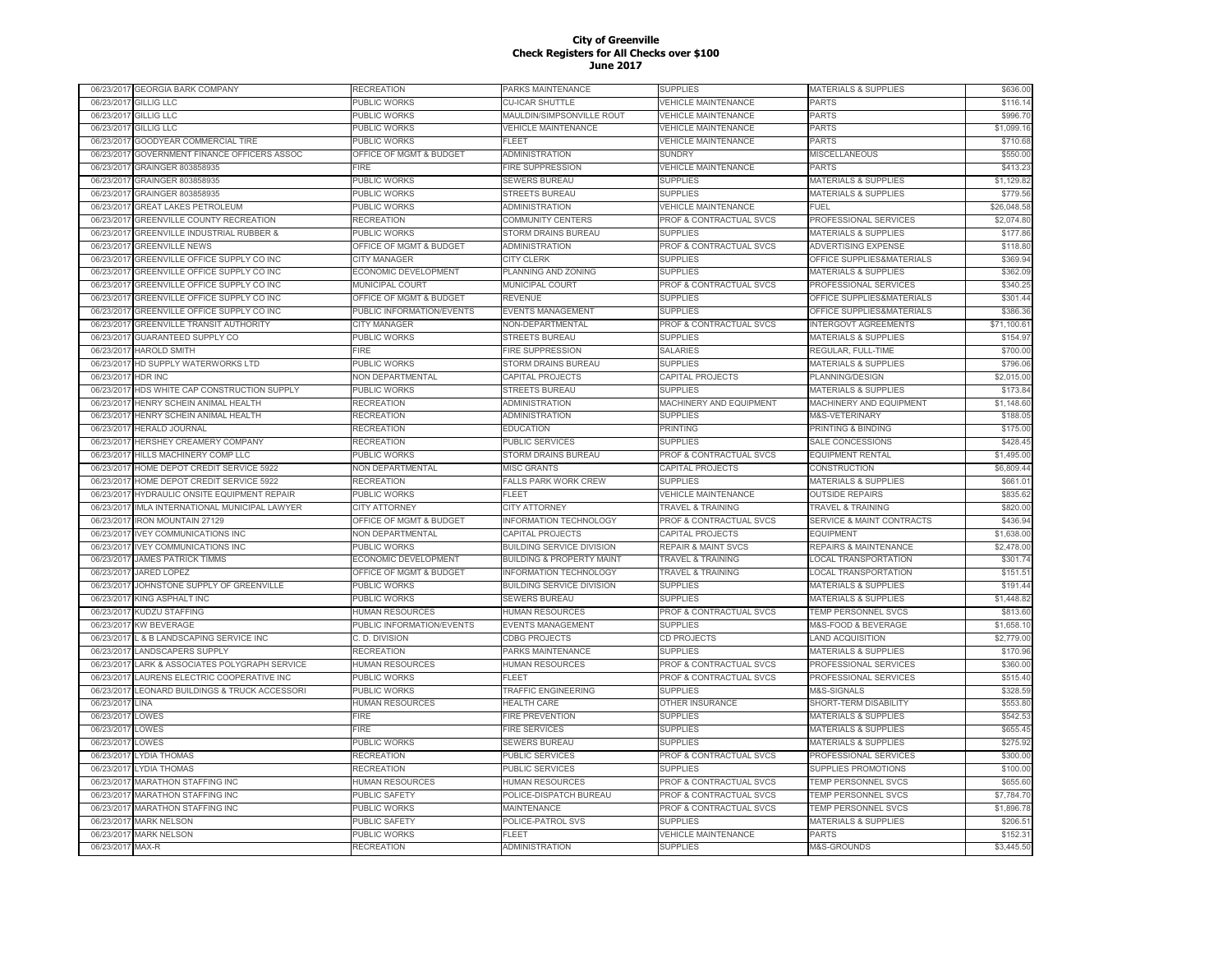| 06/23/201  | MAXWELL SCHWED WORKING CASH         | PUBLIC WORKS              | PARKING ADMINISTRATION               | PETTY CASH                          | PETTY CASH-ARENA EVENTS              | \$3,000.00  |
|------------|-------------------------------------|---------------------------|--------------------------------------|-------------------------------------|--------------------------------------|-------------|
| 06/23/2017 | MCKINNEY LUMBER & HARDWARE LLC      | RECREATION                | <b>ADMINISTRATION</b>                | <b>SUPPLIES</b>                     | <b>M&amp;S-MAINTENANCE</b>           | \$923.25    |
| 06/23/2017 | MECKLENBURG COUNTY                  | <b>RECREATION</b>         | <b>COMMUNITY CENTERS</b>             | <b>SUPPLIES</b>                     | <b>MATERIALS &amp; SUPPLIES</b>      | \$150.00    |
| 06/23/201  | MICHAEL BLOCKER                     | PUBLIC INFORMATION/EVENTS | <b>EVENTS MANAGEMENT</b>             | PROF & CONTRACTUAL SVCS             | PROFESSIONAL SERVICES                | \$400.00    |
| 06/23/2017 | MICHELLE LENTZ                      | CITY MANAGER              | <b>DONATIONS</b>                     | CONTRIBUTIONS/DONATIONS             | <b>GRAVITY/POLICE</b>                | \$203.63    |
| 06/23/2017 | MIKE'S BODY SHOP                    | PUBLIC WORKS              | <b>VEHICLE MAINTENANCE</b>           | <b>VEHICLE MAINTENANCE</b>          | <b>OUTSIDE REPAIRS</b>               | \$675.00    |
| 06/23/2017 | MOORE MEDICAL CORP                  | FIRE.                     | <b>FIRE SUPPRESSION</b>              | <b>SUPPLIES</b>                     | OTHER MEDICAL SUPPLIES               | \$138.55    |
| 06/23/201  | MUNCIE TRANSIT SUPPLY               | PUBLIC WORKS              | <b>VEHICLE MAINTENANCE</b>           | <b>VEHICLE MAINTENANCE</b>          | <b>PARTS</b>                         | \$466.50    |
| 06/23/201  | NAPA AUTO PARTS                     | PUBLIC WORKS              | FLEET                                | <b>/EHICLE MAINTENANCE</b>          | PARTS                                | \$153.52    |
|            |                                     |                           |                                      |                                     |                                      |             |
| 06/23/201  | NATIONAL ANIMAL CONTROL ASSOCIATION | PUBLIC SAFETY             | POLICE-PATROL SVS                    | <b>TRAVEL &amp; TRAINING</b>        | TRAVEL & TRAINING                    | \$595.00    |
| 06/23/201  | NATURE EXPLORE                      | RECREATION                | <b>EDUCATION</b>                     | <b>SUNDRY</b>                       | RESTRD DONATION EXPENSE              | \$1,154.60  |
| 06/23/201  | NC STATE UNIVERSITY - CENTENNIAL    | PUBLIC WORKS              | <b>CONSTRUCTION &amp; INSPECTION</b> | <b>TRAVEL &amp; TRAINING</b>        | <b>TRAVEL &amp; TRAINING</b>         | \$425.00    |
| 06/23/2017 | <b>NEW FLYER PARTS</b>              | PUBLIC WORKS              | <b>VEHICLE MAINTENANCE</b>           | <b>VEHICLE MAINTENANCE</b>          | <b>PARTS</b>                         | \$881.82    |
| 06/23/201  | <b>NICK DEPALMA</b>                 | PUBLIC WORKS              | <b>ENGINEERING</b>                   | <b>TRAVEL &amp; TRAINING</b>        | <b>TRAVEL &amp; TRAINING</b>         | \$1,074.78  |
| 06/23/201  | NORRIS SUPPLY CO                    | PUBLIC WORKS              | SEWERS BUREAU                        | <b>SUPPLIES</b>                     | <b>MATERIALS &amp; SUPPLIES</b>      | \$311.11    |
| 06/23/201  | <b>NORRIS SUPPLY CO</b>             | PUBLIC WORKS              | STORMWATER MANAGEMENT                | <b>SUPPLIES</b>                     | <b>MATERIALS &amp; SUPPLIES</b>      | \$179.94    |
| 06/23/201  | NORTHERN TOOL & EQUIPMENT           | RECREATION                | PARKS AND RECREATION                 | <b>REPAIR &amp; MAINT SVCS</b>      | REPAIRS & MAINTENANCE                | \$328.52    |
| 06/23/201  | OSBORN CONTRACT SERVICES INC        | NON DEPARTMENTAL          | CAPITAL PROJECTS                     | CAPITAL PROJECTS                    | CONSTRUCTION                         | \$59,352.00 |
| 06/23/201  | PACE JEWELERS INC                   | HUMAN RESOURCES           | <b>HUMAN RESOURCES</b>               | <b>SUNDRY</b>                       | <b>AWARDS</b>                        | \$4,350.55  |
| 06/23/201  | PALMETTO FLOORING DIST, INC         | FIRE                      | <b>FIRE SERVICES</b>                 | <b>SUPPLIES</b>                     | <b>MATERIALS &amp; SUPPLIES</b>      | \$5,008.00  |
| 06/23/201  | PANAGAKOS ASPHALT PAVING INC        | PUBLIC WORKS              | <b>STREETS BUREAU</b>                | <b>SUPPLIES</b>                     | <b>MATERIALS &amp; SUPPLIES</b>      | \$144.41    |
| 06/23/201  | PATTERSON VETERINARY SUPPLY INC     | RECREATION                | <b>ADMINISTRATION</b>                | <b>SUPPLIES</b>                     | M&S-VETERINARY                       | \$223.48    |
| 06/23/201  | PET DAIRY                           | <b>RECREATION</b>         | <b>PUBLIC SERVICES</b>               | <b>SUPPLIES</b>                     | <b>SPECIAL EVENTS</b>                | \$160.50    |
| 06/23/2017 | PETERBILT STORE OF GREENVILLE, THE  | PUBLIC WORKS              | <b>VEHICLE MAINTENANCE</b>           | <b>VEHICLE MAINTENANCE</b>          | <b>PARTS</b>                         | \$7,183.26  |
| 06/23/201  | PIEDMONT NATURAL GAS CO             | FIRE                      | <b>FIRE SERVICES</b>                 | UTILITIES                           | GAS                                  | \$382.46    |
| 06/23/2017 | PLASTIC TECHNIQUES INC              | PUBLIC WORKS              | <b>TRAFFIC ENGINEERING</b>           | <b>SUPPLIES</b>                     | M&S-SIGNALS                          | \$172.25    |
| 06/23/201  | <b>PRESORT PLUS INC</b>             | <b>RECREATION</b>         | <b>PUBLIC SERVICES</b>               | PRINTING                            | PRINTING & BINDING                   | \$479.35    |
| 06/23/201  | PRESORT PLUS INC                    | RECREATION                | PUBLIC SERVICES                      | <b>SUPPLIES</b>                     | MATERIALS & SUPPLIES                 | \$1,251.64  |
| 06/23/2017 | PROSOURCE LLC                       | PUBLIC WORKS              | <b>BUILDING SERVICE DIVISION</b>     | <b>SUPPLIES</b>                     | <b>MATERIALS &amp; SUPPLIES</b>      | \$106.57    |
|            |                                     |                           |                                      |                                     |                                      |             |
| 06/23/201  | PSYCHEMEDICS CORPORATION            | HUMAN RESOURCES           | <b>OCCUPATIONAL HEALTH</b>           | PROF & CONTRACTUAL SVCS             | PROFESSIONAL SERVICES                | \$3,662.00  |
| 06/23/201  | RHOMAR INDUSTRIES INC               | <b>UBLIC WORKS</b>        | <b>STREETS BUREAU</b>                | <b>SUPPLIES</b>                     | <b>MATERIALS &amp; SUPPLIES</b>      | \$805.98    |
| 06/23/201  | ROTARY CLUB OF GREENVILLE           | RECREATION                | ADMINISTRATION                       | <b>SUNDRY</b>                       | DUES, SUBSCRIPTN, PUBLICATN          | \$375.62    |
| 06/23/201  | S C FIRE ACADEMY                    | FIRE                      | <b>FIRE SUPPRESSION</b>              | <b>TRAVEL &amp; TRAINING</b>        | TRAVEL & TRAINING                    | \$224.00    |
| 06/23/201  | SAFE INDUSTRIES                     | FIRE                      | <b>FIRE SUPPRESSION</b>              | <b>SUPPLIES</b>                     | <b>CLOTHING &amp; UNIFORMS</b>       | \$20,999.02 |
| 06/23/2017 | <b>SAFE INDUSTRIES</b>              | <b>IRE</b>                | <b>FIRE SUPPRESSION</b>              | <b>SUPPLIES</b>                     | <b>MATERIALS &amp; SUPPLIES</b>      | \$2,868.36  |
| 06/23/201  | SAFETY KLEEN                        | <b>UBLIC WORKS</b>        | <b>VEHICLE MAINTENANCE</b>           | PROF & CONTRACTUAL SVCS             | <b>SERVICE &amp; MAINT CONTRACTS</b> | \$724.65    |
| 06/23/2017 | SAFETY PRODUCTS INC                 | PUBLIC WORKS              | <b>SEWERS BUREAU</b>                 | <b>SUPPLIES</b>                     | <b>MATERIALS &amp; SUPPLIES</b>      | \$356.69    |
| 06/23/201  | SAFETY PRODUCTS INC                 | PUBLIC WORKS              | STORM DRAINS BUREAU                  | <b>SUPPLIES</b>                     | <b>MATERIALS &amp; SUPPLIES</b>      | \$356.69    |
| 06/23/2017 | SAFETY PRODUCTS INC                 | PUBLIC WORKS              | <b>STREETS BUREAU</b>                | <b>SUPPLIES</b>                     | <b>MATERIALS &amp; SUPPLIES</b>      | \$356.69    |
| 06/23/2017 | SAFFRON'S CATERING                  | HUMAN RESOURCES           | <b>HUMAN RESOURCES</b>               | <b>SUNDRY</b>                       | <b>AWARDS</b>                        | \$425.00    |
| 06/23/2017 | SAINT LOUIS ZOO                     | RECREATION                | PUBLIC SERVICES                      | <b>SUPPLIES</b>                     | <b>SPECIAL EVENTS</b>                | \$5,000.00  |
| 06/23/2017 | SALUDA RIVER PET FOOD CENTER INC    | PUBLIC SAFETY             | POLICE-PATROL SVS                    | <b>SUPPLIES</b>                     | <b>MATERIALS &amp; SUPPLIES</b>      | \$187.40    |
| 06/23/2017 | <b>SAM'S CLUB</b>                   | RECREATION                | <b>ADMINISTRATION</b>                | <b>SUPPLIES</b>                     | M&S-EXHIBITS                         | \$130.31    |
| 06/23/201  | <b>SAM'S CLUB</b>                   | RECREATION                | <b>PUBLIC SERVICES</b>               | PROF & CONTRACTUAL SVCS             | <b>SERVICE &amp; MAINT CONTRACTS</b> | \$298.15    |
| 06/23/201  | <b>SAM'S CLUB</b>                   | RECREATION                | PUBLIC SERVICES                      | <b>SUPPLIES</b>                     | SALE CONCESSIONS                     | \$289.81    |
| 06/23/201  | <b>SAM'S CLUB</b>                   | RECREATION                | PUBLIC SERVICES                      | <b>SUPPLIES</b>                     | <b>SPECIAL EVENTS</b>                | \$121.06    |
| 06/23/201  | SCARS SC ASSOC OF RECONSTRUCTION SP | PUBLIC SAFETY             | POLICE-PATROL SVS                    | <b><i>FRAVEL &amp; TRAINING</i></b> | <b>TRAVEL &amp; TRAINING</b>         | \$250.00    |
| 06/23/2017 | SEON SYSTEM SALES INC               | <b>UBLIC WORKS</b>        | TROLLEY                              | VEHICLE MAINTENANCE                 | <b>PARTS</b>                         | \$2,873.66  |
| 06/23/2017 | SNAP ON INDUSTRIAL                  | FIRE                      | <b>FIRE SERVICES</b>                 | <b>SUPPLIES</b>                     | <b>MATERIALS &amp; SUPPLIES</b>      | \$268.8     |
|            |                                     |                           | FI FFT                               |                                     |                                      |             |
| 06/23/2017 | SNIDER FLEET SOLUTIONS              | <b>UBLIC WORKS</b>        |                                      | <b>VEHICLE MAINTENANCE</b>          | <b>OUTSIDE REPAIRS</b>               | \$1,540.28  |
| 06/23/2017 | SOUTHEASTERN PAPER GROUP            | PUBLIC WORKS              | <b>BUILDING SERVICE DIVISION</b>     | <b>SUPPLIES</b>                     | <b>JANITORIAL SUPPLIES</b>           | \$835.90    |
| 06/23/2017 | SOUTHERN LUBRICANTS                 | PUBLIC WORKS              | <b>CU-ICAR SHUTTLE</b>               | <b>VEHICLE MAINTENANCE</b>          | <b>LUBRICANTS</b>                    | \$210.38    |
| 06/23/2017 | SOUTHERN LUBRICANTS                 | PUBLIC WORKS              | <b>DEMAND RESPONSE</b>               | <b>VEHICLE MAINTENANCE</b>          | <b>LUBRICANTS</b>                    | \$280.50    |
| 06/23/2017 | SOUTHERN LUBRICANTS                 | PUBLIC WORKS              | <b>FIXED ROUTE</b>                   | <b>VEHICLE MAINTENANCE</b>          | <b>LUBRICANTS</b>                    | \$561.00    |
| 06/23/2017 | SOUTHERN LUBRICANTS                 | PUBLIC WORKS              | MAULDIN/SIMPSONVILLE ROUT            | <b>VEHICLE MAINTENANCE</b>          | LUBRICANTS                           | \$280.50    |
| 06/23/201  | SOUTHERN LUBRICANTS                 | PUBLIC WORKS              | <b>VEHICLE MAINTENANCE</b>           | <b>VEHICLE MAINTENANCE</b>          | LUBRICANTS                           | \$301.60    |
| 06/23/201  | SPRING SERVICE GREENVILLE           | PUBLIC WORKS              | <b>VEHICLE MAINTENANCE</b>           | <b>/EHICLE MAINTENANCE</b>          | <b>OUTSIDE REPAIRS</b>               | \$1,382.68  |
| 06/23/201  | <b>SPX GENFARE</b>                  | PUBLIC WORKS              | <b>VEHICLE MAINTENANCE</b>           | <b>VEHICLE MAINTENANCE</b>          | <b>PARTS</b>                         | \$215.85    |
| 06/23/2017 | STONE AVE NURSERY LLC               | RECREATION                | <b>BEAUTIFICATION BUREAU</b>         | <b>SUPPLIES</b>                     | <b>MATERIALS &amp; SUPPLIES</b>      | \$1,177.50  |
|            |                                     |                           |                                      |                                     |                                      |             |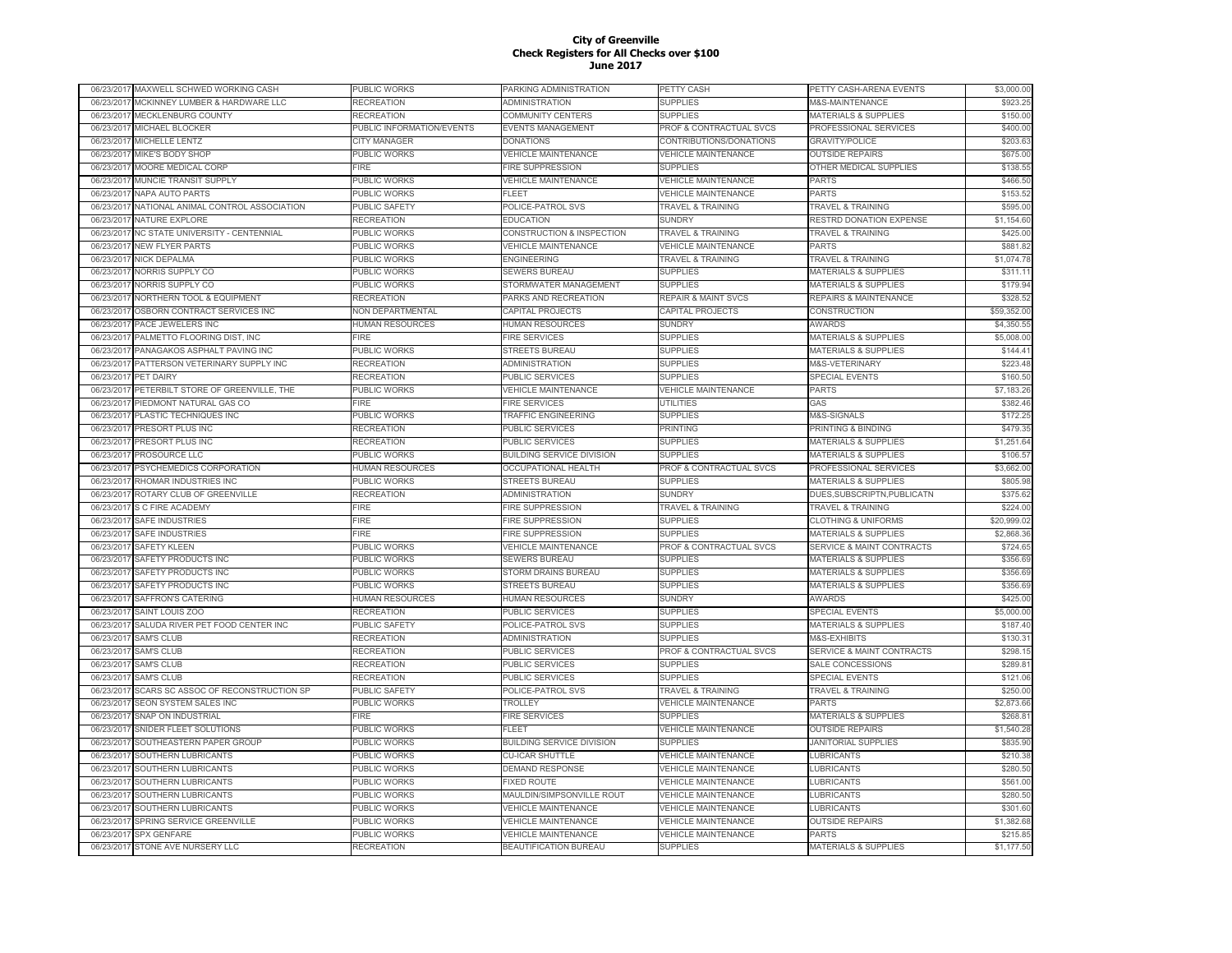|            | 06/23/2017 STONE CITY          | FIRE                        | <b>FIRE SUPPRESSION</b>          | SUPPLIES                           | MATERIALS & SUPPLIES            | \$254.40   |
|------------|--------------------------------|-----------------------------|----------------------------------|------------------------------------|---------------------------------|------------|
|            | 06/23/2017 SYMTRAX CORPORATION | PUBLIC SAFETY               | <b>FED EQUITABLE SHAR DOJ</b>    | MACHINERY AND EQUIPMENT            | MACHINERY AND EQUIPMENT         | \$2,273.40 |
| 06/23/2017 | TALENT MANAGEMENT SOLUTIONS    | PUBLIC INFORMATION/EVENTS   | EVENTS MANAGEMENT                | PROF & CONTRACTUAL SVCS            | TEMP PERSONNEL SVCS             | \$900.90   |
| 06/23/2017 | TALENT MANAGEMENT SOLUTIONS    | PUBLIC SAFETY               | POLICE-DISPATCH BUREAU           | PROF & CONTRACTUAL SVCS            | TEMP PERSONNEL SVCS             | \$518.04   |
| 06/23/2017 | TALENT MANAGEMENT SOLUTIONS    | PUBLIC WORKS                | <b>CU-ICAR SHUTTLE</b>           | PROF & CONTRACTUAL SVCS            | TEMP PERSONNEL SVCS             | \$343.48   |
| 06/23/201  | TALENT MANAGEMENT SOLUTIONS    | PUBLIC WORKS                | MAINTENANCE                      | PROF & CONTRACTUAL SVCS            | TEMP PERSONNEL SVCS             | \$1,386.40 |
| 06/23/2017 | TALENT MANAGEMENT SOLUTIONS    | PUBLIC WORKS                | MAULDIN/SIMPSONVILLE ROUT        | PROF & CONTRACTUAL SVCS            | <b>TEMP PERSONNEL SVCS</b>      | \$424.66   |
| 06/23/201  | TALENT MANAGEMENT SOLUTIONS    | PUBLIC WORKS                | RESIDENTIAL COLL BUREAU          | PROF & CONTRACTUAL SVCS            | <b>TEMP PERSONNEL SVCS</b>      | \$5,282.16 |
| 06/23/2017 | TALENT MANAGEMENT SOLUTIONS    | PUBLIC WORKS                | <b>STREETS BUREAU</b>            | PROF & CONTRACTUAL SVCS            | TEMP PERSONNEL SVCS             | \$2,755.50 |
| 06/23/201  | TALENT MANAGEMENT SOLUTIONS    | PUBLIC WORKS                | TROLLEY                          | PROF & CONTRACTUAL SVCS            | <b>TEMP PERSONNEL SVCS</b>      | \$187.35   |
| 06/23/2017 | TALENT MANAGEMENT SOLUTIONS    | PUBLIC WORKS                | <b>VEHICLE MAINTENANCE</b>       | PROF & CONTRACTUAL SVCS            | <b>TEMP PERSONNEL SVCS</b>      | \$2,135.81 |
| 06/23/201  | TALENT MANAGEMENT SOLUTIONS    | RECREATION                  | <b>ADMINISTRATION</b>            | <b>PROF &amp; CONTRACTUAL SVCS</b> | TEMP PERSONNEL SVCS             | \$628.00   |
|            |                                |                             |                                  |                                    |                                 |            |
| 06/23/2017 | TALENT MANAGEMENT SOLUTIONS    | RECREATION                  | COMMUNITY CENTERS                | PROF & CONTRACTUAL SVCS            | TEMP PERSONNEL SVCS             | \$224.40   |
| 06/23/2017 | TALENT MANAGEMENT SOLUTIONS    | RECREATION                  | PARKS MAINTENANCE                | PROF & CONTRACTUAL SVCS            | TEMP PERSONNEL SVCS             | \$1,106.85 |
| 06/23/2017 | TALENT MANAGEMENT SOLUTIONS    | <b>RECREATION</b>           | PUBLIC SERVICES                  | PROF & CONTRACTUAL SVCS            | TEMP PERSONNEL SVCS             | \$377.36   |
| 06/23/2017 | TD CARD SERVICES               | <b>CITY MANAGER</b>         | <b>CITY CLERK</b>                | <b>TRAVEL &amp; TRAINING</b>       | <b>TRAVEL &amp; TRAINING</b>    | \$1,233.64 |
| 06/23/2017 | TD CARD SERVICES               | CITY MANAGER                | <b>CITY MANAGER</b>              | <b>SUNDRY</b>                      | MISCELLANEOUS                   | \$176.55   |
| 06/23/2017 | TD CARD SERVICES               | CITY MANAGER                | <b>DONATIONS</b>                 | CONTRIBUTIONS/DONATIONS            | <b>GRAVITY/POLICE</b>           | \$535.36   |
| 06/23/201  | <b>TD CARD SERVICES</b>        | COUNCIL                     | CITY COUNCIL                     | COMMUNICATIONS                     | OTHER                           | \$102.60   |
| 06/23/2017 | TD CARD SERVICES               | COUNCIL                     | <b>CITY COUNCIL</b>              | <b>SUNDRY</b>                      | MISCELLANEOUS                   | \$411.78   |
| 06/23/201  | TD CARD SERVICES               | ECONOMIC DEVELOPMENT        | ECONOMIC DEVELOPMENT             | <b>SUPPLIES</b>                    | <b>MATERIALS &amp; SUPPLIES</b> | \$225.90   |
| 06/23/2017 | <b>TD CARD SERVICES</b>        | <b>ECONOMIC DEVELOPMENT</b> | ECONOMIC DEVELOPMENT             | <b>TRAVEL &amp; TRAINING</b>       | <b>TRAVEL &amp; TRAINING</b>    | \$1,723.30 |
| 06/23/201  | <b>TD CARD SERVICES</b>        | ECONOMIC DEVELOPMENT        | <b>GREENVILLE LOC DEV CORP</b>   | PROF & CONTRACTUAL SVCS            | PROFESSIONAL SERVICES           | \$100.85   |
| 06/23/2017 | TD CARD SERVICES               | FIRE                        | FIRE PREVENTION                  | <b>SUNDRY</b>                      | MISCELLANEOUS                   | \$600.00   |
| 06/23/201  | TD CARD SERVICES               | FIRE                        | FIRE PREVENTION                  | <b>TRAVEL &amp; TRAINING</b>       | TRAVEL & TRAINING               | \$2,196.38 |
| 06/23/2017 | TD CARD SERVICES               | FIRE                        | <b>FIRE SERVICES</b>             | <b>SUPPLIES</b>                    | MATERIALS & SUPPLIES            | \$799.09   |
| 06/23/2017 | TD CARD SERVICES               | FIRE                        | FIRE SERVICES                    | <b>TRAVEL &amp; TRAINING</b>       | TRAVEL & TRAINING               | \$574.46   |
| 06/23/2017 | <b>TD CARD SERVICES</b>        | FIRE                        | FIRE SUPPRESSION                 | <b>SUNDRY</b>                      | DUES, SUBSCRIPTN, PUBLICATN     | \$720.00   |
| 06/23/2017 | TD CARD SERVICES               | FIRE                        | <b>FIRE SUPPRESSION</b>          | <b>VEHICLE MAINTENANCE</b>         | PARTS                           | \$1,085.02 |
| 06/23/201  | TD CARD SERVICES               | HUMAN RESOURCES             | <b>HEALTH CARE</b>               | <b>SUNDRY</b>                      | <b>WELLNESS ACTIVITIES</b>      | \$592.94   |
| 06/23/2017 | TD CARD SERVICES               | <b>IUMAN RESOURCES</b>      | <b>IUMAN RESOURCES</b>           | <b>TRAVEL &amp; TRAINING</b>       | TRAINING/CITY WIDE              | \$545.00   |
| 06/23/201  | <b>TD CARD SERVICES</b>        | <b>IUMAN RESOURCES</b>      | HUMAN RESOURCES                  | <b>TRAVEL &amp; TRAINING</b>       | <b>TRAVEL &amp; TRAINING</b>    | \$1,161.06 |
| 06/23/201  | <b>TD CARD SERVICES</b>        | <b>VON DEPARTMENTAL</b>     | <b>MISC GRANTS</b>               | CAPITAL PROJECTS                   | <b>CONSTRUCTION</b>             | \$454.98   |
| 06/23/201  | TD CARD SERVICES               | OFFICE OF MGMT & BUDGET     | <b>INFORMATION TECHNOLOGY</b>    | <b>SUPPLIES</b>                    | <b>MATERIALS &amp; SUPPLIES</b> | \$750.28   |
|            |                                |                             |                                  |                                    |                                 |            |
| 06/23/2017 | TD CARD SERVICES               | OFFICE OF MGMT & BUDGET     | <b>PURCHASING</b>                | COMMUNICATIONS                     | POSTAGE                         | \$121.74   |
| 06/23/201  | <b>TD CARD SERVICES</b>        | PUBLIC INFORMATION/EVENTS   | <b>EVENTS MANAGEMENT</b>         | <b>SUPPLIES</b>                    | <b>MATERIALS &amp; SUPPLIES</b> | \$168.50   |
| 06/23/2017 | <b>TD CARD SERVICES</b>        | PUBLIC SAFETY               | POLICE-PATROL SVS                | <b>SUNDRY</b>                      | MISCELLANEOUS                   | \$853.92   |
| 06/23/2017 | <b>TD CARD SERVICES</b>        | PUBLIC SAFETY               | POLICE-PATROL SVS                | <b>SUPPLIES</b>                    | MATERIALS & SUPPLIES            | \$365.04   |
| 06/23/2017 | TD CARD SERVICES               | PUBLIC SAFETY               | POLICE-PATROL SVS                | <b>TRAVEL &amp; TRAINING</b>       | TRAVEL & TRAINING               | \$2,628.87 |
| 06/23/2017 | TD CARD SERVICES               | PUBLIC SAFETY               | POLICE-PATROL SVS                | <b>VEHICLE MAINTENANCE</b>         | <b>FUEL CARD</b>                | \$195.30   |
| 06/23/2017 | TD CARD SERVICES               | PUBLIC SAFETY               | POLICE-PATROL SVS                | <b>VEHICLE MAINTENANCE</b>         | POLICE CAR UPFITS               | \$825.24   |
| 06/23/2017 | TD CARD SERVICES               | PUBLIC WORKS                | <b>BUILDING SERVICE DIVISION</b> | <b>SUPPLIES</b>                    | <b>CLOTHING &amp; UNIFORMS</b>  | \$158.99   |
| 06/23/201  | TD CARD SERVICES               | PUBLIC WORKS                | <b>BUILDING SERVICE DIVISION</b> | <b>SUPPLIES</b>                    | <b>MATERIALS &amp; SUPPLIES</b> | \$1,097.35 |
| 06/23/201  | <b>TD CARD SERVICES</b>        | PUBLIC WORKS                | CONSTRUCTION & INSPECTION        | <b>FRAVEL &amp; TRAINING</b>       | <b>TRAVEL &amp; TRAINING</b>    | \$225.00   |
| 06/23/201  | <b>TD CARD SERVICES</b>        | PUBLIC WORKS                | <b>FIXED ROUTE</b>               | <b>SUPPLIES</b>                    | <b>MATERIALS &amp; SUPPLIES</b> | \$1,049.66 |
| 06/23/201  | TD CARD SERVICES               | <b>UBLIC WORKS</b>          | PARKING ADMINISTRATION           | <b>TRAVEL &amp; TRAINING</b>       | <b>TRAVEL &amp; TRAINING</b>    | \$1,213.85 |
| 06/23/201  | TD CARD SERVICES               | PUBLIC WORKS                | PUBLIC WORKS                     | <b>SUPPLIES</b>                    | <b>MATERIALS &amp; SUPPLIES</b> | \$1,917.09 |
| 06/23/2017 | TD CARD SERVICES               | PUBLIC WORKS                | STORMWATER MANAGEMENT            | <b>SUNDRY</b>                      | DUES, SUBSCRIPTN, PUBLICATN     | \$210.00   |
| 06/23/201  | <b>TD CARD SERVICES</b>        | PUBLIC WORKS                | STORMWATER MANAGEMENT            | <b>SUNDRY</b>                      | MISCELLANEOUS                   | \$216.03   |
| 06/23/2017 | <b>TD CARD SERVICES</b>        | PUBLIC WORKS                | STORMWATER MANAGEMENT            | <b>SUPPLIES</b>                    | MATERIALS & SUPPLIES            | \$1,473.38 |
| 06/23/2017 | TD CARD SERVICES               | PUBLIC WORKS                | <b>VEHICLE MAINTENANCE</b>       | <b>SUPPLIES</b>                    | MATERIALS & SUPPLIES            | \$123.39   |
| 06/23/2017 | TD CARD SERVICES               | RECREATION                  | ADMINISTRATION                   | <b>SUPPLIES</b>                    | M&S-EXHIBITS                    | \$291.65   |
| 06/23/2017 | TD CARD SERVICES               | <b>RECREATION</b>           | <b>ADMINISTRATION</b>            | <b>SUPPLIES</b>                    | M&S-MAINTENANCE                 | \$120.78   |
|            |                                |                             |                                  | <b>SUPPLIES</b>                    |                                 |            |
| 06/23/2017 | TD CARD SERVICES               | <b>RECREATION</b>           | ADMINISTRATION                   |                                    | M&S-MEDICINE                    | \$342.00   |
| 06/23/2017 | TD CARD SERVICES               | <b>RECREATION</b>           | ADMINISTRATION                   | <b>SUPPLIES</b>                    | M&S-VETERINARY                  | \$482.04   |
| 06/23/201  | TD CARD SERVICES               | <b>RECREATION</b>           | <b>ADMINISTRATION</b>            | <b>TRAVEL &amp; TRAINING</b>       | <b>TRAVEL &amp; TRAINING</b>    | \$525.00   |
| 06/23/201  | <b>TD CARD SERVICES</b>        | RECREATION                  | COMMUNITY CENTERS                | <b>SUPPLIES</b>                    | <b>MATERIALS &amp; SUPPLIES</b> | \$1,214.12 |
| 06/23/201  | <b>TD CARD SERVICES</b>        | RECREATION                  | <b>EDUCATION</b>                 | <b>SUNDRY</b>                      | RESTRD DONATION EXPENSE         | \$1,660.97 |
| 06/23/2017 | <b>TD CARD SERVICES</b>        | RECREATION                  | <b>EDUCATION</b>                 | <b>SUPPLIES</b>                    | OFFICE SUPPLIES&MATERIALS       | \$151.94   |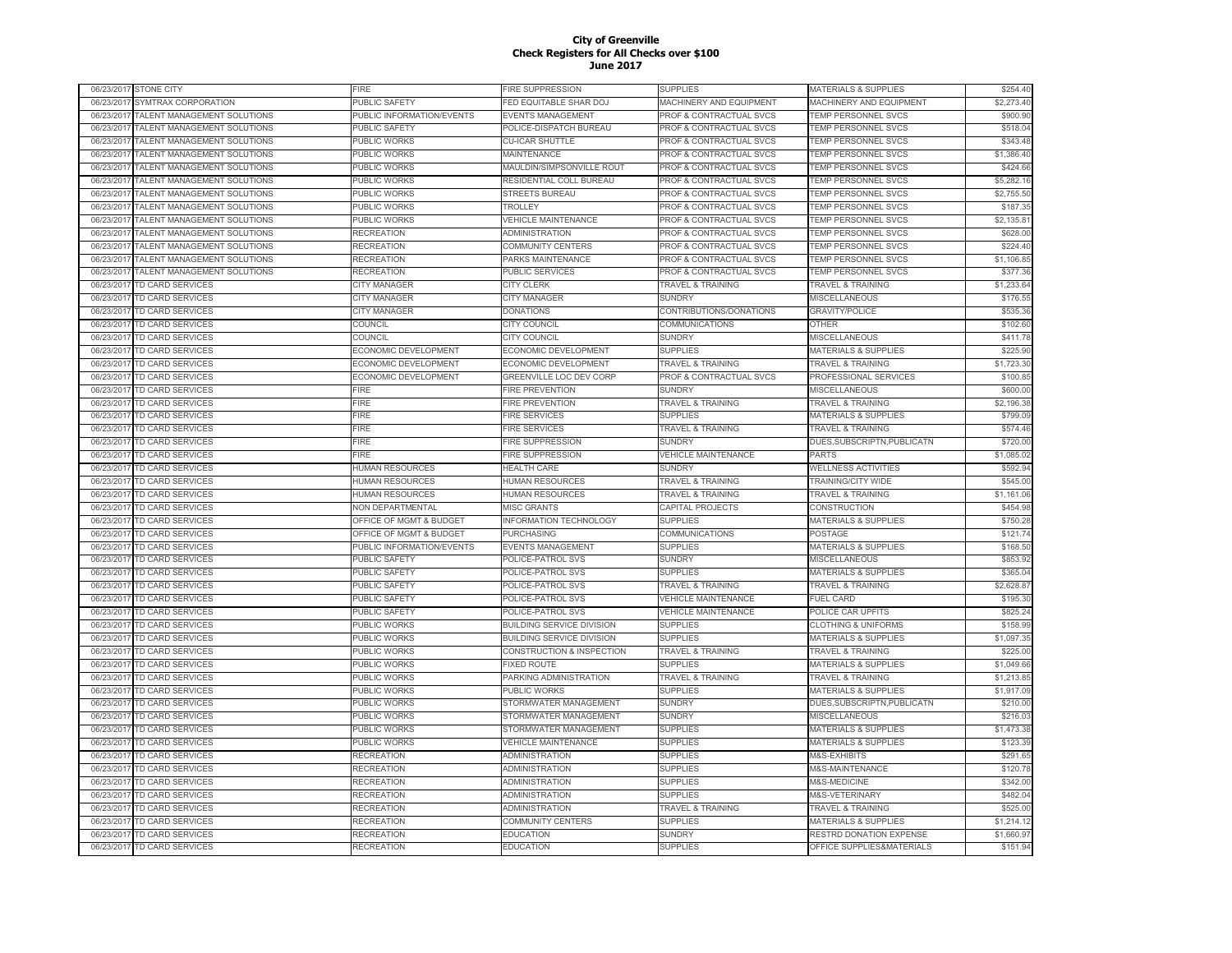|                          | 06/23/2017 TD CARD SERVICES                             | RECREATION                          | EDUCATION                                       | SUPPLIES                                   | SUPPLIES ZOO CAMP                                         | \$1,758.29              |
|--------------------------|---------------------------------------------------------|-------------------------------------|-------------------------------------------------|--------------------------------------------|-----------------------------------------------------------|-------------------------|
|                          | 06/23/2017 TD CARD SERVICES                             | RECREATION                          | PARKS MAINTENANCE                               | <b>TRAVEL &amp; TRAINING</b>               | <b>TRAVEL &amp; TRAINING</b>                              | \$126.55                |
| 06/23/2017               | TD CARD SERVICES                                        | RECREATION                          | PUBLIC SERVICES                                 | <b>SUNDRY</b>                              | RESEARCH ENRICHMENT EXP                                   | \$183.98                |
| 06/23/2017               | TD CARD SERVICES                                        | RECREATION                          | PUBLIC SERVICES                                 | <b>SUPPLIES</b>                            | OTHER DREAM NIGHT                                         | \$401.69                |
| 06/23/2017               | TD CARD SERVICES                                        | RECREATION                          | PUBLIC SERVICES                                 | <b>SUPPLIES</b>                            | SALE CONCESSIONS                                          | \$110.00                |
| 06/23/2017               | TD CARD SERVICES                                        | RECREATION                          | <b>PUBLIC SERVICES</b>                          | <b>SUPPLIES</b>                            | <b>SPECIAL EVENTS</b>                                     | \$856.43                |
| 06/23/2017               | TEC UTILITIES SUPPLY INC                                | ECONOMIC DEVELOPMENT                | PLANNING AND ZONING                             | <b>SUPPLIES</b>                            | <b>MATERIALS &amp; SUPPLIES</b>                           | \$130.59                |
| 06/23/201                | THOMAS CONCRETE INC                                     | <b>NON DEPARTMENTAL</b>             | <b>MISC GRANTS</b>                              | CAPITAL PROJECTS                           | CONSTRUCTION                                              | \$1,245.00              |
| 06/23/2017               | TMS SOUTH INC                                           | PUBLIC WORKS                        | <b>BUILDING SERVICE DIVISION</b>                | <b>SUPPLIES</b>                            | <b>MATERIALS &amp; SUPPLIES</b>                           | \$116.66                |
| 06/23/201                | <b>TRUCK TOYZ INC</b>                                   | PUBLIC WORKS                        | EL FET                                          | <b>VEHICLE MAINTENANCE</b>                 | <b>OUTSIDE REPAIRS</b>                                    | \$2,568.00              |
| 06/23/2017               | <b>TUFNUT WORKS</b>                                     | PUBLIC WORKS                        | <b>TRAFFIC ENGINEERING</b>                      | <b>SUPPLIES</b>                            | M&S-MARKINGS                                              | \$1,480.18              |
| 06/23/201                | UMDC DEPARTMENT OF PATHOLOGY                            | <b>RECREATION</b>                   | <b>ADMINISTRATION</b>                           | <b>SUPPLIES</b>                            | M&S-VETERINARY                                            | \$178.00                |
| 06/23/2017               | UNDERGROUND SOLUTIONS OF NC LLC                         | PUBLIC WORKS                        | UTILITY UNDERGROUNDING FU                       | <b>SUNDRY</b>                              | UNDERGROUNDING EXPEND                                     | \$4,250.00              |
| 06/23/2017               | <b>UNIFIRST</b>                                         | PUBLIC WORKS                        | <b>VEHICLE MAINTENANCE</b>                      | <b>SUPPLIES</b>                            | <b>CLOTHING &amp; UNIFORMS</b>                            | \$547.46                |
| 06/23/201                | UNITED RENTALS (NORTH AMERICA) INC                      | <b>PUBLIC WORKS</b>                 | SEWERS BUREAU                                   | <b>SUPPLIES</b>                            | <b>MATERIALS &amp; SUPPLIES</b>                           | \$322.27                |
| 06/23/201                | UNITED STATES POSTAL SERV.                              | <b>RECREATION</b>                   | <b>EDUCATION</b>                                | <b>COMMUNICATIONS</b>                      | POSTAGE                                                   | \$200.00                |
| 06/23/2017               | <b>UPSTATE MATERIALS INC</b>                            | RECREATION                          | ADMINISTRATION                                  | <b>SUPPLIES</b>                            | M&S-EXHIBITS                                              | \$267.50                |
| 06/23/2017               | VENESKY ASPHALT PAVING & GRADING                        | NON DEPARTMENTAL                    | CAPITAL PROJECTS                                | CAPITAL PROJECTS                           | CONSTRUCTION                                              | \$131,685.83            |
| 06/23/201                | <b>VERIZON WIRELESS</b>                                 | ECONOMIC DEVELOPMENT                | <b>BUILDING &amp; PROPERTY MAINT</b>            | COMMUNICATIONS                             | <b>OTHER</b>                                              | \$297.10                |
| 06/23/201                | <b>VERIZON WIRELESS</b>                                 | ECONOMIC DEVELOPMENT                | ECONOMIC DEVELOPMENT                            | COMMUNICATIONS                             | <b>OTHER</b>                                              | \$143.97                |
| 06/23/201                | <b>VERIZON WIRELESS</b>                                 | FIRE                                | <b>FIRE</b>                                     | COMMUNICATIONS                             | <b>OTHER</b>                                              | \$3,697.63              |
| 06/23/201                | <b>VERIZON WIRELESS</b>                                 | NON DEPARTMENTAL                    | CAPITAL PROJECTS                                | CAPITAL PROJECTS                           | <b>EQUIPMENT</b>                                          | \$532.98                |
| 06/23/201                | <b>VERIZON WIRELESS</b>                                 | OFFICE OF MGMT & BUDGET             | <b>INFORMATION TECHNOLOGY</b>                   | COMMUNICATIONS                             | TELECOMMUNICATIONS/WIRELE                                 | \$362.75                |
|                          | <b>VERIZON WIRELESS</b>                                 | OFFICE OF MGMT & BUDGET             | REVENUE                                         | COMMUNICATIONS                             | OTHER                                                     | \$114.21                |
| 06/23/2017               |                                                         |                                     |                                                 |                                            |                                                           |                         |
| 06/23/201                | <b>VERIZON WIRELESS</b>                                 | PUBLIC INFORMATION/EVENTS           | SPECIAL EVENTS<br>POLICE-PATROL SVS             | COMMUNICATIONS                             | <b>OTHER</b>                                              | \$105.90<br>\$13,759.19 |
| 06/23/2017               | <b>VERIZON WIRELESS</b>                                 | PUBLIC SAFETY                       |                                                 | COMMUNICATIONS                             | <b>OTHER</b>                                              | \$325.80                |
| 06/23/2017               | <b>VERIZON WIRELESS</b>                                 | PUBLIC WORKS                        | <b>BUILDING SERVICE DIVISION</b>                | COMMUNICATIONS                             | <b>OTHER</b>                                              |                         |
| 06/23/2017<br>06/23/2017 | <b>VERIZON WIRELESS</b><br><b>VERIZON WIRELESS</b>      | <b>PUBLIC WORKS</b><br>PUBLIC WORKS | CONSTRUCTION & INSPECTION<br><b>ENGINEERING</b> | COMMUNICATIONS<br>COMMUNICATIONS           | <b>OTHER</b><br><b>OTHER</b>                              | \$440.37<br>\$1,053.50  |
| 06/23/201                | <b>VERIZON WIRELESS</b>                                 | PUBLIC WORKS                        | <b>FIXED ROUTE</b>                              | COMMUNICATIONS                             | <b>OTHER</b>                                              | \$125.70                |
| 06/23/201                | <b>VERIZON WIRELESS</b>                                 | PUBLIC WORKS                        | FLEET                                           | COMMUNICATIONS                             | <b>OTHER</b>                                              | \$304.93                |
| 06/23/201                | <b>VERIZON WIRELESS</b>                                 | PUBLIC WORKS                        | PARKING ADMINISTRATION                          | COMMUNICATIONS                             | <b>OTHER</b>                                              | \$773.93                |
| 06/23/201                | <b>VERIZON WIRELESS</b>                                 | PUBLIC WORKS                        | PUBLIC WORKS                                    | COMMUNICATIONS                             | <b>OTHER</b>                                              | \$294.75                |
| 06/23/201                | <b>VERIZON WIRELESS</b>                                 | PUBLIC WORKS                        | RESIDENTIAL COLL BUREAU                         | COMMUNICATIONS                             | OTHER                                                     | \$662.31                |
| 06/23/2017               | <b>VERIZON WIRELESS</b>                                 | PUBLIC WORKS                        | <b>SEWERS BUREAU</b>                            | COMMUNICATIONS                             | <b>OTHER</b>                                              | \$685.22                |
| 06/23/201                | <b>VERIZON WIRELESS</b>                                 | PUBLIC WORKS                        | STORM DRAINS BUREAU                             | COMMUNICATIONS                             | <b>OTHER</b>                                              | \$411.39                |
|                          | <b>VERIZON WIRELESS</b>                                 | PUBLIC WORKS                        | STORMWATER MANAGEMENT                           | COMMUNICATIONS                             | <b>TELEPHONE</b>                                          | \$386.81                |
| 06/23/2017               |                                                         |                                     |                                                 |                                            |                                                           |                         |
| 06/23/201                | <b>VERIZON WIRELESS</b>                                 | PUBLIC WORKS                        | STREETS BUREAU                                  | <b>COMMUNICATIONS</b>                      | <b>OTHER</b>                                              | \$488.62                |
| 06/23/2017               | <b>VERIZON WIRELESS</b>                                 | PUBLIC WORKS                        | <b>TROLLEY</b>                                  | COMMUNICATIONS                             | <b>OTHER</b>                                              | \$126.38                |
| 06/23/2017               | <b>VERIZON WIRELESS</b>                                 | <b>PUBLIC WORKS</b>                 | <b>VEHICLE MAINTENANCE</b>                      | COMMUNICATIONS                             | <b>OTHER</b>                                              | \$156.11                |
| 06/23/2017               | <b>VERIZON WIRELESS</b>                                 | <b>RECREATION</b>                   | PARKS MAINTENANCE                               | COMMUNICATIONS                             | <b>OTHER</b>                                              | \$825.33                |
| 06/23/2017               | <b>VULCAN INC</b>                                       | PUBLIC WORKS                        | TRAFFIC ENGINEERING                             | <b>SUPPLIES</b>                            | M&S-SIGNS                                                 | \$1,451.35              |
| 06/23/2017               | <b>VULCAN MATERIALS</b><br><b>VULCAN SAFETY SHOES</b>   | RECREATION<br><b>FIRE</b>           | <b>COMMUNITY CENTERS</b>                        | MACHINERY AND EQUIPMENT<br><b>SUPPLIES</b> | MACHINERY AND EQUIPMENT<br><b>CLOTHING &amp; UNIFORMS</b> | \$886.92<br>\$230.00    |
| 06/23/201                |                                                         |                                     | <b>FIRE SUPPRESSION</b>                         |                                            |                                                           |                         |
| 06/23/201                | W N WATSON-WEST TIRE & AUTOMOTIVE<br><b>WAYNE OWENS</b> | <b>FIRE</b>                         | <b>FIRE SUPPRESSION</b><br><b>LEET</b>          | <b>VEHICLE MAINTENANCE</b>                 | <b>OUTSIDE REPAIRS</b>                                    | \$1,408.42              |
| 06/23/2017<br>06/23/201  | <b>WAYNE OWENS</b>                                      | PUBLIC WORKS                        |                                                 | <b>SUPPLIES</b>                            | MATERIALS & SUPPLIES                                      | \$1,373.80              |
|                          |                                                         | PUBLIC WORKS                        | <b>SEWERS BUREAU</b>                            | <b>SUPPLIES</b>                            | <b>MATERIALS &amp; SUPPLIES</b>                           | \$466.64                |
| 06/23/2017               | <b>WAYNE OWENS</b>                                      | PUBLIC WORKS                        | <b>SEWERS BUREAU</b>                            | <b>TRAVEL &amp; TRAINING</b>               | <b>TRAVEL &amp; TRAINING</b>                              | \$670.00                |
| 06/23/201                | <b>WAYNE OWENS</b>                                      | PUBLIC WORKS                        | STORM DRAINS BUREAU                             | <b>SUPPLIES</b>                            | <b>MATERIALS &amp; SUPPLIES</b>                           | \$466.64                |
| 06/23/2017               | WAYNE OWENS                                             | PUBLIC WORKS                        | STORM DRAINS BUREAU                             | <b>TRAVEL &amp; TRAINING</b>               | <b>TRAVEL &amp; TRAINING</b>                              | \$1,055.00              |
| 06/23/2017               | <b>WAYNE OWENS</b>                                      | PUBLIC WORKS                        | <b>STREETS BUREAU</b>                           | <b>SUPPLIES</b>                            | MATERIALS & SUPPLIES                                      | \$466.65                |
| 06/23/2017               | <b>WELLS FARGO &amp; CO</b>                             | RECREATION                          | <b>FALLS PARK WORK CREW</b>                     | PROF & CONTRACTUAL SVCS                    | PROFESSIONAL SERVICES                                     | \$100.00                |
| 06/23/2017               | WHITE HORSE PACKAGING CO                                | <b>RECREATION</b>                   | <b>ADMINISTRATION</b>                           | <b>SUPPLIES</b>                            | <b>JANITORIAL SUPPLIES</b>                                | \$626.24                |
| 06/23/2017               | <b>WILL &amp; KRIS AMUSEMENTS</b>                       | PUBLIC INFORMATION/EVENTS           | <b>EVENTS MANAGEMENT</b>                        | PROF & CONTRACTUAL SVCS                    | SHOW MANAGEMENT EXP                                       | \$394.10                |
| 06/23/2017               | WILLIS OF SOUTH CAROLINA INC                            | OFFICE OF MGMT & BUDGET             | <b>RISK MANAGEMENT</b>                          | <b>RISK MANAGEMENT</b>                     | <b>WC EXCESS INSURANCE</b>                                | \$15,708.00             |
| 06/23/201                | WILLIS OF SOUTH CAROLINA INC                            | OFFICE OF MGMT & BUDGET             | <b>RISK MANAGEMENT</b>                          | <b>SERVICE FEES</b>                        | PREMIUM GENERAL LIAB                                      | \$415.00                |
| 06/23/201                | WORKWELL OCCUPATIONAL HEALTH CENTER                     | <b>HUMAN RESOURCES</b>              | <b>OCCUPATIONAL HEALTH</b>                      | PROF & CONTRACTUAL SVCS                    | PROFESSIONAL SERVICES                                     | \$5,597.58              |
| 06/23/201                | <b>XEROX CORP</b>                                       | OFFICE OF MGMT & BUDGET             | <b>INFORMATION TECHNOLOGY</b>                   | <b>PROF &amp; CONTRACTUAL SVCS</b>         | <b>EQUIPMENT RENTAL</b>                                   | \$4,268.42              |
| 06/26/2017               | ADDISON SAFETY GROUP LLC                                | PUBLIC WORKS                        | S. SPRING STREET GARAGE                         | <b>REPAIR &amp; MAINT SVCS</b>             | <b>REPAIRS &amp; MAINTENANCE</b>                          | \$766.50                |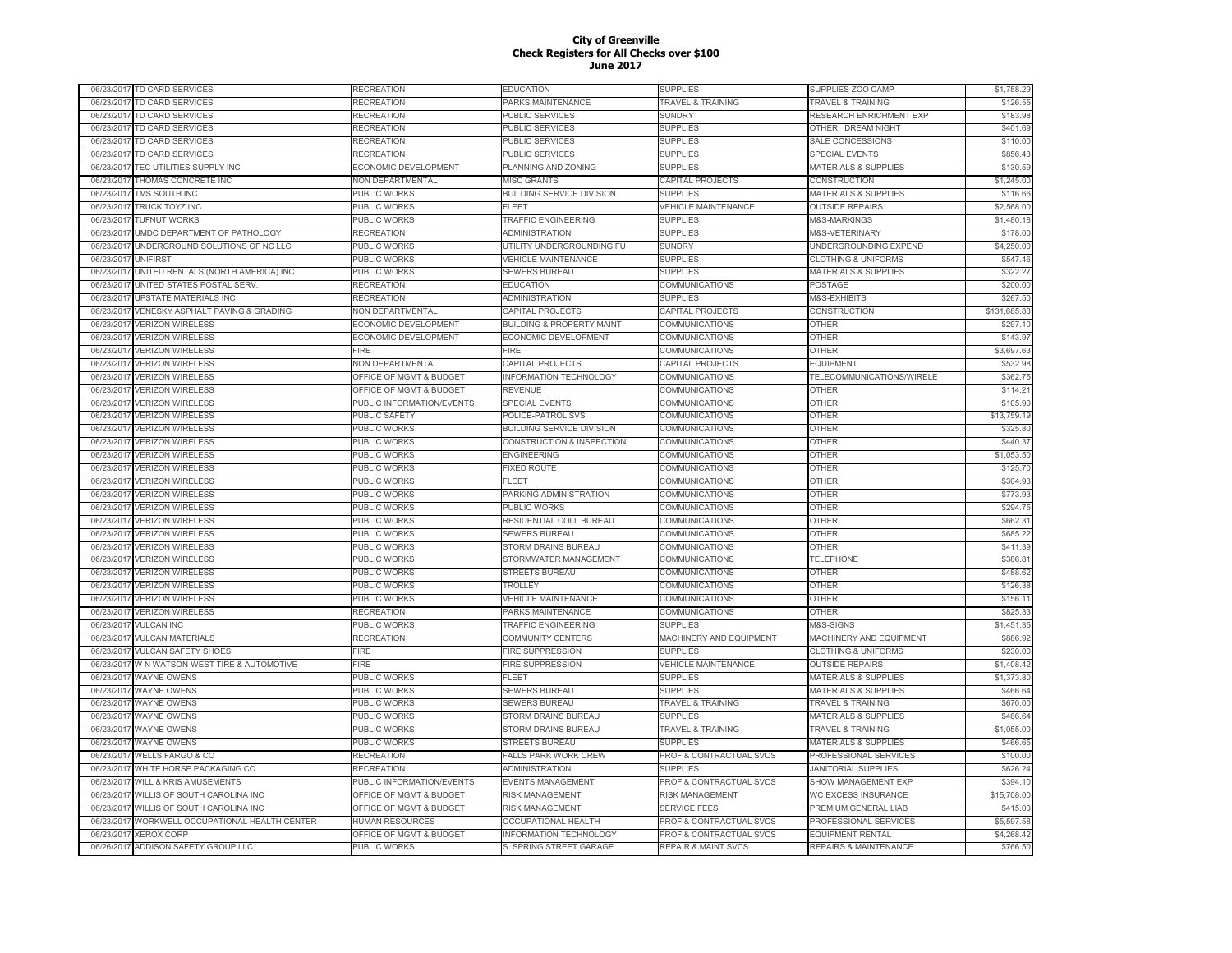| 06/26/2017 | AMERICAN SIGNAL COMPANY                  | PUBLIC WORKS           | FLEET                            | VEHICLE MAINTENANCE                | <b>PARTS</b>                     | \$480.25    |
|------------|------------------------------------------|------------------------|----------------------------------|------------------------------------|----------------------------------|-------------|
| 06/26/2017 | AMICK EQUIPMENT COMPANY INC              | PUBLIC WORKS           | FLEET                            | <b>VEHICLE MAINTENANCE</b>         | PARTS                            | \$172.97    |
| 06/26/2017 | APPLIED INDUSTRIAL TECHNOLOGIES          | FIRE                   | <b>FIRE SUPPRESSION</b>          | <b>VEHICLE MAINTENANCE</b>         | <b>PARTS</b>                     | \$202.66    |
| 06/26/2017 | ASSA ABLOY ENTRANCE SYSTEMS GREENVI      | PUBLIC WORKS           | <b>BUILDING SERVICE DIVISION</b> | <b>REPAIR &amp; MAINT SVCS</b>     | <b>REPAIRS &amp; MAINTENANCE</b> | \$1,124.45  |
| 06/26/2017 | BLANCHARD MACHINERY CO                   | PUBLIC WORKS           | FLEET                            | <b>VEHICLE MAINTENANCE</b>         | <b>PARTS</b>                     | \$176.66    |
| 06/26/2017 | CAMPBELL-BROWN INC                       | <b>UBLIC WORKS</b>     | <b>FLEET</b>                     | <b>VEHICLE MAINTENANCE</b>         | <b>PARTS</b>                     | \$1,520.17  |
| 06/26/2017 | CHRISTOPHER TRUCKS INC                   | <b>UBLIC WORKS</b>     | FLEET                            | <b>VEHICLE MAINTENANCE</b>         | PARTS                            | \$140.52    |
| 06/26/201  | CINTAS                                   | PUBLIC WORKS           | <b>BUILDING SERVICE DIVISION</b> | <b>SUPPLIES</b>                    | <b>CLOTHING &amp; UNIFORMS</b>   | \$226.82    |
| 06/26/201  | CINTAS FIRE PROTECTION 636525            | PUBLIC WORKS           | FLEET                            | <b>/EHICLE MAINTENANCE</b>         | <b>PARTS</b>                     | \$529.48    |
| 06/26/201  | CITY WELDING SERVICE                     | PUBLIC WORKS           | FLEET                            | <b>VEHICLE MAINTENANCE</b>         | <b>OUTSIDE REPAIRS</b>           | \$294.50    |
| 06/26/2011 | CLINE HOSE & HYDRAULICS LLC              | <b>UBLIC WORKS</b>     | FLEET                            | <b>VEHICLE MAINTENANCE</b>         | PARTS                            | \$162.32    |
| 06/26/201  | COMMUNICATION SERVICE CENTER INC         | PUBLIC WORKS           | <b>STREETS BUREAU</b>            | <b>REPAIR &amp; MAINT SVCS</b>     | RADIO MAINTENANCE                | \$1,380.07  |
| 06/26/2017 | <b>COMPLETE FITNESS &amp; YOGA</b>       | <b>HUMAN RESOURCES</b> | <b>HEALTH CARE</b>               | <b>SUNDRY</b>                      | <b>WELLNESS ACTIVITIES</b>       | \$250.00    |
| 06/26/2017 | <b>CUMMINS INC</b>                       | PUBLIC WORKS           | FI FFT                           | <b>VEHICLE MAINTENANCE</b>         | <b>PARTS</b>                     | \$105.58    |
| 06/26/2017 | <b>DUKE ENERGY</b>                       | PUBLIC WORKS           | <b>BROAD STREET GARAGE</b>       | <b>UTILITIES</b>                   | <b>ELECTRICITY</b>               | \$550.61    |
| 06/26/2017 | <b>DUKE ENERGY</b>                       | PUBLIC WORKS           | <b>BUILDING SERVICE DIVISION</b> | <b>UTILITIES</b>                   | <b>ELECTRICITY</b>               | \$665.53    |
|            |                                          |                        |                                  | <b>UTILITIES</b>                   |                                  | \$1,804.08  |
| 06/26/2017 | <b>DUKE ENERGY</b>                       | <b>UBLIC WORKS</b>     | CHURCH STREET GARAGE             |                                    | <b>ELECTRICITY</b>               | \$1,447.80  |
| 06/26/2017 | <b>DUKE ENERGY</b>                       | PUBLIC WORKS           | <b>COMMONS GARAGE</b>            | <b>UTILITIES</b>                   | <b>ELECTRICITY</b>               |             |
| 06/26/201  | <b>DUKE ENERGY</b>                       | PUBLIC WORKS           | LIBERTY SQUARE GARAGE            | <b>UTILITIES</b>                   | <b>ELECTRICITY</b>               | \$1,729.06  |
| 06/26/201  | <b>DUKE ENERGY</b>                       | <b>UBLIC WORKS</b>     | N LAURENS ST GARAGE              | <b>UTILITIES</b>                   | ELECTRICITY                      | \$425.90    |
| 06/26/201  | <b>DUKE ENERGY</b>                       | <b>UBLIC WORKS</b>     | <b>ONE GARAGE</b>                | UTILITIES                          | <b>ELECTRICITY</b>               | \$1,665.63  |
| 06/26/201  | <b>DUKE ENERGY</b>                       | <b>UBLIC WORKS</b>     | PARKING ADMINISTRATION           | UTILITIES                          | <b>ELECTRICITY</b>               | \$410.72    |
| 06/26/201  | <b>DUKE ENERGY</b>                       | <b>UBLIC WORKS</b>     | POINSETT GARAGE                  | UTILITIES                          | <b>ELECTRICITY</b>               | \$2,046.01  |
| 06/26/2017 | <b>DUKE ENERGY</b>                       | PUBLIC WORKS           | RICHARDSON STREET GARAGE         | UTILITIES                          | <b>ELECTRICITY</b>               | \$3,324.14  |
| 06/26/2017 | <b>DUKE ENERGY</b>                       | PUBLIC WORKS           | RIVER STREET GARAGE              | UTILITIES                          | <b>ELECTRICITY</b>               | \$994.32    |
| 06/26/2017 | <b>DUKE ENERGY</b>                       | PUBLIC WORKS           | S. SPRING STREET GARAGE          | <b>UTILITIES</b>                   | <b>ELECTRICITY</b>               | \$2,365.51  |
| 06/26/2017 | <b>DUKE ENERGY</b>                       | PUBLIC WORKS           | <b>TRAFFIC ENGINEERING</b>       | <b>UTILITIES</b>                   | <b>ELECTRICITY</b>               | \$96,112.16 |
| 06/26/2017 | <b>DUKE ENERGY</b>                       | RECREATION             | <b>ADMINISTRATION</b>            | <b>UTILITIES</b>                   | <b>ELECTRICITY</b>               | \$546.16    |
| 06/26/2017 | <b>DUKE ENERGY</b>                       | RECREATION             | <b>COMMUNITY CENTERS</b>         | <b>UTILITIES</b>                   | <b>ELECTRICITY</b>               | \$402.00    |
| 06/26/2017 | <b>DUKE ENERGY</b>                       | RECREATION             | PARKS AND RECREATION             | <b>UTILITIES</b>                   | <b>ELECTRICITY</b>               | \$507.00    |
| 06/26/2017 | <b>DUKE ENERGY</b>                       | RECREATION             | PARKS MAINTENANCE                | <b>UTILITIES</b>                   | <b>ELECTRICITY</b>               | \$3,950.58  |
| 06/26/201  | ECHOLS OIL COMPANY INC                   | PUBLIC WORKS           | FLEET                            | <b>VEHICLE MAINTENANCE</b>         | <b>PARTS</b>                     | \$361.96    |
| 06/26/201  | <b>FAIRWAY FORD INC</b>                  | PUBLIC WORKS           | FLEET                            | <b>VEHICLE MAINTENANCE</b>         | <b>OUTSIDE REPAIRS</b>           | \$206.00    |
| 06/26/201  | <b>FAIRWAY FORD INC</b>                  | PUBLIC WORKS           | FLEET                            | <b>VEHICLE MAINTENANCE</b>         | PARTS                            | \$671.43    |
| 06/26/2017 | <b>FLEET PRIDE INC</b>                   | PUBLIC WORKS           | <b>FLEET</b>                     | <b>VEHICLE MAINTENANCE</b>         | <b>PARTS</b>                     | \$228.51    |
| 06/26/201  | <b>FROG 911</b>                          | <b>FIRE</b>            | <b>FIRE SUPPRESSION</b>          | <b>VEHICLE MAINTENANCE</b>         | PARTS                            | \$318.00    |
| 06/26/2017 | GIMME-A-SIGN CO INC                      | PUBLIC WORKS           | <b>BROAD STREET GARAGE</b>       | SUPPLIES                           | <b>MATERIALS &amp; SUPPLIES</b>  | \$254.40    |
| 06/26/2017 | GIMME-A-SIGN CO INC                      | PUBLIC WORKS           | LIBERTY SQUARE GARAGE            | <b>SUPPLIES</b>                    | MATERIALS & SUPPLIES             | \$101.76    |
| 06/26/2017 | GIMME-A-SIGN CO INC                      | PUBLIC WORKS           | RIVERPLACE GARAGE                | <b>SUPPLIES</b>                    | <b>MATERIALS &amp; SUPPLIES</b>  | \$309.10    |
| 06/26/2017 | GOODYEAR COMMERCIAL TIRE                 | PUBLIC WORKS           | FLEET                            | <b>VEHICLE MAINTENANCE</b>         | <b>PARTS</b>                     | \$3,066.99  |
| 06/26/201  | GRAINGER 803858935                       | FIRE                   | <b>FIRE SUPPRESSION</b>          | <b>SUPPLIES</b>                    | <b>MATERIALS &amp; SUPPLIES</b>  | \$667.89    |
| 06/26/2017 | GRAINGER 803858935                       | <b>UBLIC WORKS</b>     | <b>TRAFFIC ENGINEERING</b>       | <b>SUPPLIES</b>                    | M&S-SIGNALS                      | \$223.13    |
| 06/26/201  | GREENVILLE COUNTY SOLID WASTE            | PUBLIC WORKS           | GARBAGE DISPOSAL BUREAU          | PROF & CONTRACTUAL SVCS            | <b>DISPOSAL CHARGES</b>          | \$11,221.76 |
| 06/26/201  | GREENVILLE OFFICE SUPPLY CO INC          | HUMAN RESOURCES        | <b>OCCUPATIONAL HEALTH</b>       | <b>SUPPLIES</b>                    | <b>MATERIALS &amp; SUPPLIES</b>  | \$724.31    |
| 06/26/201  | GREENVILLE OFFICE SUPPLY CO INC          | <b>MUNICIPAL COURT</b> | <b>MUNICIPAL COURT</b>           | <b>SUPPLIES</b>                    | <b>MATERIALS &amp; SUPPLIES</b>  | \$372.44    |
| 06/26/2017 | <b>GREENVILLE WATER</b>                  | <b>UBLIC WORKS</b>     | <b>BUILDING SERVICE DIVISION</b> | <b>UTILITIES</b>                   | <b>OTHER</b>                     | \$3,163.51  |
| 06/26/2017 | <b>GREENVILLE WATER</b>                  | PUBLIC WORKS           | NON VEHICLE MAINTENANCE          | UTILITIES                          | WATER/WASTEWATER                 | \$537.53    |
| 06/26/2017 | HO BOSTROM CO INC                        | <b>IRE</b>             | <b>FIRE SUPPRESSION</b>          | <b>VEHICLE MAINTENANCE</b>         | <b>PARTS</b>                     | \$556.49    |
| 06/26/2017 | <b>HALES TOWING</b>                      | FIRE                   | <b>FIRE SERVICES</b>             | <b>SUPPLIES</b>                    | <b>MATERIALS &amp; SUPPLIES</b>  | \$270.00    |
| 06/26/2017 | HILLS MACHINERY COMP LLC                 | PUBLIC WORKS           | <b>FLEET</b>                     | <b>VEHICLE MAINTENANCE</b>         | <b>OUTSIDE REPAIRS</b>           | \$495.94    |
| 06/26/2017 | HOME DEPOT CREDIT SERVICE 3104           | PUBLIC WORKS           | <b>BROAD STREET GARAGE</b>       | <b>SUPPLIES</b>                    | <b>MATERIALS &amp; SUPPLIES</b>  | \$231.09    |
| 06/26/2017 | HOME DEPOT CREDIT SERVICE 4123           | PUBLIC WORKS           | <b>CBD TIF CREW</b>              | <b>SUPPLIES</b>                    | <b>MATERIALS &amp; SUPPLIES</b>  | \$110.78    |
|            |                                          |                        |                                  |                                    |                                  |             |
| 06/26/2017 | HOME DEPOT CREDIT SERVICE 4123           | PUBLIC WORKS           | <b>STREETS BUREAU</b>            | <b>SUPPLIES</b>                    | <b>MATERIALS &amp; SUPPLIES</b>  | \$234.04    |
| 06/26/201  | HOME DEPOT CREDIT SERVICE 5906           | PUBLIC WORKS           | <b>BUILDING SERVICE DIVISION</b> | <b>SUPPLIES</b>                    | <b>MATERIALS &amp; SUPPLIES</b>  | \$197.69    |
| 06/26/2011 | <b>HYDRAULIC ONSITE EQUIPMENT REPAIR</b> | <b>UBLIC WORKS</b>     | FI FFT                           | <b>VEHICLE MAINTENANCE</b>         | <b>OUTSIDE REPAIRS</b>           | \$122.65    |
| 06/26/201  | RON MOUNTAIN 27128                       | <b>MUNICIPAL COURT</b> | <b>MUNICIPAL COURT</b>           | <b>PROF &amp; CONTRACTUAL SVCS</b> | PROFESSIONAL SERVICES            | \$205.70    |
| 06/26/201  | JOHNSTONE SUPPLY OF GREENVILLE           | PUBLIC WORKS           | <b>BUILDING SERVICE DIVISION</b> | <b>SUPPLIES</b>                    | <b>MATERIALS &amp; SUPPLIES</b>  | \$491.15    |
| 06/26/201  | KEVIN WHITAKER CHEVROLET INC             | <b>UBLIC WORKS</b>     | FLEET                            | <b>VEHICLE MAINTENANCE</b>         | <b>PARTS</b>                     | \$130.57    |
| 06/26/2017 | <b>LANDSCAPERS SUPPLY</b>                | PUBLIC WORKS           | STORM DRAINS BUREAU              | <b>SUPPLIES</b>                    | <b>MATERIALS &amp; SUPPLIES</b>  | \$118.68    |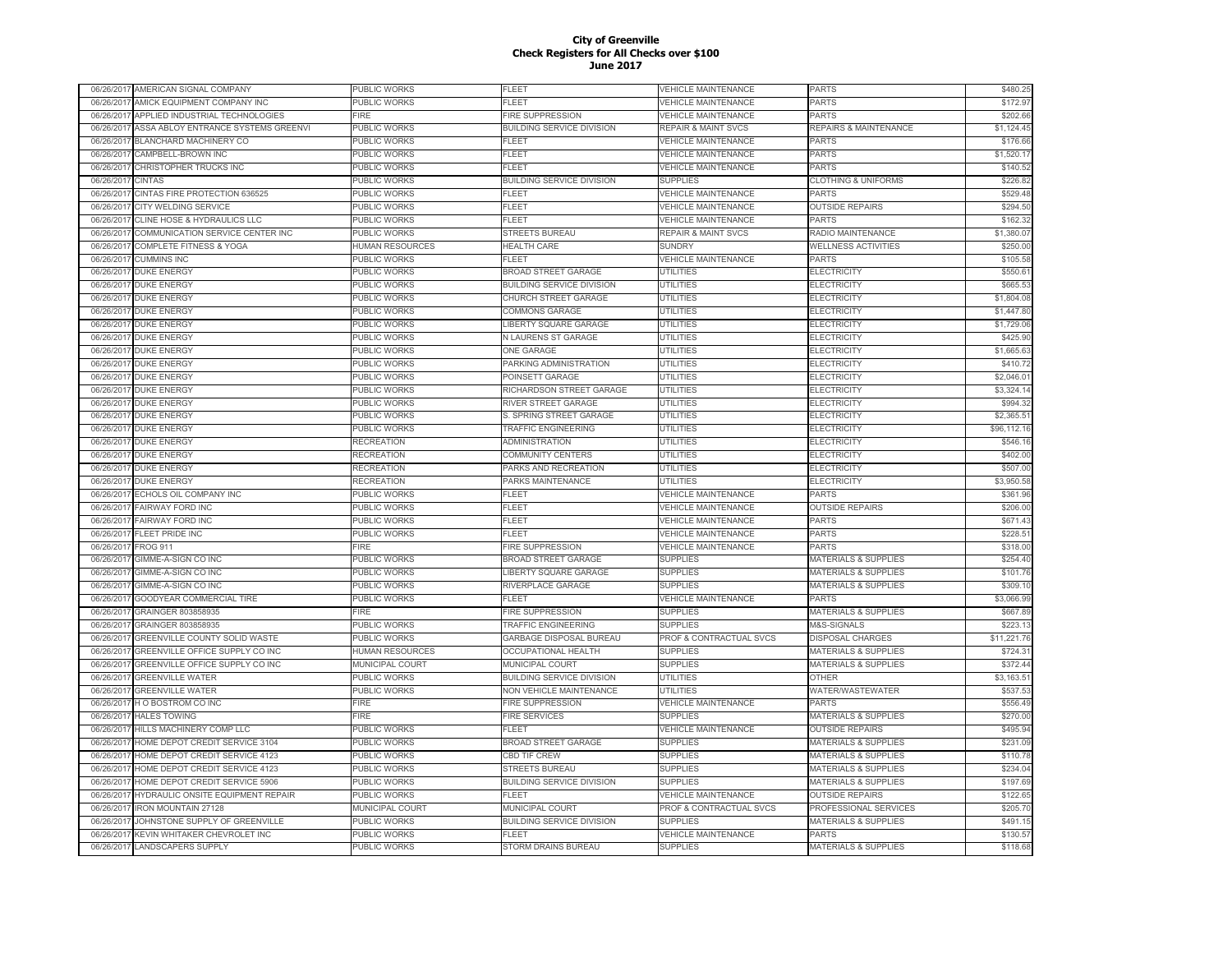|            | 06/26/2017 LEE TRANSPORT EQUIPMENT         | PUBLIC WORKS              | FLEET                                | VEHICLE MAINTENANCE            | PARTS                           | \$192.15    |
|------------|--------------------------------------------|---------------------------|--------------------------------------|--------------------------------|---------------------------------|-------------|
|            | 06/26/2017 LEXISNEXIS 1403290              | ECONOMIC DEVELOPMENT      | <b>BUILDING &amp; PROPERTY MAINT</b> | PROF & CONTRACTUAL SVCS        | PROFESSIONAL SERVICES           | \$156.35    |
| 06/26/2017 | LOWES                                      | PUBLIC WORKS              | <b>CBD TIF CREW</b>                  | <b>SUPPLIES</b>                | MATERIALS & SUPPLIES            | \$122.42    |
| 06/26/2017 | <b>MASTERMAN'S LLP</b>                     | <b>PUBLIC WORKS</b>       | <b>BUILDING SERVICE DIVISION</b>     | <b>SUPPLIES</b>                | <b>MATERIALS &amp; SUPPLIES</b> | \$108.99    |
| 06/26/2017 | <b>MASTERMAN'S LLP</b>                     | PUBLIC WORKS              | FLEET                                | <b>SUPPLIES</b>                | <b>MATERIALS &amp; SUPPLIES</b> | \$108.99    |
| 06/26/201  | <b>MASTERMAN'S LLP</b>                     | PUBLIC WORKS              | RESIDENTIAL COLL BUREAU              | <b>SUPPLIES</b>                | <b>MATERIALS &amp; SUPPLIES</b> | \$108.99    |
| 06/26/201  | <b>MASTERMAN'S LLF</b>                     | PUBLIC WORKS              | <b>SEWERS BUREAU</b>                 | <b>SUPPLIES</b>                | <b>MATERIALS &amp; SUPPLIES</b> | \$109.00    |
| 06/26/201  | <b>MASTERMAN'S LLF</b>                     | PUBLIC WORKS              | STORM DRAINS BUREAU                  | <b>SUPPLIES</b>                | <b>MATERIALS &amp; SUPPLIES</b> | \$108.99    |
| 06/26/201  | <b>MASTERMAN'S LLP</b>                     | PUBLIC WORKS              | <b>STREETS BUREAU</b>                | <b>SUPPLIES</b>                | <b>MATERIALS &amp; SUPPLIES</b> | \$109.00    |
| 06/26/201  | MCKINNEY DODGE CHRYSLER PLY JE             | PUBLIC WORKS              | FLEET                                | <b>VEHICLE MAINTENANCE</b>     | <b>PARTS</b>                    | \$105.29    |
|            |                                            |                           |                                      |                                |                                 |             |
| 06/26/201  | MERCEDES BENZ OF SOUTH CHARLOTTE           | PUBLIC WORKS              | <b>LEET</b>                          | <b>VEHICLE MAINTENANCE</b>     | <b>PARTS</b>                    | \$120.00    |
| 06/26/201  | MIKE WILLIMON TOWING & RECOVERY INC        | <b>PUBLIC WORKS</b>       | FLEET                                | <b>VEHICLE MAINTENANCE</b>     | <b>OUTSIDE REPAIRS</b>          | \$300.00    |
| 06/26/2017 | MIKE'S BODY SHOP                           | PUBLIC WORKS              | <b>ELEET</b>                         | <b>VEHICLE MAINTENANCE</b>     | <b>OUTSIDE REPAIRS</b>          | \$600.00    |
| 06/26/2017 | <b>NAPA AUTO PARTS</b>                     | FIRF                      | <b>FIRE SUPPRESSION</b>              | <b>VEHICLE MAINTENANCE</b>     | PARTS                           | \$176.48    |
| 06/26/2017 | <b>NAPA AUTO PARTS</b>                     | PUBLIC WORKS              | FLEET                                | <b>VEHICLE MAINTENANCE</b>     | <b>PARTS</b>                    | \$2,383.95  |
| 06/26/201  | PIEDMONT NATURAL GAS CO                    | PUBLIC WORKS              | FLEET                                | UTILITIES                      | GAS                             | \$237.77    |
| 06/26/2017 | PIEDMONT NATURAL GAS CO                    | PUBLIC WORKS              | PUBLIC WORKS                         | <b>UTILITIES</b>               | GAS                             | \$122.88    |
| 06/26/201  | PIEDMONT NATURAL GAS CO                    | RECREATION                | <b>ADMINISTRATION</b>                | <b>UTILITIES</b>               | GAS                             | \$129.06    |
| 06/26/201  | PIEDMONT NATURAL GAS CO                    | <b>RECREATION</b>         | PARKS AND RECREATION                 | UTILITIES                      | GAS                             | \$120.22    |
| 06/26/201  | <b>PRINTTEK INC</b>                        | PUBLIC WORKS              | PUBLIC WORKS                         | <b>SUPPLIES</b>                | MATERIALS & SUPPLIES            | \$227.69    |
| 06/26/201  | PROMOTE YOUR BIZ                           | PUBLIC WORKS              | <b>ENFORCEMENT</b>                   | <b>SUPPLIES</b>                | <b>CLOTHING &amp; UNIFORMS</b>  | \$337.59    |
| 06/26/201  | <b>REPUBLIC SERVICES</b>                   | PUBLIC WORKS              | <b>GARBAGE DISPOSAL BUREAU</b>       | PROF & CONTRACTUAL SVCS        | <b>HAULING COSTS</b>            | \$45,256.96 |
| 06/26/201  | ROGERS STEREO INC                          | PUBLIC WORKS              | FLEET                                | <b>VEHICLE MAINTENANCE</b>     | <b>OUTSIDE REPAIRS</b>          | \$170.00    |
| 06/26/2017 | <b>SAFE INDUSTRIES</b>                     | <b>FIRE</b>               | <b>FIRE SUPPRESSION</b>              | <b>SUPPLIES</b>                | <b>CLOTHING &amp; UNIFORMS</b>  | \$515.57    |
|            |                                            |                           |                                      |                                |                                 |             |
| 06/26/201  | SAFE INDUSTRIES                            | <b>FIRE</b>               | <b>FIRE SUPPRESSION</b>              | <b>SUPPLIES</b>                | MATERIALS & SUPPLIES            | \$330.80    |
| 06/26/2017 | SCHINDLER ELEVATOR CORPORATION             | PUBLIC WORKS              | POINSETT GARAGE                      | <b>REPAIR &amp; MAINT SVCS</b> | REPAIRS & MAINTENANCE           | \$274.82    |
| 06/26/2017 | SHERWIN WILLIAMS                           | <b>PUBLIC WORKS</b>       | <b>BUILDING SERVICE DIVISION</b>     | <b>SUPPLIES</b>                | <b>MATERIALS &amp; SUPPLIES</b> | \$113.76    |
| 06/26/2017 | SNAP ON INDUSTRIAL                         | FIRE                      | <b>FIRE SERVICES</b>                 | <b>SUPPLIES</b>                | MATERIALS & SUPPLIES            | \$262.07    |
| 06/26/2017 | SNIDER FLEET SOLUTIONS                     | PUBLIC WORKS              | <b>FLEET</b>                         | <b>VEHICLE MAINTENANCE</b>     | <b>OUTSIDE REPAIRS</b>          | \$3,013.06  |
| 06/26/2017 | SOUTHEASTERN JANITORIAL OF SC LLC          | FIRE                      | <b>FIRE SERVICES</b>                 | PROF & CONTRACTUAL SVCS        | SERVICE & MAINT CONTRACTS       | \$300.00    |
| 06/26/2017 | SOUTHEASTERN PAPER GROUP                   | PUBLIC WORKS              | <b>BUILDING SERVICE DIVISION</b>     | <b>SUPPLIES</b>                | <b>JANITORIAL SUPPLIES</b>      | \$196.86    |
| 06/26/2017 | SWANK MOTION PICTURES INC                  | PUBLIC INFORMATION/EVENTS | <b>SPECIAL EVENTS</b>                | PROF & CONTRACTUAL SVCS        | PROFESSIONAL SERVICES           | \$437.78    |
| 06/26/2017 | <b>T2 SYSTEMS CANADA INC</b>               | PUBLIC WORKS              | PARKING LOTS                         | <b>COMMUNICATIONS</b>          | <b>WEST END PARK &amp; RIDE</b> | \$106.00    |
| 06/26/201  | TD CARD SERVICES                           | <b>MAYOR</b>              | <b>MAYOR</b>                         | <b>TRAVEL &amp; TRAINING</b>   | <b>TRAVEL &amp; TRAINING</b>    | \$185.20    |
| 06/26/2017 | TD CARD SERVICES                           | PUBLIC WORKS              | FLEET                                | <b>PRINTING</b>                | <b>OTHER</b>                    | \$386.50    |
| 06/26/201  | <b>TD CARD SERVICES</b>                    | PUBLIC WORKS              | FLEET                                | <b>SUPPLIES</b>                | <b>MATERIALS &amp; SUPPLIES</b> | \$1,011.35  |
| 06/26/2017 | TD CONVENTION CENTER                       | <b>FIRE</b>               | <b>FIRE SERVICES</b>                 | <b>SUPPLIES</b>                | <b>MATERIALS &amp; SUPPLIES</b> | \$734.57    |
| 06/26/201  | TMS SOUTH INC                              | PUBLIC WORKS              | <b>BUILDING SERVICE DIVISION</b>     | <b>SUPPLIES</b>                | <b>MATERIALS &amp; SUPPLIES</b> | \$129.85    |
| 06/26/2017 | <b>TRANSAXLE LLC</b>                       | PUBLIC WORKS              | <b>VEHICLE MAINTENANCE</b>           | <b>VEHICLE MAINTENANCE</b>     | <b>PARTS</b>                    | \$1,387.15  |
|            |                                            |                           |                                      |                                |                                 |             |
| 06/26/201  | TRUCK TOYZ INC                             | PUBLIC WORKS              | FLEET                                | <b>VEHICLE MAINTENANCE</b>     | <b>OUTSIDE REPAIRS</b>          | \$427.00    |
| 06/26/2017 | UNITED RENTALS (NORTH AMERICA) INC         | PUBLIC WORKS              | FLEET                                | <b>VEHICLE MAINTENANCE</b>     | <b>PARTS</b>                    | \$304.16    |
| 06/26/2017 | <b>VULCAN SAFETY SHOES</b>                 | FIRE                      | FIRE SUPPRESSION                     | <b>SUPPLIES</b>                | <b>CLOTHING &amp; UNIFORMS</b>  | \$248.55    |
| 06/26/2017 | W N WATSON-WEST TIRE & AUTOMOTIVE          | FIRE                      | FIRE SUPPRESSION                     | <b>VEHICLE MAINTENANCE</b>     | <b>PARTS</b>                    | \$229.68    |
| 06/26/2017 | W W WILLIAMS                               | PUBLIC WORKS              | FI FFT                               | <b>VEHICLE MAINTENANCE</b>     | PARTS                           | \$106.74    |
| 06/26/201  | <b>WILLIAMS FIRE APPARATUS</b>             | FIRE                      | FIRE SUPPRESSION                     | <b>VEHICLE MAINTENANCE</b>     | <b>PARTS</b>                    | \$372.38    |
| 06/28/201  | <b>ADT SECURITY SERVICES</b>               | <b>RECREATION</b>         | COMMUNITY CENTERS                    | PROF & CONTRACTUAL SVCS        | PROFESSIONAL SERVICES           | \$351.54    |
| 06/28/2017 | <b>ADT SECURITY SERVICES</b>               | <b>RECREATION</b>         | PARKS AND RECREATION                 | PROF & CONTRACTUAL SVCS        | SERVICE & MAINT CONTRACTS       | \$321.68    |
| 06/28/2017 | <b>ADVANCE AUTO PARTS</b>                  | PUBLIC WORKS              | <b>CU-ICAR SHUTTLE</b>               | <b>VEHICLE MAINTENANCE</b>     | <b>PARTS</b>                    | \$130.66    |
| 06/28/201  | ALDRIDGE PRODUCE COMPANY                   | <b>RECREATION</b>         | <b>ADMINISTRATION</b>                | <b>SUPPLIES</b>                | M&S-FOOD                        | \$395.11    |
| 06/28/201  | <b>ANN'S CAKES &amp; CATERING</b>          | <b>FIRE</b>               | <b>FIRE SERVICES</b>                 | <b>SUPPLIES</b>                | <b>MATERIALS &amp; SUPPLIES</b> | \$373.90    |
| 06/28/201  | ANTECH DIAGNOSTICS INC                     | <b>RECREATION</b>         | ADMINISTRATION                       | <b>SUPPLIES</b>                | M&S-MEDICINE                    | \$1,468.66  |
| 06/28/201  | APPLIED INDUSTRIAL TECHNOLOGIES            | PUBLIC WORKS              | <b>VEHICLE MAINTENANCE</b>           | <b>SUPPLIES</b>                | <b>MATERIALS &amp; SUPPLIES</b> | \$695.74    |
|            |                                            |                           |                                      |                                |                                 |             |
| 06/28/201  | AUTO INTERIORS BY PARKER BROS.             | FIRE                      | <b>FIRE SUPPRESSION</b>              | <b>VEHICLE MAINTENANCE</b>     | <b>PARTS</b>                    | \$300.00    |
| 06/28/2017 | <b>BAKER DISTRIBUTING CO</b>               | FIRE                      | <b>FIRE SUPPRESSION</b>              | <b>REPAIR &amp; MAINT SVCS</b> | REPAIRS & MAINTENANCE           | \$193.39    |
| 06/28/201  |                                            |                           |                                      |                                |                                 | \$209.85    |
|            | BATTERY SPECIALISTS INC                    | PUBLIC WORKS              | <b>VEHICLE MAINTENANCE</b>           | <b>VEHICLE MAINTENANCE</b>     | PARTS                           |             |
| 06/28/2017 | CHILDREN'S MUSEUM OF THE UPSTATE           | <b>RECREATION</b>         | <b>COMMUNITY CENTERS</b>             | PROF & CONTRACTUAL SVCS        | PROFESSIONAL SERVICES           | \$1,610.00  |
| 06/28/2017 | COMMUNICATION SERVICE CENTER INC           | <b>PUBLIC WORKS</b>       | <b>STREETS BUREAU</b>                | <b>REPAIR &amp; MAINT SVCS</b> | RADIO MAINTENANCE               | \$1,954.64  |
| 06/28/2017 | COMMUNICATION SERVICE CENTER INC           | <b>PUBLIC WORKS</b>       | <b>TROLLEY</b>                       | <b>VEHICLE MAINTENANCE</b>     | <b>OUTSIDE REPAIRS</b>          | \$400.00    |
|            | 06/28/2017 COUTURE CAKES OF GREENVILLE LLC | <b>RECREATION</b>         | <b>EDUCATION</b>                     | <b>SUPPLIES</b>                | <b>BIRTHDAY PARTIES</b>         | \$962.28    |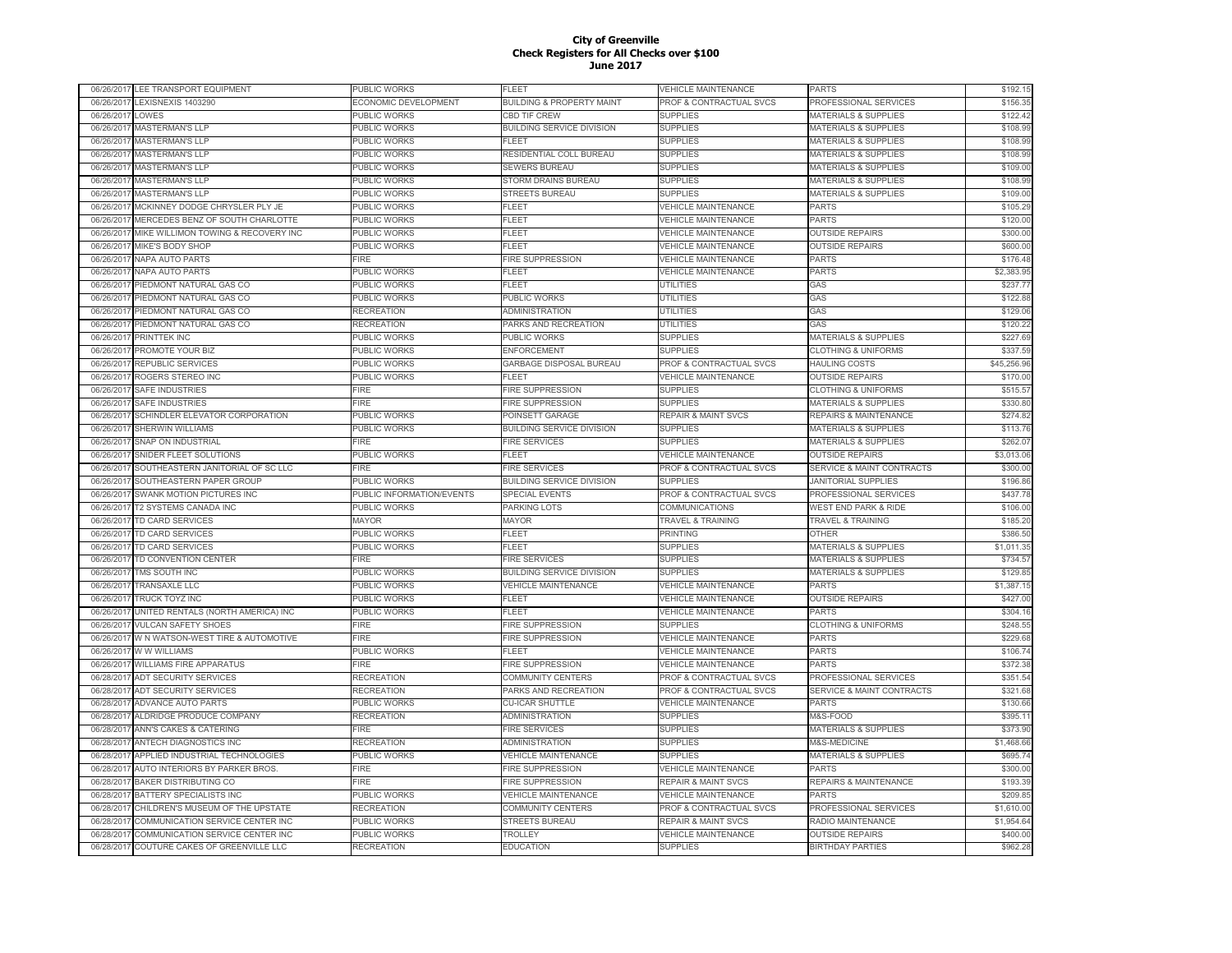|            | 06/28/2017 COWART AWARDS INC       | <b>RECREATION</b>      | <b>COMMUNITY CENTERS</b>         | SUNDRY                         | AWARDS                               | \$339.20    |
|------------|------------------------------------|------------------------|----------------------------------|--------------------------------|--------------------------------------|-------------|
| 06/28/2017 | CROMERS                            | RECREATION             | PUBLIC SERVICES                  | PROF & CONTRACTUAL SVCS        | <b>SERVICE &amp; MAINT CONTRACTS</b> | \$140.48    |
| 06/28/2017 | <b>CUMMINS INC</b>                 | FIRE                   | <b>FIRE SUPPRESSION</b>          | <b>VEHICLE MAINTENANCE</b>     | <b>OUTSIDE REPAIRS</b>               | \$1,188.21  |
| 06/28/201  | DANA SAFETY SUPPLY INC             | FIRE                   | <b>FIRE SUPPRESSION</b>          | <b>VEHICLE MAINTENANCE</b>     | PARTS                                | \$683.32    |
| 06/28/2017 | DIXIE RUBBER & PLASTICS INC        | <b>FIRE</b>            | <b>IRE SUPPRESSION</b>           | <b>VEHICLE MAINTENANCE</b>     | <b>PARTS</b>                         | \$210.05    |
| 06/28/201  | <b>DUKE ENERGY</b>                 | <b>MUNICIPAL COURT</b> | MUNICIPAL COURT                  | UTILITIES                      | <b>ELECTRICITY</b>                   | \$917.76    |
| 06/28/2017 | <b>DUKE ENERGY</b>                 | PUBLIC SAFETY          | POLICE-PATROL SVS                | <b>UTILITIES</b>               | <b>ELECTRICITY</b>                   | \$917.75    |
| 06/28/201  | DUKE ENERGY                        | <b>PUBLIC WORKS</b>    | <b>BUILDING SERVICE DIVISION</b> | <b>UTILITIES</b>               | <b>ELECTRICITY</b>                   | \$466.65    |
| 06/28/201  | <b>DUKE ENERGY</b>                 | PUBLIC WORKS           | <b>FIXED ROUTE</b>               | <b>UTILITIES</b>               | <b>ELECTRICITY</b>                   | \$2,301.53  |
| 06/28/201  | <b>DUKE ENERGY</b>                 | PUBLIC WORKS           | FLEET                            | <b>UTILITIES</b>               | <b>ELECTRICITY</b>                   | \$1,415.71  |
| 06/28/201  | <b>DUKE ENERGY</b>                 | PUBLIC WORKS           | <b>NON VEHICLE MAINTENANCE</b>   | <b>UTILITIES</b>               | <b>ELECTRICITY</b>                   | \$997.92    |
| 06/28/201  | DUKE ENERGY                        | PUBLIC WORKS           | PUBLIC WORKS                     | <b>UTILITIES</b>               | <b>ELECTRICITY</b>                   | \$2,486.22  |
|            |                                    |                        | <b>TRAFFIC ENGINEERING</b>       | <b>UTILITIES</b>               |                                      | \$4,982.77  |
| 06/28/2017 | <b>DUKE ENERGY</b>                 | PUBLIC WORKS           |                                  |                                | <b>ELECTRICITY</b>                   |             |
| 06/28/2017 | <b>DUKE ENERGY</b>                 | RECREATION             | ADMINISTRATION                   | <b>UTILITIES</b>               | <b>ELECTRICITY</b>                   | \$2,540.99  |
| 06/28/201  | <b>DUKE ENERGY</b>                 | <b>RECREATION</b>      | <b>COMMUNITY CENTERS</b>         | <b>UTILITIES</b>               | <b>ELECTRICITY</b>                   | \$2,796.49  |
| 06/28/201  | <b>DUKE ENERGY</b>                 | <b>RECREATION</b>      | PARKS AND RECREATION             | <b>UTILITIES</b>               | <b>ELECTRICITY</b>                   | \$195.98    |
| 06/28/201  | <b>DUKE ENERGY</b>                 | RECREATION             | PARKS MAINTENANCE                | <b>UTILITIES</b>               | <b>ELECTRICITY</b>                   | \$15,741.33 |
| 06/28/2017 | FAIRWAY OUTDOOR ADVERTISING LLC    | RECREATION             | PUBLIC SERVICES                  | <b>SUPPLIES</b>                | SUPPLIES PROMOTIONS                  | \$1,200.00  |
| 06/28/201  | <b>EDEX OFFICE</b>                 | FIRE                   | <b>FIRE SUPPRESSION</b>          | <b>SUPPLIES</b>                | OFFICE SUPPLIES&MATERIALS            | \$162.04    |
| 06/28/201  | <b>FORMS &amp; SUPPLY INC</b>      | RECREATION             | PUBLIC SERVICES                  | PRINTING                       | <b>PRINTING &amp; BINDING</b>        | \$140.02    |
| 06/28/201  | <b>FUN EXPRESS LLC</b>             | RECREATION             | COMMUNITY CENTERS                | <b>SUPPLIES</b>                | <b>MATERIALS &amp; SUPPLIES</b>      | \$694.01    |
| 06/28/201  | <b>GCR TIRE CENTERS</b>            | PUBLIC WORKS           | <b>IXED ROUTE</b>                | <b>VEHICLE MAINTENANCE</b>     | <b>TIRES AND TUBES</b>               | \$1,500.00  |
| 06/28/201  | GILLIG LLC                         | PUBLIC WORKS           | <b>VEHICLE MAINTENANCE</b>       | <b>VEHICLE MAINTENANCE</b>     | PARTS                                | \$434.03    |
| 06/28/201  | GOODYEAR COMMERCIAL TIRE           | <b>FIRE</b>            | <b>FIRE SUPPRESSION</b>          | <b>VEHICLE MAINTENANCE</b>     | PARTS                                | \$3,077.77  |
| 06/28/201  | GREENVILLE OFFICE SUPPLY CO INC    | ECONOMIC DEVELOPMENT   | ECONOMIC DEVELOPMENT             | <b>SUPPLIES</b>                | <b>MATERIALS &amp; SUPPLIES</b>      | \$127.40    |
| 06/28/201  | <b>GREENVILLE WATER</b>            | PUBLIC WORKS           | <b>BUILDING SERVICE DIVISION</b> | <b>UTILITIES</b>               | <b>OTHER</b>                         | \$4,151.33  |
| 06/28/201  | <b>GREENVILLE WATER</b>            | <b>RECREATION</b>      | <b>FALLS PARK WORK CREW</b>      | <b>UTILITIES</b>               | <b>OTHER</b>                         | \$704.59    |
| 06/28/2017 | GREENWORKS RECYLING INC            | RECREATION             | <b>ADMINISTRATION</b>            | PROF & CONTRACTUAL SVCS        | <b>SERVICE &amp; MAINT CONTRACTS</b> | \$1,092.00  |
| 06/28/2017 | <b>HAT TRICK FARM</b>              | RECREATION             | <b>ADMINISTRATION</b>            | <b>SUPPLIES</b>                | M&S-FOOD                             | \$275.00    |
| 06/28/201  | HAYWOOD MALL                       | <b>RECREATION</b>      | PUBLIC SERVICES                  | <b>SUPPLIES</b>                | SUPPLIES PROMOTIONS                  | \$1,000.00  |
| 06/28/2017 | HERSHEY CREAMERY COMPANY           | RECREATION             | PUBLIC SERVICES                  | PROF & CONTRACTUAL SVCS        | <b>SERVICE &amp; MAINT CONTRACTS</b> | \$195.98    |
| 06/28/201  | HOME DEPOT CREDIT SERVICE 5922     | RECREATION             | <b>FALLS PARK WORK CREW</b>      | <b>SUPPLIES</b>                | <b>MATERIALS &amp; SUPPLIES</b>      | \$549.02    |
| 06/28/201  | JOHNSTONE SUPPLY OF GREENVILLE     | <b>FIRE</b>            | <b>IRE SUPPRESSION</b>           | <b>REPAIR &amp; MAINT SVCS</b> | <b>REPAIRS &amp; MAINTENANCE</b>     | \$123.72    |
| 06/28/201  | K-MART STORE 4016                  | RECREATION             | <b>COMMUNITY CENTERS</b>         | <b>SUPPLIES</b>                | <b>MATERIALS &amp; SUPPLIES</b>      | \$1,027.85  |
|            |                                    |                        |                                  |                                |                                      |             |
| 06/28/201  | <b>KWIK COVERS</b>                 | RECREATION             | <b>PUBLIC SERVICES</b>           | <b>SUPPLIES</b>                | SPECIAL EVENTS                       | \$501.05    |
| 06/28/201  | ARK & ASSOCIATES POLYGRAPH SERVICE | <b>HUMAN RESOURCES</b> | HUMAN RESOURCES                  | PROF & CONTRACTUAL SVCS        | PROFESSIONAL SERVICES                | \$180.00    |
| 06/28/201  | LEE TRANSPORT EQUIPMENT            | PUBLIC WORKS           | <b>VEHICLE MAINTENANCE</b>       | <b>VEHICLE MAINTENANCE</b>     | PARTS                                | \$1,024.20  |
| 06/28/201  | LOWES                              | PUBLIC WORKS           | STREETS BUREAU                   | <b>SUPPLIES</b>                | <b>MATERIALS &amp; SUPPLIES</b>      | \$354.24    |
| 06/28/201  | MARCO'S AUTO DETAIL SHOP           | FIRE                   | FIRE SUPPRESSION                 | <b>VEHICLE MAINTENANCE</b>     | PARTS                                | \$125.00    |
| 06/28/2017 | <b>MINUTEMAN PRESS</b>             | PUBLIC WORKS           | <b>FIXED ROUTE</b>               | <b>PRINTING</b>                | PRINTING & BINDING                   | \$103.31    |
| 06/28/201  | MOES SOUTHWEST GRILL               | <b>RECREATION</b>      | <b>COMMUNITY CENTERS</b>         | <b>SUPPLIES</b>                | <b>MATERIALS &amp; SUPPLIES</b>      | \$485.51    |
| 06/28/201  | MOTOROLA-PALMETTO 800              | PUBLIC WORKS           | <b>FIXED ROUTE</b>               | COMMUNICATIONS                 | <b>OTHER</b>                         | \$603.12    |
| 06/28/2011 | MUNCIE TRANSIT SUPPLY              | PUBLIC WORKS           | <b>VEHICLE MAINTENANCE</b>       | <b>VEHICLE MAINTENANCE</b>     | <b>PARTS</b>                         | \$694.68    |
| 06/28/2017 | NAPA AUTO PARTS                    | ∃RE                    | <b>FIRE SUPPRESSION</b>          | <b>VEHICLE MAINTENANCE</b>     | <b>PARTS</b>                         | \$320.28    |
| 06/28/201  | NORTHERN TOOL & EQUIPMENT          | FIRE                   | <b>FIRE SERVICES</b>             | <b>SUPPLIES</b>                | MATERIALS & SUPPLIES                 | \$487.58    |
| 06/28/201  | OFFICE DEPOT BSD                   | PUBLIC WORKS           | STORMWATER MANAGEMENT            | <b>SUPPLIES</b>                | OFFICE SUPPLIES&MATERIALS            | \$396.08    |
| 06/28/201  | PECAN PIE PRODUCTIONS              | RECREATION             | PUBLIC SERVICES                  | <b>SUPPLIES</b>                | SUPPLIES PROMOTIONS                  | \$233.33    |
| 06/28/201  | PEPSI-COLA BOTTLING CO             | <b>RECREATION</b>      | PUBLIC SERVICES                  | PROF & CONTRACTUAL SVCS        | SERVICE & MAINT CONTRACTS            | \$641.02    |
| 06/28/201  | PIEDMONT NATURAL GAS CO            | PUBLIC WORKS           | NON VEHICLE MAINTENANCE          | <b>UTILITIES</b>               | GAS                                  | \$181.32    |
| 06/28/201  | PIEDMONT NATURAL GAS CO            | RECREATION             | PARKS AND RECREATION             | UTILITIES                      | GAS                                  | \$200.54    |
| 06/28/201  | PRESORT PLUS INC                   | RECREATION             | PUBLIC SERVICES                  | PRINTING                       | PRINTING & BINDING                   | \$399.88    |
| 06/28/201  | PRESORT PLUS INC                   | RECREATION             | PUBLIC SERVICES                  | <b>SUPPLIES</b>                | <b>MATERIALS &amp; SUPPLIES</b>      | \$930.00    |
| 06/28/2017 | PROFORMA                           | <b>RECREATION</b>      | PARKS AND RECREATION             | <b>PRINTING</b>                | PRINTING & BINDING                   | \$186.36    |
| 06/28/201  | <b>PROFORMA</b>                    | <b>RECREATION</b>      | PUBLIC SERVICES                  | <b>SUPPLIES</b>                | <b>MATERIALS &amp; SUPPLIES</b>      | \$1,467.41  |
| 06/28/2017 | RED WING SHOE STORE #874           | FIRE                   | <b>IRE SUPPRESSION</b>           | <b>SUPPLIES</b>                | <b>CLOTHING &amp; UNIFORMS</b>       | \$140.00    |
| 06/28/201  | RHODE ISLAND NOVELTY INC           | RECREATION             | PUBLIC SERVICES                  | <b>SUPPLIES</b>                | <b>SALE GIFTS</b>                    | \$794.75    |
|            | <b>S &amp; S WORLDWIDE</b>         | RECREATION             | COMMUNITY CENTERS                | <b>SUPPLIES</b>                | <b>MATERIALS &amp; SUPPLIES</b>      | \$724.72    |
| 06/28/201  |                                    |                        |                                  |                                |                                      |             |
| 06/28/201  | <b>S&amp;SWORLDWIDE</b>            | <b>RECREATION</b>      | PARKS AND RECREATION             | <b>SUPPLIES</b>                | <b>MATERIALS &amp; SUPPLIES</b>      | \$257.37    |
| 06/28/2017 | SITE DESIGN INC                    | NON DEPARTMENTAL       | CAPITAL PROJECTS                 | CAPITAL PROJECTS               | R/O/W SITE ACQUISITION               | \$600.00    |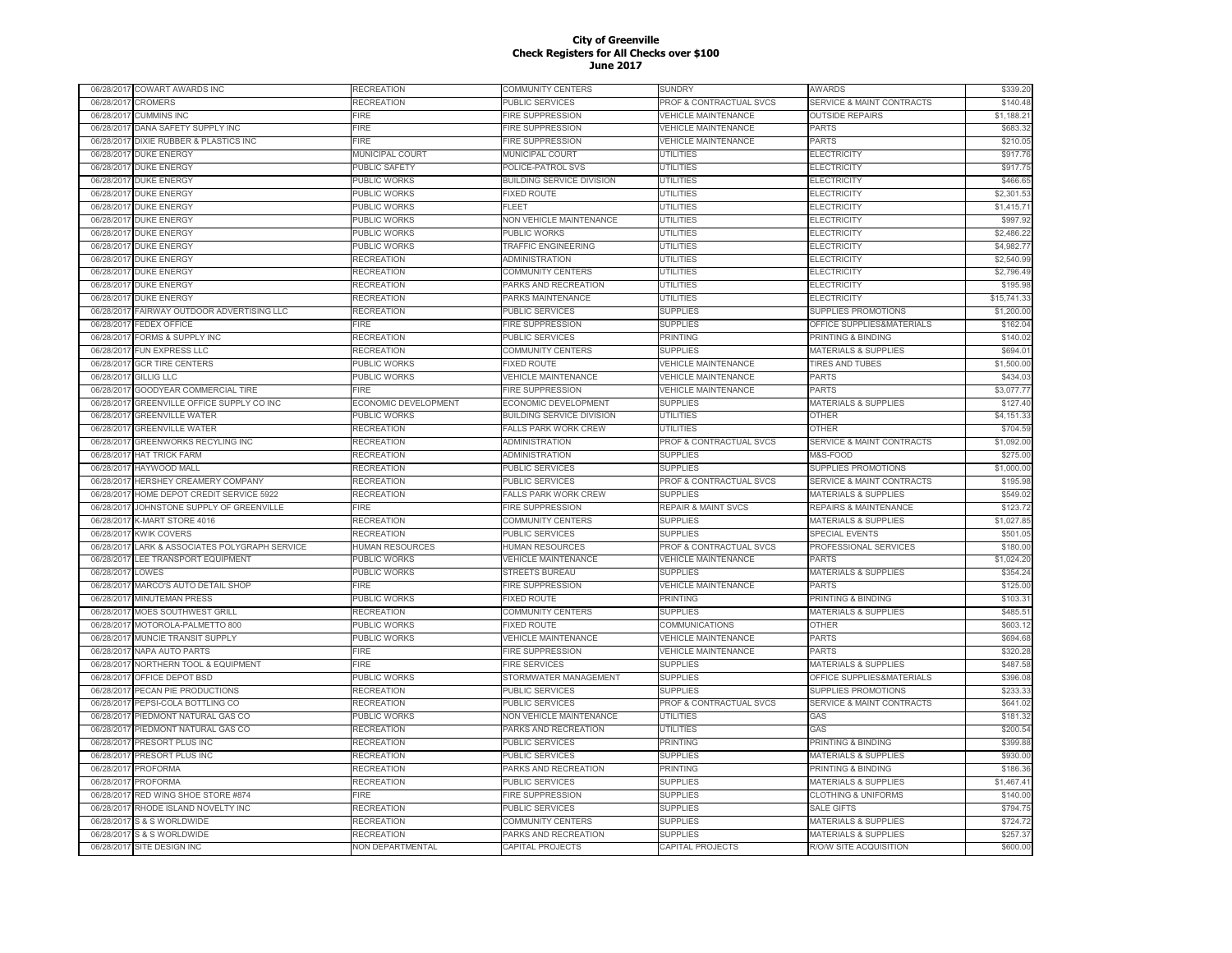|                         | 06/28/2017 SOUTHEASTERN PAPER GROUP                     | RECREATION                          | FALLS PARK WORK CREW                                   | <b>SUPPLIES</b>                     | <b>JANITORIAL SUPPLIES</b>                                         | \$209.24             |
|-------------------------|---------------------------------------------------------|-------------------------------------|--------------------------------------------------------|-------------------------------------|--------------------------------------------------------------------|----------------------|
| 06/28/2017              | <b>SPX GENFARE</b>                                      | PUBLIC WORKS                        | <b>VEHICLE MAINTENANCE</b>                             | <b>VEHICLE MAINTENANCE</b>          | <b>PARTS</b>                                                       | \$1,253.07           |
| 06/28/2017              | STAPLES ADVANTAGE                                       | HUMAN RESOURCES                     | <b>HUMAN RESOURCES</b>                                 | <b>SUNDRY</b>                       | <b>AWARDS</b>                                                      | \$357.13             |
| 06/28/2017              | <b>STAPLES ADVANTAGE</b>                                | <b>HUMAN RESOURCES</b>              | <b>HUMAN RESOURCES</b>                                 | <b>SUPPLIES</b>                     | <b>MATERIALS &amp; SUPPLIES</b>                                    | \$330.59             |
| 06/28/2017              | <b>SUPPLYWORKS</b>                                      | PUBLIC WORKS                        | <b>VEHICLE MAINTENANCE</b>                             | <b>SUPPLIES</b>                     | <b>MATERIALS &amp; SUPPLIES</b>                                    | \$826.37             |
| 06/28/2017              | <b>TIGER MOVING LLC</b>                                 | <b>UBLIC WORKS</b>                  | PUBLIC WORKS                                           | PROF & CONTRACTUAL SVCS             | PROFESSIONAL SERVICES                                              | \$198.90             |
| 06/28/2017              | <b>TRUCK TOYZ INC</b>                                   | PUBLIC WORKS                        | FLEET                                                  | <b>VEHICLE MAINTENANCE</b>          | <b>OUTSIDE REPAIRS</b>                                             | \$642.00             |
| 06/28/2017              | TRUCKPRO LLC                                            | <b>FIRE</b>                         | FIRE SUPPRESSION                                       | <b>VEHICLE MAINTENANCE</b>          | <b>PARTS</b>                                                       | \$179.48             |
| 06/28/2017              | <b>TRUCKPRO LLC</b>                                     | PUBLIC WORKS                        | <b>VEHICLE MAINTENANCE</b>                             | <b>VEHICLE MAINTENANCE</b>          | PARTS                                                              | \$1,892.72           |
| 06/28/201               | TYCO INTEGRATED SECURITY LLC                            | PUBLIC WORKS                        | <b>NON VEHICLE MAINTENANCE</b>                         | <b>PROF &amp; CONTRACTUAL SVCS</b>  | <b>SERVICE &amp; MAINT CONTRACTS</b>                               | \$225.03             |
| 06/28/201               | <b>TYCO INTEGRATED SECURITY LLC</b>                     | RECREATION                          | <b>COMMUNITY CENTERS</b>                               | <b>PROF &amp; CONTRACTUAL SVCS</b>  | PROFESSIONAL SERVICES                                              | \$138.00             |
| 06/28/2017              | <b>TYCO INTEGRATED SECURITY LLC</b>                     | <b>RECREATION</b>                   | <b>FALLS PARK WORK CREW</b>                            | <b>PROF &amp; CONTRACTUAL SVCS</b>  | PROFESSIONAL SERVICES                                              | \$627.65             |
| 06/28/2017              | TYCO INTEGRATED SECURITY LLC                            | <b>RECREATION</b>                   | PARKS AND RECREATION                                   | <b>PROF &amp; CONTRACTUAL SVCS</b>  | <b>SERVICE &amp; MAINT CONTRACTS</b>                               | \$556.82             |
| 06/28/2017              | UNITED CHEMICAL & SUPPLY CO INC                         | RECREATION                          | <b>FALLS PARK WORK CREW</b>                            | SUPPLIES                            | <b>MATERIALS &amp; SUPPLIES</b>                                    | \$379.76             |
| 06/28/2017              | <b>VULCAN SAFETY SHOES</b>                              | FIRE                                | <b>FIRE SUPPRESSION</b>                                | <b>SUPPLIES</b>                     | <b>CLOTHING &amp; UNIFORMS</b>                                     | \$920.00             |
| 06/28/2017              | W N WATSON-WEST TIRE & AUTOMOTIVE                       | FIRE                                | FIRE SUPPRESSION                                       | <b>VEHICLE MAINTENANCE</b>          | <b>OUTSIDE REPAIRS</b>                                             | \$191.32             |
|                         | WILSON'S 5 TO \$1 STORES INC                            |                                     |                                                        |                                     |                                                                    | \$235.15             |
| 06/28/2017              |                                                         | RECREATION                          | <b>COMMUNITY CENTERS</b>                               | <b>SUPPLIES</b>                     | <b>MATERIALS &amp; SUPPLIES</b>                                    |                      |
| 06/28/2017              | WP LAW INC                                              | RECREATION                          | <b>FALLS PARK WORK CREW</b>                            | <b>SUPPLIES</b>                     | <b>MATERIALS &amp; SUPPLIES</b>                                    | \$874.35             |
| 06/30/2017              | AAA LOCKSMITH LTD                                       | PUBLIC WORKS                        | PARKING ADMINISTRATION                                 | <b>SUNDRY</b>                       | <b>MISCELLANEOUS</b>                                               | \$459.30             |
| 06/30/2017              | ABC LOCKSMITH LLC                                       | <b>UBLIC WORKS</b>                  | FLEET                                                  | <b>VEHICLE MAINTENANCE</b>          | <b>PARTS</b>                                                       | \$175.96             |
| 06/30/2017              | AFLAC                                                   | OFFICE OF MGMT & BUDGET             | NON-DEPARTMENTAL                                       | PR-WH                               | INSURANCE-CANCER                                                   | \$17,992.17          |
| 06/30/2017              | AMG PARTS & EQUIPMENT LLC                               | PUBLIC WORKS                        | FLEET                                                  | <b>VEHICLE MAINTENANCE</b>          | <b>OUTSIDE REPAIRS</b>                                             | \$1,391.25           |
| 06/30/201               | AMICK EQUIPMENT COMPANY INC                             | PUBLIC WORKS                        | <b>FLEET</b>                                           | <b>VEHICLE MAINTENANCE</b>          | <b>PARTS</b>                                                       | \$241.60             |
| 06/30/2017              | <b>ANGIE DEVER</b>                                      | <b>NON DEPARTMENTAL</b>             | CAPITAL PROJECTS                                       | CAPITAL PROJECTS                    | <b>EQUIPMENT</b>                                                   | \$264.00             |
| 06/30/2017              | <b>ANGIE DEVER</b>                                      | OFFICE OF MGMT & BUDGET             | <b>ACCOUNTING</b>                                      | <b>TRAVEL &amp; TRAINING</b>        | <b>TRAVEL &amp; TRAINING</b>                                       | \$387.34             |
| 06/30/2017              | ASG LLC                                                 | <b>RECREATION</b>                   | <b>ADMINISTRATION</b>                                  | <b>PROF &amp; CONTRACTUAL SVCS</b>  | <b>SERVICE &amp; MAINT CONTRACTS</b>                               | \$1,328.25           |
| 06/30/2017              | <b>ATLANTA CALIBRATION CENTER</b>                       | <b>HUMAN RESOURCES</b>              | <b>OCCUPATIONAL HEALTH</b>                             | PROF & CONTRACTUAL SVCS             | PROFESSIONAL SERVICES                                              | \$550.00             |
| 06/30/2017              | <b>B D G ELECTRICAL LLC</b>                             | MUNICIPAL COURT                     | MUNICIPAL COURT                                        | <b>BUSINESS LIC &amp; PERMITS</b>   | <b>BUSINESS LIC-CONTRACTOR</b>                                     | \$216.00             |
| 06/30/2017              | BEST BEST & KRIEGER LLP                                 | CITY ATTORNEY                       | <b>CITY ATTORNEY</b>                                   | PROF & CONTRACTUAL SVCS             | PROFESSIONAL SERVICES                                              | \$3,923.45           |
| 06/30/2017              | <b>BILL TAYLOR</b>                                      | ECONOMIC DEVELOPMENT                | <b>BUILDING &amp; PROPERTY MAINT</b>                   | <b>TRAVEL &amp; TRAINING</b>        | <b>LOCAL TRANSPORTATION</b>                                        | \$353.10             |
| 06/30/2017              | <b>BRAD KUYKENDALL</b>                                  | FIRE                                | <b>FIRE SUPPRESSION</b>                                | <b>TRAVEL &amp; TRAINING</b>        | <b>TRAVEL &amp; TRAINING</b>                                       | \$108.00             |
| 06/30/2017              | BREAKTHRU BEVERAGE SOUTH CAROLINA                       | PUBLIC INFORMATION/EVENTS           | <b>EVENTS MANAGEMENT</b>                               | <b>SUPPLIES</b>                     | M&S-FOOD & BEVERAGE                                                | \$2,713.20           |
| 06/30/2017              | <b>BUDDY SKINNER</b>                                    | <b>VON DEPARTMENTAL</b>             | CAPITAL PROJECTS                                       | CAPITAL PROJECTS                    | <b>EQUIPMENT</b>                                                   | \$480.16             |
| 06/30/201               | CAMPBELL-BROWN INC                                      | PUBLIC WORKS                        | <b>FLEET</b>                                           | <b>VEHICLE MAINTENANCE</b>          | <b>PARTS</b>                                                       | \$207.59             |
| 06/30/2017              | <b>CARMEN TALLEY DURHAM</b>                             | OFFICE OF MGMT & BUDGET             | GIS                                                    | <b>TRAVEL &amp; TRAINING</b>        | <b>TRAVEL &amp; TRAINING</b>                                       | \$1,200.00           |
| 06/30/201               | CAROLINA HOSE & HYDRAULICS INC                          | PUBLIC WORKS                        | FLEET                                                  | <b>VEHICLE MAINTENANCE</b>          | PARTS                                                              | \$1,777.55           |
| 06/30/2017              | <b>CAROLINA MULCH PLUS</b>                              | RECREATION                          | <b>FALLS PARK WORK CREW</b>                            | PROF & CONTRACTUAL SVCS             | <b>SERVICE &amp; MAINT CONTRACTS</b>                               | \$22,168.58          |
| 06/30/2017              | CAROLINA MULCH PLUS                                     | RECREATION                          | RIGHTS-OF-WAY                                          | PROF & CONTRACTUAL SVCS             | <b>SERVICE &amp; MAINT CONTRACTS</b>                               | \$62,377.10          |
| 06/30/2017              | CARSON'S NUT-BOLT & TOOL CO INC                         | PUBLIC WORKS                        | <b>MAINTENANCE</b>                                     | <b>SUPPLIES</b>                     | <b>MATERIALS &amp; SUPPLIES</b>                                    | \$106.32             |
| 06/30/2017              | CDW/G                                                   | HUMAN RESOURCES                     | OCCUPATIONAL HEALTH                                    | <b>SUPPLIES</b>                     | <b>MATERIALS &amp; SUPPLIES</b>                                    | \$272.90             |
| 06/30/2017              | CDW/G                                                   | OFFICE OF MGMT & BUDGET             | <b>INFORMATION TECHNOLOGY</b>                          | <b>SUPPLIES</b>                     | <b>MATERIALS &amp; SUPPLIES</b>                                    | \$7,869.11           |
| 06/30/2017              | CHARTER COMMUNICATIONS                                  | OFFICE OF MGMT & BUDGET             | <b>ADMINISTRATION</b>                                  | <b>LIAB-SECURITY DEPOSIT</b>        | <b>REFUND</b>                                                      | \$50,000.00          |
| 06/30/2017              | CHI BLAIR                                               | PUBLIC SAFETY                       | POLICE-PATROL SVS                                      | <b>TRAVEL &amp; TRAINING</b>        | <b>TRAVEL &amp; TRAINING</b>                                       | \$162.00             |
| 06/30/2017              | <b>CHRISTA JORDAN</b>                                   | C. D. DIVISION                      | <b>CDBG PROJECTS</b>                                   | <b><i>FRAVEL &amp; TRAINING</i></b> | <b>TRAVEL &amp; TRAINING</b>                                       | \$293.10             |
| 06/30/201               | <b>CINCINNATI SYSTEMS INC</b>                           | PUBLIC WORKS                        | <b>ONE GARAGE</b>                                      | <b>REPAIR &amp; MAINT SVCS</b>      | <b>REPAIRS &amp; MAINTENANCE</b>                                   | \$330.00             |
| 06/30/201               | CLERK OF COURT -SPARTANBURG                             | <b>OFFICE OF MGMT &amp; BUDGET</b>  | NON-DEPARTMENTAL                                       | PR-WH                               | <b>GARNISHMENTS</b>                                                | \$767.63             |
| 06/30/201               | CLERK OF COURT AIKEN                                    | OFFICE OF MGMT & BUDGET             | NON-DEPARTMENTAL                                       | PR-WH                               | <b>GARNISHMENTS</b>                                                | \$316.26             |
| 06/30/2017              | CLERK OF COURT ANDERSON                                 | OFFICE OF MGMT & BUDGET             | NON-DEPARTMENTAL                                       | PR-WH                               | <b>GARNISHMENTS</b>                                                | \$353.28             |
| 06/30/2017              |                                                         | OFFICE OF MGMT & BUDGET             | NON-DEPARTMENTAL                                       | PR-WH                               | <b>GARNISHMENTS</b>                                                | \$304.34             |
| 06/30/2017              |                                                         |                                     |                                                        |                                     |                                                                    |                      |
|                         | CLERK OF COURT PICKENS COUNTY                           |                                     |                                                        |                                     |                                                                    |                      |
|                         | CLERK OF COURT ROCK HILL                                | OFFICE OF MGMT & BUDGET             | NON-DEPARTMENTAL                                       | PR-WH                               | <b>GARNISHMENTS</b>                                                | \$253.26             |
| 06/30/2017              | CRESCENT SUPPLY CO INC                                  | PUBLIC WORKS                        | <b>BROAD STREET GARAGE</b>                             | <b>SUPPLIES</b>                     | <b>MATERIALS &amp; SUPPLIES</b>                                    | \$109.64             |
| 06/30/2017              | CRESCENT SUPPLY CO INC                                  | PUBLIC WORKS                        | CHURCH STREET GARAGE                                   | <b>SUPPLIES</b>                     | <b>MATERIALS &amp; SUPPLIES</b>                                    | \$109.63             |
| 06/30/2017              | CRESCENT SUPPLY CO INC                                  | PUBLIC WORKS                        | <b>COMMONS GARAGE</b>                                  | <b>SUPPLIES</b>                     | <b>MATERIALS &amp; SUPPLIES</b>                                    | \$109.63             |
| 06/30/2017              | CRESCENT SUPPLY CO INC                                  | <b>UBLIC WORKS</b>                  | LIBERTY SQUARE GARAGE                                  | <b>SUPPLIES</b>                     | <b>MATERIALS &amp; SUPPLIES</b>                                    | \$109.63             |
| 06/30/2017              | CRESCENT SUPPLY CO INC                                  | PUBLIC WORKS                        | N LAURENS ST GARAGE                                    | <b>SUPPLIES</b>                     | <b>MATERIALS &amp; SUPPLIES</b>                                    | \$109.63             |
| 06/30/201               | CRESCENT SUPPLY CO INC                                  | PUBLIC WORKS                        | ONE GARAGE                                             | <b>SUPPLIES</b>                     | <b>MATERIALS &amp; SUPPLIES</b>                                    | \$109.64             |
| 06/30/201               | CRESCENT SUPPLY CO INC                                  | PUBLIC WORKS                        | POINSETT GARAGE                                        | <b>SUPPLIES</b>                     | <b>MATERIALS &amp; SUPPLIES</b>                                    | \$109.63             |
| 06/30/201<br>06/30/2017 | CRESCENT SUPPLY CO INC<br><b>CRESCENT SUPPLY CO INC</b> | PUBLIC WORKS<br><b>PUBLIC WORKS</b> | RICHARDSON STREET GARAGE<br><b>RIVER STREET GARAGE</b> | <b>SUPPLIES</b><br><b>SUPPLIES</b>  | <b>MATERIALS &amp; SUPPLIES</b><br><b>MATERIALS &amp; SUPPLIES</b> | \$109.63<br>\$109.63 |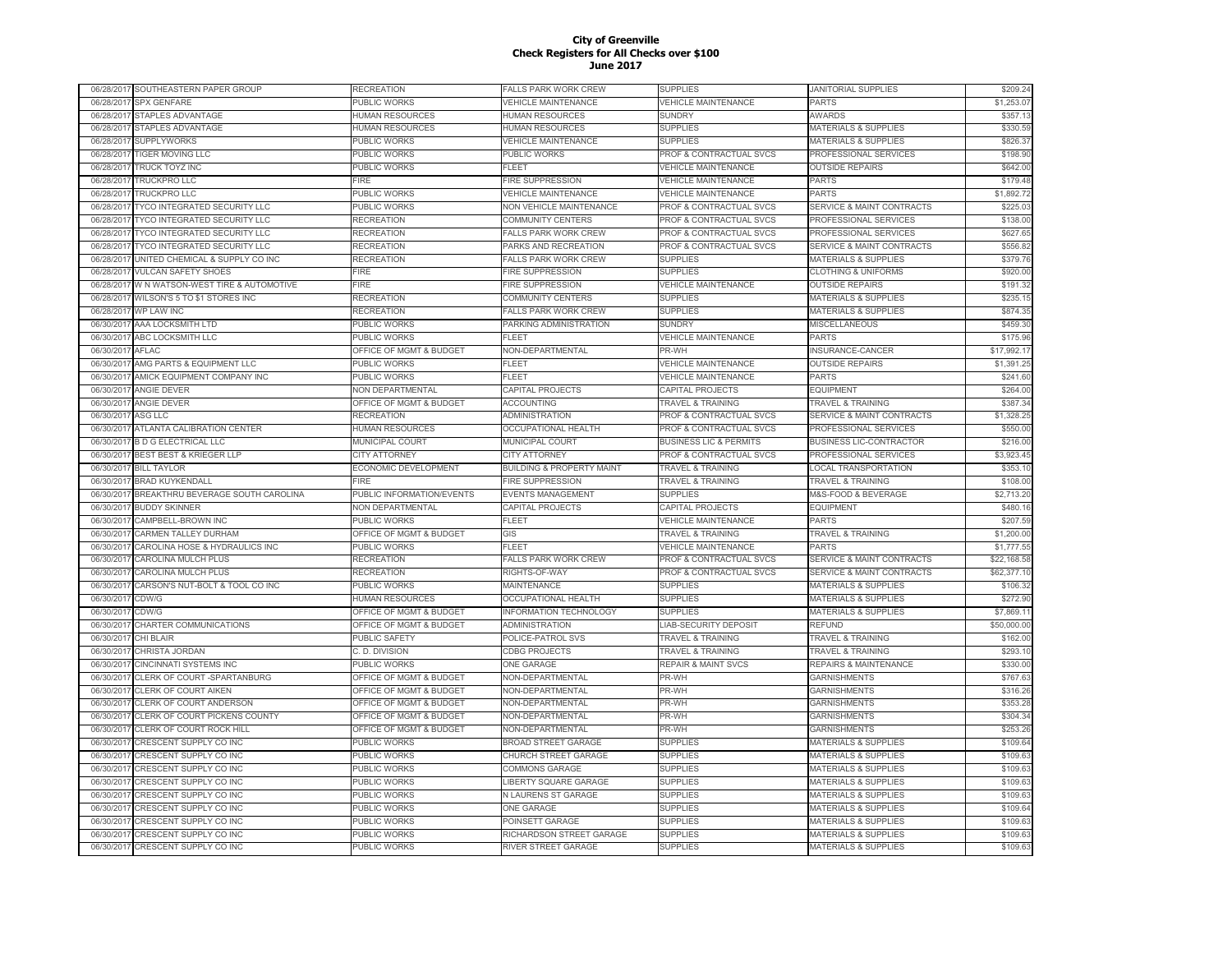|            | 06/30/2017 CRESCENT SUPPLY CO INC               | PUBLIC WORKS                       | RIVERPLACE GARAGE                    | <b>SUPPLIES</b>                   | MATERIALS & SUPPLIES                 | \$109.63     |
|------------|-------------------------------------------------|------------------------------------|--------------------------------------|-----------------------------------|--------------------------------------|--------------|
| 06/30/2017 | CRESCENT SUPPLY CO INC                          | PUBLIC WORKS                       | S. SPRING STREET GARAGE              | <b>SUPPLIES</b>                   | <b>MATERIALS &amp; SUPPLIES</b>      | \$109.63     |
| 06/30/2017 | CRETEX SPECIALTY PRODUCTS INC                   | PUBLIC WORKS                       | SEWERS BUREAU                        | <b>SUPPLIES</b>                   | MATERIALS & SUPPLIES                 | \$1,405.42   |
| 06/30/2017 | DANEISHA WILLIAMS                               | OFFICE OF MGMT & BUDGET            | GIS                                  | <b>TRAVEL &amp; TRAINING</b>      | <b>TRAVEL &amp; TRAINING</b>         | \$1,200.00   |
| 06/30/2017 | DESIGN WORKSHOP INC                             | ECONOMIC DEVELOPMENT               | ECONOMIC DEVELOPMENT                 | PROF & CONTRACTUAL SVCS           | PROFESSIONAL SERVICES                | \$2,800.00   |
| 06/30/2017 | <b>DESIGNLAB INC</b>                            | PUBLIC SAFETY                      | POLICE-PATROL SVS                    | <b>SUPPLIES</b>                   | MATERIALS & SUPPLIES                 | \$281.75     |
| 06/30/2017 | <b>DESIGNLAB INC</b>                            | PUBLIC WORKS                       | <b>ENFORCEMENT</b>                   | <b>SUPPLIES</b>                   | <b>CLOTHING &amp; UNIFORMS</b>       | \$331.78     |
| 06/30/201  | DP3 ARCHITECTS, LTD                             | <b>RECREATION</b>                  | PARKS AND RECREATION                 | <b>PRINTING</b>                   | PRINTING & BINDING                   | \$303.09     |
| 06/30/2017 | ECHOLS OIL COMPANY INC                          | PUBLIC WORKS                       | FLEET                                | <b>VEHICLE MAINTENANCE</b>        | FUEL                                 | \$28,470.63  |
| 06/30/2017 | EXIT LIGHT CO INC, THE                          | PUBLIC WORKS                       | LIBERTY SQUARE GARAGE                | <b>SUPPLIES</b>                   | MATERIALS & SUPPLIES                 | \$553.2      |
| 06/30/2017 | FAIRWAY FORD INC                                | PUBLIC WORKS                       | <b>FLEET</b>                         | <b>VEHICLE MAINTENANCE</b>        | <b>PARTS</b>                         | \$340.1'     |
| 06/30/2017 | FAMILY CT OF THE 13TH CIRCUIT                   | OFFICE OF MGMT & BUDGET            | NON-DEPARTMENTAL                     | PR-WH                             | <b>GARNISHMENTS</b>                  | \$3,613.14   |
| 06/30/2017 | <b>FGP INTERNATIONAL</b>                        | OFFICE OF MGMT & BUDGET            | <b>REVENUE</b>                       | PROF & CONTRACTUAL SVCS           | TEMP PERSONNEL SVCS                  | \$312.96     |
| 06/30/2017 | <b>FLINT TRADING INC</b>                        | PUBLIC WORKS                       | TRAFFIC ENGINEERING                  | <b>SUPPLIES</b>                   | M&S-MARKINGS                         | \$6,088.45   |
| 06/30/2017 | <b>FLSDU</b>                                    | OFFICE OF MGMT & BUDGET            | NON-DEPARTMENTAL                     | PR-WH                             | <b>GARNISHMENTS</b>                  | \$362.65     |
| 06/30/2017 | FOAM JAC                                        | PUBLIC WORKS                       | STREETS BUREAU                       | <b>SUPPLIES</b>                   | <b>MATERIALS &amp; SUPPLIES</b>      | \$1,489.88   |
| 06/30/2017 | <b>FORTILINE</b>                                | PUBLIC WORKS                       | SEWERS BUREAU                        | <b>SUPPLIES</b>                   | <b>MATERIALS &amp; SUPPLIES</b>      | \$196.10     |
| 06/30/2017 | <b>GENERAL ELECTRIC COMPANY</b>                 | <b>OFFICE OF MGMT &amp; BUDGET</b> | REVENUE                              | <b>BUSINESS LICENSE(HOLDING)</b>  | <b>REFUND</b>                        | \$21,167.53  |
| 06/30/201  | <b>GENESIS HOMES</b>                            | <b>ECONOMIC DEVELOPMENT</b>        | <b>BUILDING &amp; PROPERTY MAINT</b> | PROF & CONTRACTUAL SVCS           | <b>DEMOLITIONS</b>                   | \$3,823.00   |
| 06/30/2017 | <b>GENESIS HOMES</b>                            | <b>VON DEPARTMENTAL</b>            | <b>MISC GRANTS</b>                   | CD PROJECTS                       | <b>GENESIS NICHOLTOWN</b>            | \$2,446.00   |
| 06/30/201  |                                                 |                                    |                                      |                                   |                                      | \$749.95     |
| 06/30/2017 | GIMME-A-SIGN CO INC<br><b>GLASSCRAFTERS INC</b> | C. D. DIVISION<br>PUBLIC WORKS     | <b>CDBG PROJECTS</b><br>FLEET        | CD PROJECTS                       | PUBLIC SERVICES (GENERAL)            | \$344.30     |
|            |                                                 |                                    |                                      | <b>VEHICLE MAINTENANCE</b>        | <b>OUTSIDE REPAIRS</b>               |              |
| 06/30/201  | GOODYEAR COMMERCIAL TIRE                        | PUBLIC WORKS                       | FLEET                                | <b>VEHICLE MAINTENANCE</b>        | <b>PARTS</b>                         | \$1,021.53   |
| 06/30/2017 | <b>GREENVILLE COUNTY</b>                        | <b>VON DEPARTMENTAL</b>            | NON-DEPARTMENTAL                     | HOSPITALITY TAX                   | COUNTY HOLD HARMLESS HTAX            | \$119,602.02 |
| 06/30/2017 | <b>GREENVILLE COUNTY</b>                        | MUNICIPAL COURT                    | MUNICIPAL COURT                      | PROF & CONTRACTUAL SVCS           | PROFESSIONAL SERVICES                | \$24,704.48  |
| 06/30/2017 | <b>GREENVILLE HOUSING AUTHORITY</b>             | C. D. DIVISION                     | <b>CDBG PROJECTS</b>                 | REFUND                            | REFUND                               | \$253.00     |
| 06/30/2017 | <b>GREENVILLE NEWS SUBSCRIPTIONS</b>            | C. D. DIVISION                     | <b>CDBG PROJECTS</b>                 | <b>SUPPLIES</b>                   | <b>MATERIALS &amp; SUPPLIES</b>      | \$153.48     |
| 06/30/2017 | GREENVILLE NEWS SUBSCRIPTIONS                   | ECONOMIC DEVELOPMENT               | PLANNING AND ZONING                  | <b>SUNDRY</b>                     | DUES, SUBSCRIPTN, PUBLICATN          | \$330.98     |
| 06/30/2017 | GREENVILLE OFFICE SUPPLY CO INC                 | <b>HUMAN RESOURCES</b>             | <b>HUMAN RESOURCES</b>               | <b>SUPPLIES</b>                   | <b>MATERIALS &amp; SUPPLIES</b>      | \$691.84     |
| 06/30/201  | GREENVILLE OFFICE SUPPLY CO INC                 | PUBLIC WORKS                       | STREETS BUREAU                       | <b>SUPPLIES</b>                   | MATERIALS & SUPPLIES                 | \$129.81     |
| 06/30/2017 | <b>GREG LYLES</b>                               | PUBLIC WORKS                       | STORM DRAINS BUREAU                  | <b>TRAVEL &amp; TRAINING</b>      | <b>TRAVEL &amp; TRAINING</b>         | \$116.00     |
| 06/30/2017 | <b>GREGORY PEST SOLUTIONS</b>                   | PUBLIC WORKS                       | BUILDING SERVICE DIVISION            | PROF & CONTRACTUAL SVCS           | <b>SERVICE &amp; MAINT CONTRACTS</b> | \$270.50     |
| 06/30/2017 | HD SUPPLY WATERWORKS LTD                        | PUBLIC WORKS                       | <b>SEWERS BUREAU</b>                 | <b>SUPPLIES</b>                   | MATERIALS & SUPPLIES                 | \$742.00     |
| 06/30/201  | <b>HESC</b>                                     | OFFICE OF MGMT & BUDGET            | NON-DEPARTMENTAL                     | PR-WH                             | <b>GARNISHMENTS</b>                  | \$178.05     |
| 06/30/2017 | HILLS MACHINERY COMP LLC                        | PUBLIC WORKS                       | FLEET                                | <b>VEHICLE MAINTENANCE</b>        | <b>PARTS</b>                         | \$180.38     |
| 06/30/201  | HOME DEPOT CREDIT SERVICE 3104                  | PUBLIC WORKS                       | <b>BROAD STREET GARAGE</b>           | <b>SUPPLIES</b>                   | MATERIALS & SUPPLIES                 | \$697.66     |
| 06/30/2017 | <b>HOME DEPOT CREDIT SERVICE 3104</b>           | PUBLIC WORKS                       | LIBERTY SQUARE GARAGE                | <b>SUPPLIES</b>                   | <b>MATERIALS &amp; SUPPLIES</b>      | \$110.28     |
| 06/30/201  | HONEYWELL PRINTER SUPPLIES                      | PUBLIC WORKS                       | <b>ENFORCEMENT</b>                   | <b>SUPPLIES</b>                   | OFFICE SUPPLIES&MATERIALS            | \$3,896.3    |
| 06/30/2017 | HYDRAULIC ONSITE EQUIPMENT REPAIR               | PUBLIC WORKS                       | FLEET                                | <b>VEHICLE MAINTENANCE</b>        | <b>OUTSIDE REPAIRS</b>               | \$1,532.72   |
| 06/30/2017 | INTERNAL REVENUE SERVICE                        | OFFICE OF MGMT & BUDGET            | NON-DEPARTMENTAL                     | PR-WH                             | <b>GARNISHMENTS</b>                  | \$202.50     |
| 06/30/2017 | IPR SOUTHEAST LLC                               | NON DEPARTMENTAL                   | CAPITAL PROJECTS                     | CAPITAL PROJECTS                  | CONSTRUCTION                         | \$396,759.60 |
| 06/30/2017 | <b>IVEY COMMUNICATIONS INC</b>                  | <b>NON DEPARTMENTAL</b>            | <b>CAPITAL PROJECTS</b>              | <b>CAPITAL PROJECTS</b>           | <b>EQUIPMENT</b>                     | \$1,626.70   |
| 06/30/2017 | <b>JEFF MCLEROY</b>                             | OFFICE OF MGMT & BUDGET            | GIS                                  | <b>TRAVEL &amp; TRAINING</b>      | <b>TRAVEL &amp; TRAINING</b>         | \$338.66     |
| 06/30/2017 | JET-VAC SEWER EQUIPMENT CO                      | PUBLIC WORKS                       | SEWERS BUREAU                        | <b>SUPPLIES</b>                   | <b>MATERIALS &amp; SUPPLIES</b>      | \$4,895.27   |
| 06/30/2017 | <b>JILL HORNE</b>                               | NON DEPARTMENTAL                   | CAPITAL PROJECTS                     | CAPITAL PROJECTS                  | <b>EQUIPMENT</b>                     | \$633.02     |
| 06/30/2017 | <b>JOEL PATTERSON</b>                           | <b>ECONOMIC DEVELOPMENT</b>        | <b>BUILDING &amp; PROPERTY MAINT</b> | <b>TRAVEL &amp; TRAINING</b>      | <b>LOCAL TRANSPORTATION</b>          | \$414.09     |
| 06/30/201  | <b>JOHN BROGDON</b>                             | NON DEPARTMENTAL                   | CAPITAL PROJECTS                     | CAPITAL PROJECTS                  | <b>EQUIPMENT</b>                     | \$214.9      |
| 06/30/2017 | JOHN BRYSON                                     | <b>ECONOMIC DEVELOPMENT</b>        | <b>BUILDING &amp; PROPERTY MAINT</b> | <b>TRAVEL &amp; TRAINING</b>      | <b>LOCAL TRANSPORTATION</b>          | \$569.24     |
| 06/30/201  | JOHN CASTILE                                    | CITY MANAGER                       | <b>CITY MANAGER</b>                  | <b>TRAVEL &amp; TRAINING</b>      | <b>TRAVEL &amp; TRAINING</b>         | \$479.09     |
| 06/30/2017 | <b>JONATHAN GRAHAM</b>                          | <b>ECONOMIC DEVELOPMENT</b>        | PLANNING AND ZONING                  | <b>TRAVEL &amp; TRAINING</b>      | TRAVEL & TRAINING                    | \$411.22     |
| 06/30/201  | <b>JONATHAN GRAHAM</b>                          | <b>NON DEPARTMENTAL</b>            | CAPITAL PROJECTS                     | CAPITAL PROJECTS                  | <b>EQUIPMENT</b>                     | \$322.00     |
| 06/30/2017 | <b>KEVIN HUGHES</b>                             | <b>ECONOMIC DEVELOPMENT</b>        | <b>BUILDING &amp; PROPERTY MAINT</b> | <b>TRAVEL &amp; TRAINING</b>      | <b>LOCAL TRANSPORTATION</b>          | \$321.54     |
| 06/30/201  | <b>KUDZU STAFFING</b>                           | <b>HUMAN RESOURCES</b>             | <b>HUMAN RESOURCES</b>               | PROF & CONTRACTUAL SVCS           | TEMP PERSONNEL SVCS                  | \$1,036.80   |
| 06/30/2017 | LANDSCAPERS SUPPLY                              | PUBLIC WORKS                       | FLEET                                | <b>VEHICLE MAINTENANCE</b>        | <b>OUTSIDE REPAIRS</b>               | \$274.06     |
| 06/30/2017 | LANDSCAPERS SUPPLY                              | RECREATION                         | PARKS AND RECREATION                 | <b>SUPPLIES</b>                   | MATERIALS & SUPPLIES                 | \$208.36     |
| 06/30/2017 | <b>LAURA MERRIFIELD</b>                         | NON DEPARTMENTAL                   | CAPITAL PROJECTS                     | CAPITAL PROJECTS                  | <b>EQUIPMENT</b>                     | \$258.52     |
| 06/30/2017 | <b>LAURA MERRIFIELD</b>                         | OFFICE OF MGMT & BUDGET            | <b>ACCOUNTING</b>                    | <b>TRAVEL &amp; TRAINING</b>      | TRAVEL & TRAINING                    | \$370.22     |
| 06/30/2017 | LEGACY HEALTHCARE SERVICES INC                  | OFFICE OF MGMT & BUDGET            | <b>REVENUE</b>                       | <b>BUSINESS LICENSE(HOLDING)</b>  | <b>REFUND</b>                        | \$1,289.50   |
|            | 06/30/2017 LEGACY SHARED LLC                    | OFFICE OF MGMT & BUDGET            | <b>REVENUE</b>                       | <b>BUSINESS LIC &amp; PERMITS</b> | <b>BUSINESS LIC-SERVICE</b>          | \$140.16     |
|            |                                                 |                                    |                                      |                                   |                                      |              |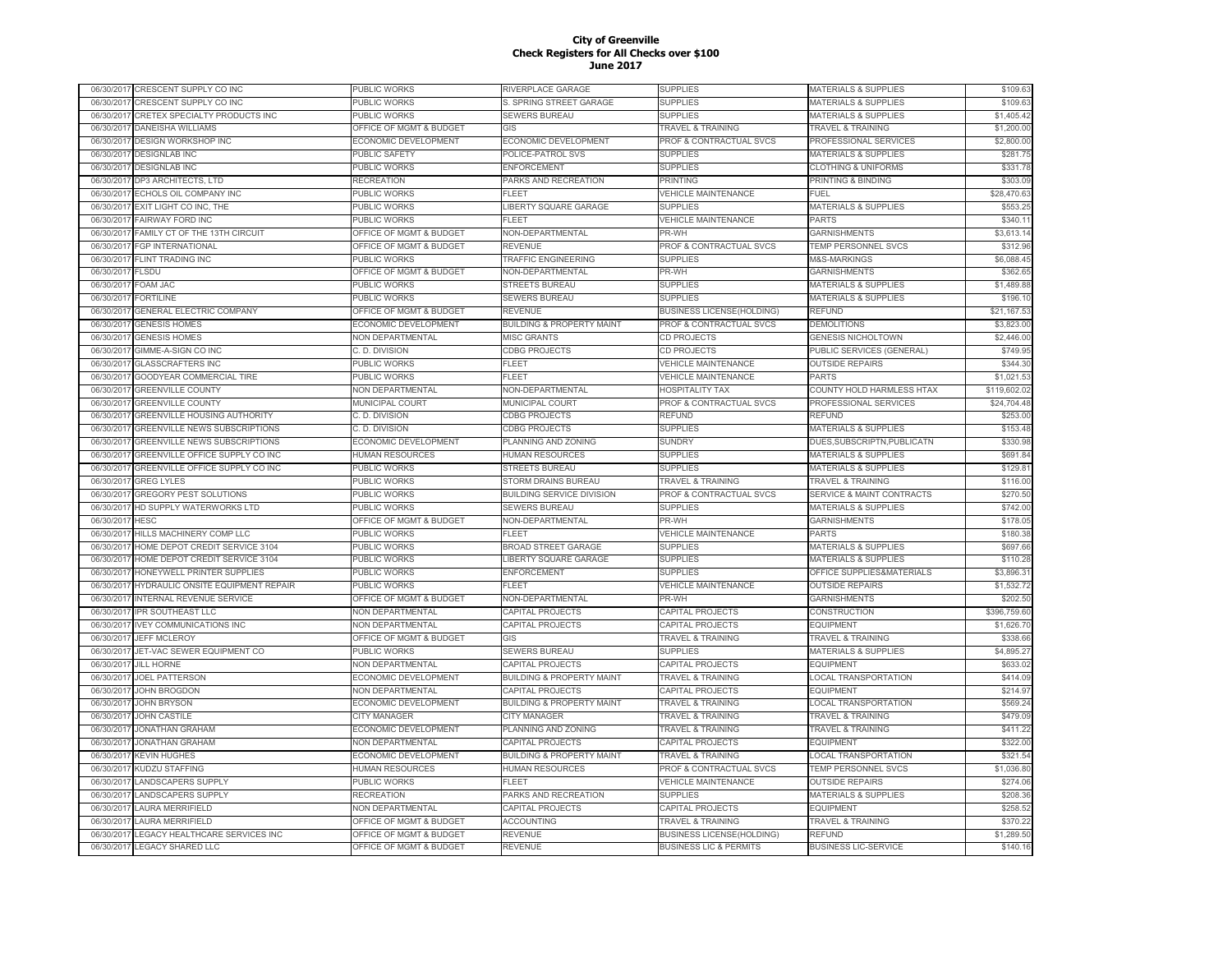|            | 06/30/2017 LEVEL 3 COMMUNICATIONS LLC | OFFICE OF MGMT & BUDGET   | INFORMATION TECHNOLOGY           | COMMUNICATIONS                     | TELECOMMUNICATIONS/WIRELE            | \$1,144.48   |
|------------|---------------------------------------|---------------------------|----------------------------------|------------------------------------|--------------------------------------|--------------|
| 06/30/2017 | <b>LIBERTY PRESS</b>                  | OFFICE OF MGMT & BUDGET   | ACCOUNTING                       | <b>SUPPLIES</b>                    | OFFICE SUPPLIES&MATERIALS            | \$720.12     |
| 06/30/2017 | LINA                                  | <b>HUMAN RESOURCES</b>    | <b>HEALTH CARE</b>               | OTHER INSURANCE                    | LIFE INSURANCE                       | \$17,352.47  |
| 06/30/2017 | LINA                                  | <b>HUMAN RESOURCES</b>    | <b>HEALTH CARE</b>               | OTHER INSURANCE                    | <b>LONG TERM DISABILITY</b>          | \$8,739.63   |
| 06/30/2017 | LINA                                  | HUMAN RESOURCES           | <b>HEALTH CARE</b>               | OTHER INSURANCE                    | SHORT-TERM DISABILITY                | \$553.80     |
| 06/30/2017 | MICHAEL DAVIS                         | OFFICE OF MGMT & BUDGET   | GIS                              | <b>TRAVEL &amp; TRAINING</b>       | <b>TRAVEL &amp; TRAINING</b>         | \$1,200.00   |
| 06/30/2017 | <b>MONTERREY 7</b>                    | OFFICE OF MGMT & BUDGET   | REVENUE                          | <b>BUSINESS LICENSE(HOLDING)</b>   | REFUND                               | \$172.54     |
| 06/30/201  | MOORE MEDICAL CORP                    | HUMAN RESOURCES           | OCCUPATIONAL HEALTH              | <b>SUPPLIES</b>                    | <b>MATERIALS &amp; SUPPLIES</b>      | \$879.04     |
| 06/30/201  | MOTOROLA SOLUTIONS                    | <b>PUBLIC SAFETY</b>      | POLICE-DISPATCH BUREAU           | <b>REPAIR &amp; MAINT SVCS</b>     | RADIO MAINTENANCE                    | \$10,579.90  |
| 06/30/201  | MUNCIE NOVELTY CO INC                 | PUBLIC INFORMATION/EVENTS | <b>EVENTS MANAGEMENT</b>         | <b>PRINTING</b>                    | PRINTING & BINDING                   | \$615.07     |
| 06/30/201  | MUNICIPAL CODE CORPORATION            | <b>CITY MANAGER</b>       | <b>CITY CLERK</b>                | <b>PROF &amp; CONTRACTUAL SVCS</b> | PROFESSIONAL SERVICES                | \$475.00     |
| 06/30/201  | NAPA AUTO PARTS                       | <b>PUBLIC WORKS</b>       | FLEET                            | <b>VEHICLE MAINTENANCE</b>         | PARTS                                | \$673.41     |
| 06/30/2017 | OGLETREE DEAKINS NASH SMOAK & STEWA   | <b>HUMAN RESOURCES</b>    | <b>HUMAN RESOURCES</b>           | <b>PROF &amp; CONTRACTUAL SVCS</b> | PROFESSIONAL SERVICES                | \$400.00     |
| 06/30/2017 | OLD DOMINION BRUSH CO INC             | PUBLIC WORKS              | FI FFT                           | <b>VEHICLE MAINTENANCE</b>         | PARTS                                | \$198.40     |
| 06/30/2017 | OMNILINK SYSTEMS INC                  | PUBLIC SAFETY             | POLICE-PATROL SVS                | PROF & CONTRACTUAL SVCS            | <b>SERVICE &amp; MAINT CONTRACTS</b> | \$676.50     |
| 06/30/2017 | ONTARIO INVESTMENTS INC               | ECONOMIC DEVELOPMENT      | PLANNING AND ZONING              | <b>PRINTING</b>                    | <b>COPYING</b>                       | \$226.74     |
| 06/30/2017 | PANAGAKOS ASPHALT PAVING INC          | <b>PUBLIC WORKS</b>       | SEWERS BUREAU                    | <b>SUPPLIES</b>                    | <b>MATERIALS &amp; SUPPLIES</b>      | \$166.11     |
|            |                                       |                           |                                  |                                    |                                      | \$166.11     |
| 06/30/2017 | PANAGAKOS ASPHALT PAVING INC          | PUBLIC WORKS              | STORM DRAINS BUREAU              | <b>SUPPLIES</b>                    | <b>MATERIALS &amp; SUPPLIES</b>      |              |
| 06/30/201  | PANAGAKOS ASPHALT PAVING INC          | PUBLIC WORKS              | <b>STREETS BUREAU</b>            | <b>SUPPLIES</b>                    | <b>MATERIALS &amp; SUPPLIES</b>      | \$332.15     |
| 06/30/201  | PARKER DISTRICT FIRE DEPT             | <b>CITY MANAGER</b>       | NON-DEPARTMENTAL                 | PROF & CONTRACTUAL SVCS            | <b>INTERGOVT AGREEMENTS</b>          | \$2,223.52   |
| 06/30/201  | PAUL B WICKENSIMER                    | <b>MUNICIPAL COURT</b>    | <b>MUNICIPAL COURT</b>           | <b>COURT LIABILITY</b>             | COURT-STATE BOND                     | \$5,000.00   |
| 06/30/201  | PEPSI-COLA BOTTLING CO                | <b>RECREATION</b>         | PUBLIC SERVICES                  | PROF & CONTRACTUAL SVCS            | <b>SERVICE &amp; MAINT CONTRACTS</b> | \$847.45     |
| 06/30/201  | PETERBILT STORE OF GREENVILLE, THE    | PUBLIC WORKS              | <b>VEHICLE MAINTENANCE</b>       | <b>VEHICLE MAINTENANCE</b>         | PARTS                                | \$12,772.73  |
| 06/30/2017 | PRINTTEK INC                          | PUBLIC WORKS              | <b>RECYCLING</b>                 | PRINTING                           | PRINTING & BINDING                   | \$968.48     |
| 06/30/2017 | <b>PROFORMA</b>                       | <b>RECREATION</b>         | COMMUNITY CENTERS                | PROF & CONTRACTUAL SVCS            | <b>ADVERTISING EXPENSE</b>           | \$159.00     |
| 06/30/2017 | PROVIDENT LIFE & ACCIDENT INS CO      | HUMAN RESOURCES           | <b>HEALTH CARE</b>               | OTHER INSURANCE                    | LIFE INSURANCE                       | \$3,008.46   |
| 06/30/2017 | PUBLIC WORKS EQUIPMENT & SUPPLY INC   | <b>PUBLIC WORKS</b>       | FLEET                            | <b>VEHICLE MAINTENANCE</b>         | <b>PARTS</b>                         | \$568.32     |
| 06/30/2017 | <b>REBUILD UPSTATE</b>                | C. D. DIVISION            | <b>CDBG PROJECTS</b>             | <b>CD PROJECTS</b>                 | PUBLIC INFORMATION                   | \$3,223.05   |
| 06/30/2017 | ROADSAFE TRAFFIC SYSTEMS INC          | <b>RECREATION</b>         | PARKS AND RECREATION             | <b>SUPPLIES</b>                    | <b>MATERIALS &amp; SUPPLIES</b>      | \$1,994.47   |
| 06/30/201  | ROGERS & CALLCOTT ENVIRONMENTAL       | <b>PUBLIC WORKS</b>       | SEWERS BUREAU                    | PROF & CONTRACTUAL SVCS            | PROFESSIONAL SERVICES                | \$115.75     |
| 06/30/2017 | ROWLAND RADIATOR                      | PUBLIC WORKS              | FLEET                            | <b>VEHICLE MAINTENANCE</b>         | <b>OUTSIDE REPAIRS</b>               | \$630.70     |
| 06/30/201  | <b>ROY SMITH</b>                      | <b>FIRE</b>               | <b>FIRE SUPPRESSION</b>          | <b>SALARIES</b>                    | REGULAR, FULL-TIME                   | \$400.00     |
| 06/30/2017 | S & ME. INC.                          | <b>NON DEPARTMENTAL</b>   | CAPITAL PROJECTS                 | CAPITAL PROJECTS                   | PLANNING/DESIGN                      | \$17,372.00  |
| 06/30/2017 | S C COMMISSION ON CLE                 | <b>MUNICIPAL COURT</b>    | <b>MUNICIPAL COURT</b>           | <b>SUNDRY</b>                      | <b>MISCELLANEOUS</b>                 | \$250.00     |
| 06/30/2017 | S C DEPARTMENT OF MOTOR VEHICLES      | <b>PUBLIC SAFETY</b>      | POLICE-PATROL SVS                | <b>VEHICLES</b>                    | <b>VEHICLE</b>                       | \$238.00     |
| 06/30/201  | S C DEPARTMENT OF REVENUE             | OFFICE OF MGMT & BUDGET   | <b>NON-DEPARTMENTAL</b>          | PR-WH                              | <b>GARNISHMENTS</b>                  | \$252.08     |
| 06/30/2017 | <b>S C RETIREMENT SYSTEM</b>          | OFFICE OF MGMT & BUDGET   | NON-DEPARTMENTAL                 | PR-WH                              | RETIREMENT SVS PURCHASE              | \$780.58     |
| 06/30/2017 | S C STATE FIREFIGHTERS ASSOCIATION    | FIRE                      | FIRE                             | <b>BENEFITS</b>                    | <b>INSURANCE BENEFITS</b>            | \$240.00     |
| 06/30/2017 | <b>SCHWALM USA LLC</b>                | PUBLIC WORKS              | SEWERS BUREAU                    | <b>SUPPLIES</b>                    | <b>MATERIALS &amp; SUPPLIES</b>      | \$737.00     |
| 06/30/2017 | <b>SHAWN MILLER</b>                   | <b>PUBLIC WORKS</b>       | STORM DRAINS BUREAU              | <b>TRAVEL &amp; TRAINING</b>       | <b>TRAVEL &amp; TRAINING</b>         | \$116.00     |
| 06/30/2017 | SHERYL HOBBS                          | ECONOMIC DEVELOPMENT      | PLANNING AND ZONING              | <b>TRAVEL &amp; TRAINING</b>       | TRAVEL & TRAINING                    | \$421.23     |
| 06/30/201  | SITEONE LANDSCAPE SUPPLY LLC          | NON DEPARTMENTAL          | CAPITAL PROJECTS                 | CAPITAL PROJECTS                   | PROJECT EXPENSE                      | \$196.10     |
| 06/30/201  | <b>SLOAN CONSTRUCTION COMPANY</b>     | OFFICE OF MGMT & BUDGET   | <b>REVENUE</b>                   | <b>BUSINESS LICENSE(HOLDING)</b>   | <b>REFUND</b>                        | \$1,615.67   |
| 06/30/201  | SMITH TURF & IRRIGATION CO.           | <b>RECREATION</b>         | <b>FALLS PARK WORK CREW</b>      | PROF & CONTRACTUAL SVCS            | <b>SERVICE &amp; MAINT CONTRACTS</b> | \$4,242.61   |
| 06/30/201  | SNIDER FLEET SOLUTIONS                | <b>PUBLIC WORKS</b>       | FLEET                            | <b>VEHICLE MAINTENANCE</b>         | <b>OUTSIDE REPAIRS</b>               | \$2,382.03   |
| 06/30/2017 | SOFTWAREONE INC                       | NON DEPARTMENTAL          | CAPITAL PROJECTS                 | CAPITAL PROJECTS                   | <b>EQUIPMENT</b>                     | \$13,454.10  |
| 06/30/2017 | <b>SOLARWINDS INC</b>                 | OFFICE OF MGMT & BUDGET   | <b>INFORMATION TECHNOLOGY</b>    | <b>SUPPLIES</b>                    | <b>MATERIALS &amp; SUPPLIES</b>      | \$4,995.00   |
| 06/30/2017 | SOUTHEASTERN PAPER GROUP              | <b>PUBLIC WORKS</b>       | <b>BUILDING SERVICE DIVISION</b> | <b>SUPPLIES</b>                    | <b>JANITORIAL SUPPLIES</b>           | \$210.37     |
| 06/30/2017 | SOUTHEASTERN PAPER GROUP              | <b>RECREATION</b>         | <b>COMMUNITY CENTERS</b>         | <b>SUPPLIES</b>                    | <b>JANITORIAL SUPPLIES</b>           | \$1,342.95   |
| 06/30/2017 | <b>SPINX #205</b>                     | OFFICE OF MGMT & BUDGET   | <b>REVENUE</b>                   | <b>BUSINESS LICENSE(HOLDING)</b>   | <b>REFUND</b>                        | \$537.33     |
| 06/30/2017 | STAPLES ADVANTAGE                     | OFFICE OF MGMT & BUDGET   | <b>INFORMATION TECHNOLOGY</b>    | <b>SUPPLIES</b>                    | MATERIALS & SUPPLIES                 | \$114.35     |
| 06/30/2017 | <b>STAPLES ADVANTAGE</b>              | OFFICE OF MGMT & BUDGET   | <b>REVENUE</b>                   | <b>SUPPLIES</b>                    | OFFICE SUPPLIES&MATERIALS            | \$103.13     |
| 06/30/2017 | <b>STEPHEN MCLEAN</b>                 | <b>PUBLIC SAFETY</b>      | POLICE-PATROL SVS                | <b>TRAVEL &amp; TRAINING</b>       | <b>TRAVEL &amp; TRAINING</b>         | \$163.00     |
| 06/30/201  | <b>SUPERION LLC</b>                   | NON DEPARTMENTAL          | CAPITAL PROJECTS                 | CAPITAL PROJECTS                   | <b>EQUIPMENT</b>                     | \$129,206.01 |
| 06/30/2017 | <b>SYNTERRA CORP</b>                  | <b>PUBLIC WORKS</b>       | STORMWATER MANAGEMENT            | <b>PROF &amp; CONTRACTUAL SVCS</b> | PROFESSIONAL SERVICES                | \$13,200.00  |
| 06/30/201  | TEC UTILITIES SUPPLY INC              | <b>PUBLIC WORKS</b>       | <b>SEWERS BUREAU</b>             | <b>SUPPLIES</b>                    | <b>MATERIALS &amp; SUPPLIES</b>      | \$799.77     |
| 06/30/2017 | <b>TEMPLE INC</b>                     | <b>NON DEPARTMENTAL</b>   | CAPITAL PROJECTS                 | CAPITAL PROJECTS                   | <b>EQUIPMENT</b>                     | \$45,432.50  |
| 06/30/201  |                                       | OFFICE OF MGMT & BUDGET   | NON-DEPARTMENTAL                 | PR-WH                              | <b>GARNISHMENTS</b>                  | \$231.92     |
|            | TENNESSEE CHILD SUPPORT               |                           |                                  |                                    |                                      |              |
| 06/30/2017 | TERRACON CONSULTANTS INC              | <b>PUBLIC WORKS</b>       | <b>BUILDING SERVICE DIVISION</b> | PROF & CONTRACTUAL SVCS            | <b>SERVICE &amp; MAINT CONTRACTS</b> | \$1,600.00   |